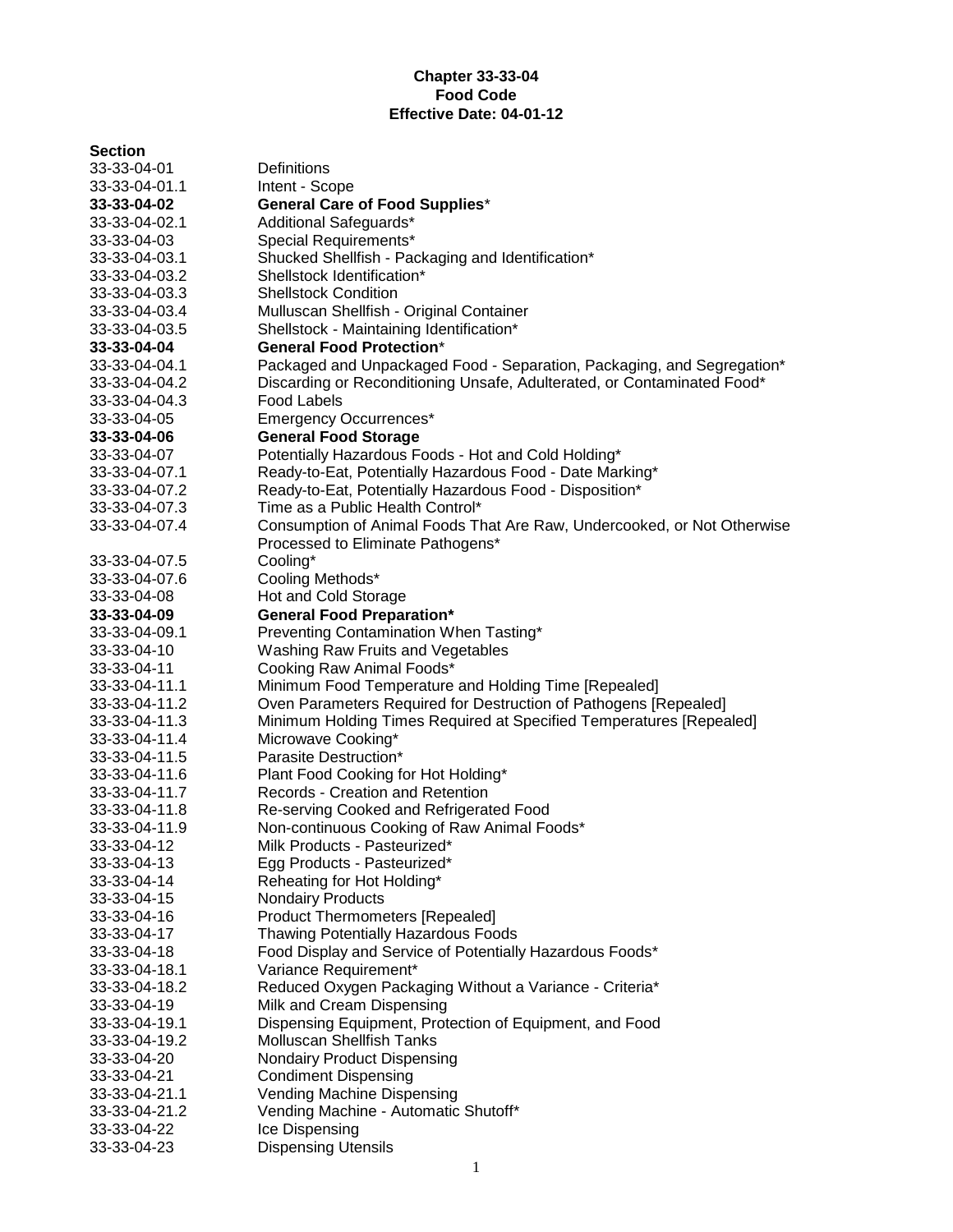| 33-33-04-24    | Re-Serving*                                                                           |
|----------------|---------------------------------------------------------------------------------------|
| 33-33-04-25    | <b>Food Display</b>                                                                   |
| 33-33-04-25.1  | <b>Consumer Self-Service Operations*</b>                                              |
| 33-33-04-26    | <b>Reuse of Tableware</b>                                                             |
| 33-33-04-27    | <b>General Food Transportation</b>                                                    |
| 33-33-04-27.1  | Management and Personnel - Person in Charge*                                          |
| 33-33-04-27.2  | Demonstration of Knowledge*                                                           |
| 33-33-04-28    | Employee Health* (Repealed)                                                           |
| 33-33-04-28.1  | Employee Exclusions and Restrictions* [Repealed]                                      |
| 33-33-04-28.2  | Removal of Exclusions and Restrictions [Repealed]                                     |
|                |                                                                                       |
| 33-33-04-28.3  | Responsibility of a Food Employee or an Applicant to Report to the Person in Charge*  |
|                | [Repealed]                                                                            |
| 33-33-04-28.4  | Reporting by the Person in Charge* [Repealed]                                         |
| 33-33-04-28.5  | Obtaining Information - Personal History of Illness, Medical Examination and Specimen |
|                | Analysis [Repealed]                                                                   |
| 33-33-04-28.6  | Restriction or Exclusion of Food Employee or Summary Suspension of License            |
|                | [Repealed]                                                                            |
| 33-33-04-28.7  | Restriction or Exclusion Order - Warning or Hearing Not Required - Information        |
|                | Required in Order [Repealed]                                                          |
| 33-33-04-28.8  | Release of Employee from Restriction or Exclusion [Repealed]                          |
| 33-33-04-28.9  | Responsibility of Permit Holder, Person in Charge, and Conditional Employees*         |
| 33-33-04-28.10 | <b>Exclusions and Restrictions*</b>                                                   |
| 33-33-04-28.11 | Removal, Adjustment, or Retention of Exclusions and Restrictions.                     |
| 33-33-04-29    | <b>General Personal Cleanliness*</b>                                                  |
| 33-33-04-29.1  | Preventing Contamination From Hands*                                                  |
| 33-33-04-29.2  | <b>Hand Antiseptic</b>                                                                |
| 33-33-04-29.3  | Where to Wash*                                                                        |
| 33-33-04-29.4  | <b>Fingernail Maintenance</b>                                                         |
| 33-33-04-30    | General Clothing and Jewelry                                                          |
| 33-33-04-31    | <b>General Employee Practices*</b>                                                    |
|                | <b>Hair Restraints</b>                                                                |
|                |                                                                                       |
| 33-33-04-31.1  |                                                                                       |
| 33-33-04-32    | General Equipment and Utensils Materials and Use*                                     |
| 33-33-04-33    | Solder and Pewter Alloys                                                              |
| 33-33-04-34    | Wood                                                                                  |
| 33-33-04-34.1  | <b>Cutting Surfaces</b>                                                               |
| 33-33-04-35    | <b>Plastics</b>                                                                       |
| 33-33-04-35.1  | Sponges                                                                               |
| 33-33-04-35.2  | <b>Nonstick Coatings</b>                                                              |
| 33-33-04-36    | Mollusk and Crustacea Shells                                                          |
| 33-33-04-36.1  | Gloves, Use Limitation*                                                               |
| 33-33-04-37    | Single-Service Article - Reuse Prohibited - Composition*                              |
| 33-33-04-38    | <b>General Design and Fabrication</b>                                                 |
| 33-33-04-39    | Accessibility*                                                                        |
| 33-33-04-40    | In-Place Cleaning                                                                     |
| 33-33-04-41    | <b>Pressure Spray Cleaning</b>                                                        |
| 33-33-04-42    | Thermometers - Food*                                                                  |
| 33-33-04-42.1  | Thermometers - Ambient Air and Water                                                  |
| 33-33-04-43    | Nonfood-Contact Surfaces                                                              |
| 33-33-04-44    | <b>Ventilation Hoods</b>                                                              |
| 33-33-04-45    | <b>Existing Equipment</b>                                                             |
| 33-33-04-46    | <b>General Equipment Installation and Location</b>                                    |
| 33-33-04-47    | <b>Table-Mounted Equipment</b>                                                        |
| 33-33-04-48    | Floor-Mounted Equipment                                                               |
| 33-33-04-49    | Aisles and Working Spaces                                                             |
| 33-33-04-50    | Cleaning Frequency of Equipment and Utensils Cleaning and Sanitizing*                 |
| 33-33-04-50.1  | Returnables - Cleaning and Refilling*                                                 |
| 33-33-04-51    | Wiping Cloths and Working Containers - Use Limitation                                 |
| 33-33-04-52    | Manual Warewashing - Sink Compartment Requirements                                    |
| 33-33-04-52.1  | <b>Warewashing Equipment - Cleaning Frequency</b>                                     |
| 33-33-04-52.2  | Warewashing Machines - Manufacturers' Operating Instructions*                         |
| 33-33-04-52.3  | <b>Warewashing Sinks - Use Limitations</b>                                            |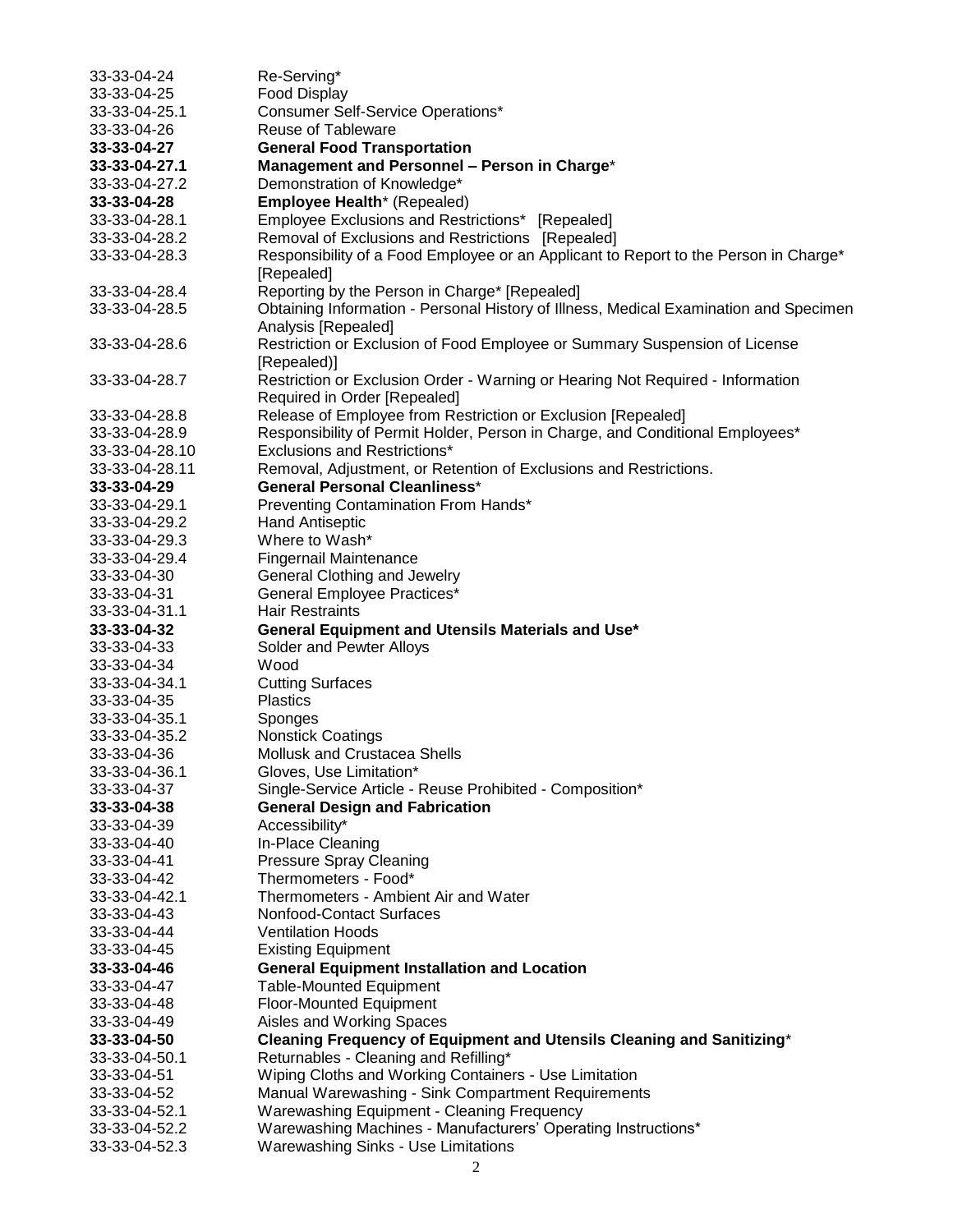| 33-33-04-52.4 | Warewashing Equipment - Cleaning Agents*                                          |
|---------------|-----------------------------------------------------------------------------------|
| 33-33-04-52.5 | <b>Warewashing Equipment - Clean Solutions</b>                                    |
| 33-33-04-52.6 | Manual Warewashing Equipment - Wash Solution Temperature                          |
| 33-33-04-53   | Mechanical Warewashing Equipment - Wash Solution Temperature                      |
| 33-33-04-53.1 | Manual Warewashing Equipment - Hot Water Sanitization Temperatures*               |
| 33-33-04-53.2 | Mechanical Warewashing Equipment - Hot Water Sanitization Temperatures*           |
| 33-33-04-53.3 | Mechanical Warewashing Equipment - Sanitization Pressure                          |
| 33-33-04-53.4 | Manual and Mechanical Warewashing Equipment - Chemical Sanitization, Temperature, |
|               | pH, Concentration, and Hardness*                                                  |
| 33-33-04-53.5 | Warewashing Equipment - Determining Chemical Sanitizer Concentration              |
| 33-33-04-53.6 | Hot Water and Chemical*                                                           |
| 33-33-04-53.7 | Rinsing Equipment and Utensils After Cleaning and Sanitizing                      |
| 33-33-04-54   | Drying                                                                            |
| 33-33-04-55   | Handling of Equipment and Utensil Storage                                         |
| 33-33-04-56   | Storage                                                                           |
| 33-33-04-56.1 | <b>Preset Tableware</b>                                                           |
|               |                                                                                   |
| 33-33-04-57   | Single-Service Articles - Storage - Handling                                      |
| 33-33-04-58   | <b>Prohibited Storage Areas</b>                                                   |
| 33-33-04-59   | <b>General Water Supplies*</b>                                                    |
| 33-33-04-59.1 | System Flushing and Disinfection*                                                 |
| 33-33-04-60   | Transportation                                                                    |
| 33-33-04-61   | Bottled Water*                                                                    |
| 33-33-04-62   | <b>Water Under Pressure</b>                                                       |
| 33-33-04-62.1 | Water Reservoir of Fogging Devices*                                               |
| 33-33-04-63   | Steam                                                                             |
| 33-33-04-64   | <b>General Sewage*</b>                                                            |
| 33-33-04-65   | <b>General Plumbing*</b>                                                          |
| 33-33-04-66   | Nonpotable Water Systems [Repealed]                                               |
| 33-33-04-67   | Backflow*                                                                         |
| 33-33-04-67.1 | <b>Backflow Prevention Device, Carbonator</b>                                     |
| 33-33-04-68   | <b>Grease Traps</b>                                                               |
| 33-33-04-69   | <b>Garbage Grinders</b>                                                           |
| 33-33-04-70   | Drains*                                                                           |
| 33-33-04-71   | <b>Toilet Facility Installation</b>                                               |
| 33-33-04-72   | <b>Toilet Design</b>                                                              |
| 33-33-04-73   | <b>Toilet Rooms</b>                                                               |
| 33-33-04-74   | <b>Toilet Fixtures</b>                                                            |
| 33-33-04-75   |                                                                                   |
|               | Handsink Facility Installation*                                                   |
| 33-33-04-76   | <b>Handsink Faucets</b>                                                           |
| 33-33-04-77   | <b>Handsink Supplies</b>                                                          |
| 33-33-04-78   | <b>Handsink Maintenance</b>                                                       |
| 33-33-04-79   | <b>Garbage and Refuse Containers</b>                                              |
| 33-33-04-80   | Storage                                                                           |
| 33-33-04-81   | Disposal                                                                          |
| 33-33-04-82   | <b>General Insect and Rodent Control*</b>                                         |
| 33-33-04-83   | Openings                                                                          |
| 33-33-04-84   | <b>Construction and Maintenance of Floor Construction</b>                         |
| 33-33-04-85   | <b>Floor Carpeting</b>                                                            |
| 33-33-04-86   | <b>Prohibited Floor Covering</b>                                                  |
| 33-33-04-87   | <b>Floor Drains</b>                                                               |
| 33-33-04-88   | Mats and Duckboards                                                               |
| 33-33-04-89   | <b>Floor Junctures</b>                                                            |
| 33-33-04-90   | Utility Line Installation - Floors                                                |
| 33-33-04-91   | Wall and Ceiling Maintenance                                                      |
| 33-33-04-92   | Construction                                                                      |
| 33-33-04-93   | <b>Exposed Construction</b>                                                       |
| 33-33-04-94   | Utility Line Installation - Walls and Ceilings                                    |
|               | Attachments                                                                       |
| 33-33-04-95   |                                                                                   |
| 33-33-04-96   | <b>Covering Material Installation</b>                                             |
| 33-33-04-97   | <b>General Cleaning Physical Facilities</b>                                       |
| 33-33-04-98   | <b>Utility Sinks</b>                                                              |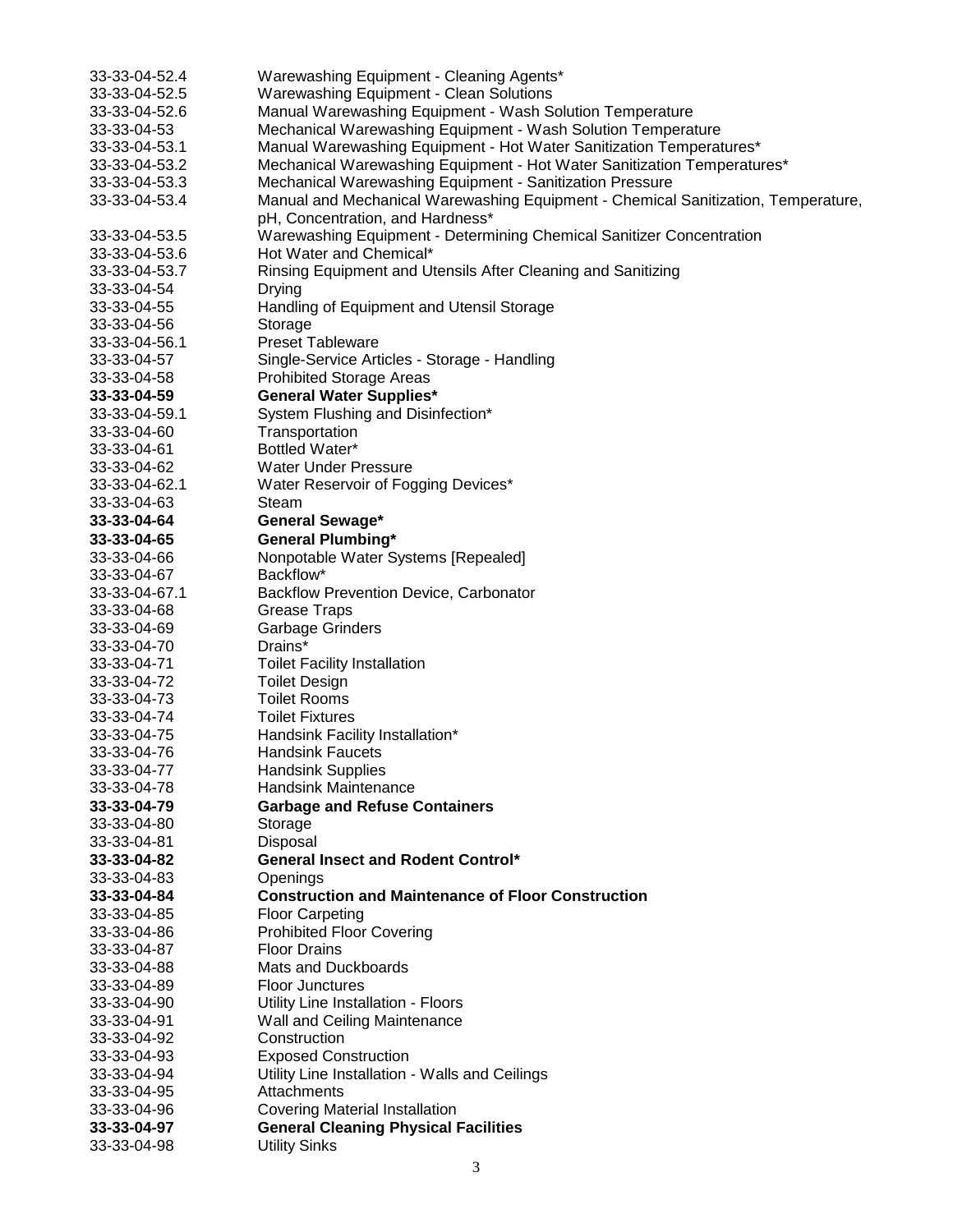| 33-33-04-99    | <b>General Lighting</b>                                     |
|----------------|-------------------------------------------------------------|
| 33-33-04-100   | <b>Protective Shielding</b>                                 |
| 33-33-04-101   | <b>General Ventilation</b>                                  |
| 33-33-04-102   | <b>Special Ventilation</b>                                  |
| 33-33-04-103   | <b>Dressing Rooms or Areas</b>                              |
| 33-33-04-104   | Locker Area                                                 |
| 33-33-04-105   | Poisonous or Toxic Materials Permitted*                     |
| 33-33-04-106   | Labeling of Materials*                                      |
| 33-33-04-107   | Storage of Materials*                                       |
| 33-33-04-108   | Use of Materials*                                           |
| 33-33-04-109   | Personal Medications*                                       |
| 33-33-04-110   | First-Aid Supplies*                                         |
| 33-33-04-111   | <b>General Premises</b>                                     |
| 33-33-04-112   | Living Areas                                                |
| 33-33-04-113   | <b>Laundry Facilities</b>                                   |
| 33-33-04-114   | Linen and Clothes Storage                                   |
| 33-33-04-115   | <b>Cleaning Equipment Storage</b>                           |
| 33-33-04-116   | Prohibiting Animals*                                        |
| 33-33-04-117   | <b>General Mobile Food Service</b>                          |
| 33-33-04-118   | General Mobile Food Service - Restricted Operations         |
| 33-33-04-119   | Single-Service Articles                                     |
| 33-33-04-120   | <b>Water System</b>                                         |
| 33-33-04-121   | <b>Waste Retention</b>                                      |
| 33-33-04-122   | <b>Base of Commissary Operations</b>                        |
| 33-33-04-123   | Serving Area and Operations                                 |
| 33-33-04-124   | <b>Servicing Operations</b>                                 |
| 33-33-04-125   | <b>Temporary Food Establishment</b>                         |
| 33-33-04-126   | <b>Temporary Food Establishment - Restricted Operations</b> |
| 33-33-04-127   | Ice                                                         |
| 33-33-04-128   | Equipment                                                   |
| 33-33-04-129   | <b>Single-Service Articles</b>                              |
| 33-33-04-130   | Water                                                       |
| 33-33-04-131   | Wet Storage                                                 |
| 33-33-04-132   | Waste                                                       |
| 33-33-04-133   | Handwashing                                                 |
| 33-33-04-134   | <b>Floors</b>                                               |
| 33-33-04-135   | Walls and Ceilings of Food Preparation Areas                |
| 33-33-04-136   | Inspection Report Form FD 2420 [Repealed]                   |
| 33-33-04-137   | Submission of Plans                                         |
| 33-33-04-138   | Preoperational Inspection                                   |
| 33-33-04-138.1 | Routine Inspections                                         |
| 33-33-04-139   | <b>Modifications and Waivers</b>                            |
| 33-33-04-140   | Documentation of Proposed Variance and Justification        |
| 33-33-04-141   | Conformance With Approved Procedures*                       |
| 33-33-04-142   | When a HACCP Plan is Required                               |
| 33-33-04-143   | Contents of a HACCP Plan                                    |
| 33-33-04-144   | <b>Sanitation and Safety</b>                                |
| Appendix A     | <b>Consumer Advisory</b>                                    |
| Appendix B-1   | <b>Employee Health Decision Tree 1</b>                      |
| Appendix B-2   | <b>Employee Health Decision Tree 2</b>                      |
| Tables 1a - 4  | <b>Employee Health Summary</b>                              |

Note: \* Indicates critical item. Not all subsections within a section may be critical items.

**33-33-04-01. Definitions.** For the purpose of this chapter:

- 1. "Additive" has the meaning stated in the federal Food, Drug, and Cosmetic Act, subsection 201(s) and 21 CFR 170 and "color additive" has the meaning stated in the federal Food, Drug, and Cosmetic Act, subsection 201(t) and 21 CFR 70.
- 2. "Approved" means acceptable to the department based on a determination of conformity with principles, practices, and generally recognized standards that protect public health.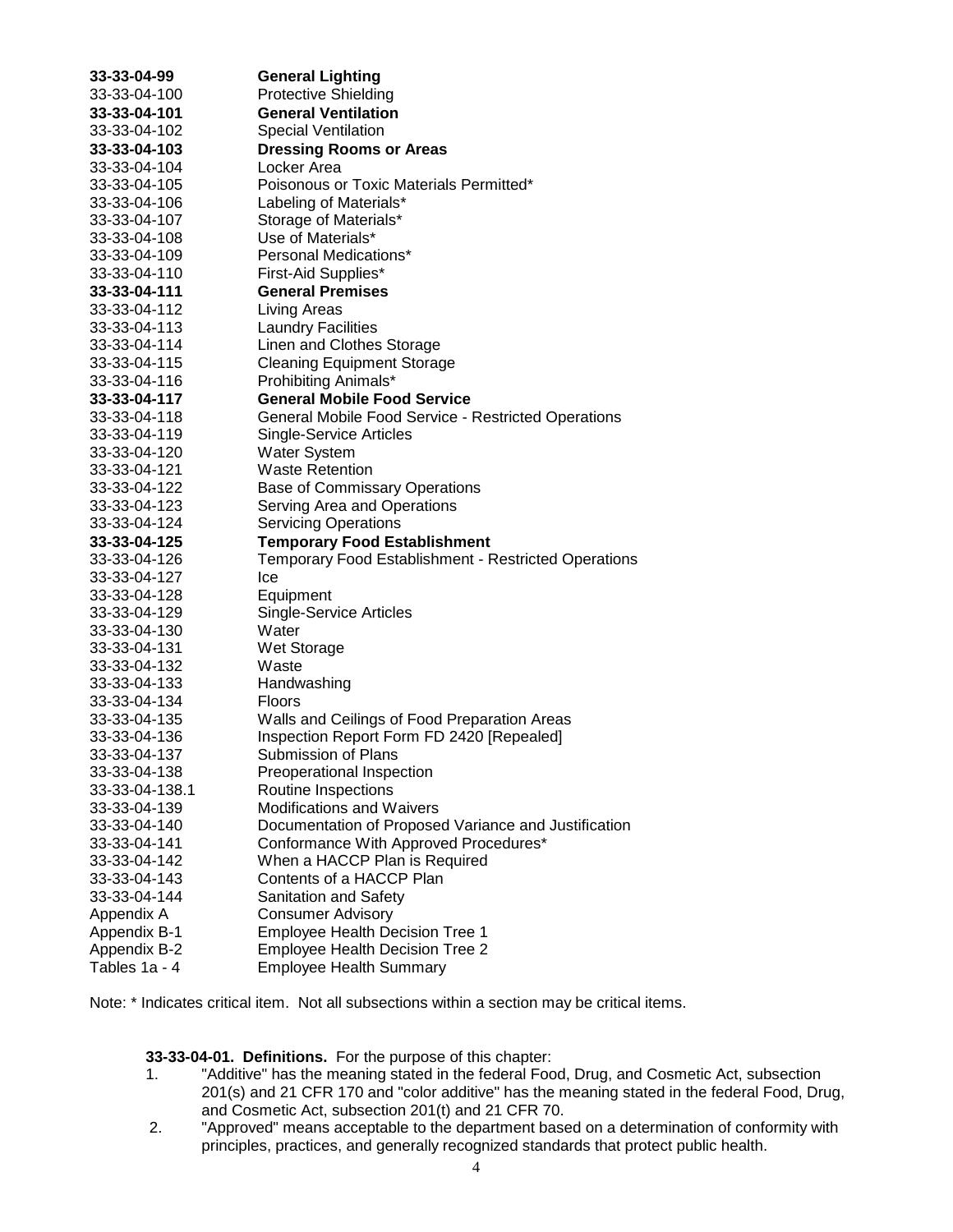- 3. "Asymptomatic" means without obvious symptoms; not showing or producing indications of a disease or other medical condition, such as an individual infected with a pathogen but not exhibiting or producing any signs or symptoms of vomiting, diarrhea, or jaundice. Asymptomatic includes not showing symptoms because symptoms have been resolved or subsided, or because symptoms never manifested.
- 4. "aw" means water activity which is a measure of the free moisture in a food, is the quotient of the water vapor pressure of the substance divided by the vapor pressure of pure water at the same temperature, and is indicated by the symbol aw.
- 5. "Balut" means an embryo inside a fertile egg that has been incubated for a period sufficient for the embryo to reach a specific stage of development after which it is removed from incubation before hatching. A balut is a potentially hazardous food subject to time/temperature management.
- 6. "Certification number" means a unique combination of letters and numbers assigned by a shellfish control authority to a molluscan shellfish dealer according to the provisions of the national shellfish sanitation program.
- 7. "CFR" or "Code of Federal Regulations" means the compilation of the general and permanent rules published in the federal register by the executive departments and agencies of the federal government which is published annually by the United States government printing office; and contains food and drug administration rules in 21 CFR, United States department of agriculture rules in 7 CFR and 9 CFR, and EPA rules in 40 CFR.
- 8. "Commingle" means:
	- a. To combine shellstock harvested on different days or from different growing areas as identified on the tag or label; or
	- b. To combine shucked shellfish from containers with different container codes or different shucking dates.
- 9. "Comminuted" means reduced in size by methods including chopping, flaking, grinding, or mincing and includes fish or meat products that are reduced in size and restructured or reformulated such as gefilte fish, formed roast beef, gyros, ground beef, and sausage; and a mixture of two or more types of meat that have been reduced in size and combined, such as sausages made from two or more meats.
- 10. "Commissary" means a catering establishment, restaurant, or any other place in which food, containers, or supplies are kept, handled, prepared, packaged, or stored.
- 11. "Common dining area" means a central location in a group residence where people gather to eat at mealtime. Common dining area does not apply to a kitchenette or dining area located within a resident's private living quarters.
- 12. "Conditional employee" means a potential food employee to whom a job offer is made, conditional on responses to subsequent medical questions or examinations designed to identify potential food employees who may be suffering from a disease that can be transmitted through food and done in compliance with Title 1 of the Americans with Disabilities Act of 1990.
- 13. "Confirmed disease outbreak" means a foodborne disease outbreak in which laboratory analysis or appropriate specimens identifies a causative organism and epidemiological analysis implicates the food as the source of the illness.
- 14. "Consumer" means a person who is a member of the public, takes possession of food, is not functioning in the capacity of an operator of a food establishment or food processing plant, and does not offer the food for resale.
- 15. "Core item" means a provision in this chapter that is not designated as a critical item. Core item includes an item that usually relates to general sanitation, operation controls, sanitation standard operating procedures (SSOPs), facilities or structures, equipment design, or general maintenance.
- 16. "Corrosion-resistant materials" means those materials that maintain acceptable surface cleanability characteristics under prolonged influence of the food to be contacted, normal use of cleaning compounds and sanitizing solutions, and other conditions-of-use environment.
- 17. "Critical control point" means a point or procedure in a specific food system where loss of control may result in an unacceptable health risk.
- 18. "Critical item" means a provision of this code whose application contributes directly to or supports the elimination, prevention, or reduction to an acceptable level, hazards associated with foodborne illness or injury. Critical item includes items with a quantifiable measure to show control of hazards such as cooking, reheating, cooling, and handwashing. Critical item also includes items that require the purposeful incorporation of specific actions, equipment, or procedures by management to attain control of risk factors such as personnel training,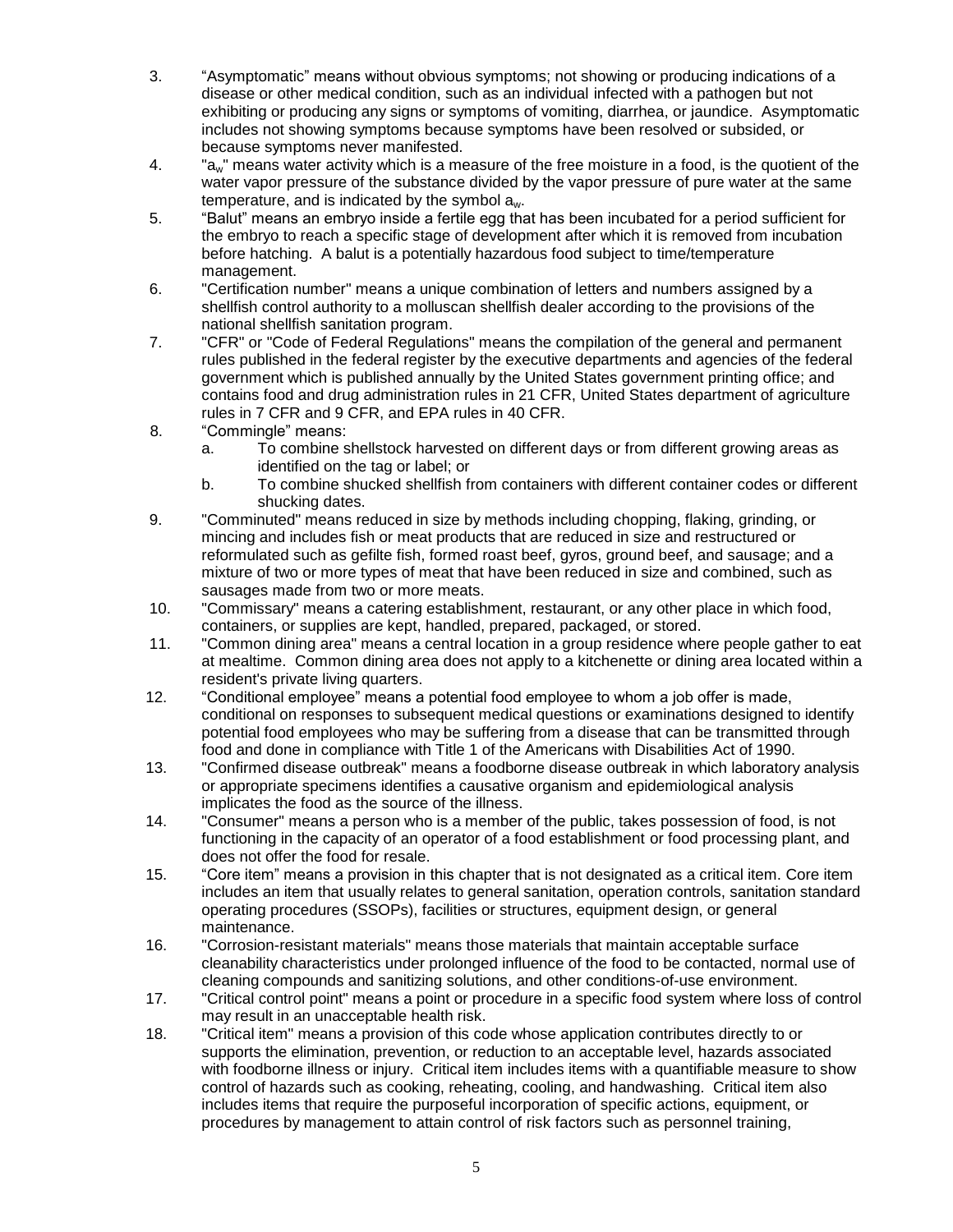infrastructure or necessary equipment, HACCP plans, documentation or recordkeeping, and labeling.

- 19. "Critical limit" means the maximum or minimum value to which a physical, biological, or chemical parameter must be controlled at a critical control point to minimize the risk that the identified food safety hazard may occur.
- 20. "Cut leafy greens" means fresh leafy greens whose leaves have been cut, shredded, sliced, chopped, or torn. The term "leafy greens" includes iceberg lettuce, romaine lettuce, leaf lettuce, butter lettuce, baby leaf lettuce (i.e. immature lettuce or leafy greens), escarole, endive, spring mix, spinach, cabbage, kale, arugula and chard. The term "leafy greens" does not include herbs such as cilantro or parsley.
- 21. "Department" means the state department of health or its designated agent.
- 22. "Easily cleanable" means that surfaces are readily accessible and made of such materials and finish and so fabricated that residue may be removed effectively by normal cleaning methods.
- 23. "Easily movable" means weighing thirty pounds [14 kilograms] or less; mounted on casters, gliders, or rollers; or provided with a mechanical means requiring no more than thirty pounds [14 kilograms] of force to safely tilt a unit of equipment for cleaning; and having no utility connection, a utility connection that disconnects quickly, or a flexible utility connection line of sufficient length to allow the equipment to be moved for cleaning of the equipment and adjacent area.
- 24. "Egg" means the shell egg of avian species such as chicken, duck, goose, guinea, quail, ratites, or turkey.
	- a. Egg does not include:
		- (1)  $\overline{A}$  balut;<br>(2) The egg
			- The egg of reptile species such as alligator; or
		- (3) An egg product.
	- b. Egg product.
		- (1) Egg product means all, or a portion of, the contents found inside eggs separated from the shell and pasteurized in a food processing plant, with or without added ingredients, intended for human consumption, such as dried, frozen or liquid eggs.
		- (2) Egg product does not include food which contains eggs only in a relatively small proportion such as cake mixes.
- 25. "Employee" means the licenseholder, person in charge, person having supervisory or management duties, person on the payroll, family member, volunteer, person performing work under contractual agreement, or other person working in a food establishment.
- 26. "Enterohemorrhagic Escherichia coli" (EHEC) means E. coli which cause hemorrhagic colitis, meaning bleeding enterically or bleeding from the intestine. The term is typically used in association with E. coli that have the capacity to produce Shiga toxins and to cause attaching and effacing lesions in the intestine. EHEC is a subset of STEC, whose members produce additional virulence factors. Infections with EHEC may be asymptomatic but are classically associated with bloody diarrhea (hemorrhagic colitis) and hemolytic uremic syndrome (HUS) or thrombotic thrombocytopenic purpura (TTP). Examples of serotypes of EHEC include: E. coli O157:H7; E. coli O157:NM; E. coli O26:H11; E. coli O145:NM; E. coli O103:H2; or E. coli O111:NM.
- 27. "EPA" means the United States environmental protection agency.
- 28. "Equipment" means stoves, ovens, ranges, hoods, slicers, mixers, meatblocks, tables, counters, refrigerators, sinks, dishwashing machines, steamtables, and similar items other than utensils, used in the operation of a food establishment.
- 29. "Exclude" means to prevent a person from working as an employee or entering a food establishment except for those areas open to the general public.
- 30. "Fish" means fresh or saltwater finfish, molluscan shellfish, crustaceans, and other forms of aquatic life (including alligator, frog, aquatic turtle, jellyfish, sea cucumber, and sea urchin and the roe of such animals) other than birds or mammals and includes any edible human food product derived in whole or in part from fish, including fish that has been processed in any manner.
- 31. "Food" means any raw, cooked, or processed edible substance, ice, beverage, or ingredient used or intended for use or for sale, in whole or in part, for human consumption, or chewing gum.
- 32. "Foodborne disease outbreak" means an incident in which two or more persons experience a similar illness after ingestion of a common food and epidemiological analysis implicates the food as the source of the illness. Foodborne disease outbreak includes a single case of illness such as one person ill from botulism or chemical poisoning.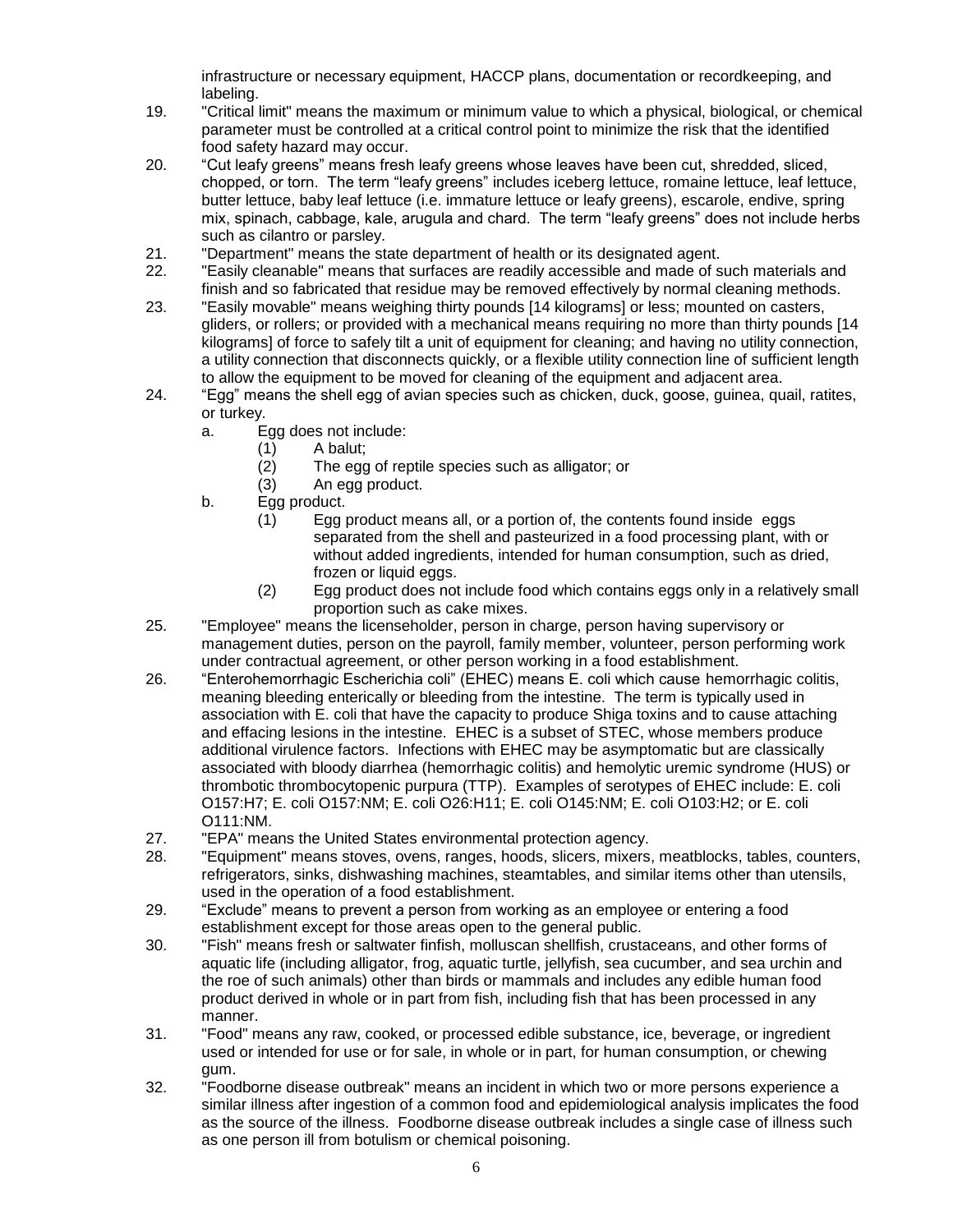- 33. "Food-contact surface" means those surfaces of equipment and utensils with which food normally comes in contact, and those surfaces from which food may drain, drip, or splash back onto surfaces normally in contact with food.
- 34. "Food employee" means an individual working with unpackaged food, food equipment or utensils, or food-contact surfaces.
- 35. "Food establishment":
	- a. "Food establishment" means an operation that stores, prepares, packages, serves, vends, or otherwise provides food for human consumption:
		- (1) Such as a restaurant, satellite or catered feeding location, catering operation if the operation provides food directly to a consumer or to a conveyance used to transport people, market, vending location, conveyance used to transport people, institution, or food bank; and
		- (2) That relinquishes possession of food to a consumer directly, or indirectly through a delivery service such as home delivery of grocery orders or restaurant takeout orders, or delivery service that is provided by common carriers.
	- b. "Food establishment" includes:
		- (1) An element of the operation such as a transportation vehicle or a central preparation facility that supplies a vending location or satellite feeding location unless the vending or feeding location is permitted by the department; and
		- (2) An operation that is conducted in a mobile, stationary, temporary, or permanent facility or location; where consumption is on or off the premises; and regardless of whether there is a charge for the food.
	- c. "Food establishment" does not include:
		- (1) An establishment that offers only prepackaged foods that are not potentially hazardous;
		- (2) A produce stand that only offers whole, uncut fresh fruits and vegetables;
		- (3) A food processing plant;
		- (4) A kitchen in a private home if the food is prepared for sale or service at a function such as a religious or charitable organization's bake sale;
		- (5) A private home that receives catered or home-delivered food.
- 36. "Food processing plant" means a commercial establishment in which food is manufactured or packaged for human consumption. The term does not include a food establishment, retail food store, or commissary operation.
- 37. "Game animal" means an animal, the products of which are food, that is not classified as cattle, sheep, swine, or goat in 9 CFR subchapter A – mandatory meat inspection, part 301, as poultry in 9 CFR subchapter 9C - mandatory poultry products inspection, part 381, or as fish as defined in subparagraph 1 201.10(B)(26). Game animal includes animals such as reindeer, elk, deer, antelope, water buffalo, bison, rabbit, squirrel, bear, and muskrat; aquatic and nonaquatic birds such as wild ducks and geese, quail, and pheasant; nonaquatic reptiles such as rattlesnakes; aquatic mammals; exotic animals as defined in 9 CFR subchapter A - animal welfare, part 1, such as lion, tiger, leopard, elephant, camel, antelope, anteater, kangaroo, and water buffalo; and species of foreign domestic cattle, such as ankole, gayal, and yak.
- 38. "Group residence" means a private or public housing corporation or institutional facility that provides living quarters and meals. Group residence includes a domicile for unrelated persons such as a retirement home or long-term health care facility.
- 39. "HACCP plan" means a written document that delineates the formal procedures for following the hazard analysis critical control point principles developed by the national advisory committee on microbiological criteria for foods.
- 40. "Handsink" means a lavatory, a basin or vessel for washing, a wash basin, or a plumbing fixture especially placed for use in personal hygiene and designed for the washing of the hands. Handsink includes an automatic handwashing facility.
- 41. "Hazard" means a biological, chemical, or physical property that may cause an unacceptable consumer health risk.
- 42. "Health practitioner" means a physician licensed to practice medicine, or if allowed by law, a nurse practitioner, physician assistant, or similar medical professional.
- 43. "Hermetically sealed container" means a container designed and intended to be secure against the entry of micro-organisms and in the case of low acid canned foods, to maintain the commercial sterility of its contents after processing .
- 44. "Highly susceptible population" means a group of persons who are more likely than other populations to experience foodborne disease because they are immunocompromised or older adults and in a facility that provides health care or assisted living services, such as a hospital or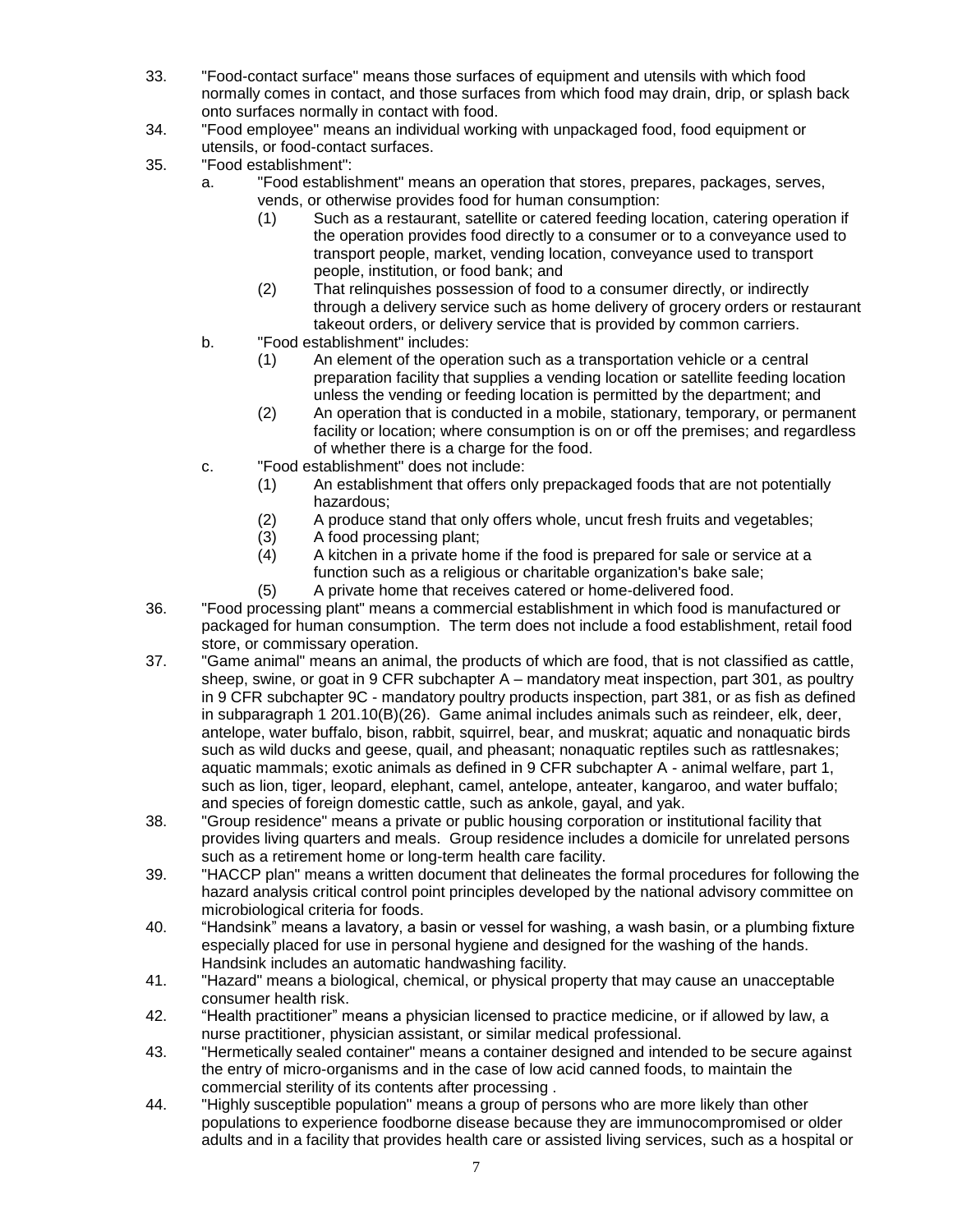nursing home; or preschool age children in a facility that provides custodial care, such as a day care center.

- 45. "Injected" means manipulating meat to which a solution has been introduced into its interior by processes that are referred to as "injecting", "pinning", or "stitch pumping".
- 46. "Juice" means the aqueous liquid expressed or extracted from one or more fruits or vegetables, purees of the edible portions of one or more fruits or vegetables, or any concentrates of such liquid or puree. Juice does not include, for purposes of HACCP, liquids, purees, or concentrates that are not used as beverages or ingredients of beverages.
- 47. "Kitchenware" means food preparation and storage utensils.
- 48. "Law" includes applicable federal, state, and local statutes, ordinances, and regulations.
- 49. "License" means the document issued by the department that authorizes a person to operate a food establishment.
- 50. "Licenseholder" means the entity that is legally responsible for the operation of the food establishment such as the owner, the owner's agent, or other person; and possesses a valid license to operate a food establishment.
- 51. "Linens" means fabric items such as cloth hampers, cloth napkins, table cloths, wiping cloths, and work garments including cloth gloves.
- 52. "Major food allergen".
	- a. "Major food allergen" means:
		- (1) Milk, egg, fish (such as bass, flounder, cod, and including crustacean shellfish such as crab, lobster, or shrimp), tree nuts (such as almonds, pecans, or walnuts), wheat, peanuts, and soybeans; or
		- (2) A food ingredient that contains protein derived from a food, as specified in subdivision a(1) of this definition. Major food allergen does not include:
	- b. "Major food allergen" does not include:
		- (1) Any highly refined oil derived from a food specified in paragraph 1 of subdivision a and any ingredient derived from such highly refined oil; or
		- (2) Any ingredient that is exempt under the petition or notification process specified in the Food Allergen Labeling and Consumer Protection Act of 2004 (Public Law 108-282).
- 53. "Meat" means the flesh of animals used as food including the dressed flesh of cattle, swine, sheep, or goats and other edible animals, except fish and poultry, that is offered for human consumption.
- 54. "Mechanically tenderized" means manipulating meat with deep penetration by processes which may be referred to as "blade tenderizing," "jaccarding," "pinning," needling," or using blades, pins, needles or any mechanical device. Mechanically tenderized does not include processes by which solutions are injected into meat.
- 55. "Mobile food unit" means a vehicle-mounted food establishment designed to be readily movable.
- 56. "Molluscan shellfish" means any edible species of fresh or frozen oysters, clams, mussels, and scallops or edible portions thereof, except when the scallop product consists only of the shucked adductor muscle.
- 57. "Non-continuous cooking" means the cooking of food in a food establishment using a process in which the initial heating of the food is intentionally halted so that it may be cooled and held for complete cooking at a later time prior to sale or service. Non-continuous cooking does not include cooking procedures that only involve temporarily interrupting or slowing an otherwise continuous cooking process.
- 58. "Packaged" means bottled, canned, cartoned, securely bagged, or securely wrapped, whether packaged in a food establishment or a food processing plant. Packaged does not include a wrapper, carryout box, or other nondurable container used to containerize food with the purpose of facilitating food protection during service and receipt of the food by the consumer.
- 59. "Person" includes any individual, partnership, corporation, association, or other legal entity.
- 60. "Person in charge" means the individual present in a food establishment who is responsible for the operation at the time of inspection.
- 61. "Personal care items" means items or substances that may be poisonous, toxic, or a source of contamination and are used to maintain or enhance a person's health, hygiene, or appearance. Personal care items include items such as medications; first-aid supplies; and other items such as cosmetics, and toiletries such as toothpaste and mouthwash.
- 62. "pH" means the symbol for the negative logarithm of the hydrogen ion concentration, which is a measure of the degree of acidity or alkalinity of a solution. Values between zero and seven indicate acidity and values between seven and fourteen indicate alkalinity. The value for pure distilled water is seven, which is considered neutral.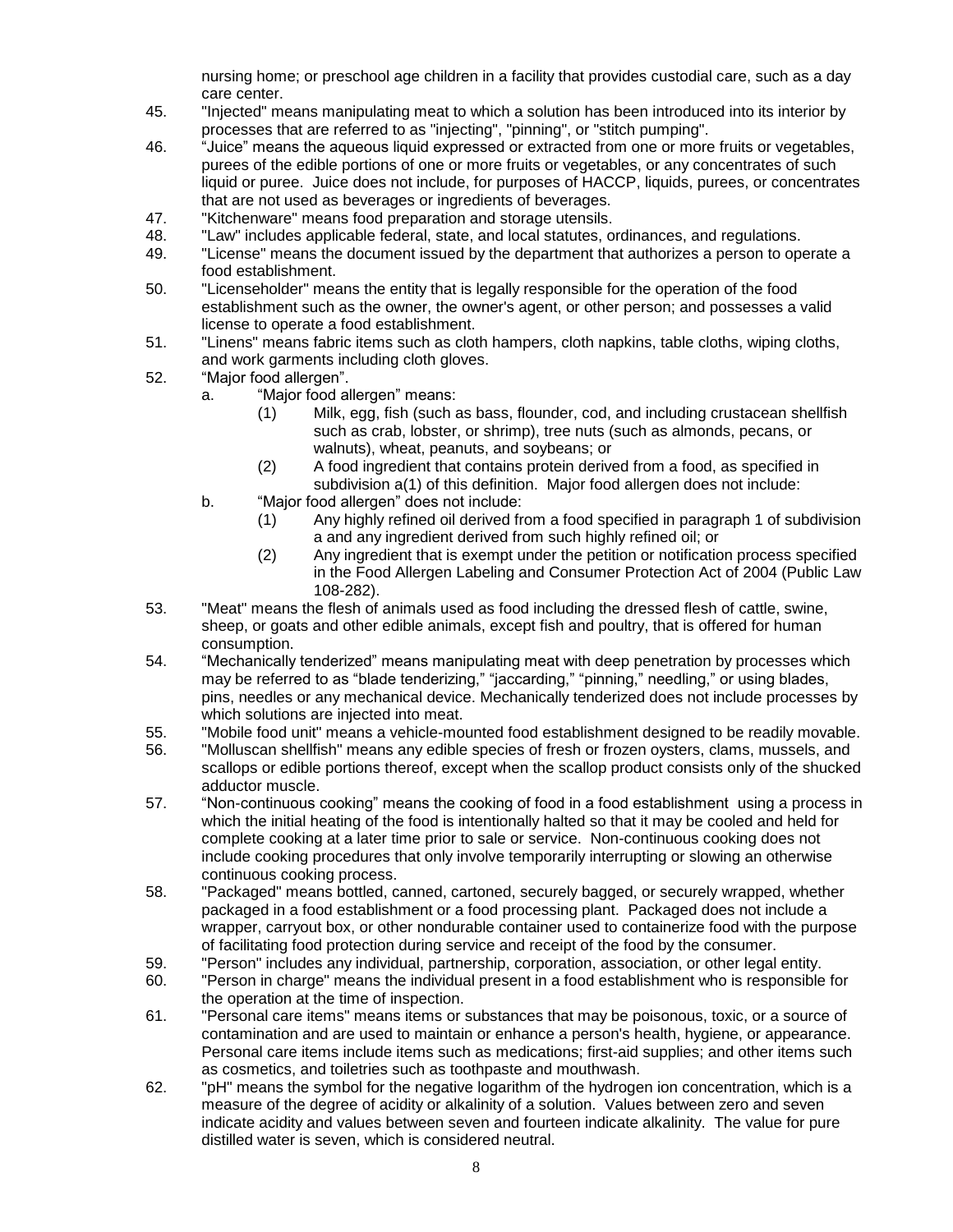- 63. "Physical facilities" means the structure and interior surfaces of a food establishment including accessories such as soap and towel dispensers and attachments such as light fixtures and heating or air-conditioning system vents.
- 64. "Poisonous or toxic materials" means substances that are not intended for ingestion and are included in four categories:
	- a. Cleaners and sanitizers, which include cleaning and sanitizing agents and agents such as caustics, acids, drying agents, polishes, and other chemicals;
	- b. Pesticides, which include substances such as insecticides and rodenticides;
	- c. Substances necessary for the operation and maintenance of the establishment such as nonfood grade lubricants and personal care items that may be deleterious to health; and
	- d. Substances that are not necessary for the operation and maintenance of the establishment and are on the premises for retail sale, such as petroleum products and paints.
- 65. "Potentially hazardous food":
	- a. "Potentially hazardous food" means a food that is a natural or synthetic and is in a form capable of supporting:
		- (1) The rapid and progressive growth of infectious or toxigenic micro-organisms;<br>(2) The growth and toxin production of clostridium botulinum; or
		- The growth and toxin production of clostridium botulinum; or
		- (3) In shell eggs, the growth of salmonella enteritidis.
	- b. "Potentially hazardous food" includes an animal food (a food of animal origin) that is raw or heat-treated; a food of plant origin that is heat-treated or consists of raw seed sprouts; cut melons; cut leafy greens, cut tomatoes or mixtures of cut tomatoes that are not modified in a way so that they are unable to support pathogenic microorganism growth or toxin formation; and garlic and oil mixtures that are not modified in a way so that they are unable to support pathogenic microorganism growth or toxin formation.
	- c. "Potentially hazardous food" does not include:
		- (1) A food with a water activity  $(Aw(a_w))$  value of 0.85 or less;<br>(2) A food with a hydrogen ion concentration (PH(pH)) level o (2) A food with a hydrogen ion concentration (PH(pH)) level of 4.6 or
		- below when measured at seventy-five degrees Fahrenheit [24 degrees Celsius]; (3) A food, in an unopened hermetically sealed container, that is commercially processed to achieve and maintain commercial sterility under conditions of
		- nonrefrigerated storage and distribution; and (4) A food for which a variance granted by the department is based upon laboratory evidence demonstrating that rapid and progressive growth of infectious and
		- toxigenic micro-organisms or the slower growth of C. botulinum cannot occur. (5) An egg with shell intact that is not hard-boiled, but has been pasteurized to destroy all viable salmonellae.
- 66. "Poultry" means any domesticated bird including chickens, turkeys, ducks, geese, or guineas, whether live or dead.
- 67. "Premises" means the physical facility, its contents, and the contiguous land or property under the control of the licenseholder; or the physical facility, its contents, and the contiguous land or property and its facilities and contents that are under the control of the licenseholder that may impact food establishment personnel, facilities, or operations, if a food establishment is only one component of a larger organization such as a health care facility, motel, school, recreational camp, or prison.
- 68. "Pushcart" means a non-self-propelled vehicle limited to serving only those regulatory authorityapproved potentially hazardous foods or commissary-wrapped food maintained at proper temperatures, or limited to the preparation and service of frankfurters.
- 69. "Ratite" means a flightless bird such as an emu, ostrich, or rhea.
- 70. "Ready-to-eat food":
	- a. "Ready-to-eat food" means food that:
		- (1) Is in a form that is edible without additional preparation to achieve food safety, as specified under one of the following: subsections 1, 2 and 3 of section 33-33- 04-11, section 33-33-04-11.4, section 33-33-04-11.5; or
		- (2) Is a raw or partially cooked animal food and the consumer is advised as specified in subdivision c of subsection 4 of section 33-33-04-11; or
		- (3) Is prepared in accordance with a variance that is granted as specified in subdivision d of subsection 4 of section 33-33-04-11; and
		- (4) May receive additional preparation for palatability or aesthetic, epicurean, gastronomic, or culinary purposes.
	- b. "Ready-to-eat food" includes: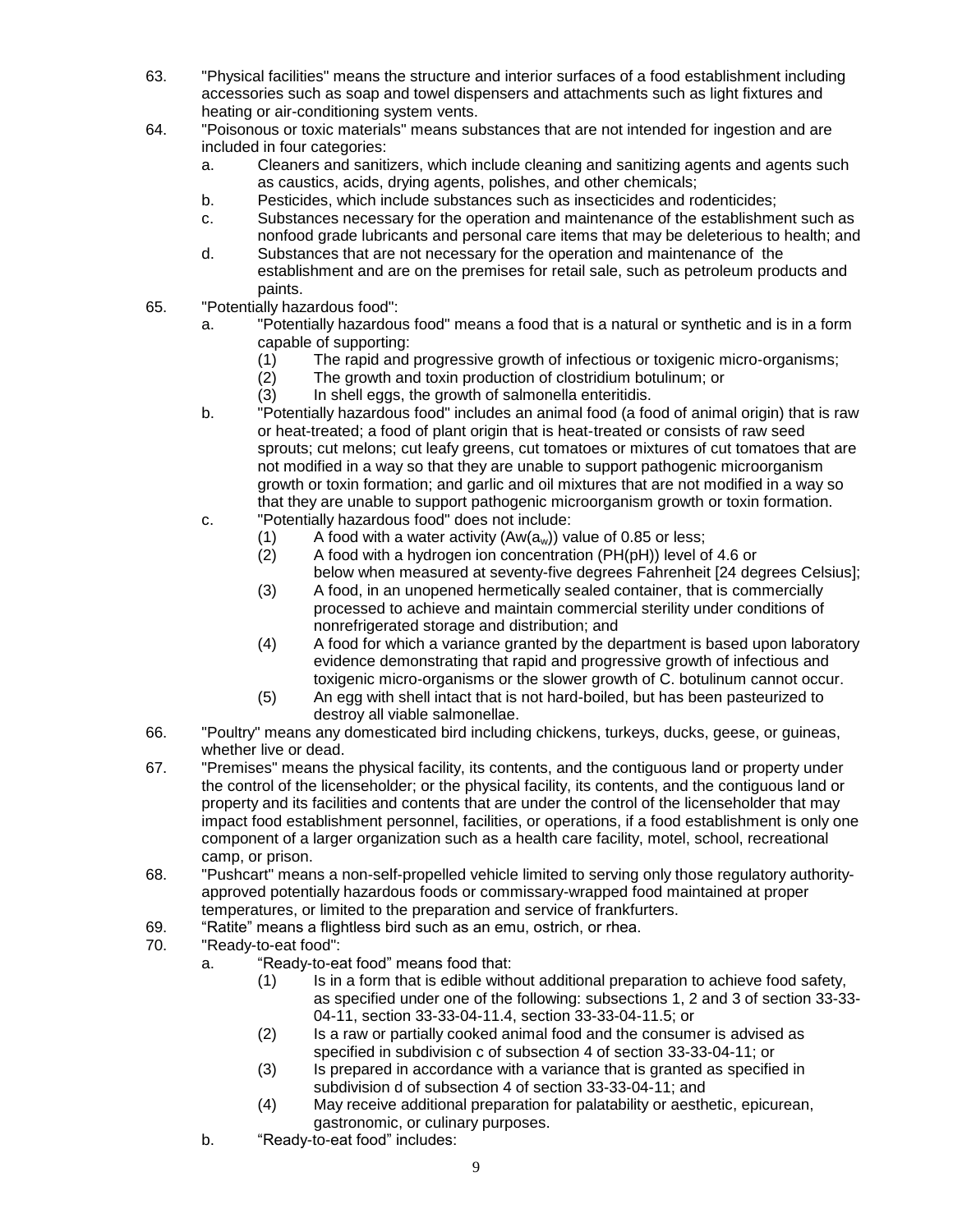- (1) Raw animal food that is cooked as specified under section 33-33-04-11 or 33- 33-04-11.4, or frozen as specified under section 33-33-04-11.5.
- (2) Raw fruits and vegetables that are washed as specified under section 33-33-04- 10.
- (3) Fruits and vegetables that are cooked for hot holding, as specified under section 33-33-04-11.6.
- (4) All potentially hazardous food that is cooked to the temperature and time required for the specific food and cooled as specified under section 33-33-04- 07.5.
- (5) Plant food for which further washing, cooking, or other processing is not required for food safety, and from which rinds, peels, husks, or shells, if naturally present are removed.
- (6) Substances derived from plants such as spices, seasonings, and sugar.
- (7) A bakery item such as bread, cakes, pies, fillings, or icing for which further cooking is not required for food safety.
- (8) The following products that are produced in accordance with United States department of agriculture guidelines and that have received a lethality treatment for pathogens: dry, fermented sausages, such as dry salami or pepperoni; saltcured meat and poultry products, such as prosciutto ham, country cured ham, and Parma ham; and dried meat and poultry products, such as jerky or beef sticks; and
- (9) Foods manufactured as specified in 21 CFR part 113, thermally processed lowacid foods packaged in hermetically sealed containers.
- 71. "Reconstituted" means dehydrated food products recombined with water or other liquids.
- 72. "Reduced oxygen packaging"
	- a. Reduced oxygen packaging means
		- (1) The reduction of the amount of oxygen in a package by removing oxygen; displacing oxygen and replacing it with another gas or combination of gases; or otherwise controlling the oxygen content to a level below that normally found in the atmosphere (approximately 21 percent at sea level); and
		- (2) A process as specified in paragraph 1 that involves a food for which the hazards clostridium botulinum or Listeria monocytogenes require control in the final packaged form.
	- b. "Reduced oxygen packaging" includes:
		- (1) Vacuum packaging, in which air is removed from a package of food and the package is hermetically sealed so that a vacuum remains inside the package.
		- (2) Modified atmosphere packaging in which the atmosphere of a package of food is modified so that its composition is different from air but the atmosphere may change over time due to the permeability of the packaging material or the respiration of the food. Modified atmosphere packaging includes reduction in the proportion of oxygen, total replacement of oxygen, or an increase in the proportion of other gases such as carbon dioxide or nitrogen;
		- (3) Controlled atmosphere packaging, in which the atmosphere of a package of food is modified so that until the package is opened, its composition is different from air, and continuous control of that atmosphere is maintained, such as by using oxygen scavengers or a combination of total replacement of oxygen, nonrespiring food, and impermeable packaging material;
		- (4) Cook chill packaging, in which cooked food is hot filled into impermeable bags which have the air expelled and are then sealed or crimped closed. The bagged food is rapidly chilled and refrigerated at temperatures that inhibit the growth of psychrotrophic pathogens; or
		- (5) Sous vide packaging, in which raw or partially cooked food is placed in a hermetically sealed, impermeable bag, cooked in the bag, rapidly chilled, and refrigerated at temperatures what inhibit the growth of psychrotrophic pathogens.
- 73. "Regulatory authority" means the state and local enforcement authority or authorities having jurisdiction over the food establishment.
- 74. "Re-service" means the transfer of food that is unused and returned by a consumer after being served or sold and in the possession of the consumer, to another person.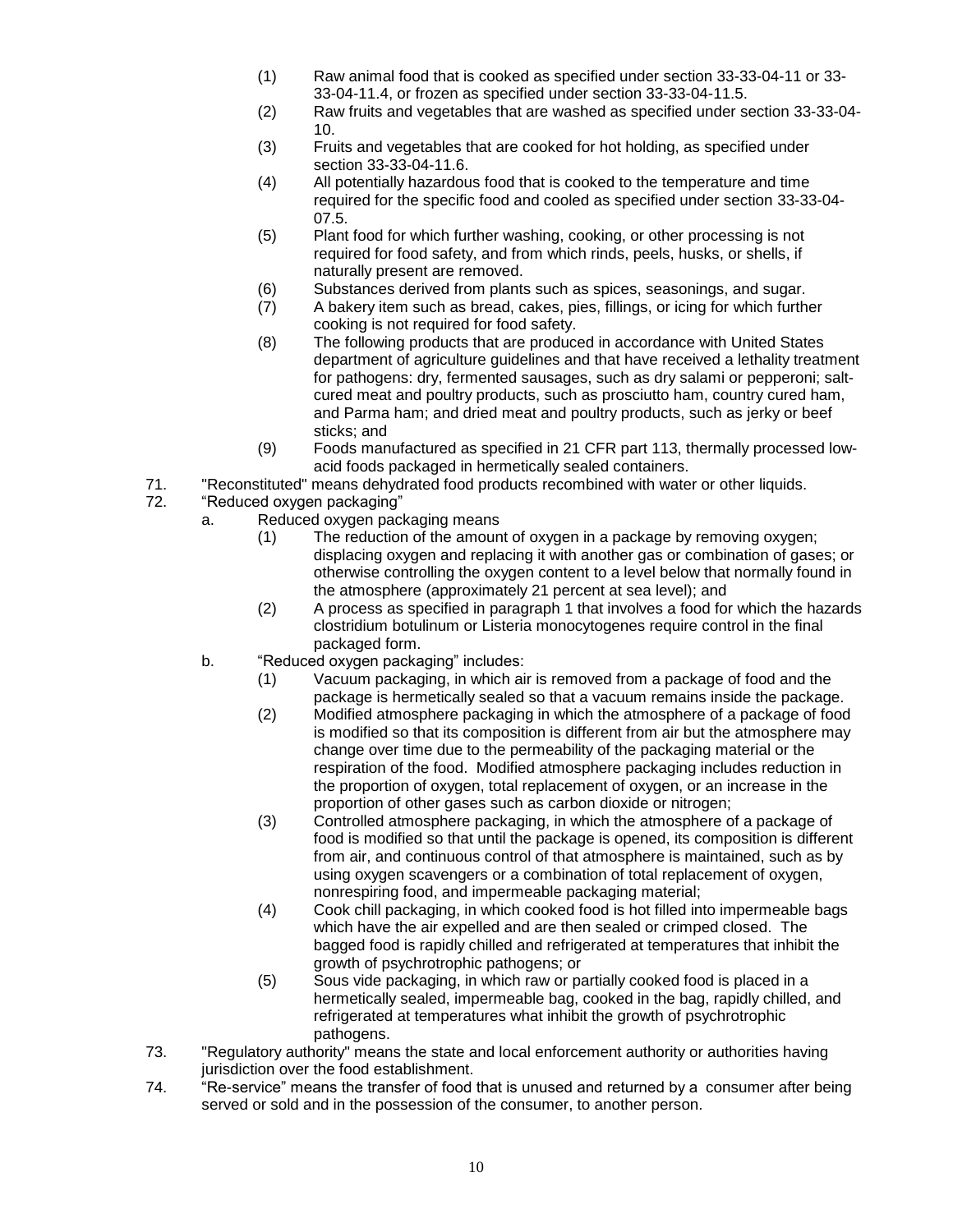- 75. "Restrict" means to limit the activities of a food employee so that there is no risk of transmitting a disease that is transmissible through food and the food employee does not work with exposed food, clean equipment, utensils, linens, and unwrapped single-service or single-use articles.
- 76. "Safe material" means an article manufactured from or composed of materials that may not reasonably be expected to result, directly or indirectly, in their becoming a component or otherwise affecting the characteristics of food; an additive that is used as specified in subsection 409 or 706 of the federal Food, Drug, and Cosmetic Act; or other materials that are not additives and that are used in conformity with applicable regulations of the food and drug administration.
- 77. "Sanitization" means the application of cumulative heat or chemicals on cleaned food-contact surfaces that, when evaluated for efficacy, yield a reduction of five logs, which is equal to 99.999 percent reduction, of representative disease micro-organisms of public health importance.
- 78. "Sealed" means free of cracks or other openings that permit the entry or passage of moisture.
- 79. "Servicing area" means an operating base location to which a mobile establishment or transportation vehicle returns regularly for such things as discharging liquid or solid wastes, refilling water tanks and ice bins, and boarding food.
- 80. "Shellstock" or "shucked shellfish" means raw, in-shell molluscan shellfish or molluscan shellfish that have one or both shells removed.
- 81. "Shiga toxin-producing Escherichia coli" (STEC) means any E. coli capable of producing Shiga toxins (also called verocytotoxins or "Shiga-like" toxins). Examples of serotypes of STEC include both O157 and non-O157 E. coli.
- 82. "Single-service articles" means tableware, carryout utensils, and other items such as bags, containers, placemats, stirrers, straws, toothpicks, and wrappers that are designed and constructed for one-time, one-person use.
- 83. "Single-use articles" means utensils and bulk food containers designed and constructed to be used once and discarded. Single-use articles includes items such as wax paper, butcher paper, plastic wrap, formed aluminum food containers, jars, plastic tubs or buckets, bread wrappers, pickle barrels, ketchup bottles, and number ten cans which do not meet the materials, durability, strength, and cleanability specifications contained in sections 33-33-04-32 and 33-33-04-38 for multiuse utensils.
- 84. "Smooth" means:
	- a. A food-contact surface having a surface free of pits and inclusions with a cleanability equal to or exceeding that of one hundred grit (number 3) stainless steel;
	- b. A nonfood-contact surface of equipment having a surface equal to that of commercial grade hot-rolled steel free of visible scale; and
	- c. A floor, wall, or ceiling having an even or level surface with no roughness or projections that renders it difficult to clean.
- 85. "Support animal" means a trained animal such as a seeing eye dog that accompanies a person with a disability to assist in managing the disability and enables the person to perform functions that the person would otherwise be unable to perform.
- 86. "Tableware" means eating, drinking, and serving utensils for table use such as flatware including forks, knives, and spoons and hollowware including bowls, cups, serving dishes, tumblers, and plates.
- 87. "Temporary food establishment" means a food establishment that operates at a fixed location for a period of time of not more than fourteen consecutive days in conjunction with a single event or celebration.
- 88. "Thermometer" means a thermocouple, thermistor, or other device that indicates the temperature of food, air, or water.
- 89. "Utensil" means a food-contact implement or container used in the storage, preparation, transportation, dispensing, sale, or service of food, such as kitchenware or tableware that is multiuse, single-service, or single-use; gloves used in contact with food; and thermometers and probe-type price or identification tags used in contact with food.
- 90. "Warewashing" means the cleaning and sanitizing of food-contact surfaces of equipment and utensils.
- 91. "Water activity" means a measure of the free moisture in a food, is the quotient of the water vapor pressure of the substance divided by the vapor pressure of pure water at the same temperature, and is indicated by the symbol AW  $(a_w)$ .
- 92. "Whole-muscle, intact beef" means whole muscle beef that is not injected, mechanically tenderized, reconstructed, or scored and marinated, from which beef steaks may be cut.

**33-33-04-01.1. Intent - Scope.** The purpose of this chapter is to safeguard public health and to provide consumers with food that is safe, unadulterated, and honestly presented. This chapter establishes definitions;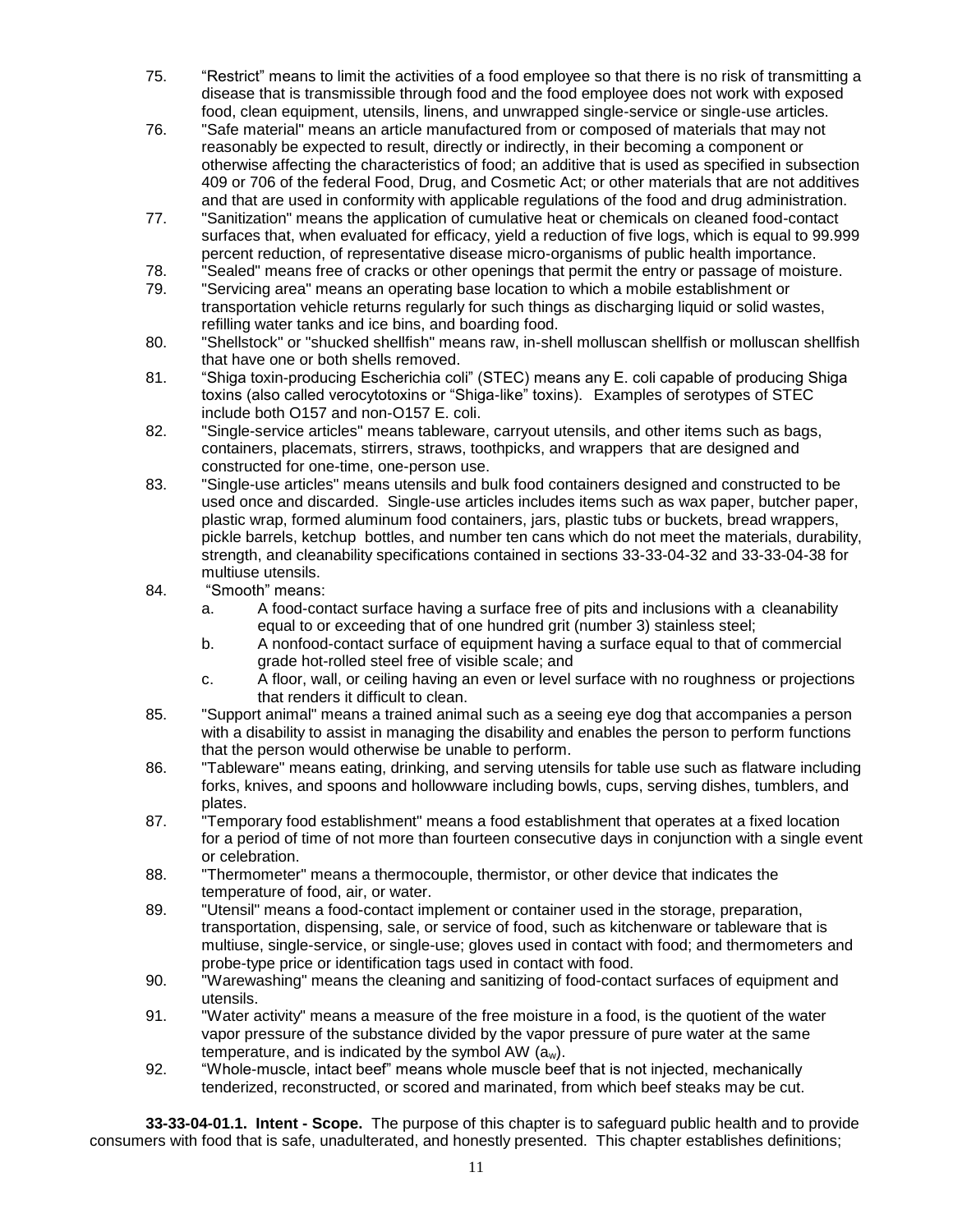sets standards for management and personnel, food operations, and equipment and facilities; and provides for food establishment plan review, license issuance, inspection, and employee restrictions. If necessary to protect against public health hazards or nuisances, the regulatory authority may impose specific requirements in addition to the requirements contained in this code that are authorized by law. The regulatory authority shall document the conditions that necessitate the imposition of additional requirements and the underlying public health rationale. The documentation shall be provided to the license applicant or licenseholder and a copy shall be maintained in the regulatory authority's file for the food establishment.

# **33-33-04-02. General care of food supplies.**\*

- 1. Food shall be obtained from sources that comply with law.
- 2. Food shall be in sound condition, free from spoilage, filth, or other contamination and shall be safe for human consumption.
- 3. Food shall be safe, unadulterated, and honestly presented.
	- a. Food shall be offered for human consumption in a way that does not mislead or misinform the consumer.
	- b. Food or color additives, colored overwraps, or lights may not be used to misrepresent the true appearance, color, or quality of a food.
	- c. Food may not contain unapproved food additives or additives that exceed amounts specified in 21 CFR 170-180 relating to food additives, generally recognized as safe or prior sanctioned substances that exceed amounts specified in 21 CFR 181-186, substances that exceed amounts specified in 9 CFR subpart C section 424.21(b) - food ingredients and sources of radiation, or pesticide residues that exceed provisions specified in 40 CFR 185 tolerances for pesticides in food.
- 4. Food prepared in a private home may not be used or offered for human consumption in a food establishment.
- 5. Food in a hermetically sealed container shall be obtained from a food processing plant that is regulated by the food regulatory agency that has jurisdiction over the plant.

**33-33-04-02.1. Additional safeguards.**\* In a food establishment that serves a highly susceptible population:

- - 1. The following criteria apply to juice:
		- a. For the purposes of this paragraph only, children who are age nine or less and receive food in a school, day care setting, or similar facility that provides custodial care are included as highly susceptible populations;
		- b. Prepackaged juice or a prepackaged beverage containing juice, that bears a warning label as specified in 21 CFR, section 101.17(g) food labeling, or packaged juice or beverage containing juice, that bears a warning label as specified under subdivision b of subsection 17 of section 33-33-04-03 may not be served or offered for sale; and
		- c. Unpackaged juice that is prepared on the premises for service or sale in a ready-to-eat form shall be processed under a HACCP plan that contains the information specified in sections 33-33-04-142 and 33-33-04-143 and as specified under 21 CFR part 120 hazard analysis and critical control point (HACCP) systems, section 120.24 process controls.
	- 2. Pasteurized eggs or pasteurized liquid, frozen, or dry eggs or egg products shall be substituted for raw shell eggs in the preparation of:
		- a. Foods such as Caesar salad, hollandaise or Béarnaise sauce, mayonnaise, meringue, eggnog, ice cream, and egg-fortified beverages; and
		- b. Except as specified in subsection 5, recipes in which more than one egg is broken and the eggs are combined.
	- 3. Food in an unopened original package may not be re-served.
	- 4. The following foods may not be served or offered for sale in a ready-to-eat form:
		- a. Raw animal foods such as raw fish, raw-marinated fish, raw molluscan shellfish, and steak tartare;
		- b. A partially cooked animal food such as lightly cooked fish, rare meat, soft-cooked eggs that are made from raw eggs, and meringue; and
		- c. Raw seed sprouts.
	- 5. Subdivision b of subsection 2 does not apply if:
		- a. The raw eggs are combined immediately before cooking for one consumer's serving at a single meal, cooked as specified under subdivision a of subsection 1 of section 33-33- 04-11, and served immediately, such as an omelet, soufflé, or scrambled eggs;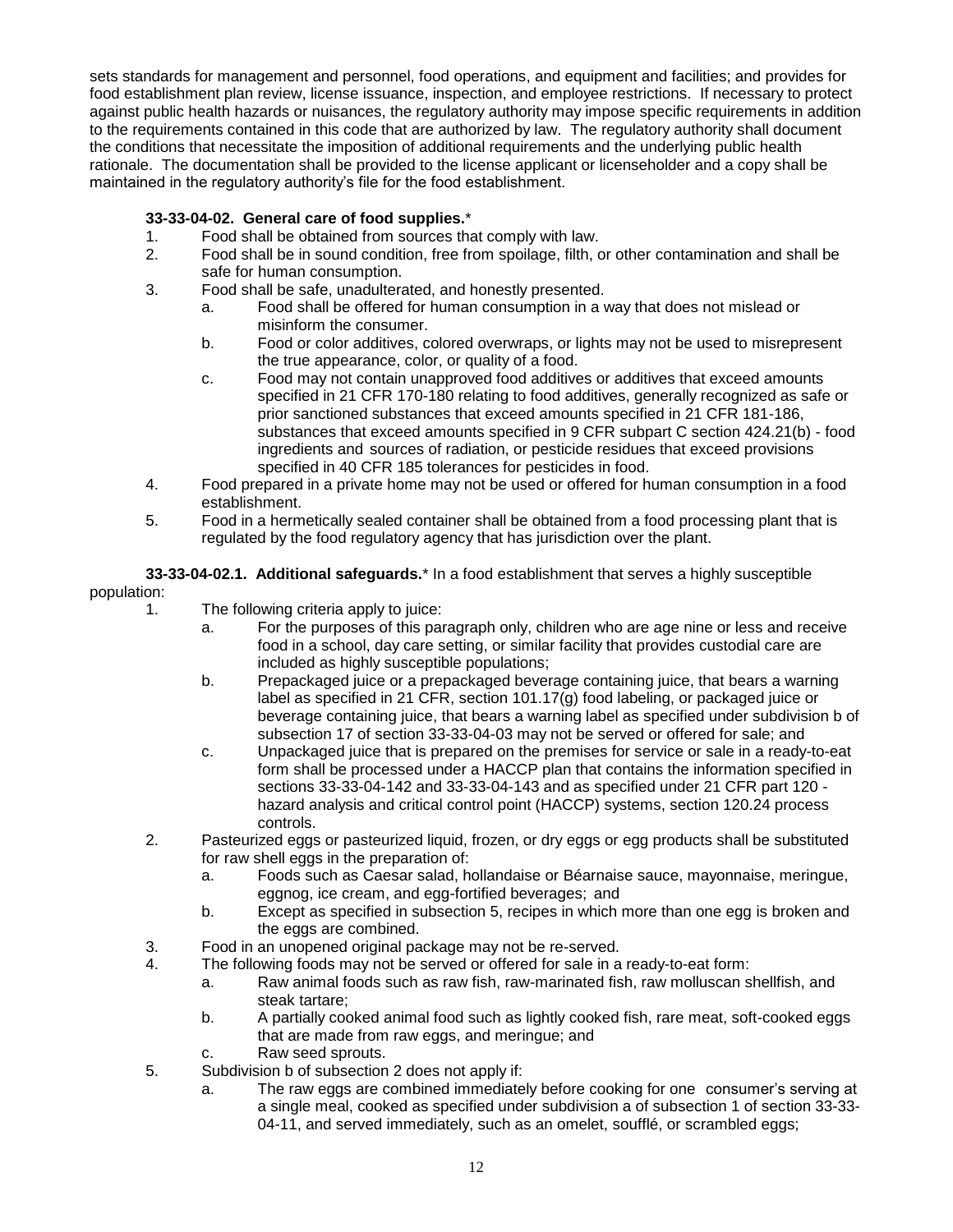- b. The raw eggs are combined as an ingredient immediately before baking and the eggs are thoroughly cooked to a ready-to-eat form, such as a cake, muffin, or bread; or
- c. The preparation of the food is conducted under a HACCP plan that:
	- (1) Identifies the food to be prepared;
	- (2) Prohibits contacting ready-to-eat food with bare hands;
	- (3) Includes specifications and practices that ensure:
		- (a) Salmonella enteritidis growth is controlled before and after cooking; and
		- (b) Salmonella enteritidis is destroyed by cooking the eggs according to the temperature and time specified in subdivision b of subsection 1 of section 33-33-04-11;
	- (4) Contains the information specified in subsection 3 of section 33-33-04-143 including procedures that:
		- (a) Control cross-contamination of ready-to-eat food with raw eggs; and
		- (b) Delineate cleaning and sanitization procedures for food-contact surfaces; and
	- (5) Describes the training program that ensures that the food employee responsible for the preparation of the food understands the procedures to be used.

# **33-33-04-03. Special requirements.\***

- 1. Fluid milk, dry milk and milk products shall be obtained pasteurized and comply with grade A standards as specified by law. Frozen milk products, such as ice cream, shall be obtained pasteurized as specified in 21 CFR 135 - frozen desserts. Cheese shall be obtained pasteurized unless alternative procedures to pasteurization are specified in the CFR, such as 21 CFR 133 - cheeses and related cheese products, for curing certain cheese varieties.
- 2. Packaged food shall be labeled as specified in law, including 21 CFR 101 food labeling, 9 CFR 317 labeling, marking devices, and containers, and 9 CFR 381 subpart N labeling and containers, and as specified in sections 33-33-04-03.1 and 33-33-04-03.2
- 3. Fish, other than molluscan shellfish, that are intended for consumption in their raw form and allowed as specified under subsection 4 of section 33-33-04-11 must be obtained from a supplier that freezes the fish or shall be frozen on the premises as specified in section 33-33-04- 11.5.
- 4. Whole-muscle, intact beef steaks that are intended for consumption in an undercooked form without a consumer advisory as specified in section 33-33-04-07.4 shall be:
	- a. Obtained from a food processing plant that, upon request by the purchaser, packages the steaks and labels them, to indicate that the steaks meet the definition of wholemuscle, intact beef; or
	- b. Deemed acceptable by the regulatory authority based on other evidence, such as written buyer specifications or invoices, that indicates that the steaks meet the definition of whole-muscle, intact beef; and
	- c. If individually cut in a food establishment:
		- (1) Cut from whole-muscle intact beef that is labeled by a food processing plant as specified in subdivision a or identified as specified in subdivision b;
		- (2) Prepared so they remain intact; and<br>(3) If packaged for undercooking in a for
			- If packaged for undercooking in a food establishment, labeled as specified in subdivision a or identified as specified in subdivision b.
- 5. Meat or meat products, poultry or poultry products intended for human consumption shall not be sold or offered for sale or service unless slaughtered and processed in federal or state inspected packing plant, slaughterhouse or by the agency that has animal health jurisdiction; all such meat and meat products and poultry and poultry products must be plainly stamped with a state or federal mark of inspection unless otherwise exempted under 9 CFR 303.1(d), exemptions – retail (FSIS/USDA).
- 6. Meat and poultry that is not a ready-to-eat food and is in a packaged form when it is offered for sale or otherwise offered for consumption shall be labeled to include safe handling instructions as specified in law, including 9 CFR 317.2(l) and 9 CFR 381.125(b).
- 7. Eggs that have not been specifically treated to destroy all viable salmonellae shall be labeled to include safe handling instructions as specified in law, including 21 CFR 101.17(h). Raw eggs shall be received in refrigerated equipment that maintains an ambient air temperature of fortyfive degrees Fahrenheit [7 degrees Celsius] or less.
- 8. Only clean whole eggs, with shell intact and without cracks or checks, or pasteurized liquids, frozen, or dry eggs or pasteurized dry egg products shall be used, except that hard-boiled, peeled eggs, commercially prepared and packaged, may be used. Eggs shall be received clean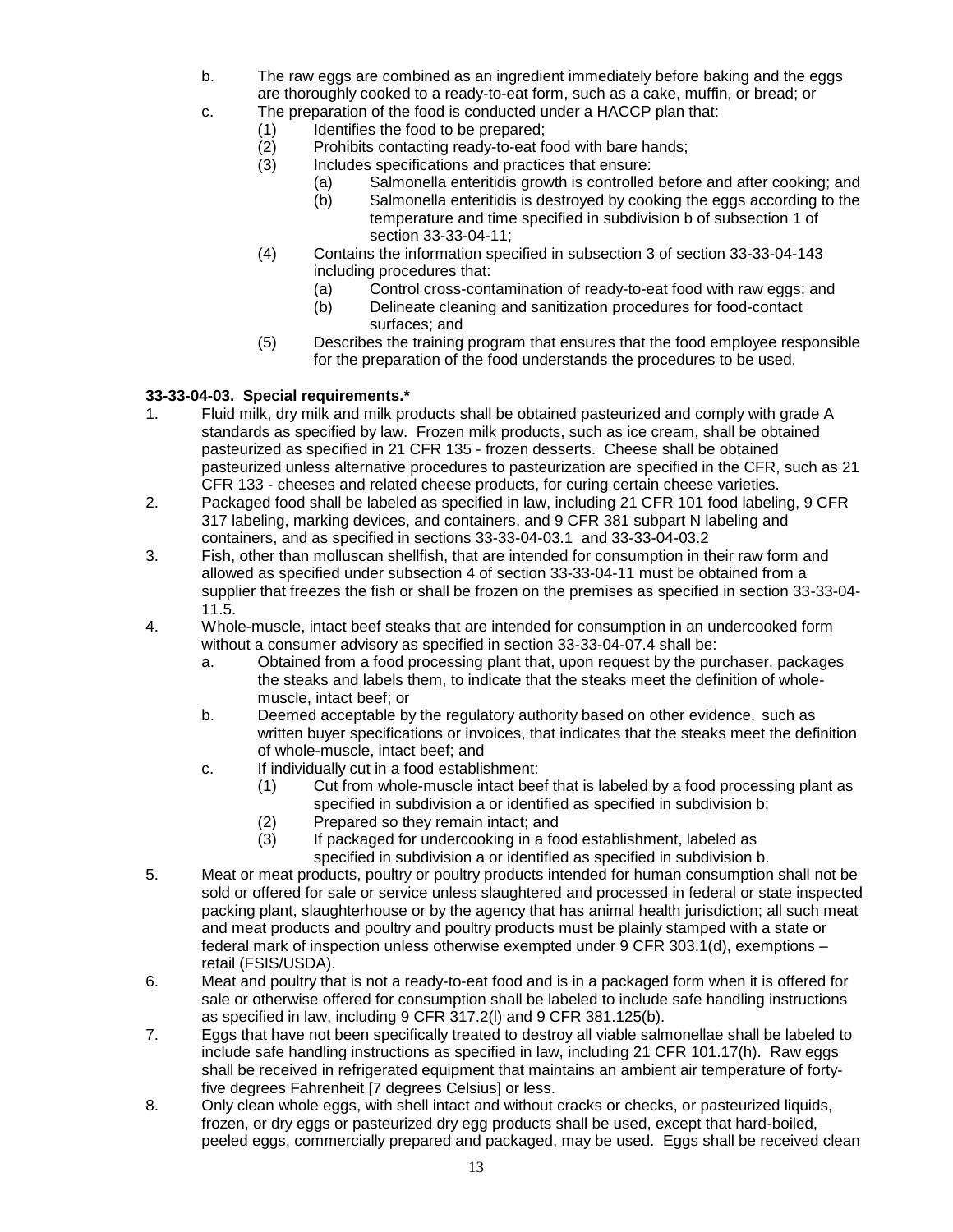and sound and may not exceed the restricted egg tolerances for United States consumer grade B as specified in 7 CFR part 56 "Voluntary Grading of Eggs and United States Standards, Grades, and Weight Classes for Eggs", and 9 CFR part 590 inspection of eggs and egg products.

- 9. Raw eggs may not be used as an ingredient in the preparation of uncooked, ready-to-eat menu items. Pasteurized eggs or egg products shall be substituted for raw eggs in the preparation of foods such as Caesar salad, hollandaise or Béarnaise sauce, mayonnaise, meringue, eggnog, ice cream, and egg-fortified beverages. Commercially pasteurized eggs and egg products may be substituted for eggs in such items. Pasteurized eggs are also potentially hazardous and must also be protected against contamination and time or temperature abuses except an egg with shell intact that is not hard-boiled, but has been pasteurized to destroy all viable salmonella as specified under paragraph 5 of subdivision c of subsection 65 of section 33-33-04-01.
- 10. Pasteurized liquid, frozen, or dry eggs or egg products must be substituted for eggs in the preparation of eggs for a highly susceptible population if the eggs are broken, combined in a container, and not cooked immediately or if the eggs are held before service following cooking.
- 11. Individually prepared eggs and pooled eggs shall be cooked to heat all parts to one hundred forty-five degrees Fahrenheit [63 degrees Celsius] or above for fifteen seconds.
- 12. Cooked eggs requiring holding before service shall be held at an internal temperature of one hundred thirty-five degrees Fahrenheit [57.2 degrees Celsius] or above.
- 13. Fish may not be received for sale or service unless they are commercially and legally caught and harvested. Molluscan shellfish that are recreationally caught may not be received for sale or service.
- 14. Except as specified in this subsection, mushroom species picked in the wild shall be obtained from sources where each mushroom is individually inspected and found to be safe by an approved mushroom identification expert. This subsection does not apply to:
	- a. Cultivated wild mushroom species that are grown, harvested, an processed in an operation that is regulated by the food regulatory agency that has jurisdiction over the operation; or
	- b. Wild mushroom species if they are in packaged form and are the product of a food processing plant that is regulated by the food regulatory agency that has jurisdiction over the plant.
- 15. If game animals are received for sale or service, they shall be:
	- a. Commercially raised for food and:
		- (1) Raised, slaughtered, and processed under a voluntary inspection program that is conducted by the agency that has animal health jurisdiction; or
		- (2) Under a routine inspection program conducted by a regulatory agency other than the agency that has animal health jurisdiction; and
		- (3) Raised, slaughtered, and processed according to:
			- (a) Laws governing meat and poultry as determined by the agency that has animal health jurisdiction and the agency that conducts the inspection program; and
				- (b) Requirements which are developed by the agency that has animal health jurisdiction and the agency that conducts the inspection program with consideration of factors such as the need for antemortem and postmortem examination by an approved veterinarian or veterinarian's designee;
	- b. Under a voluntary inspection program administered by the United States department of agriculture for game animals such as exotic animals (reindeer, elk, deer, antelope, water buffalo, or bison) that are "inspected and approved" in accordance with 9 CFR 352 voluntary exotic animal program or rabbits that are "inspected and certified" in accordance with 9 CFR 354 rabbit inspection program;
	- c. As allowed by law, for wild game animals that are live-caught:
		- (1) Under a routine inspection program conducted by a regulatory agency such as the agency that has animal health jurisdiction; and
		- (2) Slaughtered and processed according to:
			- (a) Laws governing meat and poultry as determined by the agency that has animal health jurisdiction and the agency that conducts the inspection program; and
			- (b) Requirements which are developed by the agency that has animal health jurisdiction and the agency that conducts the inspection program with consideration of factors such as the need for antemortem and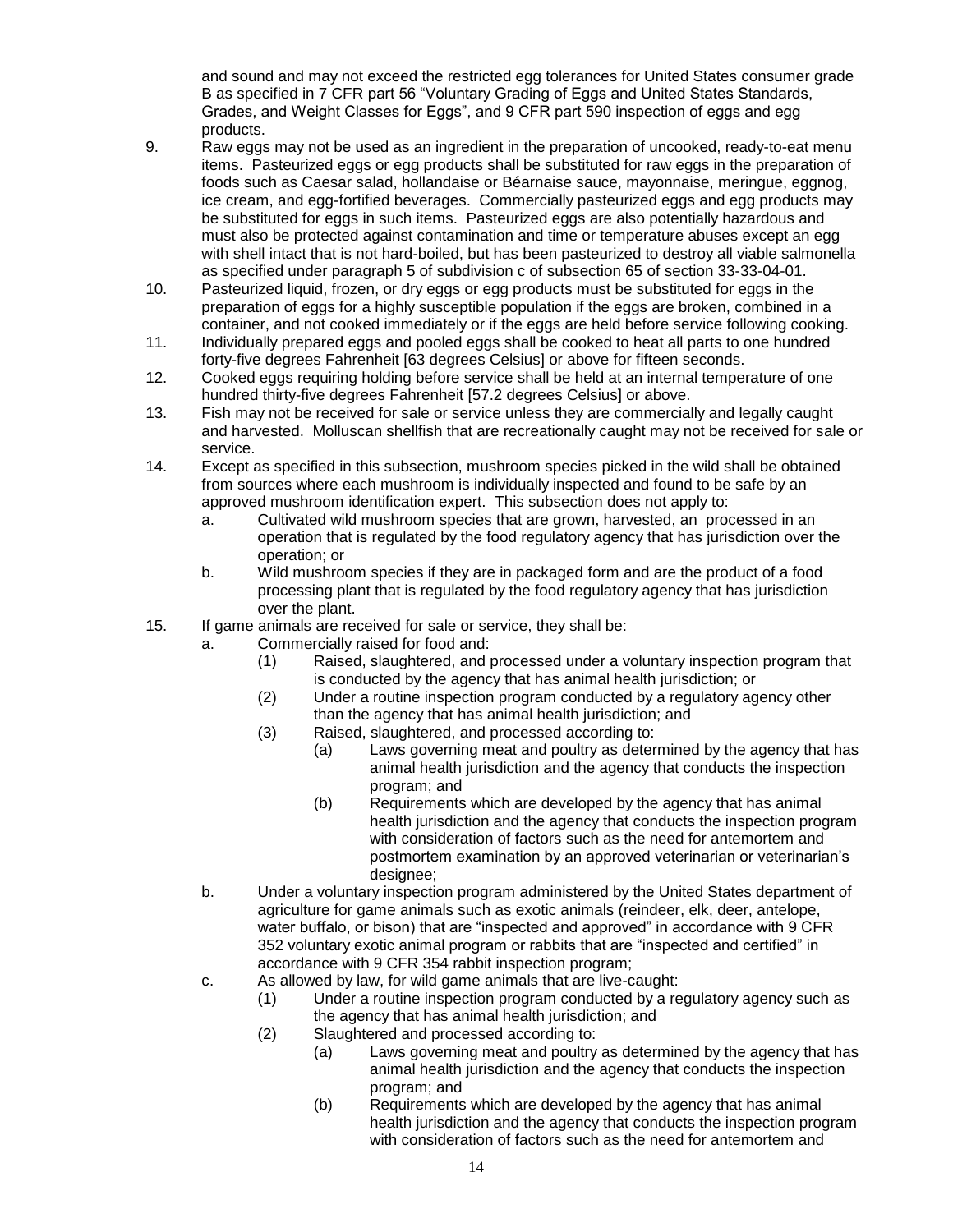postmortem examination by an approved veterinarian or veterinarian's designee; or

- d. As allowed by law, for field-dressed wild game animals under a routine inspection program that ensures the animals:
	- (1) Receive a postmortem examination by an approved veterinarian or veterinarian's designee; or
	- (2) Are field-dressed and transported according to requirements specified by the agency that has animal health jurisdiction and the agency that conducts the inspection program; and
	- (3) Are processed according to laws governing meat and poultry as determined by the agency that has animal health jurisdiction and the agency that conducts the inspection program.
- e. A game animal may not be received for sale or service if it is a species of wildlife that is listed in 50 CFR 17 endangered and threatened wildlife and plants.
- 16. Ice for use as a food or a cooling medium must be made from drinking water. After use as a cooling medium, ice may not be used as food.
- 17. Prepackaged juice shall:
	- a. Be obtained from a processor with a HACCP system as specified in 21 CFR part 120;
	- b. Be obtained, pasteurized or otherwise treated to attain a 5-log reduction of the most resistant micro-organism of public health significance as specified in 21 CFR part 120.24; or
	- c. Bear a warning label as specified in 21 CFR 101.17(g).
- 18. Juice packaged in a food establishment shall be:
	- a. Treated under a HACCP plan as specified in section 33-33-04-143 to attain a 5-log reduction, which is equal to a 99.999 percent reduction, of the most resistant microorganism of public health significance; or
	- b. Labeled, if not treated to yield a 5-log reduction of the most resistant micro-organism of public health significance:
		- (1) As specified under section 33-33-04-04.3, and
		- $(2)$  As specified in 21 CFR 101.17 $(g)$  with the phrase, "WARNING: This product has not been pasteurized and, therefore, may contain harmful bacteria that can cause serious illness in children, the elderly, and persons with weakened immune systems."

# **33-33-04-03.1. Shucked shellfish - Packaging and identification.\***

- 1. Raw shucked shellfish shall be obtained in nonreturnable packages which bear a legible label that identifies the:
	- a. Name, address, and certification number of the shucker-packer or repacker of the molluscan shellfish; and
	- b. The sell by date for packages with a capacity of less than 1.87 L (one-half gallon) or the date shucked for packages with a capacity of 1.87 L (one-half gallon) or more.
- 2. A package of raw shucked shellfish that does not bear a label or which bears a label which does not contain all the information as specified under subsection 1 shall be subject to a hold order, as allowed by law, or seizure and destruction in accordance with 21 CFR subpart D - specific administrative decisions regarding interstate shipments, section 1240.60(d).

# **33-33-04-03.2. Shellstock identification.\***

- 1. Shellstock shall be obtained in containers bearing legible source identification tags or labels that are affixed by the harvester and each dealer that depurates, ships, or reships the shellstock, as specified in the national shellfish sanitation program guide for the control of molluscan shellfish, and that list:
	- a. Except as specified under subsection 3, on the harvester's tag or label, the following information in the following order:
		- (1) The harvester's identification number that is assigned by the shellfish control authority;
		- (2) The date of harvesting;
		- (3) The most precise identification of the harvest location or aquaculture site that is practicable based on the system of harvest area designations that is in use by the shellfish control authority and including the abbreviation of the name of the state or country in which the shellfish are harvested;
		- (4) The type and quantity of shellfish; and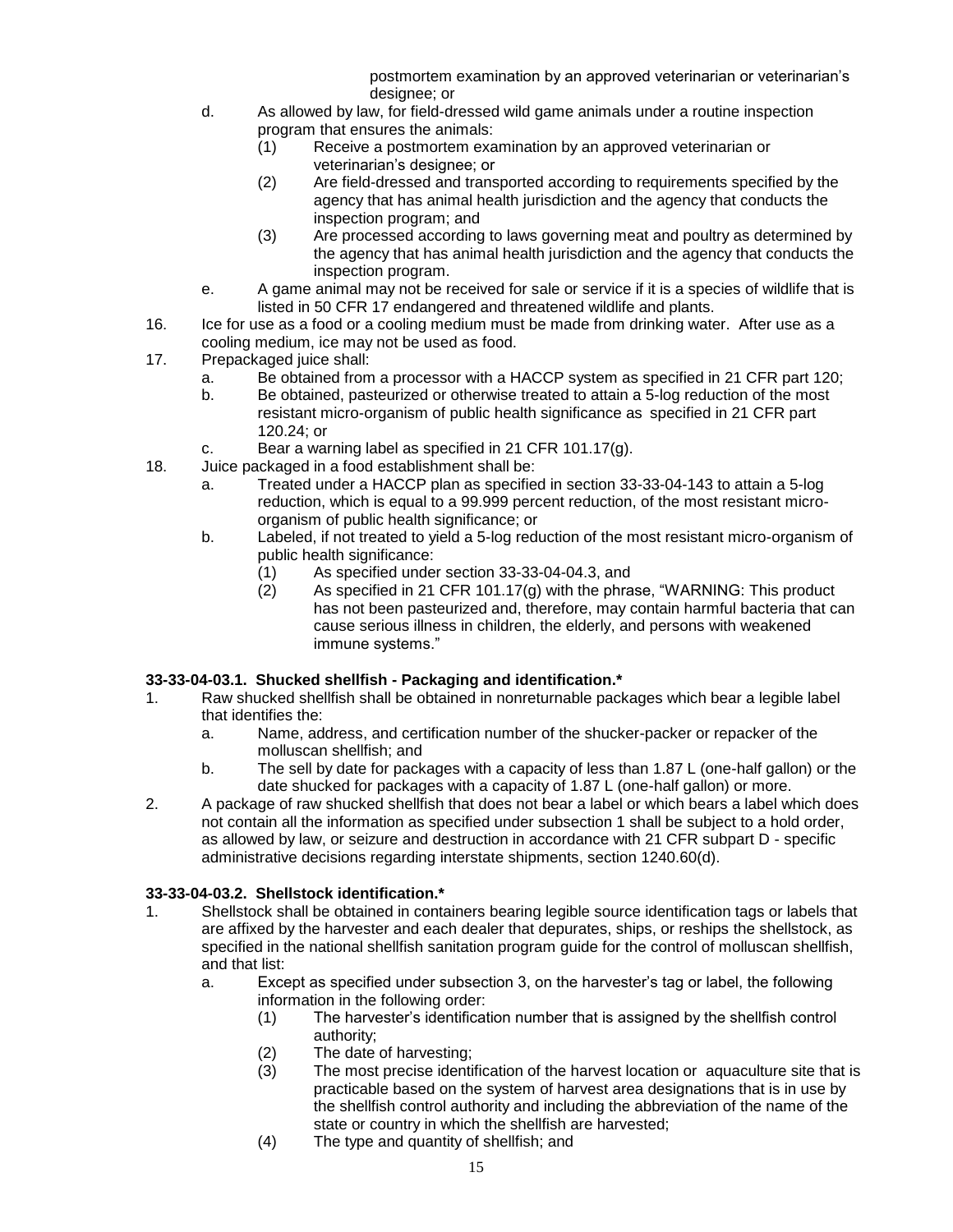- (5) The following statement in bold, capitalized type: "This tag is required to be attached until container is empty or retagged and shall be maintained by retaining shellstock tags or labels for ninety calendar days from the date of harvest"; and
- b. Except as specified in subsection 4, on each dealer's tag or label, the following information in the following order:
	- (1) The dealer's name and address and the certification number assigned by the shellfish control authority;
	- (2) The original shipper's certification number, including the abbreviation of the name of the state or country in which the shellfish are harvested;
	- (3) The same information as specified for a harvester's tag under paragraphs 2 through 4 of subdivision a of subsection 1; and
	- (4) The following statement in bold, capitalized type: "This tag is required to be attached until container is empty and shall be maintained by retaining shellstock tags or labels for ninety calendar days from the date of harvest."
- 2. A container of shellstock that does not bear a tag or label or that bears a tag or label that does not contain all the information as specified under subsection 1 shall be subject to a hold order, as allowed by law, or seizure and destruction in accordance with 21 CFR subpart D - specified administrative decisions regarding interstate shipments, section 1240.60(2).
- 3. If a place is provided on the harvester's tag or label for a dealer's name, address, and certification number, the dealer's information shall be listed first.
- 4. If the harvester's tag or label is designed to accommodate each dealer's identification as specified under paragraphs 1 and 2 of subdivision b of subsection 1, individual dealer tags or labels need not be provided.

# **33-33-04-03.3. Shellstock - Condition.**

When received by a food establishment, shellstock shall be reasonable free of mud, dead shellfish, and shellfish with broken shells. Dead shellfish or shellstock with badly broken shells shall be discarded.

# **33-33-04-03.4. Molluscan shellfish - Original container.**

- 1. Except as specified in subsections 2 and 3, molluscan shellfish may not be removed from the container in which they are received other than immediately before sale or preparation for service.
- 2. For display purposes, shellstock may be removed from the container in which they are received, displayed on drained ice, or held in a display container, and a quantity specified by a consumer may be removed from the display or display container and provided to the consumer if:
	- a. The source of the shellstock on display is identified as specified in section 33-33-04- 03.2 and recorded as specified in section 33-33-04-03.5; and
	- b. The shellstock are protected from contamination.
- 3. Shucked shellfish may be removed from the container in which they were received and held in a display container from which individual servings are dispensed upon a consumer's request if:
	- a. The labeling information for the shellfish on display as specified in section 33-33-04-03.1 is retained and correlated to the date when, or dates during which, the shellfish are sold or served; and
	- b. The shellfish are protected from contamination.
- 4. Shucked shellfish may be removed from the container in which they were received and repacked in consumer self service containers where allowed by law if:
	- a. The labeling information for the shellfish is on each consumer self service container as specified under section 33-33-04-03.1 and subsection 1 of section 33-33-04-04.3 and subdivisions a through e of subsection 2 of section 33-33-04-04.3.
	- b. The labeling information as specified under section 33-33-04-03.1 is retained and correlated with the date when, or dates during which, the shellfish are sold or served.
	- c. The labeling information and dates specified under subsection 4(b) of this section are maintained for 90 days; and
	- d. The shellfish are protected from contamination.

### **33-33-04-03.5. Shellstock - Maintaining identification.\***

- 1. Except as specified in subdivision b of subsection 2, shellstock tags shall remain attached to the container in which the shellstock are received until the container is empty.
- 2. The identity of the source of shellstock that are sold or served shall be maintained by retaining shellstock tags or labels for ninety calendar days from the date the container is emptied by: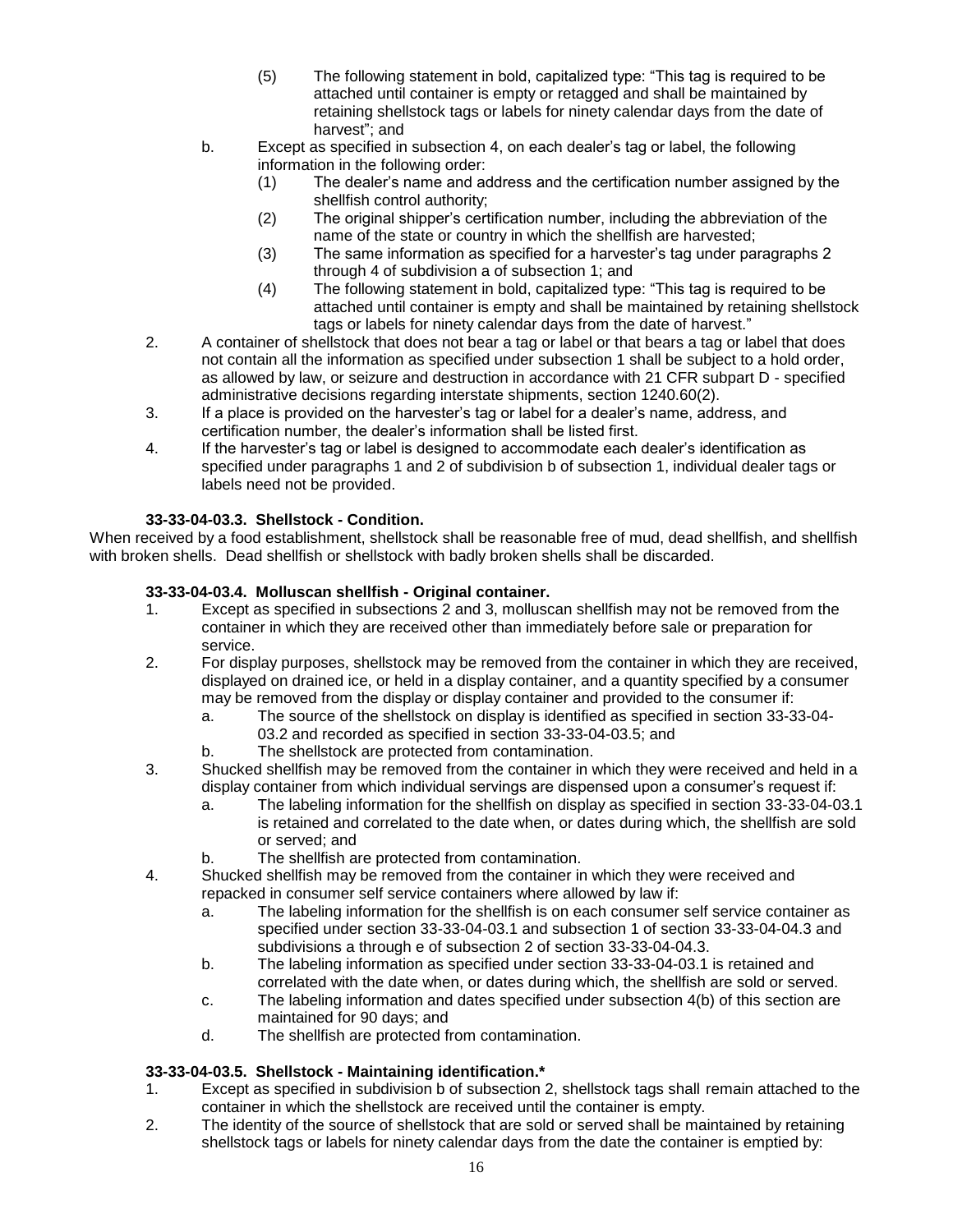- a. Using an approved record keeping system that keeps the tags or labels in chronological order correlated to the date when, or dates during which, the shellstock are sold or served; and
- b. If shellstock are removed from their tagged or labeled container:
	- (1) Preserving source identification by using a record keeping system as specified in subdivision a; and
	- (2) Ensuring that shellstock from one tagged or labeled container are not commingled with the shellstock from another container with different certification numbers; different harvest dates; or different growing areas as identified on the tag or label before being ordered by the consumer.

**33-33-04-04. General food protection.\*** At all times, including while being stored, prepared, displayed, served, or transported, food shall be protected from potential contamination, including dust, insects, rodents, unclean equipment and utensils, unnecessary handling, coughs and sneezes, flooding, drainage, overhead leakage, or overhead drippage from condensation. Food packages shall be in good condition and protect the integrity of the contents so that the food is not exposed to adulteration or potential contaminants.

- 1. Except as specified in subsection 2, refrigerated, potentially hazardous food shall be at a temperature of forty-one degrees Fahrenheit [5 degrees Celsius] or below when received.
- 2. If a temperature other than forty-one degrees Fahrenheit [5 degrees Celsius] for a potentially hazardous food is specified in law governing its distribution, such as laws governing milk and molluscan shellfish, the food may be received at the specified temperature.
- 3. Raw shell eggs shall be received in refrigerated equipment that maintains an ambient air temperature of forty-five degrees Fahrenheit [7 degrees Celsius] or less.
- 4. Potentially hazardous food that is cooked to a temperature and for a time specified in section 33-33-04-11 and received hot shall be at a temperature of one hundred thirty-five degrees Fahrenheit [57.2 degrees Celsius] or above.
- 5. A food that is labeled frozen and shipped frozen by a food processing plant shall be received frozen.
- 6. Upon receipt, potentially hazardous food shall be free of evidence of previous temperature abuse.
- 7. The temperature of potentially hazardous food shall be forty-one degrees Fahrenheit [5 degrees Celsius] or below or one hundred thirty-five degrees Fahrenheit [57.2 degrees Celsius] or above at all times, except as otherwise provided in this chapter.

# **33-33-04-04.1. Packaged and unpackaged food - Separation, packaging, and segregation.\***

- 1.\* Food shall be protected from cross-contamination by:
	- a. Except as specified in subsection (3) below, separating raw animal foods during storage, preparation, holding, and display from:
		- (1) Raw ready-to-eat food, including other raw animal food such as fish for sushi or molluscan shellfish, or other raw ready-to-eat food such as vegetables;
		- (2) Cooked ready-to-eat food; and<br>(3) Frozen, commercially processe
		- Frozen, commercially processed and packaged raw animal food may be stored or displayed with or above frozen, commercially processed and packaged, ready-to-eat food.
	- b. Except when combined as ingredients, separating types of raw animal foods from each other such as beef, fish, lamb, pork, and poultry during storage, preparation, holding, and display by:
		- (1) Using separate equipment for each type; or
		- (2) Arranging each type of food in equipment so that cross-contamination of one type with another is prevented; and
		- (3) Preparing each type of food at different times or in separate areas;
	- c. Cleaning and sanitizing equipment and utensils as specified in subsection 2 of section 33-33-04-50;
	- d. Except as specified in subsection 2, storing the food in packages, covered containers, or wrappings;
	- e. Cleaning hermetically sealed containers of food of visible soil before opening;
	- f. Protecting food containers that are received packaged together in a case or overwrap from cuts when the case or overwrap is opened;
	- g. Storing damaged, spoiled, or recalled food being held in the food establishment as specified in subsection 8 of section 33-33-04-06; and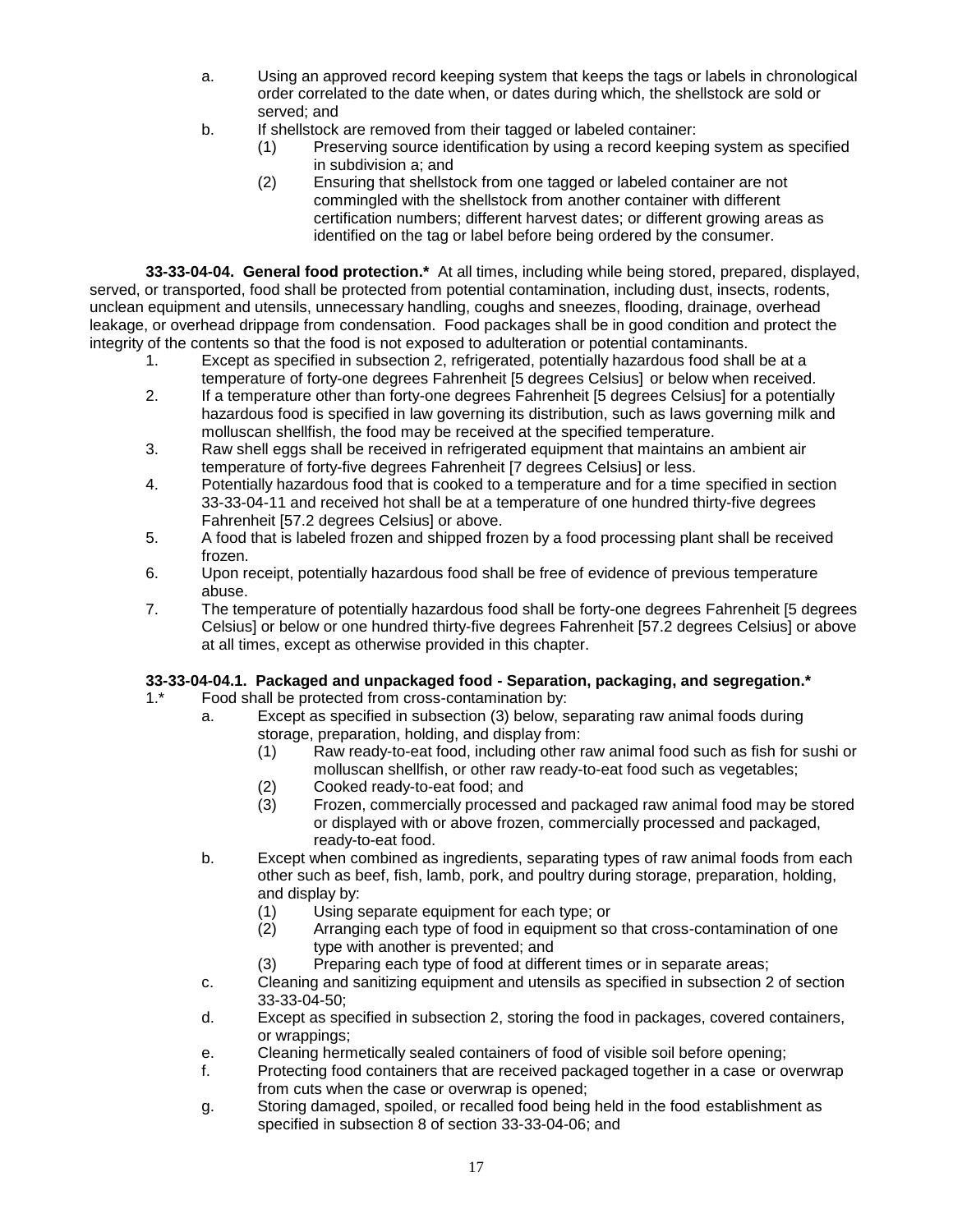- h. Separating fruits and vegetables before they are washed as specified in 33-33-04-10 from ready-to-eat food.
- 2. Subdivision d of subsection 1 does not apply to:
	- a. Whole, uncut, raw fruits and vegetables and nuts in the shell that require peeling or hulling before consumption;
	- b. Primal cuts, quarters, or sides of raw meat or slab bacon that are hung on clean, sanitized hooks or placed on clean, sanitized racks;
	- c. Whole, uncut processed meats such as country hams and smoked or cured sausages that are placed on clean, sanitized racks;
	- d. Food being cooled as specified in subdivision b of subsection 2 of section 33-33-04- 07.6; or
	- e. Shellstock.

### **33-33-04-04.2. Discarding or reconditioning unsafe, adulterated, or contaminated food.\***

- 1. A food that is unsafe, adulterated, or not honestly presented as specified in section 33-33-04-02 shall be reconditioned according to an approved procedure or discarded.
- 2. Food that is not from an approved source as specified in section 33-33-04-02 shall be discarded.
- 3. Ready-to-eat food that may have been contaminated by an employee who has been restricted or excluded as specified in sections 33-33-04-28.9 through 33-33-04-28.11 shall be discarded.
- 4. Food that is contaminated by food employees, consumers, or other persons through contact with their hands, bodily discharges, such as nasal or oral discharges, or other means shall be discarded.

### **33-33-04-04.3. Food labels.**

- 1. Food packaged in a food establishment shall be labeled as specified in law, including 21 CFR 101 - food labeling and 9 CFR 317 - labeling, marking devices, and containers.
- 2. Label information shall include:
	- a. The common name of the food, or absent of a common name, an adequately descriptive identity statement;
	- b. If made from two or more ingredients, a list of ingredients in descending order of predominance by weight, including a declaration of artificial color or flavor and chemical preservatives, if contained in the food;
	- c. An accurate declaration of the quantity of contents;
	- d. The name and place of business of the manufacturer, packer, or distributor; and
	- e. The name of the food source for each major food allergens contained in the food unless the food source is already part of the common or usual name of the respective ingredient.
	- f. Except as exempted in the federal Food, Drug, and Cosmetic Act section 403(Q)(3)-(5), nutrition labeling as specified in 21 CFR 101 - food labeling and 9 CFR 317 subpart B nutrition labeling.
	- g. For any salmonid fish containing canthaxanthin as a color additive, the labeling of the bulk fish container, including a list of ingredients, displayed on the retail container or by other written means, such as a counter card, that discloses the use of canthaxanthin.
- 3. Bulk food that is available for consumer self-dispensing shall be prominently labeled with the following information in plain view of the consumer:
	- a. The manufacture's or processor's label that was provided with the food; or
	- b. A card, sign, or other method of notification that includes the information specified under subdivisions a, b, and e of subsection 2.
- 4. Bulk, unpackaged foods such as bakery products and unpackaged foods that are portioned to consumer specification need not be labeled if:
	- a. A health, nutrient content or other claim is not made;
	- b. There are no state or local laws requiring labeling; and
	- c. The food is manufactured or prepared on the premises of the food establishment or at another food establishment or a food processing plant that is owned by the same person and is regulated by the food regulatory agency that has jurisdiction.
- 5. If required by law, consumer warnings shall be provided.
- 6. Food establishment or manufacturers' dating information on foods may not be concealed or altered.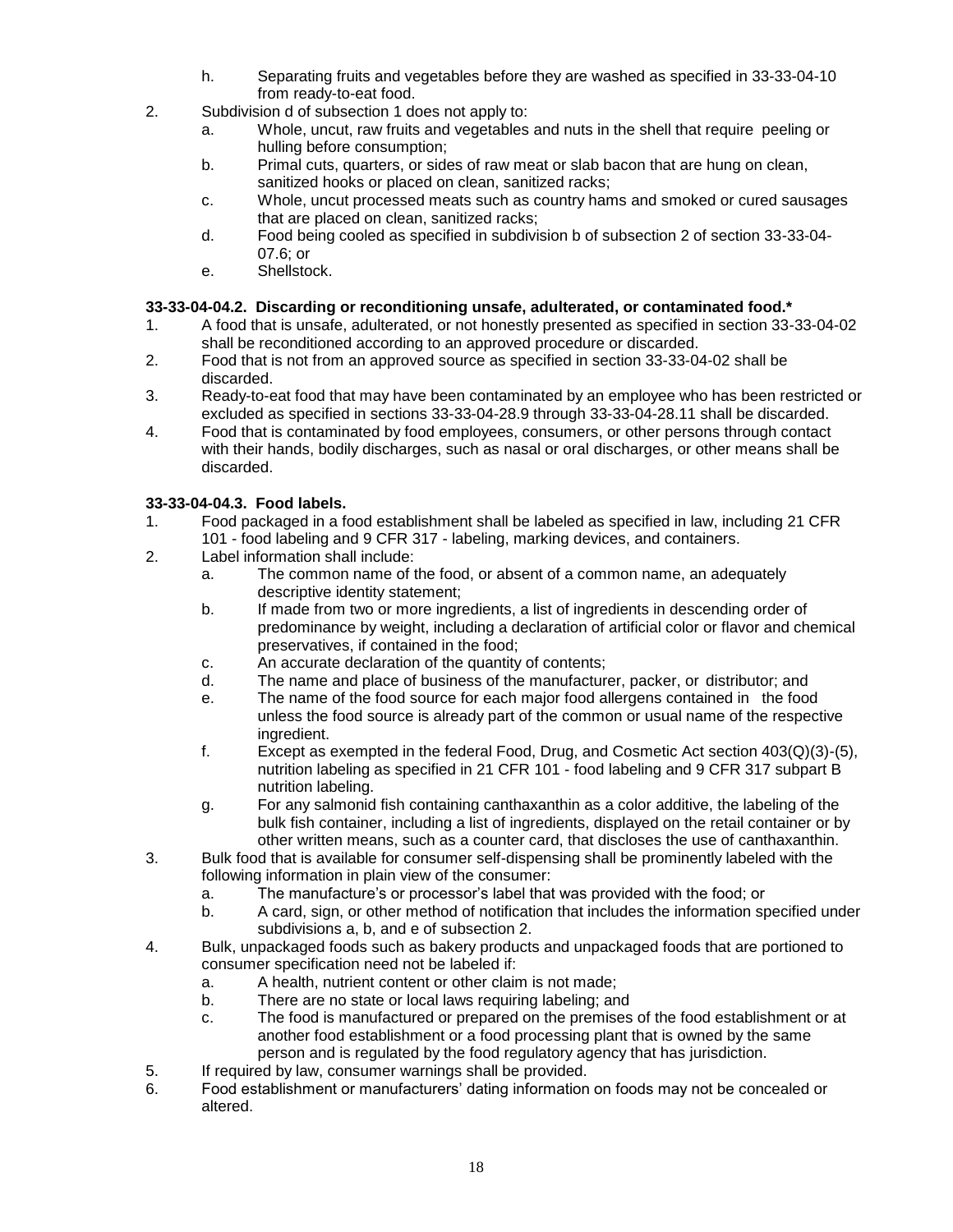**33-33-04-05. Emergency occurrences.\*** In the event of a fire, flood, power outage, or similar event that might result in contamination of food, or that might prevent potentially hazardous food from being held at required temperatures, the person in charge shall immediately contact the department. Upon receiving the notice of this occurrence, the department shall take whatever action that it deems necessary to protect the public health.

### **33-33-04-06. General food storage.**

- 1. Food, whether raw or prepared, if removed from the container or package in which it was obtained, shall be stored in a clean covered container except during necessary periods of preparation or service. Container covers shall be impervious and nonabsorbent, except that linens or napkins may be used for lining or covering bread or roll containers. Linens and napkins may not be used in contact with food unless they are used to line a container for the service of foods and the linens and napkins are replaced each time the container is refilled for a new consumer. Solid cuts of meat shall be protected by being covered in storage, except that the quarters or sides of meat may be hung uncovered on clean sanitized hooks if no food product is stored beneath the meat.
- 2. Containers of food shall be stored a minimum of six inches [15.24 centimeters] above the floor in a manner that protects the food from splash and other contamination, and that permits easy cleaning of the storage area, except that:
	- a. Metal pressurized beverage containers, and cased food packaged in cans, glass, and milk containers in plastic crates, or other waterproof containers need not be elevated when the food containers are not exposed to floor moisture.
	- b. Containers may be stored on dollies, racks, or pallets, if such equipment is easily movable.
- 3. Food may not be stored:
	- a. In locker rooms;
	- b. In toilet rooms;
	- c. In dressing rooms;
	- d. In garbage rooms;
	- e. In mechanical rooms;
	- f. Under sewer lines that are not shielded to intercept potential drips;
	- g. Under leaking water lines, including leaking automatic fire sprinkler heads, or under lines on which water had condensed;
	- h. Under open stairwells; or
	- i. Under other sources of contamination.
- 4. Food not subject to further washing or cooking before serving shall be stored in a way that protects it against cross-contamination from food requiring washing or cooking.
- 5. During preparation, unpackaged food shall be protected from environmental sources of contamination.
- 6. Packaged food may not be stored in direct contact with ice or water if the food is subject to the entry of water because of the nature of its packaging, wrapping, or container or its positioning in the ice or water.
	- a. Except as specified in subdivisions b and c, unpackaged food may not be stored in direct contact with undrained ice.
	- b. Whole, raw fruits or vegetables; cut, raw vegetables such as celery or carrot sticks or cut potatoes; and tofu may be immersed in ice or water.
	- c. Raw chicken and raw fish that are received immersed in ice in shipping containers may remain in that condition while in storage awaiting preparation, display, service, or sale.
- 7. Working containers holding food or food ingredients that are removed from their original packages for use in the food establishment, such as cooking oils, flour, herbs, potato flakes, salt, spices, and sugar, shall be identified with the common name of the food except that containers holding food that can be readily and unmistakably recognized such as dry pasta need not be identified.
- 8. Products that are held by the licenseholder for credit, redemption, or return to the distributor, such as damaged, spoiled, or recalled products, shall be segregated and held in designated areas that are separated from food, equipment, utensils, linens, and single-service and singleuse articles.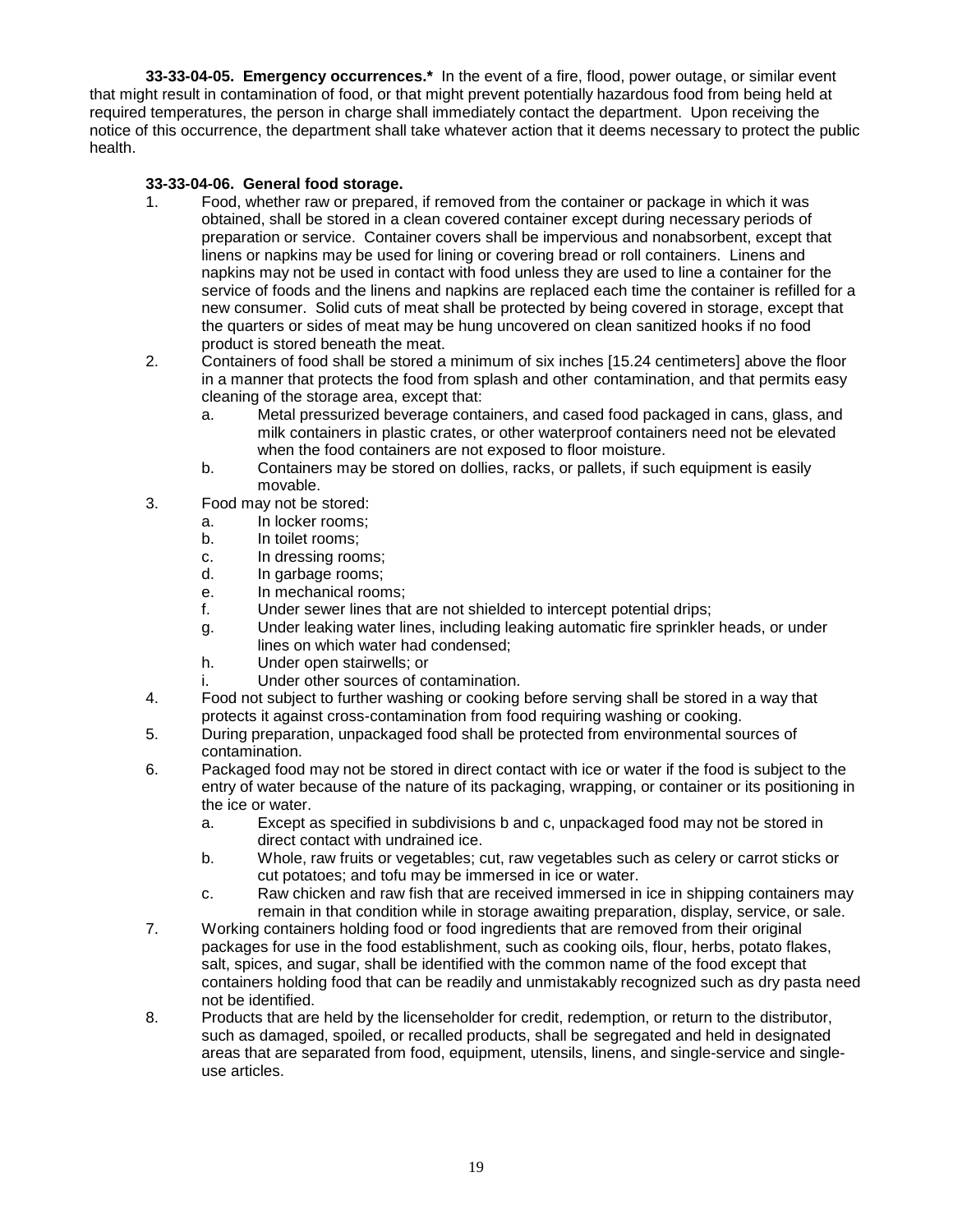### **33-33-04-07. Potentially hazardous foods - Hot and cold holding.**\*

- 1.\* Except during preparation, cooking, or cooling, or when time is used as the public health control as specified in section 33-33-04-07.3, and except as specified in subsection 2, potentially hazardous food shall be maintained:
	- a. At one hundred thirty-five degrees Fahrenheit [57.2 degrees Celsius] or above, except that roasts cooked to a temperature and for a time specified under subdivision b of subsection 2 of section 33-33-04-11 or reheated as specified in subsection 5 of section 33-33-04-14 may be held at a temperature of one hundred thirty degrees Fahrenheit [54 degrees Celsius]; or
	- b. Forty-one degrees Fahrenheit [5 degrees Celsius] or less for a maximum of seven days.
- 2. Refrigeration facilities shall be provided to assure the maintenance of potentially hazardous food and shall operate at forty-one degrees Fahrenheit [5 degrees Celsius] or less.
- 3. Hot holding facilities shall be provided to assure the maintenance of potentially hazardous food and shall operate at one hundred thirty-five degrees Fahrenheit [57.2 degrees Celsius] or above.
- 4.\* Eggs that have not been treated to destroy all viable salmonellae shall be stored in refrigerated equipment that maintains an ambient air temperature of forty-one degrees Fahrenheit [5 degrees Celsius] or less.
- 5. Frozen food shall be kept frozen and should be stored at a temperature of zero degrees Fahrenheit [-17.78 degrees Celsius] or below.
- 6.\* After use as a medium for cooling the exterior surfaces of food such as melons or fish, packaged foods such as canned beverages, or cooling coils and tubes of equipment, ice may not be used as food. This section does not apply to cold plates that are constructed integrally with an ice storage bin.

# **33-33-04-07.1. Ready-to-eat, potentially hazardous food - Date marking.\***

- 1. Except as specified in subsection 4, refrigerated, ready-to-eat, potentially hazardous food prepared and held in a food establishment for more than twenty-four hours shall be clearly marked to indicate the date or day by which the food shall be consumed on the premises, sold, or discarded, based on the temperature and time combinations specified in subsection 1 of section 33-33-04-07. The day of preparation shall be counted as day one.
- 2. Except as specified in subsections 4 and 5, refrigerated, ready-to-eat, potentially hazardous food commercially prepared and packaged by a food processing plant shall be clearly marked, at the time the original container is opened in a food establishment and if the food is held for more than twenty-four hours, to indicate the date or day by which the food shall be consumed on the premises, sold, or discarded, based on the temperature and time combinations specified in subsection 1 of section 33-33-04-07 and:
	- a. The day the original container is opened in the food establishment shall be counted as day one; and
	- b. The day or date marked by the food establishment may not exceed a manufacturer's use-by date if the manufacturer determined the use-by date based on food safety.
- 3. A refrigerated, ready-to-eat potentially hazardous food that is frequently rewrapped, such as lunchmeat or a roast, or for which date marking is impractical, such as soft serve mix or milk in a dispensing machine, may be marked as specified in subsection 1 or 2, or by using calendar dates, days of the week, color-coded marks, other effective marking methods, or by an alternative method acceptable to the regulatory authority. Subsections 1 and 2 do not apply to specific cheeses containing certain moisture content meeting the aging standards of 21 CFR part 133 and maintained under refrigeration as specified in subsection 1 of section 33-33-04-07.
- 4. Subsections 1 and 2 do not apply to individual meal portions served or repackaged for sale from a bulk container upon a consumer's request.
- 5. Subsection 2 does not apply to the following when the face has been cut, but the remaining portion is whole and intact:
	- a. Fermented sausages produced in a federally inspected food processing plant that are not labeled "keep refrigerated" as specified in 9 CFR 317 Labeling, marking devices, and containers and which retain the original casing on the product;
	- b. Shelf-stable, dry, fermented sausages; such as pepperoni and Genoa salami; and
	- c. Shelf-stable, salt-cured products such as proscuitto and Parma (ham) produced in a federally inspected food processing plant that are not labeled "keep refrigerated".
- 6. Subsection 2 does not apply to the following foods prepared and packaged by a food processing plant inspected by a regulatory authority;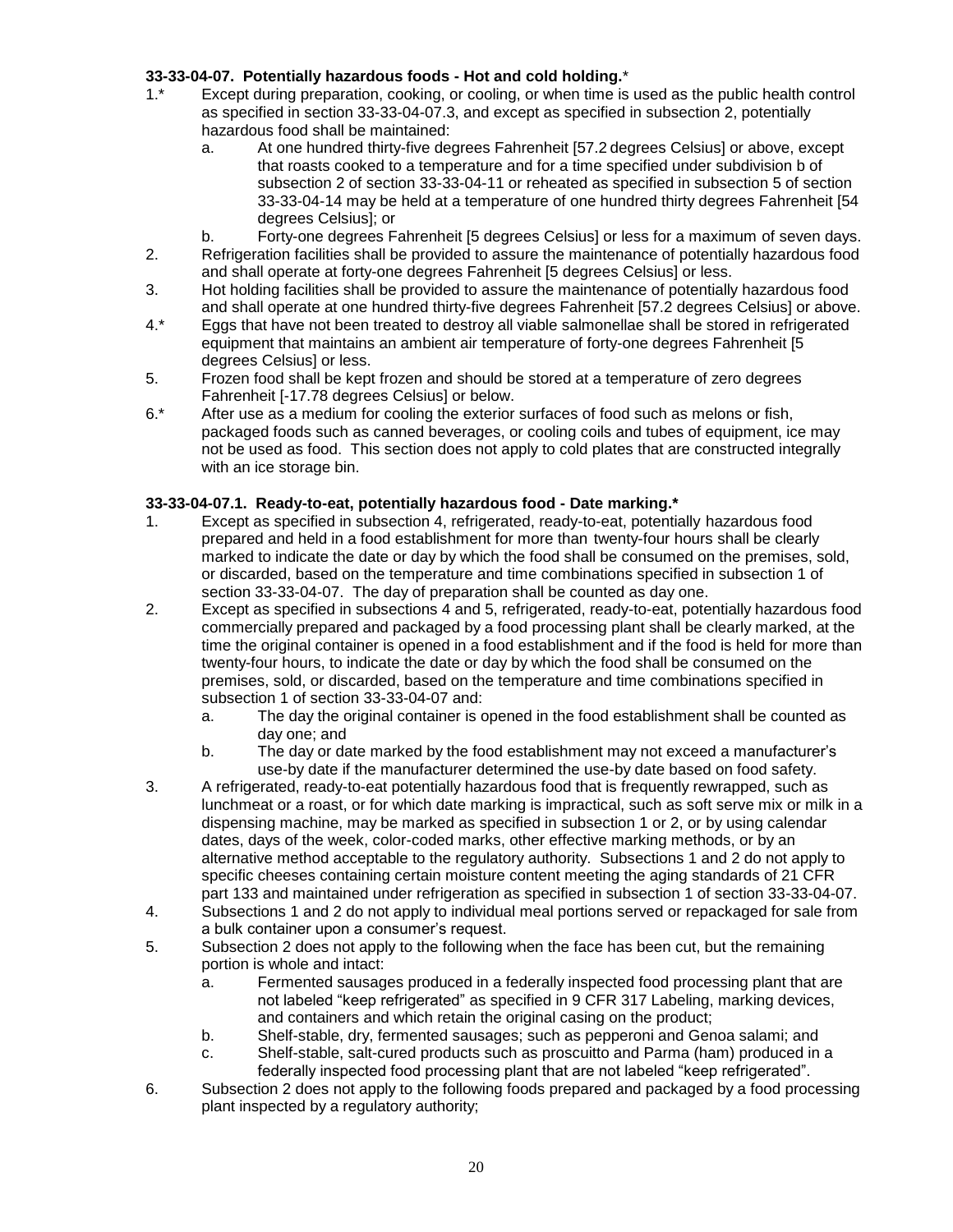- a. Deli salads, such as ham salad, seafood salad, chicken salad, egg salad, pasta salad, potato salad, and macaroni salad, manufactured in accordance with 21 CFR 110 current good manufacturing practice in manufacturing, packaging, or holding human foods;
- b. Hard cheeses containing not more than thirty-nine percent moisture as defined in 21 CFR 133 cheeses and related cheese products, such as cheddar, gruyere, parmesan and reggiano andromano;
- c. Semi-soft cheeses containing more than 39% moisture, but not more than fifty percent moisture, as defined in 21 CFR 133 cheeses and related cheese products, such as blue, edam, gorgonzola, gouda, and Monterey jack;
- d. Cultured dairy products as defined in 21 CFR 131 milk and cream, such as yogurt, sour cream, and buttermilk;
- e. Preserved fish products, such as pickled herring and dried or salted cod, and other acidified fish products defined in 21 CFR 114 acidified foods.
- 7. A refrigerated, ready-to-eat, potentially hazardous food ingredient or a portion of a refrigerated, ready-to-eat, potentially hazardous food that is subsequently combined with additional ingredients or portions of food shall retain the date marking of the earliest-prepared or firstprepared ingredient.

# **33-33-04-07.2. Ready-to-eat, potentially hazardous food - Disposition.\***

- 1. A food specified in subsection 1 or 2 of section 33-33-04-07.1 shall be discarded if it:
	- a. Exceeds either of the temperature and time combinations specified in subdivision b of subsection 1 of section 33-33-04-07, except that the product is frozen;
	- b. Is in a container or package that does not bear a date or day; or
	- c. Is appropriately marked with a date or day that exceeds a temperature and time combination as specified in subdivision b of subsection 1 of section 33-33-04-07.
- 2. Refrigerated, ready-to-eat, potentially hazardous food prepared in a food establishment and dispensed through a vending machine with an automatic shutoff control shall be discarded if it exceeds a temperature and time combination as specified in subdivision b of subsection 1 of section 33-33-04-07.

**33-33-04-07.3. Time as a public health control.\*** Time only, rather than time in conjunction with temperature, may be used as the public health control for a working supply of potentially hazardous food before cooking, or for ready-to-eat potentially hazardous food that is displayed or held for service for immediate consumption, if:

- 1. The food is marked or otherwise identified with the time within which it must be cooked, served, or discarded;
- 2. The food is served or discarded within four hours from the point in time when the food is removed from temperature control;
- 3. Food in unmarked containers or packages, or for which the time expires, is discarded; and
- 4. Written procedures are maintained in the food establishment and made available to the regulatory authority upon request, to ensure compliance with:
	- a. Subsections 1 through 3; and
	- b. Section 33-33-04-07, for food that is prepared, cooked, and refrigerated before time is used as a public health control.
- 5. In a food establishment that serves a highly susceptible population, time only, rather than time in conjunction with temperature, may not be used as the public health control for raw eggs.

**33-33-04-07.4. Consumption of animal foods that are raw, undercooked, or not otherwise processed to eliminate pathogens.\*** Except as specified in subsection 3 of section 33-33-04-11 and subdivision d of subsection 4 of section 33-33-04-11 and in subsection 4 of section 33-33-04-02.1, if an animal food such as beef, eggs, fish, lamb, milk, pork, poultry, or shellfish that is raw, undercooked, or not otherwise processed to eliminate pathogens is offered in a ready-to-eat form as a deli, menu, vended, or other item; or as a raw ingredient in another ready-to-eat food, the licenseholder shall inform consumers by way of disclosure and reminder using brochures, deli case or menu advisories, label statements, table tents, placards, or other effective written means of the significantly increased risk associated with certain especially vulnerable consumers eating such foods in raw or undercooked form.

- 1. Disclosure shall include:
	- a. A description of the animal-derived foods, such as "oysters on the half shell (raw oysters)," "raw-egg Caesar salad," and "hamburgers (can be cooked to order)": or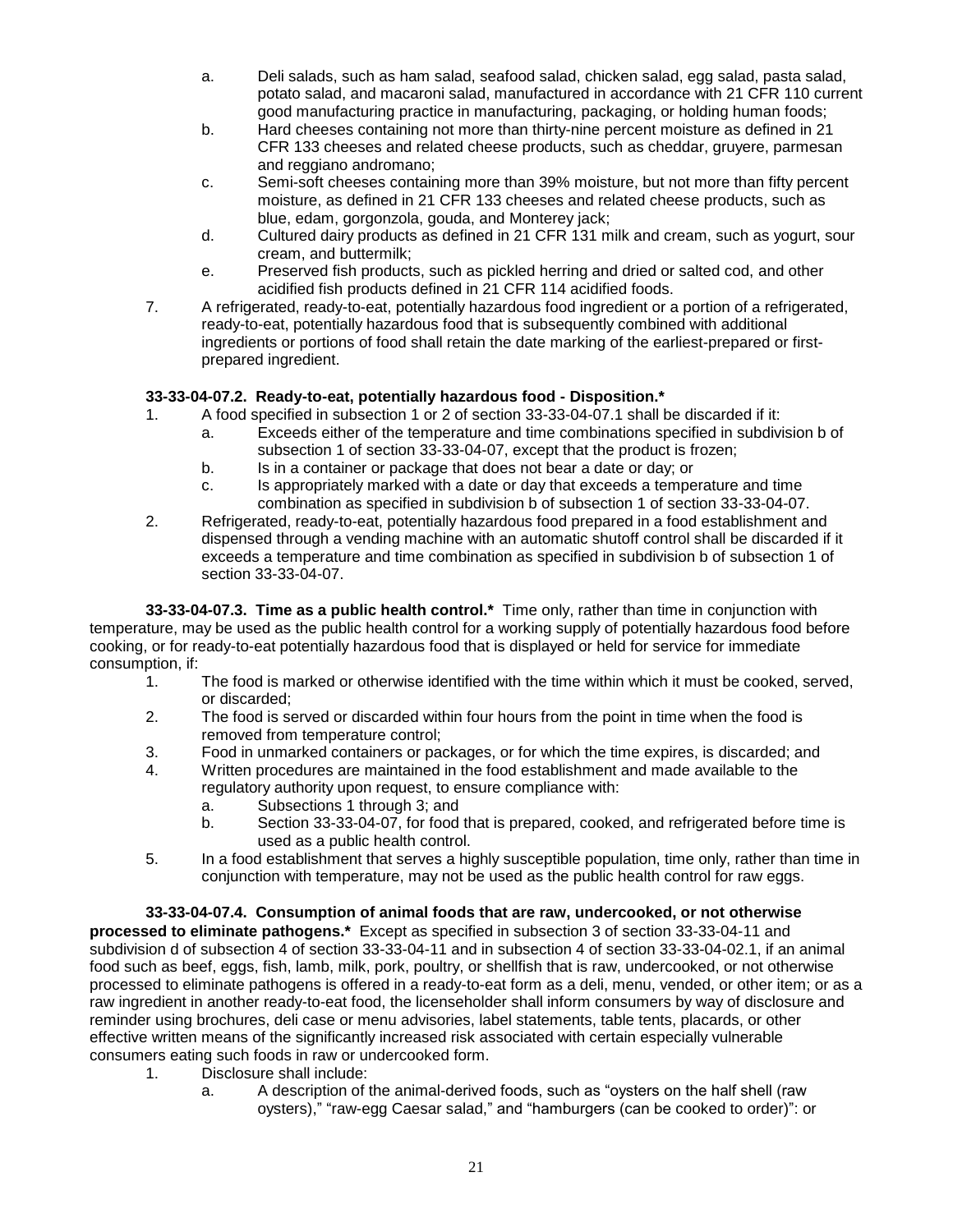- b. Identification of the animal-derived foods by asterisking them to a footnote that states that the items are served raw or undercooked, or contain or may contain raw or undercooked ingredients.
- 2. Reminder shall include asterisking the animal-derived foods requiring disclosure to a footnote that states:
	- a. Regarding the safety of these items, written information is available upon request;
	- b. Consuming raw or undercooked meats, poultry, seafood, shellfish, or eggs may increase your risk of foodborne illness; or
	- c. Consuming raw or undercooked meats, poultry, seafood, shellfish, or eggs may increase your risk of foodborne illness, especially if you have certain medical conditions. See appendix A.

# **33-33-04-07.5. Cooling.\***

- 1. Cooked potentially hazardous food shall be cooled from one hundred thirty-five degrees Fahrenheit [57.2 degrees Celsius] to forty-one degrees Fahrenheit [5 degrees Celsius] or less, as specified in subdivision b of subsection 1 of section 33-33-04-07 in six hours, provided that the food is cooled from one hundred thirty-five degrees Fahrenheit [57.2 degrees Celsius] to seventy degrees Fahrenheit [21 degrees Celsius] within the first two hours.
- 2. Potentially hazardous food shall be cooled within four hours to forty-one degrees Fahrenheit [5 degrees Celsius] or less as specified in subdivision b of subsection 1 of section 33-33-04-07 if prepared from ingredients at ambient temperature, such as reconstituted foods and canned tuna.
- 3. Except as specified in subsection 4, a potentially hazardous food received in compliance with laws allowing a temperature above forty-one degrees Fahrenheit [5 degrees Celsius] during shipment from the supplier as specified in subsection 2 of section 33-33-04-02, shall be cooled within four hours to forty-one degrees Fahrenheit [5 degrees Celsius] or less.
- 4. Raw eggs shall be received as specified in subsection 3 of section 33-33-04-02 and immediately placed in refrigerated equipment that maintains an ambient air temperature of forty-one degrees Fahrenheit [5 degrees Celsius] or less.

# **33-33-04-07.6. Cooling methods.**

- 1.\* Cooling shall be accomplished in accordance with the time and temperature criteria specified in section 33-33-04-07.5 by using one or more of the following methods based on the type of food being cooled:
	- a. Placing the food in shallow pans;
	- b. Separating the food into smaller or thinner portions;
	- c. Using rapid cooling equipment;
	- d. Stirring the food in a container placed in an ice water bath;
	- e. Using containers that facilitate heat transfer;
	- f. Adding ice as an ingredient; or
	- g. Other effective methods.
- 2. When placed in cooling or cold holding equipment, food containers in which food is being cooled shall be:
	- a. Arranged in the equipment to provide maximum heat transfer through the container walls; and
	- b. Loosely covered, or uncovered if protected from overhead contamination as specified in subsection 3 of section 33-33-04-06, during the cooling period to facilitate heat transfer from the surface of the food.

**33-33-04-08. Hot and cold storage.** Enough conveniently located hot and cold food storage facilities shall be provided to assure the maintenance of food at the required temperature during storage.

**33-33-04-09. General food preparation.\*** Food shall be prepared with the least possible manual contact, with suitable utensils, and on surfaces that prior to use have been cleaned, rinsed, and sanitized to prevent cross-contamination.

**33-33-04-09.1. Preventing contamination when tasting.\*** A food employee may not use a utensil more than once to taste food that is to be sold or served.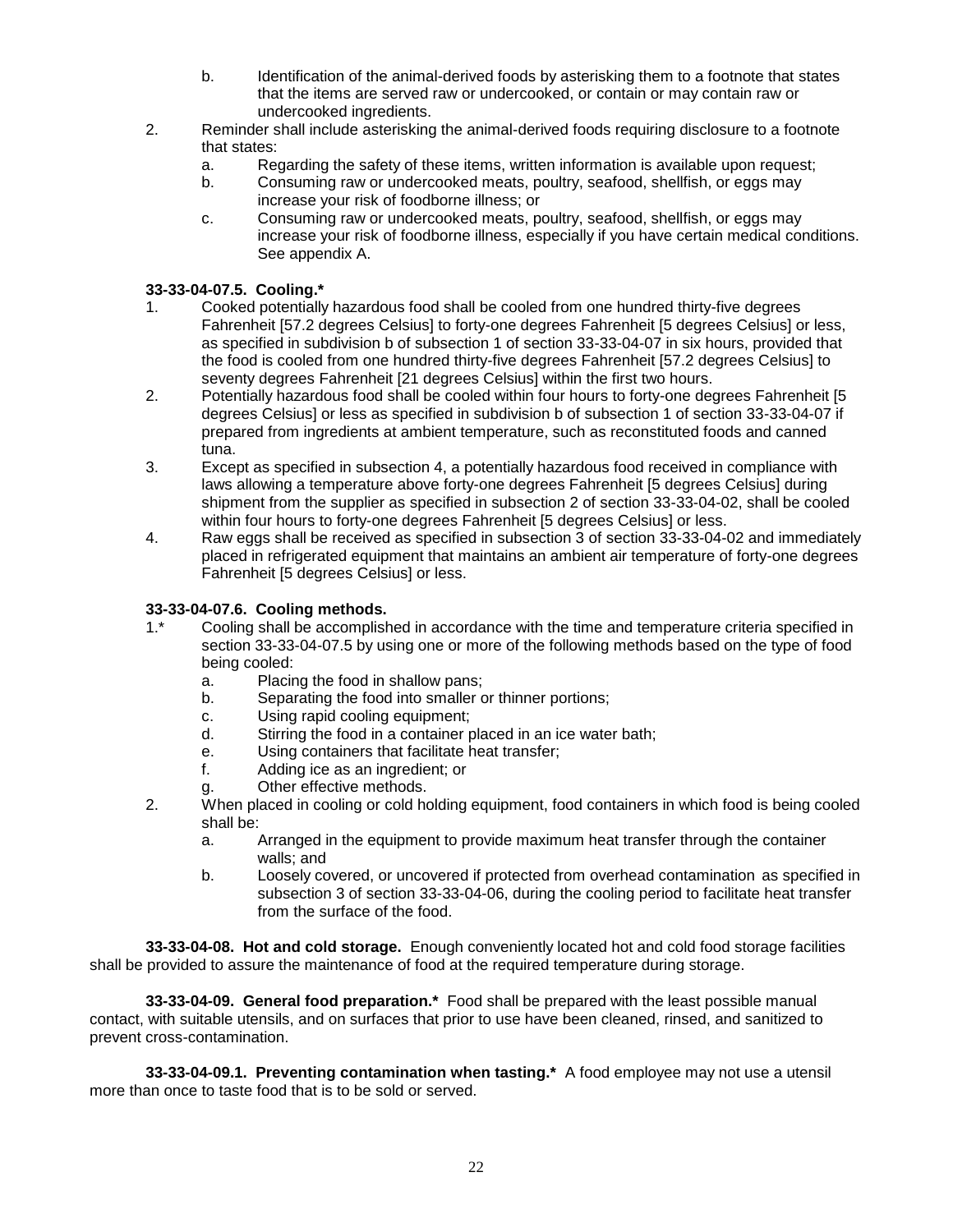### **33-33-04-10. Washing raw fruits and vegetables.**

- 1. Raw fruits and vegetables must be thoroughly washed in water to remove soil and other contaminants before being cut, combined with other ingredients, cooked, served, or offered for human consumption in ready-to-eat form except as specified in subsection 2 and except that whole, raw fruits and vegetables that are intended for washing by the consumer before consumption need not be washed before they are sold.
- 2. Fruits and vegetables may be washed and treated by using chemicals and ozone as specified in subsections 5 and 6 of section 33-33-04-108.

#### **33-33-04-11. Cooking raw animal foods.\***

- 1. Except as specified under subsections 2, 3, and 4, raw animal foods such as eggs, fish, meat, poultry, and foods containing these raw animal foods, shall be cooked to heat all parts of the food to a temperature and for a time that complies with one of the following methods based on the food that is being cooked:
	- a. One hundred forty-five degrees Fahrenheit [63 degrees Celsius] or above for fifteen seconds for:
		- (1) Raw eggs that are broken and prepared in response to a consumer's order and for immediate service; and
		- (2) Except as specified under subdivisions b and c of subsection 1 and subsection 2, fish, meat, including game animals commercially raised for food as specified in subsection 14 of section 33-33-04-03 and game animals under a voluntary inspection program as specified in subsection 15 of section 33-33-04-03;
	- b. One hundred fifty-five degrees Fahrenheit [68 degrees Celsius] for fifteen seconds or the temperature specified in the following chart that corresponds to the holding time for ratites, mechanically tenderized and injected meats; the following if they are comminuted: fish, meat, game animals commercially raised for food as specified in subsection 14 of section 33-33-01-03, and game animals under a voluntary inspection program as specified in subsection 15 of section 33-33-04-03; and raw eggs that are not prepared as specified under paragraph 1 of subdivision a of subsection 1; or

| <b>Minimum</b>                               |                           |  |  |  |
|----------------------------------------------|---------------------------|--|--|--|
| Temperature <sup>o</sup> F [ <sup>o</sup> C] | Time                      |  |  |  |
| 145 [63]                                     | 3 minutes                 |  |  |  |
| 150 [66]                                     | 1 minute                  |  |  |  |
| 158 [70]                                     | <1 second (instantaneous) |  |  |  |

- c. One hundred sixty-five degrees Fahrenheit [74 degrees Celsius] or above for fifteen seconds for poultry, wild game animals as specified in subsection 15 of section 33-33- 04-03, stuffed fish, stuffed meat, stuffed pasta, stuffed poultry, stuffed ratites, or stuffing containing fish, meat, poultry, or ratites.
- 2. Whole meat including beef, corned beef roasts, pork roasts, lamb, and cured pork roasts such as ham, shall be cooked:
	- a. In an oven that is prepared to the temperature specified for the roast's weight in the following chart and that is held at that temperature; and

| Oven Type                                                                                            | Oven Temperature Based on Roast Weight     |                                            |  |  |
|------------------------------------------------------------------------------------------------------|--------------------------------------------|--------------------------------------------|--|--|
|                                                                                                      | Less than $4.5$ kg $[10$ lbs]              | 4.5 kg [10 lbs] or more                    |  |  |
| Still Dry                                                                                            | 350°F [177°C] or more                      | 250°F [121°C] or more                      |  |  |
| Convection                                                                                           | $325^{\circ}$ F [163 $^{\circ}$ C] or more | 250 $\degree$ F [121 $\degree$ C] or more  |  |  |
| <b>High Humidity</b>                                                                                 | $250^{\circ}$ F [121 $^{\circ}$ C] or more | $250^{\circ}$ F [121 $^{\circ}$ C] or more |  |  |
| Relative humidity greater than 90% for at least 1 hour as measured in the cooking chamber or exit of |                                            |                                            |  |  |
| the oven; or in a moisture-impermeable bag that provides 100% humidity.                              |                                            |                                            |  |  |

b. As specified in the following chart, to heat all parts of the food to a temperature and for the holding time that corresponds to that temperature: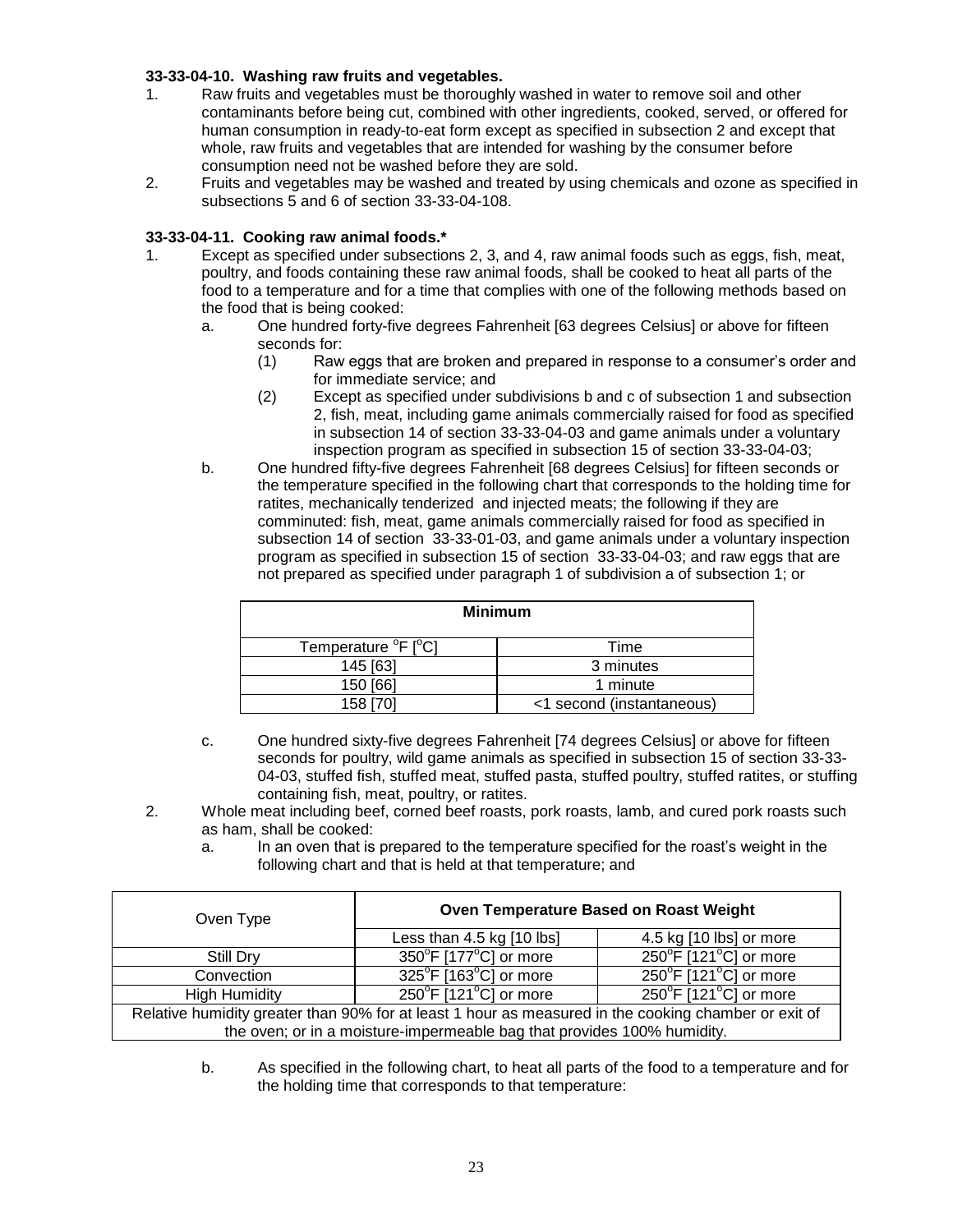| Temperature<br>$^{\circ}$ F [ $^{\circ}$ C]  | Time in Minutes | Temperature<br>$\overline{P}$ F [ $\overline{C}$ ] | Time in Seconds |  |
|----------------------------------------------|-----------------|----------------------------------------------------|-----------------|--|
| 130 [54.4]                                   | 112             | 147 [63.9]                                         | 134             |  |
| 131 [55.0]                                   | 89              | 149 [65.0]                                         | 85              |  |
| 133 [56.1]                                   | 56              | 151 [66.1]                                         | 54              |  |
| 135 [57.2]                                   | 36              | 153 [67.2]                                         | 34              |  |
| 136 [57.8]                                   | 28              | 155 [68.3]                                         | 22              |  |
| 138 [58.9]                                   | 18              | 157 [69.4]                                         | 14              |  |
| 140 [60.0]                                   | 12              | 158 [70.0]                                         |                 |  |
| 142 [61.1]                                   | 8               |                                                    |                 |  |
| 144 [62.2]                                   | 5               |                                                    |                 |  |
| 145 [62.8]                                   | 4               |                                                    |                 |  |
| Holding time may include postoven heat rise. |                 |                                                    |                 |  |

- 3. A raw or undercooked whole-muscle, intact beef steak may be served or offered for sale in a ready-to-eat form if:
	- a. The food establishment serves a population that is not a highly susceptible population;
	- b. The steak is labeled to indicate that it meets the definition of "whole-muscle, intact beef" as specified in subsection 4 of section 33-33-04-03; and
	- c. The steak is cooked on both the top and bottom to a surface temperature of one hundred forty-five degrees Fahrenheit [63 degrees Celsius] or above and a cooked color change is achieved on all external surfaces.
- 4. A raw animal food such as raw egg, raw fish, raw-marinated fish, raw molluscan shellfish, or steak tartare; or a partially cooked food such as lightly cooked fish, soft-cooked eggs, or rare meat other than whole-muscle, intact beef steaks as specified in subsection 3, may be served or offered for sale in a ready-to-eat form upon consumer request if:
	- a. The food establishment serves a population that is not a highly susceptible population; and
	- b. The food, if served or offered for service by consumer selection from a children's menu, does not contain comminuted meat; and
	- c. The consumer is informed as specified in section 33-33-04-07.4 that to ensure its safety, the food should be cooked as specified under subsection 1 or 2; or
	- d. The regulatory authority grants a variance from subsection 1 or 2 as specified in section 33-33-04-18.1 based on a HACCP plan that:
		- (1) Is submitted by the licenseholder and approved as specified in section 33-33- 04-142;
		- (2) Documents scientific data or other information showing that a lesser time and temperature regimen results in a safe food, and
		- (3) Verifies that equipment and procedures for food preparation and training of food employees at the food establishment meet the conditions of the variance.

### **33-33-04-11.1. Minimum food temperature and holding time.** Repealed effective August 1, 2003.

**33-33-04-11.2. Oven parameters required for destruction of pathogens**. Repealed effective August 1, 2003.

**33-33-04-11.3. Minimum holding times required at specified temperatures.** Repealed effective August 1, 2003.

**33-33-04-11.4. Microwave cooking.\*** Raw animal foods cooked in a microwave shall be:

- 1. Rotated or stirred throughout or midway during cooking to compensate for uneven distribution of heat.
- 2. Covered to retain surface moisture.
- 3. Heated to a temperature of at least one hundred sixty-five degrees Fahrenheit [74 degrees Celsius] in all parts of the food.
- 4. Allowed to stand covered for two minutes after cooking to obtain temperature equilibrium.

### **33-33-04-11.5. Parasite destruction.\***

1. Except as specified in subsection 2, before service or sale in ready-to-eat form, raw, rawmarinated, partially cooked, or marinated partially cooked fish shall be: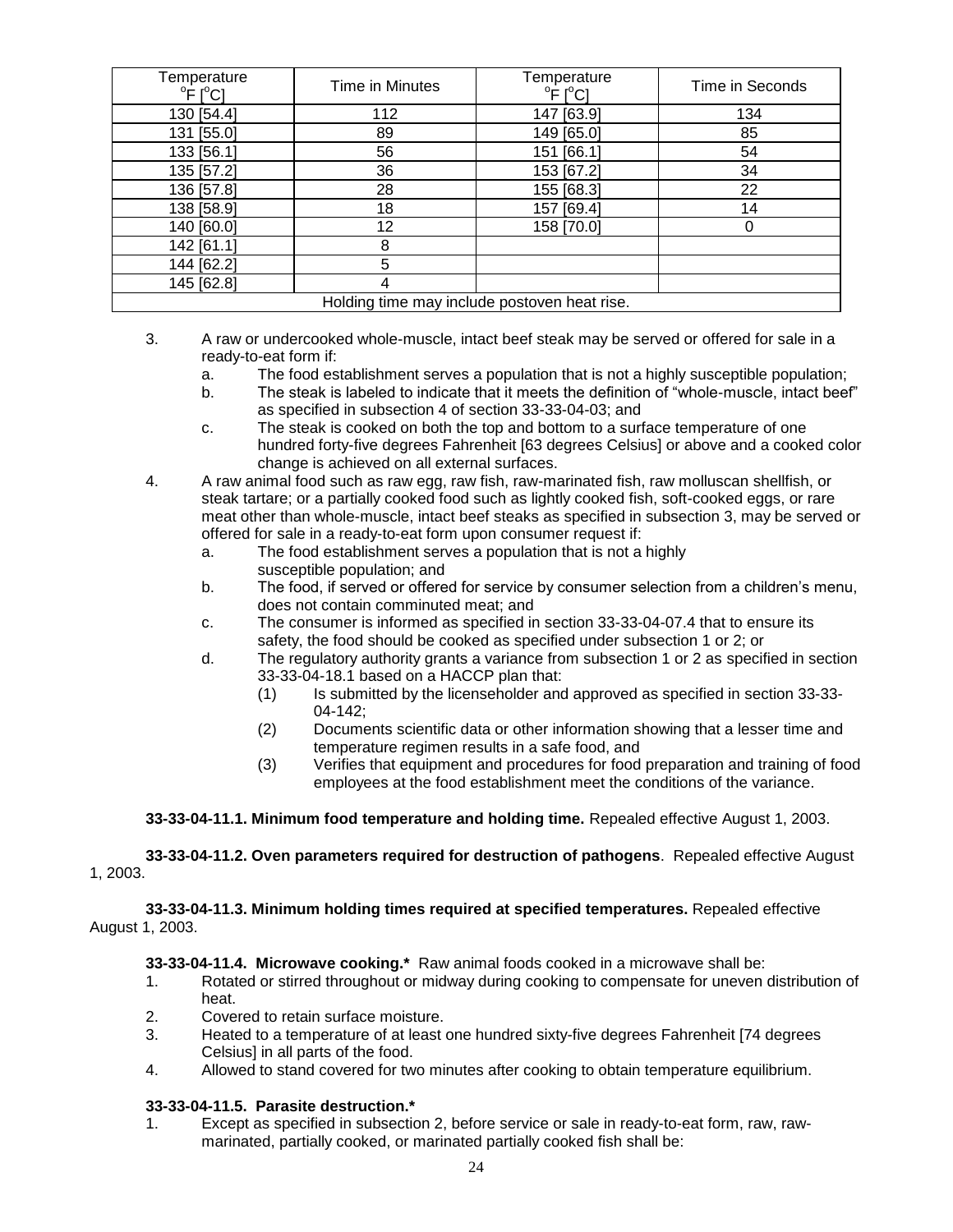- a. Frozen and stored at a temperature of minus four degrees Fahrenheit [-20 degrees Celsius] or below for a minimum of one hundred sixty-eight hours [seven days] in a freezer; or
- b. Frozen at minus thirty-one degrees Fahrenheit [-35 degrees Celsius] or below until solid and stored at minus thirty-one degrees Fahrenheit [-35 degrees Celsius] or below for a minimum of fifteen hours; or
- c. Frozen at minus thirty-one degrees Fahrenheit [-35 degrees Celsius] or below until solid and stored at minus four degrees Fahrenheit [-20 degrees Celsius] or below for a minimum of twenty-four hours.
- 2. Subsection 1 does not apply to:
	- a. Molluscan shellfish
	- b. Tuna of the species Thunnus alalunga, Thunnus albacores (yellowfin tuna), Thunnus atlanticus, Thunnus maccovii (bluefin tuna, southern), Thunnus obesus (bigeye tuna), or Thunnus thynnus (bluefin tuna, northern), or
	- c. Aquaculture fish, such as salmon, that:
		-
		- (1) If raised in open water, are raised in net-pens, or<br>(2) Are raised in land-based operations such as pond  $(2)$  Are raised in land-based operations such as ponds or tanks, and  $(3)$  Are fed formulated feed, such as pellets, that contain no live para
		- Are fed formulated feed, such as pellets, that contain no live parasites infective to the aquacultured fish.
		- (4) Fish eggs that have been removed from the skein and rinsed.

**33-33-04-11.6. Plant food cooking for hot holding.\*** Fruits and vegetables that are cooked for hot holding shall be cooked to a temperature of one hundred thirty-five degrees Fahrenheit [57.2 degrees Celsius].

# **33-33-04-11.7. Records - Creation and retention.**

- 1. Except as specified in subsection 2 of section 33-33-04-11.5 and subsection 2, if raw, rawmarinated, partially cooked, or marinated partially cooked fish are served or sold in ready-to-eat form, the person in charge shall record the freezing temperature and time to which the fish are subjected and shall retain the records of the food establishment for ninety calendar days beyond the time of service or sale of the fish.
- 2. If the fish are frozen by a supplier, a written agreement or statement from the supplier stipulating that the fish supplied are frozen to a temperature and for a time specified in section 33-33-04- 11.5 may substitute for the records specified under subsection 1.
- 3. If raw, raw-marinated, partially cooked, or marinated-partially cooked fish are served or sold in ready-to-eat form, and the fish are raised and fed as specified in subsection 2 of section 33-33- 04-11.5, a written agreement or statement from the supplier or aquaculturist stipulating that the fish were raised and fed as specified in subsection 2 of section 33-33-04-11.5 shall be obtained by the person in charge and retained in the records of the food establishment for ninety calendar days beyond the time of service or sale of the fish.

**33-33-04-11.8. Re-serving cooked and refrigerated food.** Cooked and refrigerated food that is prepared for immediate service in response to an individual consumer order, such as a roast beef sandwich au jus, may be served at any temperature.

**33-33-04-11.9. Non-continuous cooking of raw animal foods.\*** Raw animal foods that are cooked using a non-continuous cooking process shall be:

- 1. Subject to an initial heating process that is no longer than sixty minutes in duration;
- 2. Immediately after initial heating, cooled according to the time and temperature parameters specified for cooked potentially hazardous food subsection 1 of section 33-33-04-07.5;
- 3. After cooling, held frozen or cold, as specified for potentially hazardous food under subdivision b of subsection 1 of section 33-33-04-07;
- 4. Prior to sale or service, cooked using a process that heats all parts of the food to a temperature of at least one hundred sixty-five degrees Fahrenheit [74 degrees Celsius] for fifteen seconds;
- 5. Cooled according to the time and temperature parameters specified for cooked potentially hazardous food under subsection 1 of section 33-33-04-07.5 if not either hot held as specified under subsection 1 of section 33-33-04-07, served immediately, or held using time as a public health control as specified under section 33-33-04-07.3 after complete cooking; and
- 6. Prepared and stored according to written procedures that:
	- a. Have obtained prior approval from the regulatory authority;
	- b. Are maintained in the food establishment and are available to the regulatory authority upon request;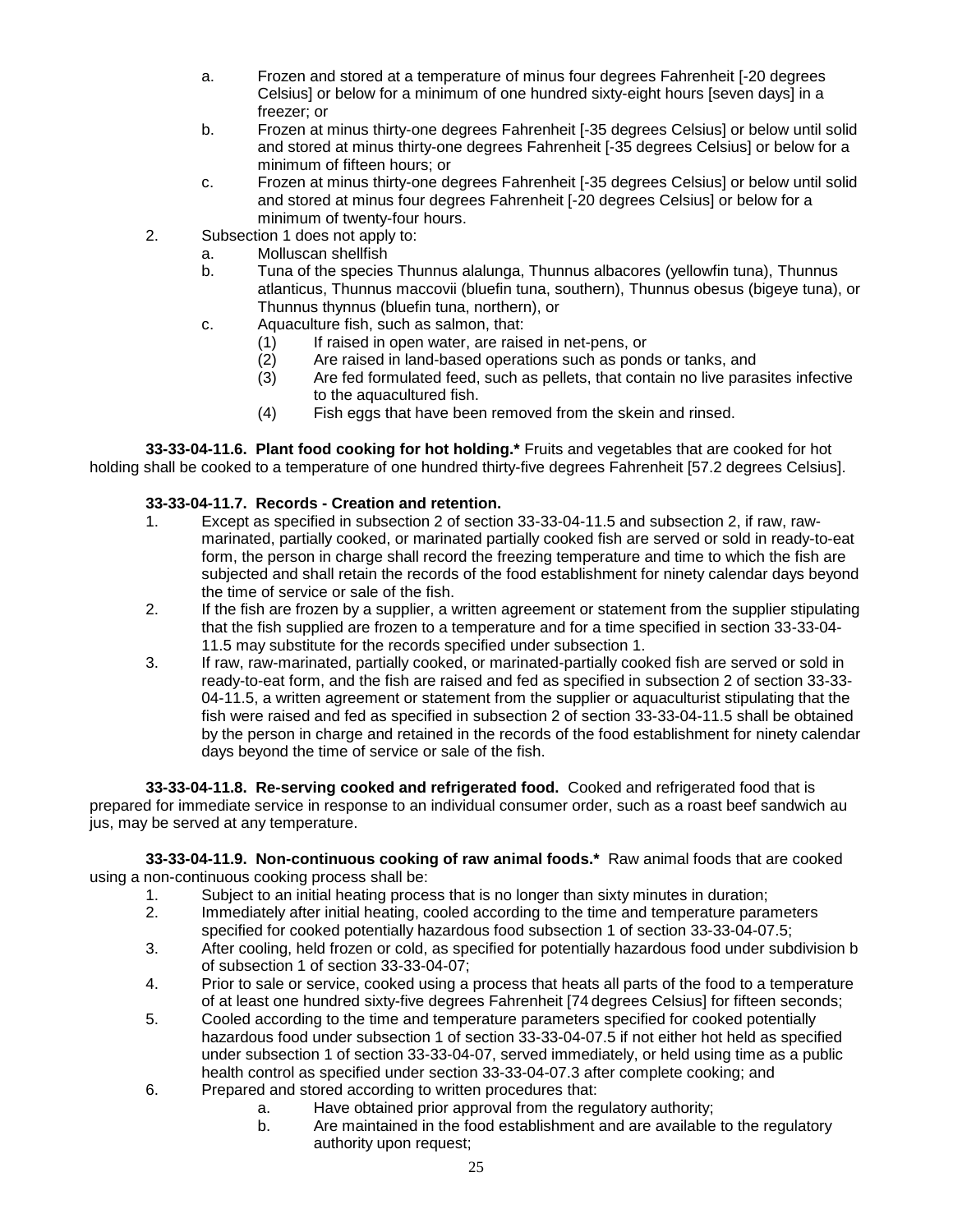- c. Describe how the requirements specified under subsections 1 through 5 of this section are to be monitored and documented by the permit holder and the corrective actions to be taken if the requirements are not met;
- d. Describe how the foods, after initial heating but prior to cooking as specified under subsection 4 of this section are to be separated from ready-to-eat foods as specified under subsection 1 of section 33-33-04-04.1.

### **33-33-04-12. Milk products - Pasteurized.\***

- 1. Fluid and dry milk and milk products complying with grade A standards as specified in law shall be obtained pasteurized.
- 2. Frozen milk products, such as ice cream, shall be obtained pasteurized as specified in 21 CFR 135 - frozen desserts.
- 3. Cheese shall be obtained pasteurized unless alternative procedures to pasteurization are specified in the Code of Federal Regulations, such as 21 CFR 133 - cheeses and related cheese products, for curing certain cheese varieties.

**33-33-04-13. Egg products - Pasteurized.\*** Liquid, frozen, and dry eggs and egg products shall be obtained pasteurized.

# **33-33-04-14. Reheating for hot holding.\***

- 1. Except as specified under subsections 2, 3, and 5, potentially hazardous food that is cooked, cooled, and reheated for hot holding shall be reheated so that all parts of the food reach a temperature of at least one hundred sixty-five degrees Fahrenheit [74 degrees Celsius] for fifteen seconds.
- 2. Except as specified under subsection 3, potentially hazardous food reheated in a microwave oven for hot holding shall be reheated so that all parts of the food reach a temperature of at least one hundred sixty-five degrees Fahrenheit [74 degrees Celsius] and the food is rotated or stirred, covered, and allowed to stand covered for two minutes after reheating.
- 3. Ready-to-eat food taken from a commercially processed, hermetically sealed container, or from an intact package from a food processing plant that is inspected by the food regulatory authority that has jurisdiction over the plant, shall be heated to a temperature of at least one hundred thirty-five degrees Fahrenheit [57.2 degrees Celsius] for hot holding.
- 4. Reheating for hot holding as specified in subsections 1 through 3 shall be done rapidly and the time the food is between the temperature specified in section 33-33-04-18 and one hundred sixty-five degrees Fahrenheit [74 degrees Celsius] may not exceed two hours.
- 5. Remaining unsliced portions of meat roasts that are cooked as specified in subsection 2 of section 33-33-04-11 may be reheated for hot holding using the oven parameters and minimum time and temperature conditions specified in subsection 2 of section 33-33-04-11.

**33-33-04-15. Nondairy products.** Nondairy creaming, whitening, or whipping agents may be reconstituted on the premises only when they are stored in sanitized, covered containers not exceeding one gallon [3.785 liters] in capacity and cooled to forty-one degrees Fahrenheit [5 degrees Celsius] or below within four hours after preparation.

**33-33-04-16. Product thermometers.** Repealed effective July 1, 1997.

**33-33-04-17. Thawing potentially hazardous foods.** Except as specified in subsection 5, potentially hazardous foods shall be thawed in any one of the following ways:

- 1. In refrigerated units at a temperature not to exceed forty-one degrees Fahrenheit [5 degrees Celsius].
- 2. Under potable running water of a temperature of seventy degrees Fahrenheit [21.1 degrees Celsius] or below, with sufficient water velocity to agitate and float off loose food particles into the overflow for a period of time that does not allow thawed portions of ready-to-eat food to rise above forty-one degrees Fahrenheit [5 degrees Celsius] or for a period of time that does not allow thawed portions of raw animal food requiring cooking to be above forty-one degrees Fahrenheit [5 degrees Celsius] for more than four hours including the time needed for preparation for cooking or the time it takes under refrigeration to lower the food temperature to forty-one degrees Fahrenheit [5 degrees Celsius].
- 3. In a microwave oven only when the food will be immediately transferred to conventional cooking facilities as part of a continuous cooking process or when the entire, uninterrupted cooking process takes place in the microwave oven.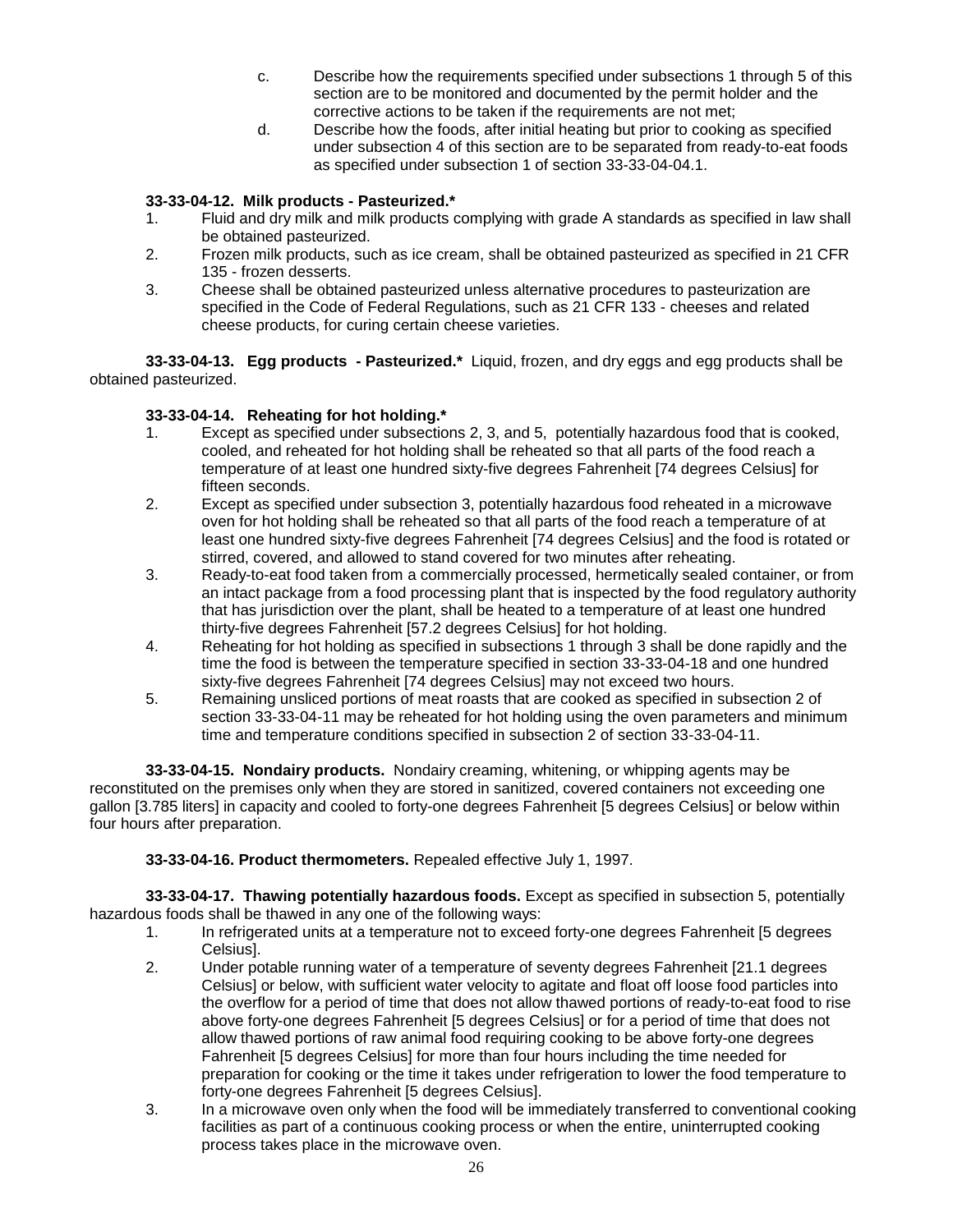- 4. As part of the conventional cooking process.
- 5. Using any procedure if a portion of ready-to-eat food is thawed and prepared for immediate service in response to an individual consumer's order.

**33-33-04-18. Food display and service of potentially hazardous foods.\*** Potentially hazardous foods shall be kept at an internal temperature of forty-one degrees Fahrenheit [5 degrees Celsius] or below or an internal temperature of one hundred thirty-five degrees Fahrenheit [57.2 degrees Celsius] or above during display and service, except that rare roast beef shall be held for service at a temperature of at least one hundred thirty degrees Fahrenheit [54.4 degrees Celsius].

**33-33-04-18.1. Variance requirement.\*** A food establishment shall obtain a variance from the department as specified in section 33-33-04-139 and under section 33-33-04-140 before:

- 1. Smoking food as a method of food preservation rather than as a method of flavor enhancement;
- 2. Curing food;
- 3. Using food additives or adding components such as vinegar:
	- a. as a method of food preservation rather than as a method of flavor enhancement; or b. to render a food so that it is not potentially hazardous;
- 4. Packaging food using a reduced oxygen packaging method except as specified in section 33- 33-04-18.2 where a barrier to clostridium botulinum and listeria monocytogenes in addition to refrigeration exists:
- 5. Operating a molluscan shellfish life support system display tank used to store or display shellfish that are offered for human consumption;
- 6. Custom processing animals that are for personal use as food and not for sale or service in a food establishment; or
- 7. Preparing food by another method that is determined by the regulatory authority to require a variance.
- 8. Sprouting seeds or beans.

# **33-33-04-18.2. Reduced oxygen packaging without a variance - Criteria.\***

- 1. Except for a food establishment that obtains a variance as specified in section 33-33-04-18.1, a food establishment that packages potentially hazardous food using a reduced oxygen packaging method shall control the growth and toxin formation of clostridium botulinum and the growth of listeria monocytogenes*.*
- 2. A food establishment that packages potentially hazardous food using reduced oxygen packaging methods shall have a HACCP plan that contains the information specified under subsection 3 of section 33-33-04-142 and that:
	- a. Identifies the food to be packaged;
	- b. Except as specified in subsection 2 through 5, requires that the packaged food shall be maintained at forty-one degrees Fahrenheit [5 degrees Celsius] or less and meet at least one of the following criteria:
		- (1) Has an AW  $(a_w)$  of 0.91 or less;<br>(2) Has a PH (pH) of 4.6 or less;
		- Has a PH (pH) of 4.6 or less;
		- (3) Is a meat or poultry product cured at a food processing plant regulated by the United States department of agriculture using substances specified in 9 CFR 424.21, Use of food ingredients and sources of radiation, and is received in an intact package, or
		- (4) Is a food with a high level of competing organisms such as raw meat, raw poultry, or raw vegetables;
	- c. Describes how the packages must be prominently and conspicuously labeled on the principal display panel in bold type on a contrasting background, with instructions to:
		- (1) Maintain the food at forty-one degrees Fahrenheit [5 degrees Celsius] or below; and
		- (2) Discard the food if within fourteen calendar days of its packaging if it is not served for on-premises consumption, or consumed if served or sold for offpremises consumption;
	- d. Limits the refrigerated shelf life to no more than fourteen calendar days from packaging to consumption, except the time the product is maintained frozen, or the original manufacturer's "sell by" or "use by" date, whichever occurs first;
	- e. Includes operational procedures that:
		- (1) Prohibit contacting ready-to-eat food with bare hands; as specified in subsection 2 of section 33-33-04-29.1;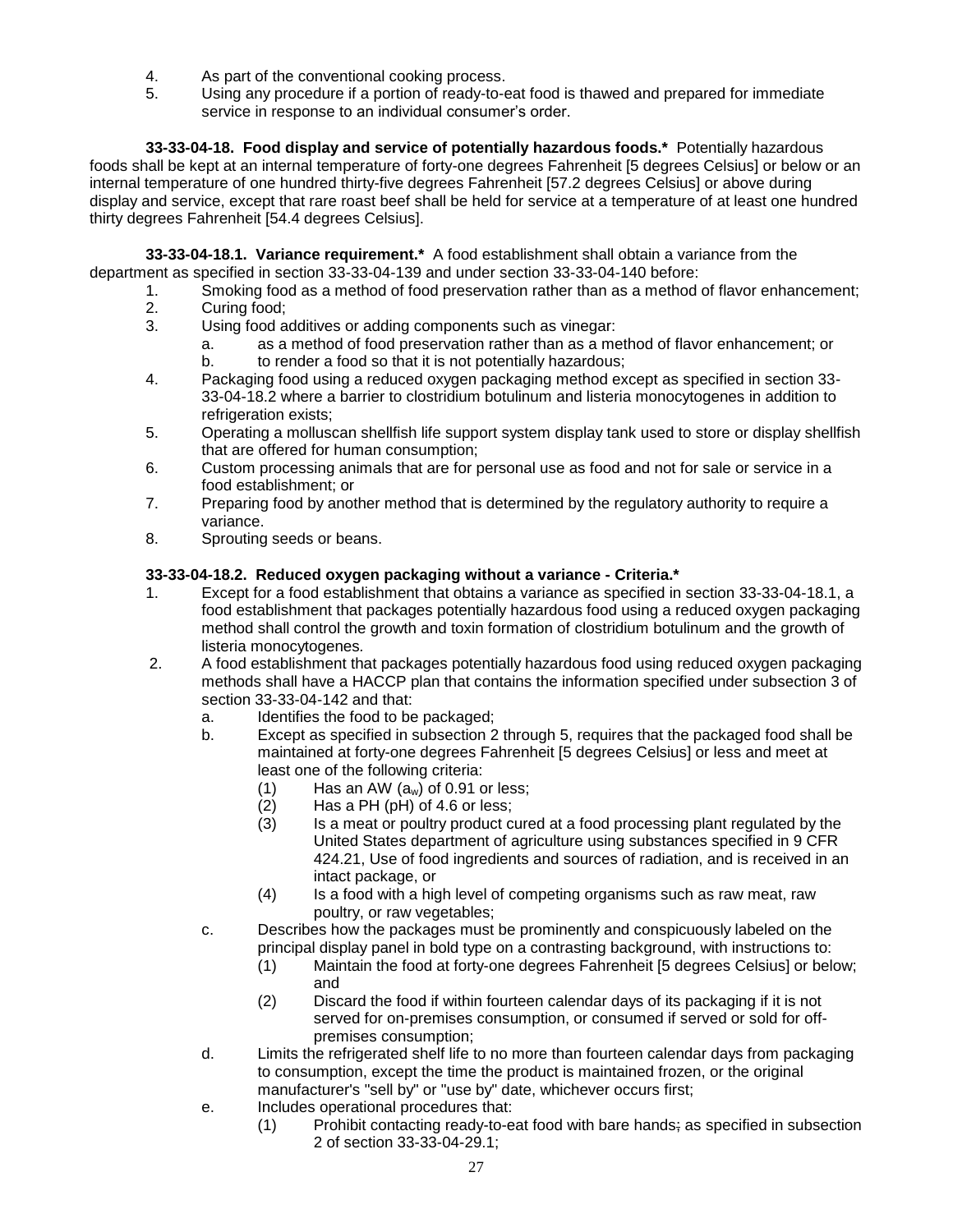- (2) Identify a designated area and the method by which:
	- (a) Physical barriers or methods of separation of raw foods and ready-toeat foods minimize cross-contamination; and
	- (b) Access to the processing equipment is restricted to responsible trained personnel familiar with the potential hazards of the operation; and
- (3) Delineate cleaning and sanitization procedures for food-contact surfaces; and
- f. Ensure that the individual responsible for the reduced oxygen packaging operation understands the:
	- (1) Concepts required for a safe operation;
	- (2) Equipment and facilities; and
	- (3) Procedures specified in subdivision f of subsection 1 and subsection 4 of section 33-33-04-143.
- 3. Except for fish that is frozen before, during, and after packaging, a food establishment may not package fish using a reduced oxygen packaging method.
- 4. Except as specified in subsection 3, a food establishment that packages food using a cook-chill or sous vide process shall:
	- a. Implement a HACCP plan that contains the information as specified in section 33-33-04- 143;
	- b. Ensures the food is:
		- (1) Prepared and consumed on the premises, or prepared and consumed off the premises but within the same business entity with no distribution or sale of the bagged product to another business entity or the consumer.
		- (2) Cooked to heat all parts of the food to a temperature and for a time as specified in section 33-33-04-11,
		- (3) Protected from contamination before and after cooking.
		- (4) Placed in a package or bag with an oxygen barrier and sealed before cooking, or placed in a package or bag and sealed immediately after cooking and before reaching a temperature below one hundred thirty-five degrees Fahrenheit [57.2 degrees Celsius],
		- (5) Cooled to forty-one degrees Fahrenheit [5 degrees Celsius] in the sealed package or bag as specified in section 33-33-04-07.5, and subsequently:
			- (a) Cooled to thirty-four degrees Fahrenheit [1 degree Celsius] or less within forty-eight hours of reaching forty-one degrees Fahrenheit [5 degrees Celsius], and held at thirty-four degrees Fahrenheit [1 degree Celsius] and consumed or discarded within thirty days after the date of preparation; or
			- (b) Cooled to thirty-four degrees Fahrenheit [1 degree Celsius] within fortyeight hours of reaching forty-one degrees Fahrenheit [5 degrees Celsius] or less for no more than seventy-two hours, at which time the food must be consumed or discarded;
			- (c) Cooled to thirty-eight degrees Fahrenheit [3 degrees Celsius] or less within twenty-four hours of reaching forty-one degrees Fahrenheit [5 degrees Celsius] and held there for no more than seventy-two hours from packaging, at which time the food must be consumed or discarded; or
			- (d) Held frozen with no shelf life restriction while frozen until consumed or used.
		- (6) Held in a refrigeration unit that is equipped with an electronic system that continuously monitors time and temperature and is visually examined for proper operation twice daily.
		- (7) If transported off-site to a satellite location of the same business entity, equipped with verifiable electronic monitoring devices to ensure that times and temperatures are monitored during transportation, and
		- (8) Labeled with the product name and the date packaged;
	- c. Maintain the records required to confirm that cooling and cold holding refrigeration time and temperature parameters are required as part of the HACCP plan are maintained and:
	- d. Made available to the regulatory authority upon request, and held for six months; and written operational procedures as specified under subdivision e and f of subsection 2 are implemented.
- 5. A food establishment that packages cheese using a reduced oxygen packaging method shall: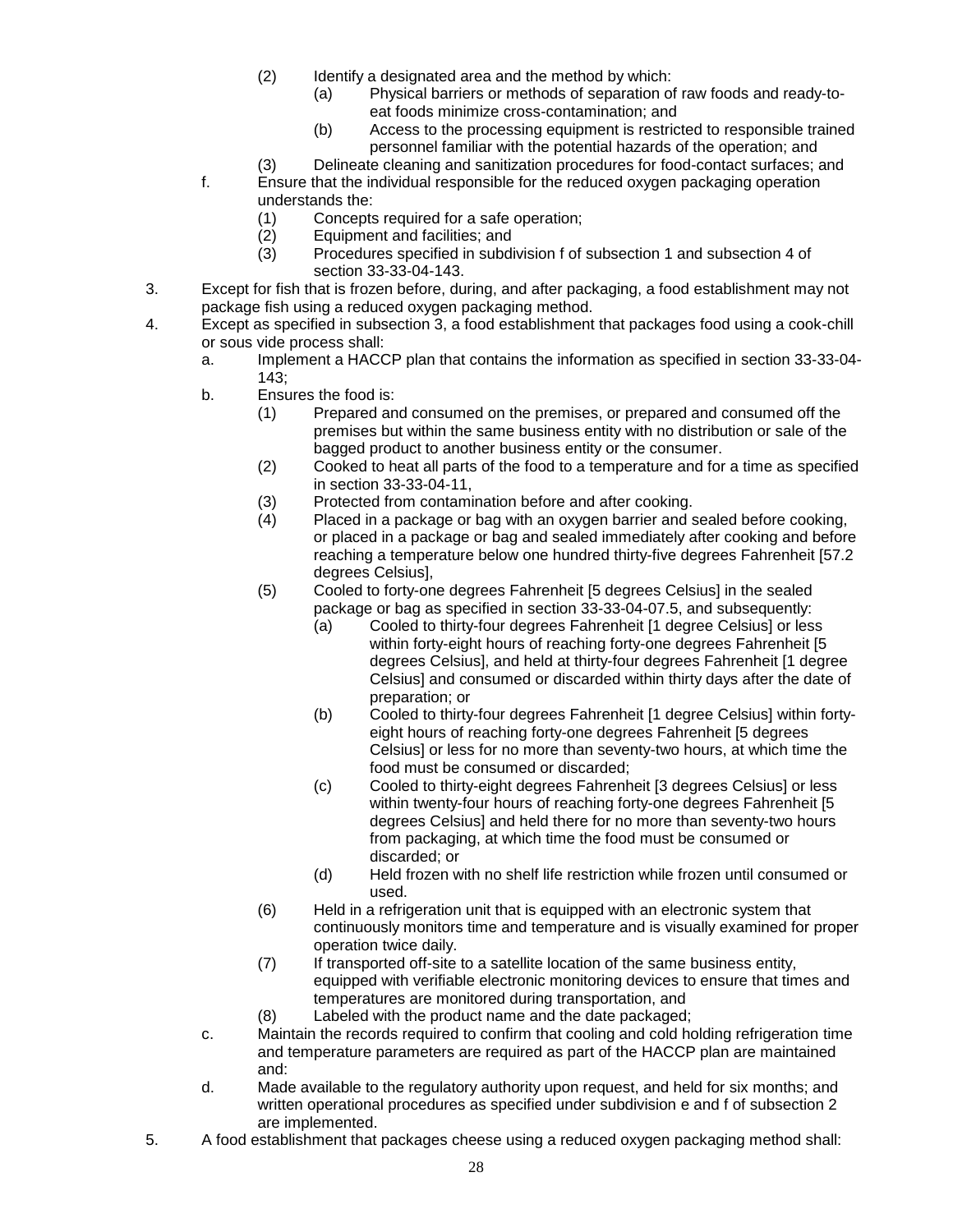- a. Limit the cheeses packaged to those that are commercially manufactured in a food processing plant with no ingredients added in the food establishment and that meet the standards of identity as specified in 21 CFR 133.150 hard cheeses, 21 CFR 133.169 pasteurized process cheese or 21 CFR 133.187 semisoft cheeses;
- b. Has a HACCP plan that contains the information specified in section 33-33-04-143;
- c. Except as specified in subdivision a, b, c (2), d and e, of subsection 2 and labels the package on the principal display plane with a "use by" date that does not exceed thirty days or the original manufacturer's "sell by" or "use by" date, whichever occurs first; and
- d. Discards the reduced oxygen packaged cheese if it is not sold for off-premises consumption or consumed within 30 calendar days of its packaging

### **33-33-04-19. Milk and cream dispensing.**

- 1. Milk and milk products for drinking purposes must be provided to the consumer in an unopened, commercially filled package not exceeding one pint [0.473 liter] in capacity, or drawn from a commercially filled container stored in mechanically refrigerated bulk milk dispenser. The bulk milk container dispensing tube shall be cut on the diagonal leaving no more than one inch [2.54 centimeters] protruding from the chilled dispensing head. Where a dispenser for milk and milk products is not available and portions of less than one-half pint [0.236 liter] are required for mixed drinks, cereal, or dessert service, milk and milk products may be poured from a commercially filled container of not more than one gallon [3.785 liters] capacity.
- 2. Cream or half and half must be provided in an individual service container, protected pour-type pitcher, or drawn from a refrigerated dispenser designed for such service.

#### **33-33-04-19.1. Dispensing equipment, protection of equipment, and food.** In equipment that dispenses or vends liquid food or ice in unpackaged form:

- 1. The delivery tube, chute, orifice, and splash surfaces directly above the container receiving the food must be designed in a manner, such as with barriers, baffles, or drip aprons, so that drips from condensation and splash are diverted from the opening of the container receiving the food.
- 2. The delivery tube, chute, and orifice must be protected from manual contact and be designed so that the delivery tube or chute and orifice are protected from dust, insects, rodents, and other contamination by a self-closing door if the equipment is:
	- a. Located in an outside area that does not afford the protection of an enclosure against rain, windblown debris, insects, rodents, and other contaminants.
	- b. Available for self-service during hours when it is not under the full-time supervision of a food employee.
- 3. The dispensing equipment actuating lever or mechanism and filling device of consumer selfservice beverage dispensing equipment must be designed to prevent contact with the lip contact surface of glasses or cups that are refillable.

#### **33-33-04-19.2. Molluscan shellfish tanks.**

- 1. Except as specified under subsection 2 of this section, molluscan shellfish life support system display tanks may not be used to store or display shellfish that are offered for human consumption and shall be conspicuously marked so that it is obvious to the consumer that the shellfish are for display only.
- 2. Molluscan shellfish life-support system display tanks that are used to store and display shellfish that are offered for human consumption must be operated and maintained to ensure that:
	- a. Water used with fish other than molluscan shellfish does not flow into the molluscan tanks.
	- b. The safety and quality of the shellfish as they were received are not compromised by use of the tank.
	- c. The identity of the source of the shell stock is retained as specified in subsection 2 of section 33-33-04-03.2.

**33-33-04-20. Nondairy product dispensing.** Nondairy creaming or whitening agents must be provided in an individual service container, protected pour-type pitcher, or drawn from a refrigerated dispenser designed for such service.

#### **33-33-04-21. Condiment dispensing.**

1. Condiments, seasonings, and dressings for self-service use shall be protected from contamination by being kept in dispensers that are designed to provide protection. Protected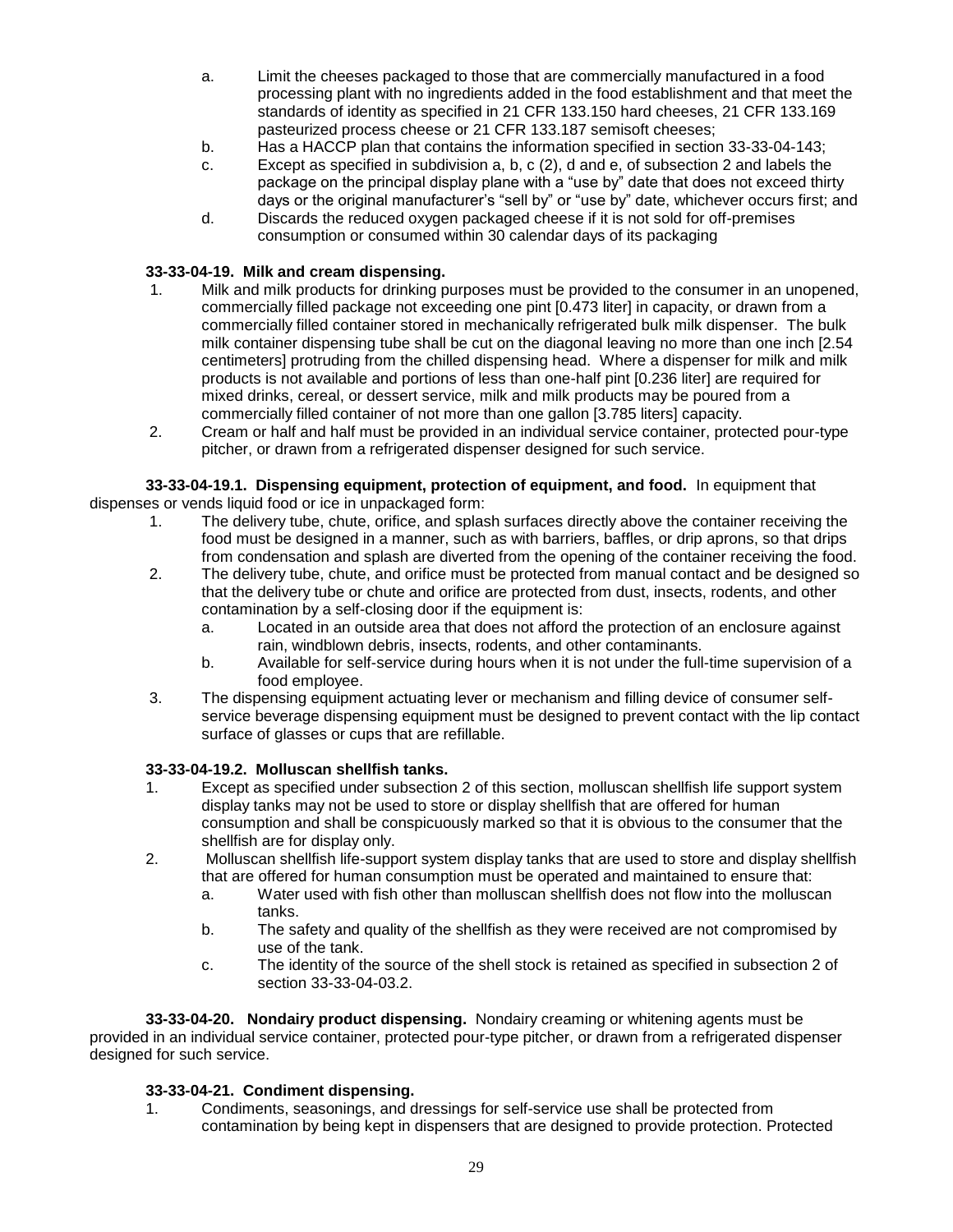food displays shall be provided with the proper utensils in accordance with sections 33-33-04-23 and 33-33-04-25.

- 2. Condiments provided for table or counter service must be individually portioned, except that catsup and other sauces may be served in the original container or pour-type dispenser. Sugar for consumer use must be provided in individual packages or in pour-type dispensers.
- 3. Condiments at a vending machine location shall be in individual packages or provided in dispensers that are filled at an approved location, such as the food establishment that provides food to the vending machine location, a food processing plant that is regulated by the agency that has jurisdiction over the operation, or a properly equipped facility that is located on the site of the vending machine location.
- 4. Potentially hazardous food dispensed through a vending machine shall be in the package in which it was placed at the food establishment or food processing plant at which it was prepared.

**33-33-04-21.1. Vending machine dispensing.** The dispensing compartment of a vending machine, including a machine that is designed to vend prepackaged snack food that is not potentially hazardous such as chips, party mixes, and pretzels, shall be equipped with a self-closing door or cover if the machine is:

- 1. Located in an outside area that does not otherwise afford the protection of an enclosure against the rain, windblown debris, insects, rodents, and other contaminants that are present in the environment; or
- 2. Available for self-service during hours when it is not under the full-time supervision of a food employee.

# **33-33-04-21.2. Vending machines - Automatic shutoff.\***

- 1. A machine vending potentially hazardous food shall have an automatic control that prevents the machine from vending food:
	- a. If there is a power failure, mechanical failure, or other condition that results in an internal machine temperature that cannot maintain food temperatures as specified in section 33- 33-04-04; and
	- b. If a condition specified under subdivision a occurs, until the machine is serviced and restocked with food that has been maintained at temperatures specified in section 33- 33-04-04.
- 2. When the automatic shutoff within a machine vending potentially hazardous food is activated:
	- a. In a refrigerated vending machine, the ambient temperature may not exceed any time and temperature combination as specified under subdivision b of subsection 1 of section 33-33-04-07 for more than thirty minutes immediately after the machine is filled, serviced, or restocked; or
	- b. In a hot holding vending machine, the ambient temperature may not be less than one hundred thirty-five degrees Fahrenheit [57.2 degrees Celsius] for more than one hundred twenty minutes immediately after the machine is filled, serviced, or restocked.

**33-33-04-22. Ice dispensing.** Ice for consumer use must be dispensed only by employees with scoops, tongs, or other ice-dispensing utensils or through automatic self-service, ice-dispensing equipment. Icedispensing utensils must be stored on a clean surface or in the ice with the dispensing utensil's handle extended out of the ice. Between uses, ice transfer receptacles must be stored in a way that protects them from contamination. Ice storage bins shall be drained through an airgap. Liquid water drain lines may not pass through an ice machine or ice storage bin.

**33-33-04-23. Dispensing utensils.** To avoid unnecessary manual contact with food, suitable dispensing utensils must be used by employees or provided to consumers who serve themselves. A food dispensing utensil shall be available for each container displayed at a consumer self-service unit such as a buffet or salad bar. During pauses in food preparation or dispensing, food preparation and dispensing utensils shall be stored:

- 1. Except as specified under subsection 2, in the food with their handles above the top of the food and the container;
- 2. In food that is not potentially hazardous with their handles above the top of the food within containers or equipment that can be closed, such as bins of sugar, flour, or cinnamon;
- 3. On a clean portion of the food preparation table or cooking equipment only if the in-use utensil and the food-contact surface of the food preparation table or cooking equipment are cleaned and sanitized at a frequency specified in subsection 2 of section 33-33-04-50;
- 4. In running water of sufficient velocity to flush particulates to the drain, if used with moist food such as ice cream or mashed potatoes;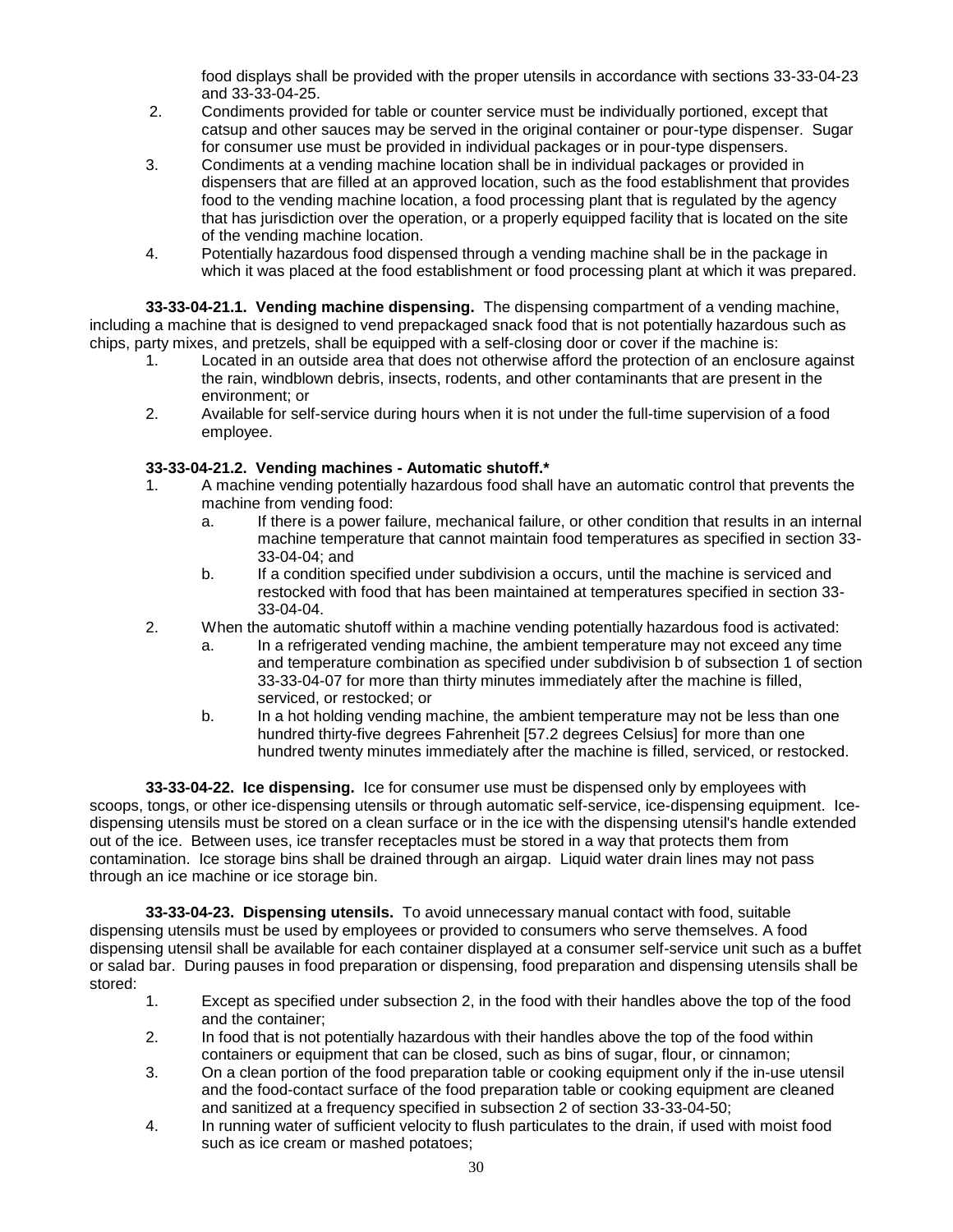- 5. In a clean, protected location if the utensils, such as ice scoops, are used only with a food that is not potentially hazardous; or
- 6. In a container of water if the water is maintained at a temperature of at least one hundred thirtyfive degrees Fahrenheit [57.2 degrees Celsius] or forty-one degrees Fahrenheit [5 degrees Celsius] or less and the container is cleaned at a frequency specified under subsection 2 of section 33-33-04-50.

### **33-33-04-24. Re-serving.\***

- 1. Except as specified in subsection 2, after being served or sold and in the possession of a consumer, food that is unused or returned by the consumer may not be offered as food for human consumption.
- 2. Except as specified under subsection 3 of section 33-33-04-02.1, a container of food that is not potentially hazardous may be transferred from one consumer to another if:
	- a. The food is dispensed so that it is protected from contamination and the container is closed between uses, such as a narrow-neck bottle containing catsup, steak sauce; or
	- b. The food, such as crackers, salt, or pepper, is in an unopened original package and is maintained in sound condition.

**33-33-04-25. Food display.** Except for nuts in the shell and whole, raw fruits and vegetables that are intended for hulling, peeling, or washing by the consumer before consumption, food on display shall be protected from contamination by the use of packaging; counter, service line, or salad bar food guards; display cases; or other effective means.

### **33-33-04-25.1. Consumer self-service operations.\***

- 1. Raw, unpackaged animal food, such as beef, lamb, pork, poultry, and fish may not be offered for consumer self-service. This subsection does not apply to consumer self-service of ready-to-eat foods at buffets or salad bars that serve foods such as sushi or raw shellfish; ready-to-cook individual portions for immediate cooking and consumption on the premises such as consumercooked meats or consumer-selected ingredients for Mongolian barbecue; or raw, frozen, shellon shrimp or lobster.
- 2. Consumer self-service operations for ready-to-eat foods shall be provided with suitable utensils or effective dispensing methods that protect the food from contamination.
- 3. Consumer self-service operations such as buffets and salad bars shall be monitored by food employees trained in safe operating procedures.

#### **33-33-04-26. Reuse of tableware.**

- 1. Except for refilling a consumer's drinking cup or container without contact between the pouring utensil and the lip contact area of the drinking cup or container, food employees may not use tableware, including single-service articles, soiled by the consumer, to provide second portions or refills.
- 2. Except as specified in subsection 3, self-service consumers may not be allowed to use soiled tableware, including single-service articles, to obtain additional food from the display and serving equipment.
- 3. Drinking cups and containers may be reused by self-service consumers if refilling is a contamination-free process as specified under section 33-33-04-19.1.

**33-33-04-27. General food transportation.** During transportation, food and food utensils must be kept in covered containers or completely wrapped or packaged so as to be protected from contamination. Foods in original individual packages do not need to be overwrapped or covered if the original package has not been torn or broken. During transportation, including transportation to another location for service or catering operations, food must meet the requirements relating to food protection and food storage.

**33-33-04-27.1. Management and personnel – Person in charge.\*** The licenseholder shall be the person in charge or shall designate a person in charge and shall ensure that a person in charge is present at the food establishment during all hours of operation. The person-in-charge shall ensure that:

- a. Food establishment operations are not conducted in a private home or room used as living or sleeping quarters as specified in subsection 4 of section 33-33-04-02 and section 33-33-04-112;
- b. Persons unnecessary to the food establishment operation are not allowed in the food preparation, food storage, or warewashing areas, except that brief visits and tours may be authorized by the person in charge if steps are taken to ensure that exposed food; clean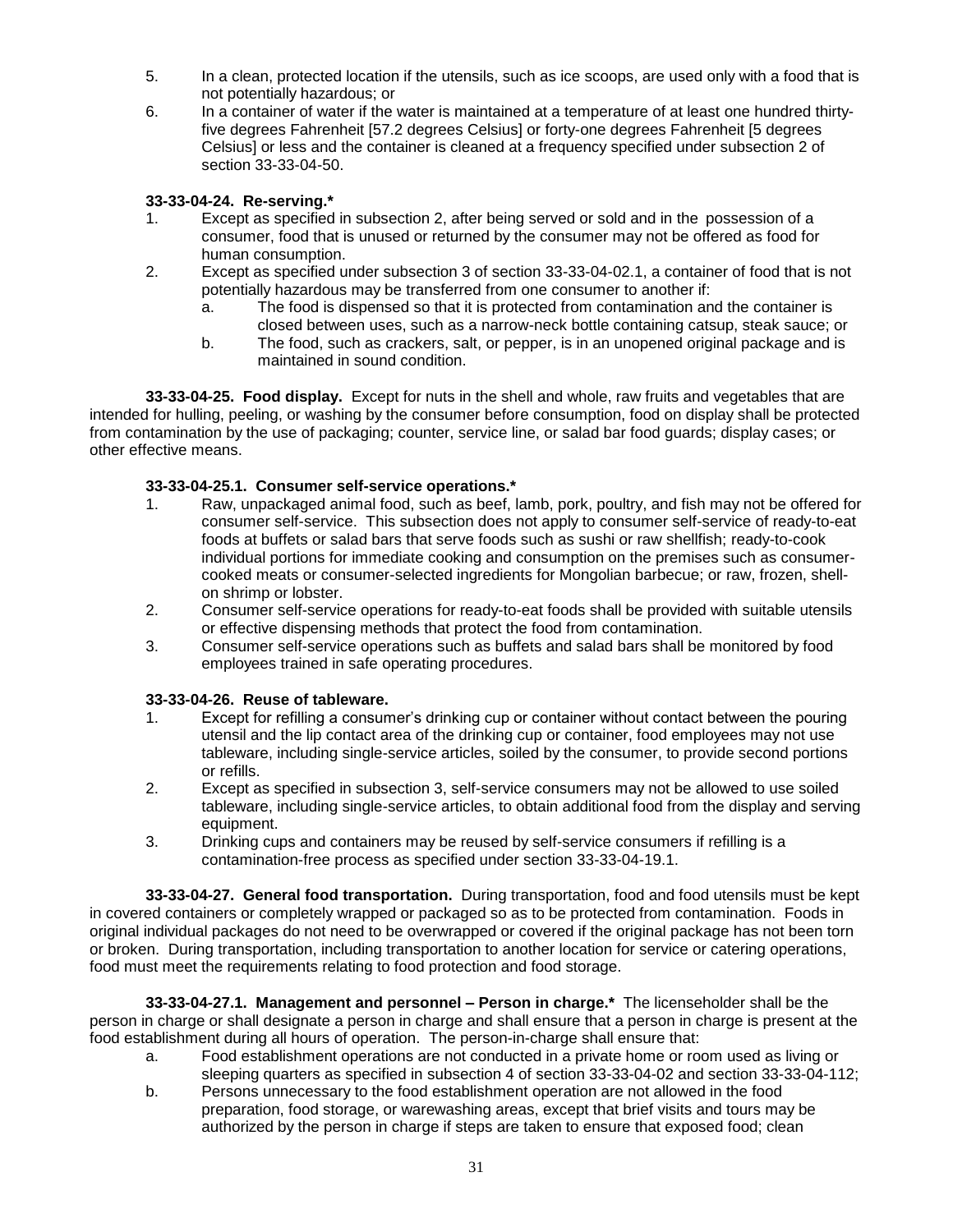equipment, utensils, and linens; and unwrapped single-service and single-use articles are protected from contamination.

- c. Employees and other persons such as delivery and maintenance persons and pesticide applicators entering the food preparation, food storage, and warewashing areas comply with this code.
- d. Employees are effectively cleaning their hands, by routinely monitoring the employees' handwashing;
- e. Employees are visibly observing foods as they are received to determine that they are from approved sources, delivered at the required temperatures, protected from contamination, unadulterated, and accurately presented, by routinely monitoring the employees' observations and periodically evaluating foods upon their receipt;
- f. Employees are properly cooking potentially hazardous food being particularly careful in cooking those foods known to cause severe foodborne illness and death, such as eggs and comminuted meats, through daily oversight of the employees' routine monitoring of the cooking temperatures using appropriate temperature measuring devices properly scaled and calibrated as specified in section 33-33-04-42.
- g. Employees are using proper methods to rapidly cool potentially hazardous foods that are not held hot or are not for consumption within four hours, through daily oversight of the employees' routine monitoring of food temperatures during cooling;
- h. Consumers who order raw or partially cooked ready-to-eat foods of animal origin are informed as specified in subsection 4 of section 33-33-04-11 that the food is not cooked sufficiently to ensure its safety;
- i. Employees are properly sanitizing cleaned multiuse equipment and utensils before they are reused, through routine monitoring of solution temperature and exposure time for hot water sanitizing, and chemical concentration, pH, temperature, and exposure time for chemical sanitizing;
- j. Consumers are notified that clean tableware is to be used when they return to self-service areas such as salad bars and buffets as specified in section 33-33-04-26;
- k. Employees are preventing cross-contamination by having no direct hand contact with exposed, ready-to-eat food when deli tissue, spatulas, tongs, dispensing equipment, or other utensils can be used;
- l. Employees are properly trained in food safety, including food allergy awareness, as it relates to their assigned duties; and
- m. Food employees and conditional employees are informed of their responsibility to report in accordance with law, to the person in charge, information about their health and activities as they relate to diseases that are transmissible through food, as specified in section 33-33-04- 28.9.

**33-33-04-27.2. Demonstration of knowledge.\*** Based on the risks of foodborne illness inherent to the food operation, during inspections and upon request the person in charge shall demonstrate to the regulatory authority knowledge of foodborne disease prevention, application of the hazard analysis critical control point principles, and the requirements of this code, as it relates to the food operation. The person in charge shall demonstrate this knowledge by compliance with this code, or by being a certified food protection manager who has shown proficiency of required information through passing an accredited test, or by responding correctly to the inspector's questions as they relate to the specific food operation. An accredited test for a food protection manager is one that is evaluated and listed by a conference for food protection-recognized accrediting agency. The person in charge shall demonstrate knowledge by:

- 1. Complying with this code by having no violations of critical items during the current inspection; 2. Being a certified food protection manager who has shown proficiency of required information
	- through passing a test that is part of an accredited program; or
- 3. Responding correctly to the inspector's questions as they relate to the specific food operation. The areas of knowledge include:
	- a. Describing the relationship between the prevention of foodborne disease and the personal hygiene of a food employee;
	- b. Explaining the responsibility of the person in charge for preventing the transmission of foodborne disease by a food employee who has a disease or medical condition that may cause foodborne disease;
	- c. Describing the symptoms associated with the diseases that are transmissible through food;
	- d. Explaining the significance of the relationship between maintaining the time and temperature of potentially hazardous food and the prevention of foodborne illness;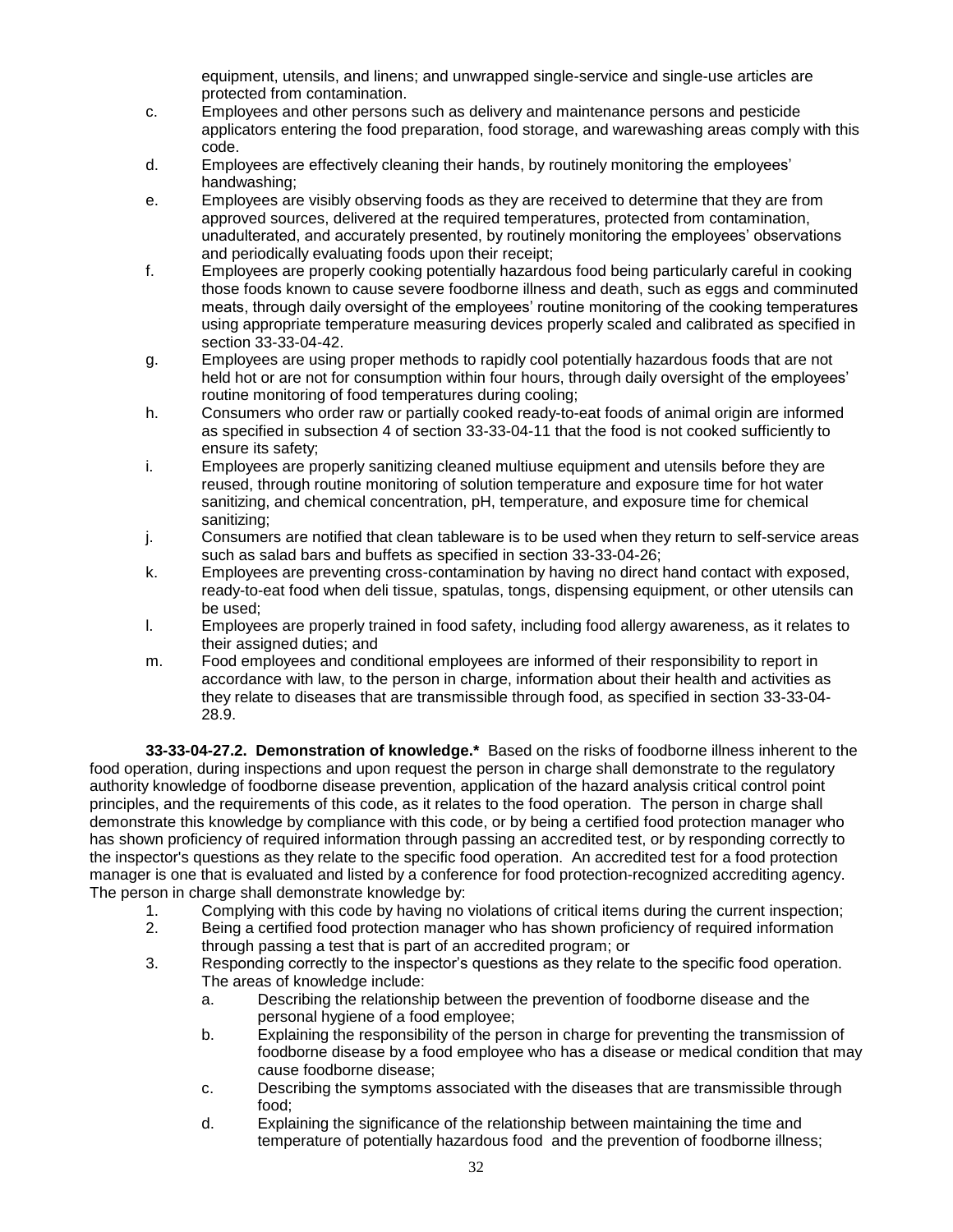- e. Explaining the hazards involved in the consumption of raw or undercooked meat, poultry, eggs, and fish;
- f. Stating the required food temperatures and times for safe cooking of potentially hazardous food including meat, poultry, eggs, and fish;
- g. Stating the required temperatures and times for the safe refrigerated storage, hot holding, cooling, and reheating of potentially hazardous food;
- h. Describing the relationship between the prevention of foodborne illness and the management and control of the following:
	- (1) Cross contamination,
	- (2) Hand contact with ready-to-eat foods,
	- (3) Handwashing, and
	- (4) Maintaining the food establishment in a clean condition and in good repair;
- i. Describing foods identified as major food allergens and the symptoms that a major food allergen could cause in a sensitive individual who has an allergic reaction.
- j. Explaining the relationship between food safety and providing equipment that is:
	- (1) Sufficient in number and capacity, and<br>(2) Properly designed, constructed, located
	- Properly designed, constructed, located, installed, operated, maintained; and cleaned;
- k. Explaining correct procedures for cleaning and sanitizing utensils and food-contact surfaces of equipment.
- l. Identifying the source of water used and measures taken to ensure that it remains protected from contamination such as providing protection from back-flow and precluding the creation of cross connections;
- m. Identifying poisonous or toxic materials in the food establishment and the procedures necessary to ensure that they are safely stored, dispensed, used, and disposed of according to law;
- n. Identifying critical control points in the operation from purchasing through sale or service that when not controlled may contribute to the transmission of foodborne illness and explaining steps taken to ensure that the points are controlled in accordance with the requirements of this code;
- o. Explaining the details of how the person in charge and food employees comply with the HACCP plan if a plan is required by the law, this code, or an agreement between the regulatory authority and the food establishment;
- p. Explaining the responsibilities, rights, and authorities assigned by this code to the:
	- (1) Food employee,<br>(2) Conditional empl
		- Conditional employee,
		- (3) Person in charge,
		- (4) Regulatory authority; and
- q. Explaining how the person in charge, food employees, and conditional employees comply with reporting responsibilities and exclusion or restriction of food employees.

**33-33-04-28. Employee health.\*** Repealed effective January 1, 2008.

**33-33-04-28.1. Employee exclusions and restrictions.\*** Repealed effective January 1, 2008.

**33-33-04-28.2. Removal of exclusions and restrictions.** Repealed effective January 1, 2008.

**33-33-04-28.3. Responsibility of a food employee or an applicant to report to the person in charge.\*** Repealed effective January 1, 2008.

**33-33-04-28.4. Reporting by the person in charge.\*** Repealed effective January 1, 2008.

**33-33-04-28.5. Obtaining information - Personal history of illness, medical examination, and specimen analysis.** Repealed effective January 1, 2008.

**33-33-04-28.6. Restriction or exclusion of food employee or summary suspension of license.**  Repealed effective January 1, 2008.

**33-33-04-28.7. Restriction or exclusion order - Warning or hearing not required - Information required in order.** Repealed effective January 1, 2008.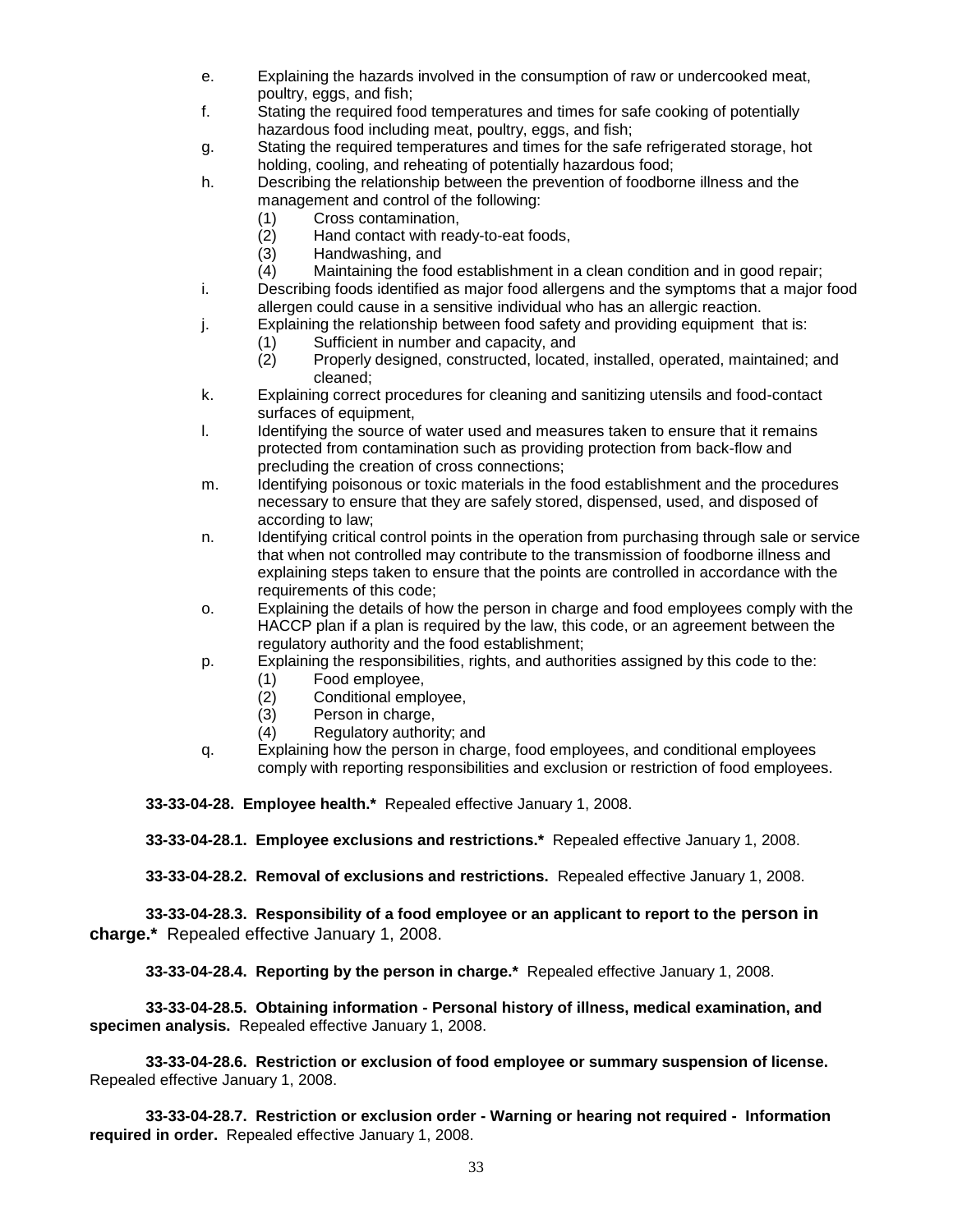**33-33-04-28.8. Release of employee from restriction or exclusion.** Repealed effective January 1,

2008.

# **33-33-04-28.9. Responsibility of permitholder, person in charge, and conditional employees.\***

- 1. The permitholder shall require food employees and conditional employees to report to the person in charge information about their health and activities as they relate to diseases that are transmissible through food. A food employee or conditional employee shall report the information in a manner that allows the person in charge to reduce the risk of foodborne disease transmission, including providing necessary additional information, such as a date of onset of symptoms and an illness, or of a diagnosis without symptoms, if the food employee or conditional employee:
	- a. Has any of the following symptoms:
		- (1) Vomiting,
		- (2) Diarrhea,
		- (3) Jaundice,<br>(4) Sore throa
		- Sore throat with fever, or
		- (5) A lesion containing pus such as a boil or infected wound that is open or draining and is:
			- (a) On the hands or wrists, unless an impermeable cover such as a finger cot or stall protects the lesion and a single-use glove is worn over the impermeable cover.
			- (b) On exposed portions of the arms, unless the lesion is protected by an impermeable cover, or
			- (c) On other parts of the body, unless the lesion is covered by a dry, durable, tight-fitting bandage;
	- b. Has an illness diagnosed by a health practitioner due to:
		- (1) Norovirus,
		- $(2)$  Hepatitis A virus,<br> $(3)$  Shigella spp.,
		- Shigella spp.,
		- (4) Enterohemorrhagic or Shiga toxin-producing Escherichia coli, or
		- (5) Salmonella typhi;
	- c. Had a previous illness, diagnosed by a health practitioner, within the past three months due to Salmonella typhi, without having received antibiotic therapy, as determined by a health practitioner;
	- d. Has been exposed to, or is the suspected source of, a confirmed disease outbreak, because the food employee or conditional employee consumed or prepared food implicated in the outbreak, or consumed food at an event prepared by a person who is infected or ill with:
		- (1) Norovirus within the past forty-eight hours of the last exposure,<br>(2) Enterohemorrhagic or Shiga toxin-producing Escherichia coli, o
		- Enterohemorrhagic or Shiga toxin-producing Escherichia coli, or Shiga spp. within the past three days of the last exposure.
		- (3) Salmonella typhi within the past fourteen days of the last exposure, or
		- (4) Hepatitis A virus within the past thirty days of the last exposure; or
	- e. Has been exposed by attending or working in a setting where there is a confirmed disease outbreak, or living in the same household as, and has knowledge about, an individual who works or attends a setting where there is a confirmed disease outbreak, or living in the same household as, and has knowledge about, an individual diagnosed with an illness caused by:
		- (1) Norovirus within the past forty-eight hours of the last exposure,
		- (2) Enterohemorrhagic or Shiga toxin-producing Escherichia coli, or Shigella
		- (3) Salmonella typhi within the past fourteen days of the last exposure, or
		- (4) Hepatitis A virus within the past thirty days of the last exposure.
- 2. The person in charge shall notify the regulatory authority when a food employee is:
	- a. Jaundiced, or
		- b. Diagnosed with an illness due to a pathogen as specified in subdivision b of subsection 1 of this section.
- 3. The person in charge shall ensure that a conditional employee:
	- a. Who exhibits or reports a symptom, or who reports a diagnosed illness as specified in subdivisions a through c in subsection 1, is prohibited from becoming a food employee until the conditional employee meets the criteria for the specific symptoms or diagnosed illness as specified under section 33-33-04-28.11; and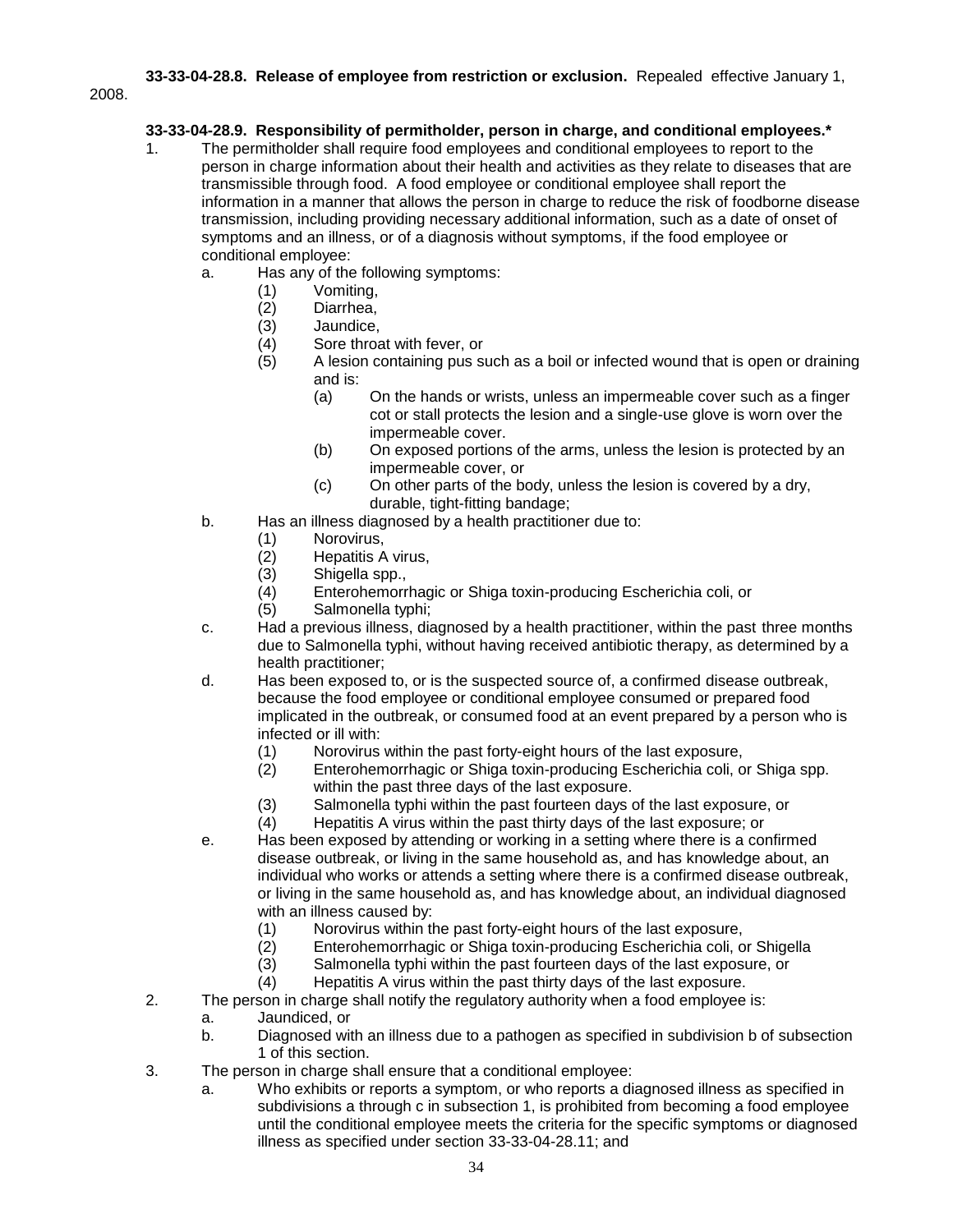- b. Who will work as a food employee in a food establishment that serves as a highly susceptible population and reports a history of exposure as specified in subdivisions d through e in subsection 1, is prohibited from becoming a food employee until the conditional employee meets the criteria as specified in subsection 9 of section 33-33-04- 28.11.
- 4. The person in charge shall ensure that a food employee who exhibits or reports a symptom, or who reports a diagnosed illness or a history of exposure as specified under subdivisions a through e of subsection 1, is:
	- a. Excluded as specified under subsections 1 through 3 of section 33-33-01-28.10, and subsections 4(a), 5(a), 6(a) or 7(a) of section 33-33-04-28.10 and in compliance with the provisions specified in subsections 1 though 7 of section 33-33-04-28.11; or
	- b. Restricted as specified in subsections 4(b), 5(b), 6(b), 7(b) or subsections 8 or 9 of section 33-33-04-28.10 and in compliance with the provisions under subsections 4 through 9 of section 33-33-04-28.11.
- 5. A food employee or conditional employee shall report to the person in charge the information as specified under subsection 1.
- 6. A food employee shall:
	- a. Comply with an exclusion as specified in subsections 1 though 3 of section 33-33-04- 28.10 and subsections  $4(a)$ ,  $5(a)$ ,  $6(a)$  or  $7(a)$  of section 33-33-04-28.10 and with the provisions specified subsections 1 though 7 of section 33-33-04-28.11; or
	- b**.** Comply with a restriction as specified under in subsections 4(b), 5(b), 6(b), 7(b), 8 or 9 of section 33-33-04-28.10, and comply with the provisions specified under subsections 4 though 9 of section 33-33-04-28.11.

**33-33-04-28.10. Exclusions and Restrictions.\*** The person in charge shall exclude or restrict a food employee from a food establishment in accordance with the following:

- 1. Except when the symptom is from a noninfectious condition, exclude a food employee if the food employee is:
	- a. Symptomatic with vomiting or diarrhea; or
	- b. Symptomatic with vomiting or diarrhea and diagnosed with an infection from Norovirus, Shigella spp., or Enterohemorrhagic or Shiga toxin-producing E. coli.
- 2. Exclude a food employee who is:
	- a. Jaundiced and the onset of jaundice occurred within the last seven calendar days, unless the food employee provides to the person in charge written medical documentation from a health practitioner specifying that the jaundice is not caused by hepatitis A virus or other fecal orally transmitted infection;
	- b. Diagnosed with an infection from hepatitis A virus within fourteen calendar days from the onset of any illness symptoms, or within seven calendar days of the onset of jaundice; or
	- c. Diagnosed with an infection from hepatitis A virus without developing symptoms.
- 3. Exclude a food employee who is diagnosed with an infection from Salmonella typhi, or reports a previous infection with Salmonella typhi within the past three months as specified in subdivision c of subsection 1 of section 33-33-04-28.9.
- 4. If a food employee is diagnosed with an infection from Norovirus and is asymptomatic:
	- a. Exclude the food employee who works in a food establishment serving a highly susceptible population; or
	- b. Restrict the food employee who works in a food establishment not serving a highly susceptible population.
- 5. If a food employee is diagnosed with an infection from Shigella spp. and is asymptomatic:
	- a. Exclude the food employee who works in a food establishment serving a highly susceptible population; or
	- b. Restrict the food employee who works in a food establishment not serving a highly susceptible population.
- 6. If a food employee is diagnosed with an infection from Enterohemorrhagic or Shiga toxinproducing E.coli, and is asymptomatic:
	- a. Exclude the food employee who works in a food establishment serving a highly susceptible population; or
	- b. Restrict the food employee who works in a food establishment not serving a highly susceptible population.
- 7. If a food employee is ill with symptoms of acute onset of sore throat with fever: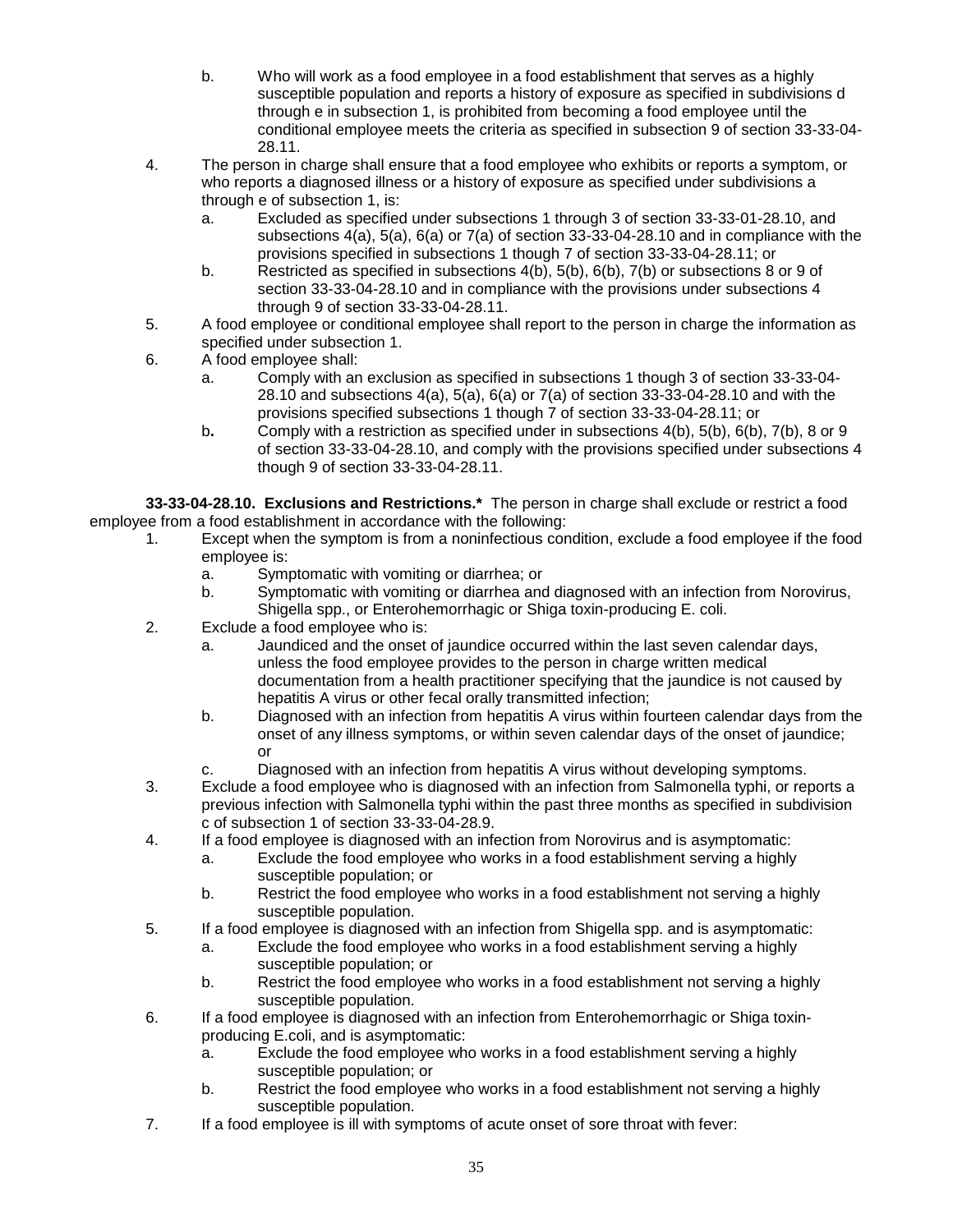- a. Exclude the food employee who works in a food establishment serving a highly susceptible population; or
- b. Restrict the food employee who works in a food establishment not serving a highly susceptible population.
- 8. If a food employee is infected with a skin lesion containing pus such as a boil or infected wound that is open or draining and not properly covered as specified under paragraph 5 of subdivision a of subsection 1 of 33-33-04-28.9, restrict the food employee.
- 9. If a food employee is exposed to a foodborne pathogen as specified under subdivision d or e of subsection 1 of section 33-33-04-28.9, restrict the food employee who works in a food establishment serving a highly susceptible population.

**33-33-04-28.11. Removal, adjustment, or retention of exclusions and restrictions.** The person in charge may remove, adjust, or retain the exclusion or restriction of a food employee according to the following conditions:

- 1. Except when a food employee is diagnosed with an infection from hepatitis A or salmonella typhi:
	- a. Reinstate a food employee who was excluded as specified in subsection a of section 33-33-04-28.10 if the food employee:
		- (1) Is asymptomatic for at least twenty-four hours; or<br>(2) Provides to the person in charge written medical of
		- Provides to the person in charge written medical documentation from a health practitioner that states the symptom is from a noninfectious condition.
	- b. If a food employee was diagnosed with an infection from Norovirus and excluded as specified under subdivision b of subsection 1 of section 33-33-04-28.10:
		- (1) Restrict the food employee, who is asymptomatic for at least twenty-four hours and works in a food establishment not serving a highly susceptible population, until the conditions for reinstatement as specified under subsections 4(a) or (b) of this section are met; or
		- (2) Retain the exclusion for the food employee, who is asymptomatic for at least twenty-four hours and works in a food establishment that serves a highly susceptible population, until the conditions for reinstatement as specified under subdivision b of subsection 1 of section 33-33-04-28.10 are met.
	- c. If a food employee was diagnosed with an infection from Shigella spp. and excluded as specified under subdivision b of subsection 1 of section 33-33-04-28.10:
		- (1) Restrict the food employee, who is asymptomatic for at least twenty-four hours and works in a food establishment not serving a highly susceptible population, until the conditions for reinstatement as specified under subdivision a or b of subsection 5 of this section are met; or
		- (2) Retain the exclusion for the food employee, who is asymptomatic for at least twenty-four hours and works in a food establishment that serves a highly susceptible population, until the conditions for reinstatement as specified under subdivision a or b of subsection 4 is met.
	- d. If a food employee was diagnosed with an infection from Enterohemorrhagic or shiga toxin-producing Escherichia coli and excluded as specified under subdivision b of subsection 1 of section 33-33-04-28.10:
		- (1) Restrict the food employee, who is asymptomatic for at least twenty-four hours and works in a food establishment not serving a highly susceptible population, until the conditions for reinstatement as specified under subdivision a or b of subsection 6 are met; or
		- (2) Retain the exclusion for the food employee, who is asymptomatic for at least twenty-four hours and works in a food establishment that serves a highly susceptible population, until the conditions for reinstatement as specified under subdivision a or b of subsection 6 are met.
- 2. Reinstate a food employee who was excluded as specified under subsection 2 of section 33-33- 04-28.10 if the person in charge obtains approval from the regulatory authority and one of the following conditions is met:
	- a. The food employee has been jaundiced for more than seven calendar days;
	- b. The anicteric food employee has been symptomatic with symptoms other than jaundice for more than fourteen calendar days, or
	- c. The food employee provides to the person in charge written medical documentation from a health practitioner stating that the food employee is free of a hepatitis A virus infection.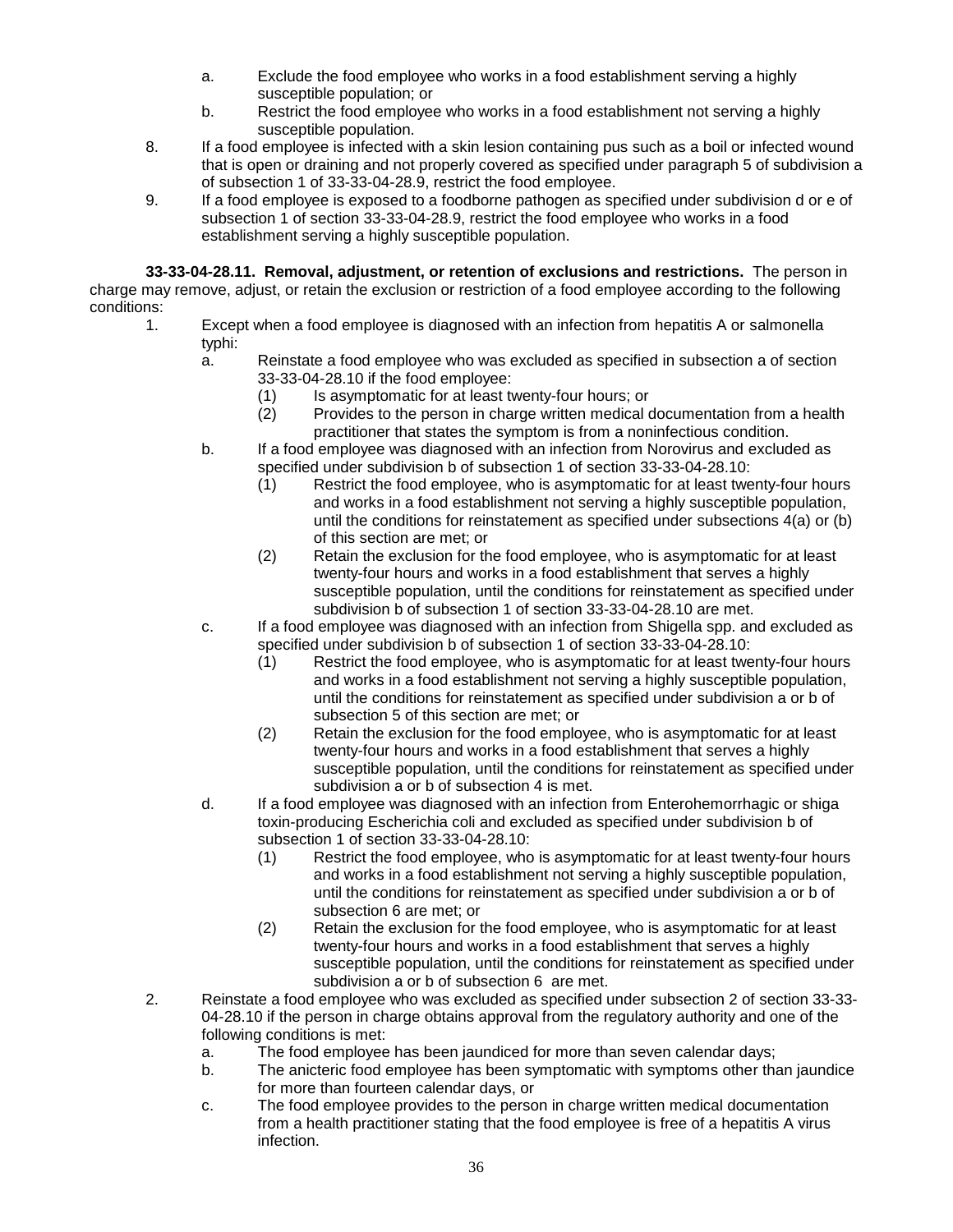- 3. Reinstate a food employee who was excluded as specified under subsection 3 of section 33-33- 04-28.10 if:
	- a. The person in charge obtains approval from the regulatory authority; and
	- b. The food employee provides to the person in charge written medical documentation from a health practitioner that states the food employee is free from Shigella typhi infection.
- 4. Reinstate a food employee who was excluded as specified under subsections 1(b) or 4(a) of section 33-33-04-28.10 who was restricted under subsection 4(b) of section 33-33-04-28.10 if the person in charge obtains approval from the regulatory authority and one of the following conditions is met.
	- a. The excluded or restricted food employee provides to the person in charge written medical documentation from a health practitioner stating that the food employee is free of a Norovirus infection;
	- b. The food employee was excluded or restricted after symptoms of vomiting or diarrhea resolved, and more than forty-eight hours have passed since the food employee became asymptomatic; or
	- c. The food employee was excluded or restricted and did not develop symptoms and more than forty-eight hours have passed since the food employee was diagnosed.
- 5. Reinstate a food employee who was excluded as specified under subsections 1(b) or 5(a) of section 33-33-04-28.10 or who was restricted under subsection 5(b) of section 33-33-04-28.10 if the person in charge obtains approval from the regulatory authority and one of the following conditions is met:
	- a. The excluded or restricted food employee provides to the person in charge written medical documentation from a health practitioner stating that the food employee is free of a Shigella spp. infection based on test results showing two consecutive negative stool specimen cultures that are taken:
		- (1) Not earlier than forty-eight hours after discontinuance of antibiotics, and
		- (2) At least twenty-four hours apart;
	- b. The food employee was excluded or restricted after symptoms of vomiting or diarrhea resolved, and more than seven calendar days have passed since the food employee became asymptomatic; or
	- c. The food employee was excluded or restricted and did not develop symptoms and more than seven calendar days have passed since the food employee was diagnosed.
- 6. Reinstate a food employee who was excluded or restricted as specified under subsections 1(b) or 6(a) of section 33-33-04-28.10 or who was restricted under subsection 6(b) of section 33-33- 04-28.10 if the person in charge obtains approval from the regulatory authority and one of the following conditions is met:
	- a. The excluded or restricted food employee provides to the person in charge written medical documentation from a health practitioner stating that the food employee is free of an infection from Enterohemorrhagic or Shiga toxin-producing Escherichia coli based on test results that show two consecutive negative stool specimen cultures that are taken:
		- (1) Not earlier than forty-eight hours after discontinuance of antibiotics; and
		- (2) At least twenty-four hours apart;
	- b. The food employee was excluded or restricted after symptoms of vomiting or diarrhea resolved and more than seven calendar days have passed since the food employee became asymptomatic; or
	- c. The food employee was excluded or restricted and did not develop symptoms and more than seven days have passed since the food employee was diagnosed.
- 7. Reinstate a food employee who was excluded or restricted as specified under subsections 7(a) or (b) of section 33-33-04-28.10 if the food employee provides to the person in charge written medical documentation from a health practitioner stating that the food employee meets one of the following conditions:
	- a. Has received antibiotic therapy for Streptococcus pyogenes infection for more than twenty-four hours;
	- b. Has at least one negative throat specimen culture for Streptococcus pyogenes infection; or
	- c. Is otherwise determined by a health practitioner to be free of a Streptococcus pyogenes infection.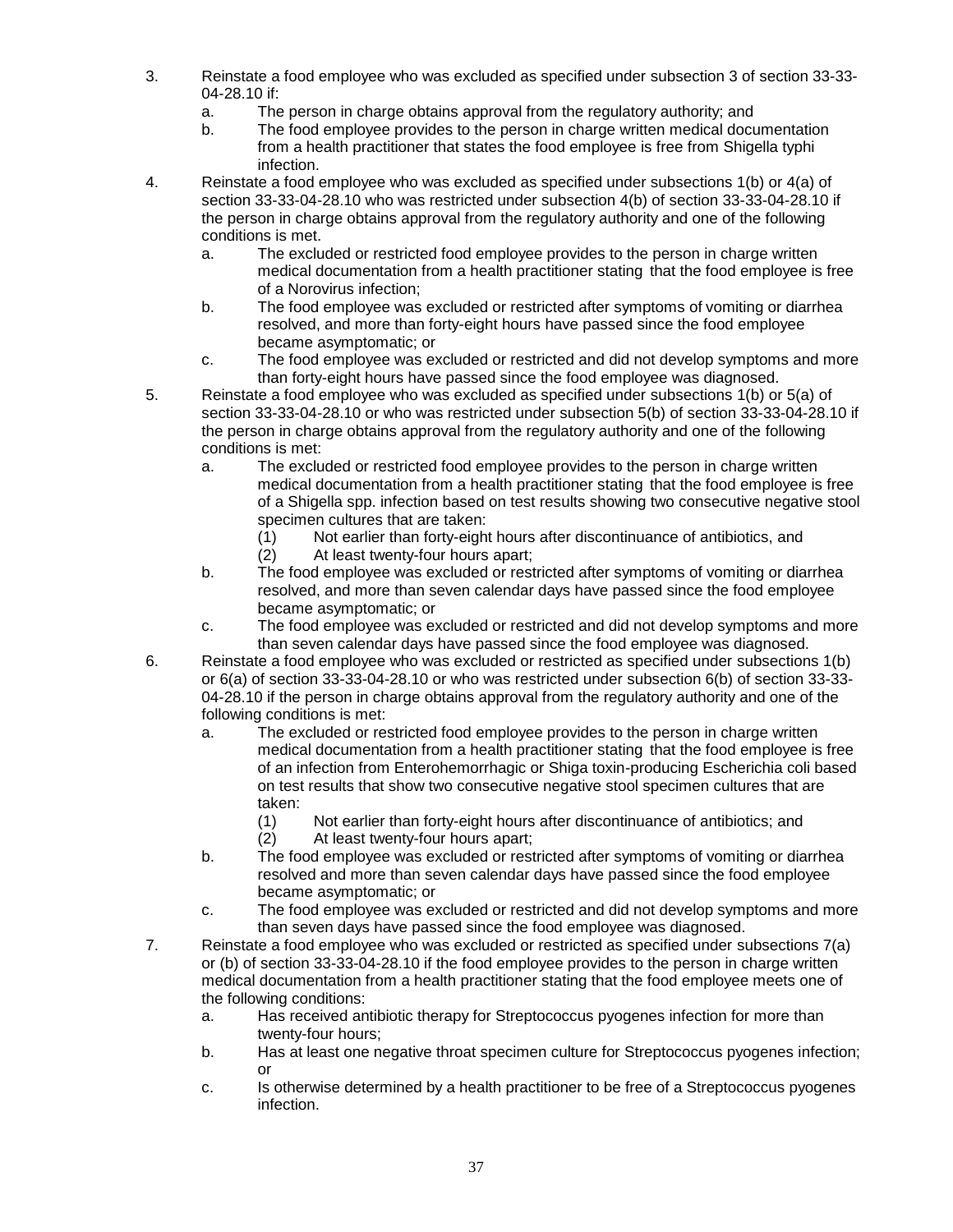- 8. Reinstate a food employee who was restricted as specified under subsection 8 of section 33-33- 04-28.10 if the skin, infected wound, cut, or pustular boil is properly covered with one of the following:
	- a. An impermeable cover such as a finger cot or stall and a single-use glove over the impermeable cover if the infected wound or pustular boil is on the hand, finger, or wrist;
	- b. An impermeable cover on the arm if the infected wound or pustular boil is on the arm; or
	- c. A dry, durable, tight-fitting bandage if the infected wound or pustular boil is on another part of the body.
- 9. Reinstate a food employee who was restricted as specified under subsection 9 of section 33-33- 04-28.10 and was exposed to one of the following pathogens as specified under subsection 1(d) or (e) of section 33-33-04-28.9:
	- a. Norovirus and one of the following conditions is met:
		- (1) More than forty-eight hours have passed since the last day the food employee was potentially exposed; or
		- (2) More than forty-eight hours have passed since the food employee's household contact became asymptomatic.
	- b. Shigella spp. or Enterohemorrhagic or Shiga toxin-producing Escherichia coli and one of the following conditions is met:
		- (1) More than three calendar days have passed since the last day the food employee was potentially exposed;
		- (2) More than three calendar days have passed since the food employee's household contact became asymptomatic.
	- c. S. Typhi and one of the following conditions is met:
		- (1) More than fourteen calendar days have passed since the last day the food employee was potentially exposed; or
		- (2) More than fourteen calendar days have passed since the food employee's household contact became asymptomatic.
	- d. Hepatitis A virus and one of the following conditions is met:
		- (1) The food employee is immune to hepatitis A virus infection because of a prior illness from hepatitis A.
		- (2) The food employee is immune to hepatitis A virus infection because of vaccination against hepatitis A;
		- (3) The food employee is immune to hepatitis A virus infection because of IgG administration;
		- (4) More than thirty calendar days have passed since the last day the food employee was potentially exposed;
		- (5) More than thirty calendar days have passed since the food employee's household contact became jaundiced; or
		- (6) The food employee does not use an alternative procedure that allows bare hand contact with ready-to-eat food until at least thirty days after the potential exposure, as specified in subdivisions (4) and (5) of subsection 9(d) of this section, and the food employee receives additional training about:
			- (a) Hepatitis A symptoms and preventing the transmission of infection,
			- (b) Proper handwashing procedures, and
			- (c) Protecting ready-to-eat food from contamination introduced by bare hand contact.

#### **33-33-04-29. General personal cleanliness.\***

- 1. Food employees shall keep their hands and exposed portions of their arms clean. Except as specified in subsection 4, food employees shall clean their hands and exposed portions of their arms (or surrogate prosthetic devices for hands or arms) for at least twenty seconds, using a cleaning compound in a handsink that is equipped as specified in section 33-33-04-77.
- 2. Food employees shall use the following cleaning procedure:
	- a. Vigorous friction on the surfaces of the lathered fingers, fingertips, areas between the fingers, hands, and arms or by vigorously rubbing the surrogate prosthetic devices for hands or arms for at least twenty to thirty seconds, followed by;
	- b. Thorough rinsing under clean, running warm water; and
	- c. Immediately follow the cleaning procedure with thorough drying of cleaned hands and arms or surrogate prosthetic devices using a method as specified in section 33-33-04- 77.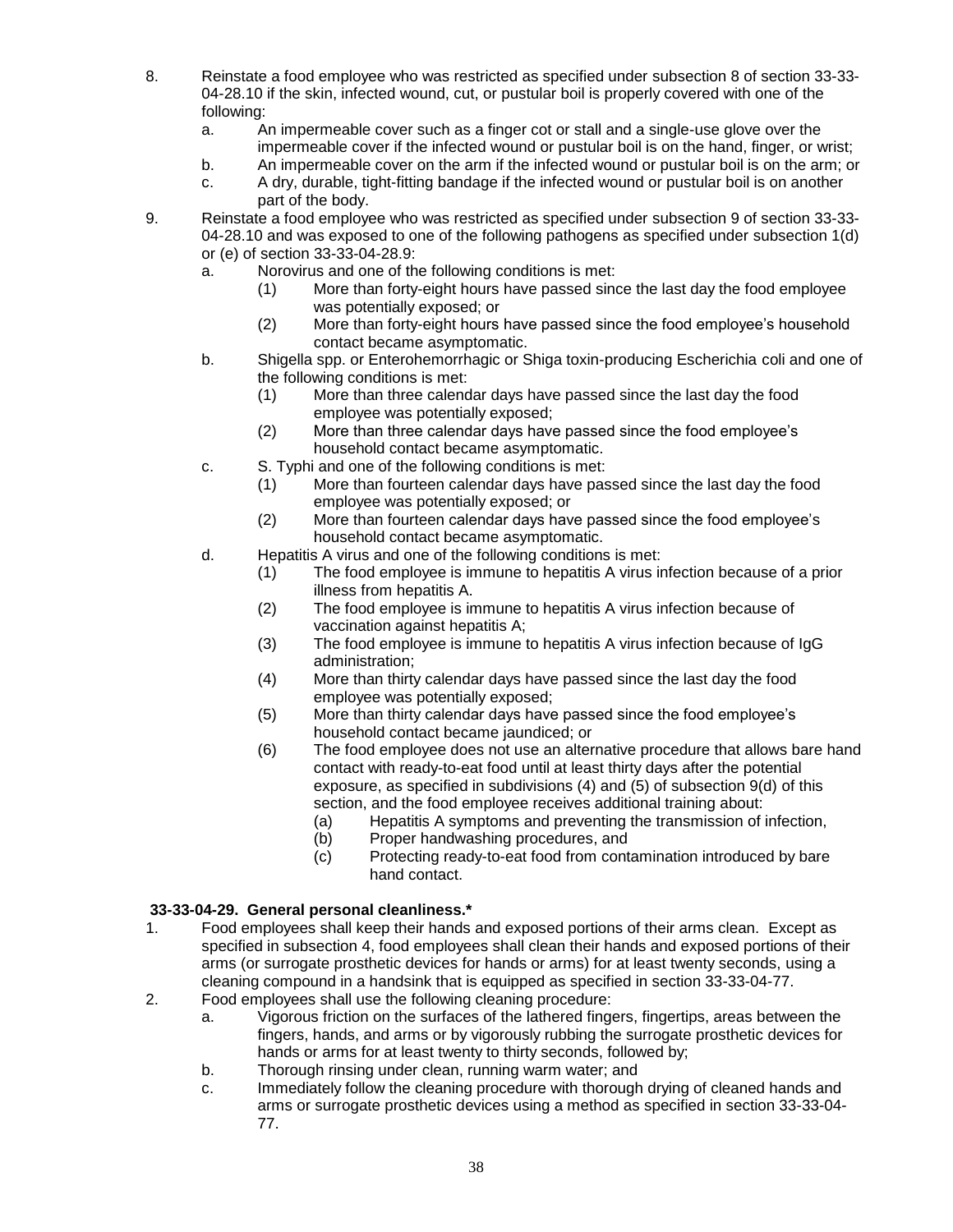- 3. Food employees shall pay particular attention to the areas underneath the fingernails during the cleaning procedure.
- 4. If approved and capable of removing the types of soils encountered in the food operations involved, an automatic handwashing facility may be used by food employees to clean their hands.
- 5. Food employees shall clean their hands and exposed portions of their arms (or surrogate prosthetic devices for hands or arms) as specified in subsection 2 of section 33-33-04-29 immediately before engaging in food preparation including working with exposed food, clean equipment and utensils, and unwrapped single-service and single-use articles and:
	- a. After touching bare human body parts other than clean hands and clean, exposed portions of arms;
	- b. After using the toilet room;
	- c. After caring for or handling service animals or aquatic animals as specified in subsection 2 of section 33-33-04-116;
	- d. Except as specified in subsection 5 of section 33-33-04-31, after coughing, sneezing using a handkerchief or disposable tissue, using tobacco, eating, or drinking;
	- e. After handling soiled equipment or utensils;
	- f. During food preparation, as often as necessary to remove soil and contamination and to prevent cross contamination when changing tasks;
	- g. When switching between working with raw food and working with ready-to-eat food;
	- h. Before donning gloves for working with food; and
	- i. After engaging in other activities that contaminate the hands.

# **33-33-04-29.1. Preventing contamination from hands – When to wash.\***

- 1. Food employees shall wash their hands as specified in section 33-33-04-29.
- 2. Except when washing fruits and vegetables as specified in section 33-33-04-10, food employees may not contact exposed, ready-to-eat food with their bare hands and shall use deli tissue, spatulas, tongs, single-use gloves, dispensing equipment, or other utensils.
- 3. Food employees shall minimize bare hand and arm contact with exposed food that is not in a ready-to-eat form.

# **33-33-04-29.2. Hand antiseptic.**

- 1. A hand antiseptic used as a topical application, a hand antiseptic solution used as a hand dip, or a hand antiseptic soap shall:
	- a. Be applied only to hands that are cleaned as specified in section 33-33-04-29;
	- b. Comply with one of the following:
		- (1) Be an approved drug that is listed with the food and drug administration publication "Approved Drug Products with Therapeutic Equivalence Evaluations" as an approved drug based on safety and effectiveness; or
		- (2) Have active antimicrobial ingredients that are listed in the food and drug administration monograph for over-the-counter health care antiseptic drug products as an antiseptic handwash; or
	- c. Comply with one of the following:
		- (1) Have components that are exempted from the requirement of being listed in federal food additive regulations as specified in 21 CFR 170.39 - threshold of regulation for substances used in food-contact articles; or
		- (2) Comply with and be listed in:
			- (a) 21 CFR 178 indirect food additives: adjuvant, production aids, and sanitizers as regulated for use as a food additive with conditions of safe use; or
			- (b) 21 CFR 182 substances generally recognized as safe, 21 CFR 184 direct food substances affirmed as generally recognized as safe, or 21 CFR 186 - indirect food substances affirmed as generally recognized as safe for use in contact with food; and
- 2. If a hand antiseptic or a hand antiseptic solution used as a hand dip does not meet the criteria specified under subdivision b of subsection 1, use shall be:
	- a. Followed by thorough hand rinsing in clean water before hand contact with food or by the use of gloves; or
	- b. Limited to situations that involve no direct contact with food by the bare hands; and
- 3. A hand antiseptic solution used as a hand dip shall be maintained clean and at a strength equivalent to at least one hundred milligrams per liter chlorine.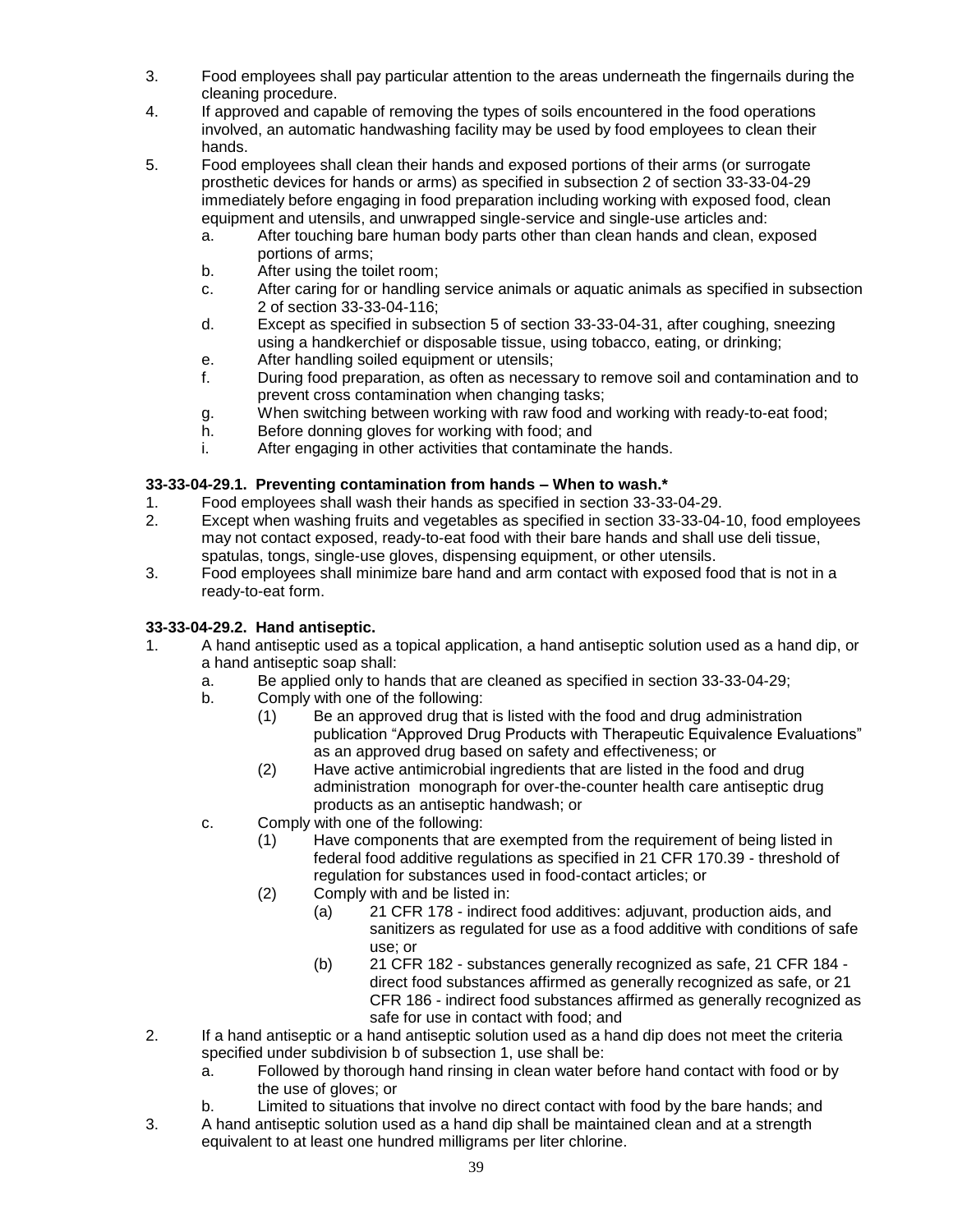**33-33-04-29.3. Where to wash.\*** Food employees shall clean their hands in a handsink or approved automatic handwashing facility and may not clean their hands in a sink used for food preparation or warewashing, or in a service sink or a curbed cleaning facility used for the disposal of mop water and similar liquid waste.

**33-33-04-29.4**. **Fingernail maintenance.** Food employees shall keep their fingernails trimmed, filed, and maintained so the edges and surfaces are cleanable and not rough. Unless wearing intact gloves in good repair, a food employee may not wear fingernail polish or artificial fingernails when working with exposed food.

**33-33-04-30. General clothing and jewelry**. Food employees shall wear clean outer clothing to prevent contamination of food, equipment, utensils, linens, and single-service and single-use articles. While preparing food, food employees may not wear jewelry, including medical information jewelry on their arms and hands. This section does not apply to a plain ring such as a wedding band.

## **33-33-04-31. General employee practices.\***

- 1. Employees may consume food only in designated dining areas. An employee dining area may not be so designated if consuming food there may result in contamination of other food, equipment, utensils, or other items needing protection.
- 2. Employees may not use tobacco in any form while engaged in food preparation or service or while in areas used for equipment or utensil washing or food preparation. Employees may use tobacco only in designated areas. An employee tobacco-use area may not be designated for that purpose if the use of tobacco there may result in contamination of food, equipment, utensils, or other items needing protection.
- 3. Employees shall handle soiled tableware in a way that minimizes contamination of their hands.
- 4. Employees shall maintain a high degree of personal cleanliness and shall conform to good hygienic practices during all working periods in the food establishment.
- 5. A food employee may drink from a closed beverage container if the container is handled to prevent contamination of the employee's hands, the container, and exposed food, equipment, utensils, linens, and single-service articles.
- 6. Food employees experiencing persistent sneezing, coughing, or a runny nose that causes discharges from the eyes, nose, or mouth may not work with exposed food; clean equipment, utensils, and linens; or unwrapped single-service or single-use articles.

#### **33-33-04-31.1. Hair restraints.**

- 1. Except as provided under subsection 2, food employees shall wear hair restraints such as hats, hair coverings or nets, beard restraints, and clothing that covers body hair, that are designed and worn to effectively keep their hair from contacting exposed food; clean equipment, utensils, and linens; and unwrapped single-service and single-use articles.
- 2. This section does not apply to food employees such as counter staff who only serve beverages and wrapped or packaged foods, hostesses, and wait staff if they present a minimal risk of contaminating exposed food; clean equipment, utensils, and linens; and unwrapped singleservice and single-use articles.

**33-33-04-32. General equipment and utensils materials and use.\*** Multiuse equipment and utensils shall be constructed and repaired with safe materials, including finishing materials, shall be corrosion resistant and nonabsorbent; and shall be smooth, easily cleanable, and durable under conditions of normal use and withstand repeated warewashing. Single-service articles shall be made from clean, sanitary, safe materials. Equipment, utensils, and single-service articles shall not allow the migration of deleterious substances or impart odors, color, or taste. Specific materials limitations are as follows:

- 1. Cast iron may not be used for utensils or food-contact surfaces of equipment except as a surface for cooking and in utensils for serving food if the utensils are used only as part of an uninterrupted process from cooking through service.
- 2.\* Ceramic, china, crystal utensils, and decorative utensils such as hand-painted ceramic or china that are used in contact with food must be lead-free or contain levels of lead not exceeding the following limits: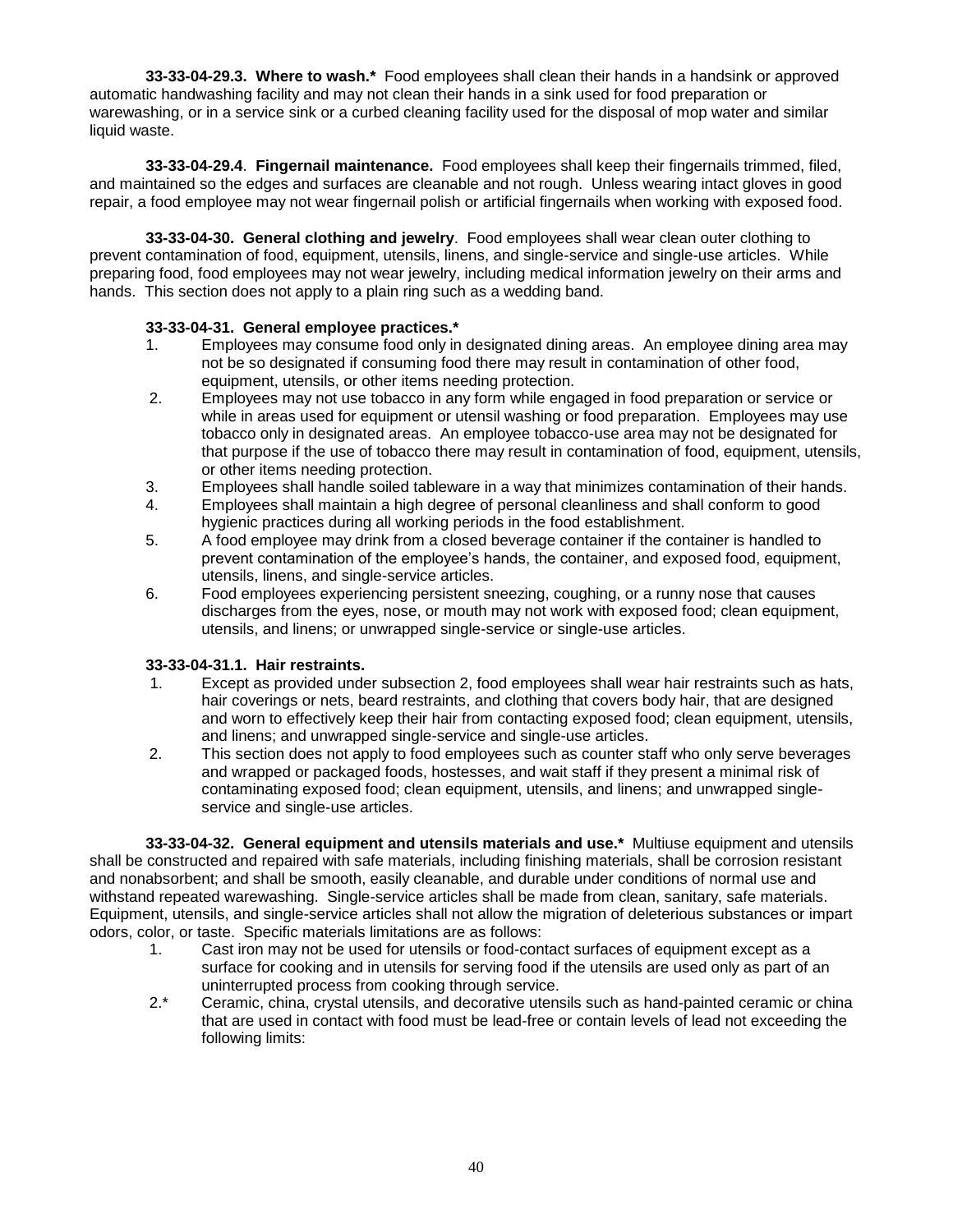| <b>Utensil Category</b> | Description                   | Maximum Lead |  |
|-------------------------|-------------------------------|--------------|--|
| Hot Beverage Mugs       | Coffee Mugs                   | $0.5$ mg/L   |  |
| Large Hollowware        | Bowls $>1.1$ L<br>$[1.16$ QT] | 1 $mg/L$     |  |
| Small Hollowware        | Bowls $<$ 1.1L<br>[1.16 QT]   | $2.0$ mg/L   |  |
| <b>Flat Utensils</b>    | Plates, Saucers               | $3.0$ mg/L   |  |

- 3.\* Copper and copper alloys such as brass may not be used in contact with a food that has a pH below six such as vinegar, fruit juice, or wine or for a fitting or tubing installed between a backflow prevention device and a carbonator. Copper and copper alloys may be used in contact with beer brewing ingredients that have a pH below six in the prefermentation and fermentation steps of a beer brewing operation such as a brew pub or microbrewery.
- 4.\* Galvanized metal may not be used for utensils or food-contact surfaces of equipment that are used for beverages, acidic food, moist food, or hygroscopic food.

**33-33-04-33. Solder and pewter alloys.** If solder is used, it must be composed of safe materials and be corrosion resistant. Solder and flux containing lead in excess of 0.2 percent may not be used on surfaces that contact food. Pewter alloys containing lead in excess of 0.05 percent may not be used as a food-contact surface.

### **33-33-04-34. Wood.**

- 1. Except as specified in subsections 2, 3, 4 and 5, wood and wood wicker may not be used as a food-contact surface.
- 2. Hard maple or an equivalent hard, close-grained wood may be used for:
	- a. Cutting boards, cutting blocks, baker's tables, and utensils such as rolling pins, doughnut dowels, salad bowls, and chopsticks; and
	- b. Wooden paddles used in confectionery operations for pressure scraping kettles when manually preparing confections at a temperature of two hundred thirty degrees Fahrenheit [110 degrees Celsius] or above.
- 3. Whole, uncut, raw fruits and vegetables, and nuts in the shell may be kept in the wood shipping containers in which they were received, until the fruits, vegetables, or nuts are used.
- 4. If the nature of the food requires removal of rinds, peels, husks, or shells before consumption, the whole, uncut, raw food may be kept in:
	- a. Untreated wood containers; or
	- b. Treated wood containers if the containers are treated with a preservative that meets the requirements specified in 21 CFR 178.3800 preservatives for wood.
- 5. Wood may be used for single-service articles, such as chopsticks, stirrers, or ice cream spoons.

**33-33-04-34.1. Cutting surfaces.** Surfaces such as cutting blocks and boards that are subject to scratching and scoring must be resurfaced if they can no longer be effectively cleaned and sanitized or discarded if they are not capable of being sanitized.

**33-33-04-35. Plastics.** Safe plastic, safe rubber, or safe rubberlike materials that are resistant, under normal conditions of use, to scratching, scoring, decomposition, crazing, chipping, and distortion, that are of sufficient weight and thickness to permit cleaning and sanitizing by normal dishwashing methods, and which meet the general requirements set forth in section 33-33-04-32 are permitted for repeated use.

**33-33-04-35.1. Sponges.** Sponges may not be used in contact with cleaned and sanitized or in-use food-contact surfaces.

**33-33-04-35.2. Nonstick coatings.** Multiuse kitchenware such as frying pans, griddles, saucepans, cookie sheets, and waffle bakers that have a perfluorocarbon resin coating shall be used with nonscoring or nonscratching utensils and cleaning aids.

**33-33-04-36. Mollusk and crustacea shells.** Mollusk and crustacea shells may be used only once as a serving container. Reuse of such shells for food service is prohibited.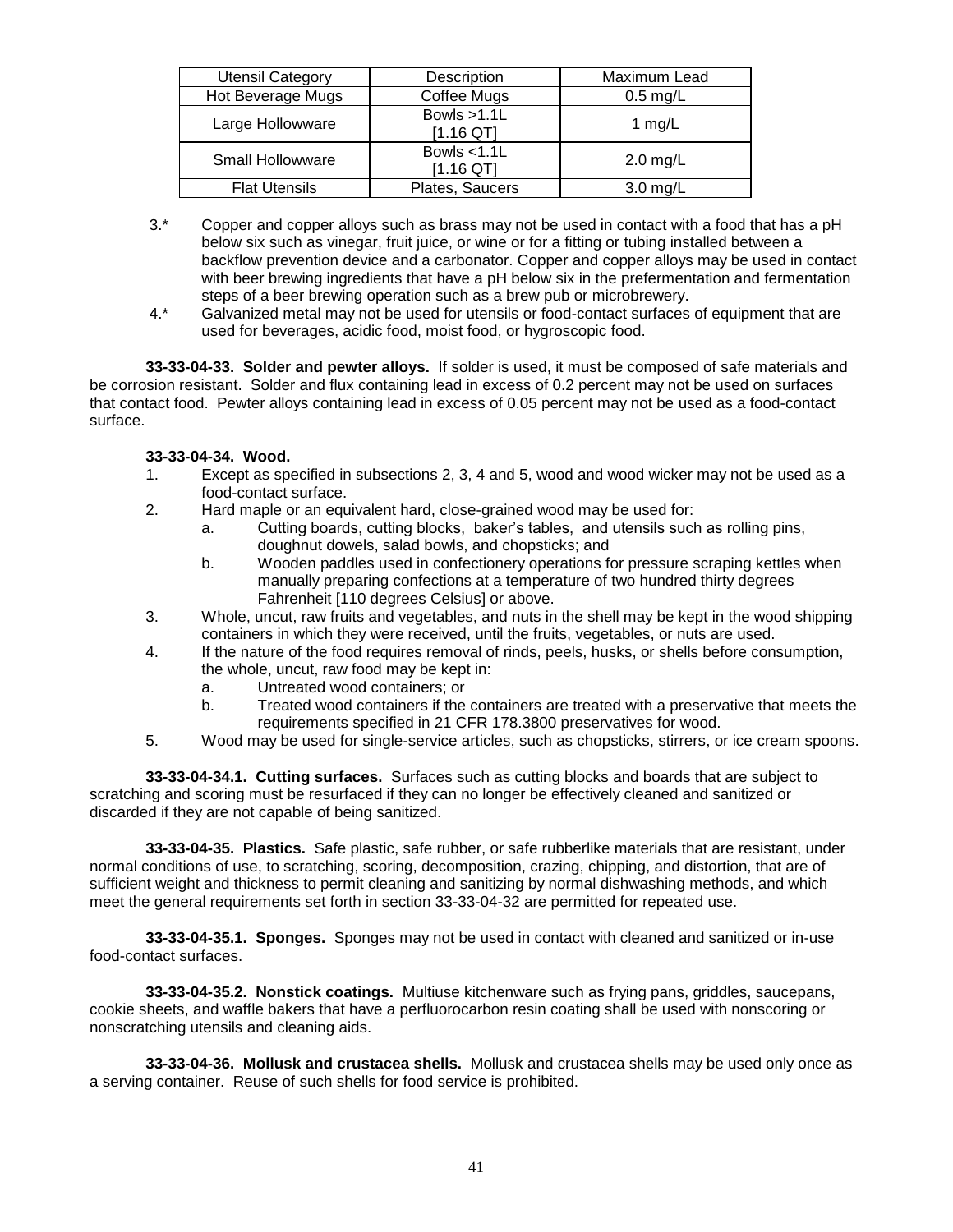## **33-33-04-36.1. Gloves - Use limitation.\***

- 1.\* If used, single-use gloves shall be used for only one task such as working with ready-to-eat food or with raw animal food, used for no other purpose, and discarded when damaged or soiled, or when interruptions occur in the operation.
- 2. Except as specified subsection 3, slash resistant gloves that are used to protect the hands during operations requiring cutting shall be used in direct contact only with food that is subsequently cooked as specified under section 33-33-04-11, such as frozen food or a primal cut of meat.
- 3. Slash-resistant gloves may be used with ready-to-eat food that will not be subsequently cooked if the slash-resistant gloves have a smooth, durable, and nonabsorbent outer surface or if the slash-resistant gloves are covered with a smooth, durable, nonabsorbent glove, or a single-use glove.
- 4. Cloth gloves may not be used in direct contact with food unless the food is subsequently cooked as required under section 33-33-04-11 such as frozen food or a primal cut of meat.

**33-33-04-37. Single-service articles.\*** Reuse of single-service articles is prohibited. Materials that are used to make single-service and single-use articles:

- 1. May not:
	- a. Allow the migration of deleterious substances; or
	- b. Impart colors, odors, or tastes to food; and
- 2. Shall be:
	- a. Safe; and
	- b. Clean.

**33-33-04-38. General design and fabrication.** All equipment and utensils, including plasticware, shall be designed and constructed to be durable and to retain their characteristic qualities under normal use conditions and must be resistant to denting, buckling, pitting, chipping, crazing, distortion, and decomposition. Equipment shall be maintained in a state of repair and components such as doors, seals, hinges, fasteners, and kick plates shall be kept intact, tight, and adjusted in accordance with manufacturer's specifications and must meet the following standards as applicable:

- 1. Food-contact surfaces shall be easily cleanable, smooth, and free of breaks, open seams, cracks, chips, pits, and similar imperfections, and free of difficult-to-clean internal corners and crevices and finished to have smooth welds and joints. Threads must be designed to facilitate cleaning, ordinary "V"- type threads may not be used in food-contact surfaces, except that in equipment such as icemakers or hot oil cooking equipment and hot oil filtering systems where such threads must be minimized.
- 2. Equipment containing bearings and gears requiring unsafe lubricants must be designed and constructed so that the lubricant cannot leak, drip, or be forced into food or onto food-contact surfaces. Only safe lubricants may be used on equipment designed to receive lubrication of bearings and gears on or within food-contact surfaces.
- 3. Tubing conveying beverages or beverage ingredients to dispensing heads may be in contact with stored ice provided such tubing is fabricated from safe materials, is grommeted at entry and exit points to preclude moisture (condensation) from entering the ice machine or the ice storage bin, and is kept clean. Drainage or drainage tubes from dispensing units may not pass through the ice machine or the ice storage bin.
- 4. Sinks and drainboards must be self-draining.
- 5. Cutting or piercing parts of can openers shall be kept sharp to minimize the creation of metal fragments that can contaminate food when the container is opened.

**33-33-04-39. Accessibility.\*** Unless designed for in-place cleaning, food-contact surfaces must be accessible for cleaning and inspection in any of the following ways:

- 1. Without being disassembled.<br>2. By disassembling without the
- By disassembling without the use of tools.
- 3. By easy disassembling with the use of only simple tools such as a mallet, a screwdriver, or an open-end wrench kept available near the equipment.

**33-33-04-40. In-place cleaning.** Equipment intended for in-place cleaning must be so designed and fabricated that all of the following requirements are met:

- 1. Cleaning and sanitizing solutions are circulated throughout a fixed system using an effective cleaning and sanitizing regimen.
- 2. Cleaning and sanitizing solutions contact all interior food-contact surfaces.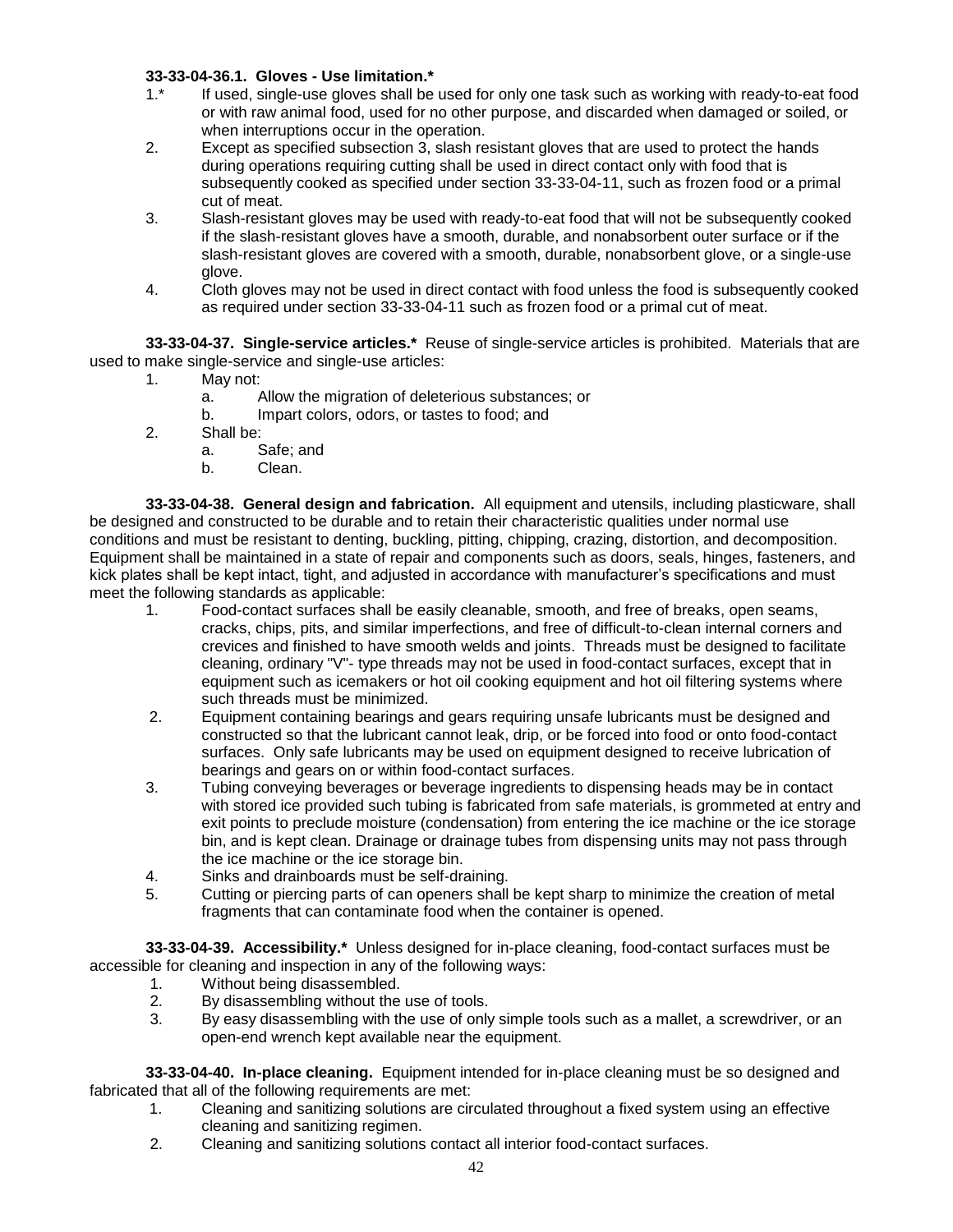- 3. The system is self-draining or capable of being completely evacuated.
- 4. Provides inspection access points to insure all surfaces are being effectively cleaned.

**33-33-04-41. Pressure spray cleaning.** Fixed equipment designed and constructed to be cleaned and sanitized by pressure spray methods shall have sealed electrical wiring, switches, and connections.

**33-33-04-42. Thermometers - Food.\*** Thermometers may not have sensors or stems constructed of glass, except that thermometers with glass sensors or stems that are encased in a shatterproof coating such as candy thermometers may be used.

- 1.\* Thermometers that are scaled only in Celsius or dually scaled in Celsius and Fahrenheit shall be accurate to plus or minus one degree Celsius in the intended range of use.
- 2.\* Thermometers that are scaled only in Fahrenheit shall be accurate to plus or minus two degrees Fahrenheit in the intended range of use.
- 3.\* Thermometers shall be provided and readily accessible for use in ensuring attainment and maintenance of food temperatures as specified in sections 33-33-04-11 and 33-33-04-11.4. Thermometers with a suitable small-diameter probe that is designed to measure the temperature of thin masses shall be provided and readily accessible to accurately measure the temperature in thin foods such as meat patties and fish filets.
- 4. Each hot and cold food storage facility storing potentially hazardous food shall be provided with a numerically scaled recording or indicating thermometer. If it is impractical to install thermometers on equipment such as bainmaries, steamtables, steam kettles, heat lamps, calrod units, or insulated food transport carriers, a product thermometer must be available and used to check internal food temperature.

**33-33-04-42.1. Thermometers - Ambient air and water.** Ambient air and water thermometers that are scaled in Celsius or dually scaled in Celsius and Fahrenheit shall be designed to be easily readable and accurate to plus or minus one and one-half degrees Celsius in the intended range of use. Ambient air and water thermometers that are scaled only in Fahrenheit shall be accurate to plus or minus three degrees Fahrenheit in the intended range of use.

**33-33-04-43. Nonfood-contact surfaces.** Surfaces of equipment not intended for contact with food, but which are exposed to splash or food debris or which otherwise require frequent cleaning, must be designed and constructed to be smooth, washable, corrosion-resistant, free of unnecessary ledges, projections, or crevices, and readily accessible for cleaning, and must be of such material and in such repair as to be easily maintained in a clean and sanitary condition. Sealed wood is acceptable for non-food contact storage; however, stainless steel or equivalent is recommended. Raw wood or contact paper lined shelving is prohibited. Kick plates must be designed so that the areas behind them are accessible for inspection and cleaning by being removable without being disassembled, by disassembling without the use of tools, or by easy disassembling with use of tools kept near the equipment and are accessible for use. Nonfood-contact surfaces of equipment must be cleaned as often as is necessary to keep the equipment free of accumulation of dust, dirt, food particles, and other debris.

**33-33-04-44. Ventilation hoods.** Exhaust ventilation hood systems in food preparation and warewashing areas, including components such as hoods, fans, guards, and ducting, shall be designed to prevent grease or condensation from draining or dripping onto food, equipment, utensils, linens, and singleservice and single-use articles. Filters or other grease-extracting equipment must be in place while ventilation hood is operational and readily removable for cleaning and replacement if not designed to be cleaned in place and must be kept clean. Ventilation hood systems and devices shall be sufficient in number and capacity to prevent grease or condensation from collecting on walls and ceilings.

**33-33-04-45. Existing equipment.** Equipment installed in a food establishment prior to July 1, 2003, that does not fully meet all of the design and construction requirements of this chapter must be deemed acceptable in that establishment if it is in good repair, capable of being maintained in a sanitary condition, and if the food-contact surfaces are nontoxic. Replacement equipment and new equipment acquired after July 1, 2003, must meet the requirements of this chapter.

**33-33-04-46. General equipment installation and location.** Equipment, including icemakers and ice storage equipment, may not be located under exposed or unprotected sewerlines or waterlines, open stairwells, or other sources of contamination. This requirement does not apply to automatic fire protection sprinkler heads that may be required by law.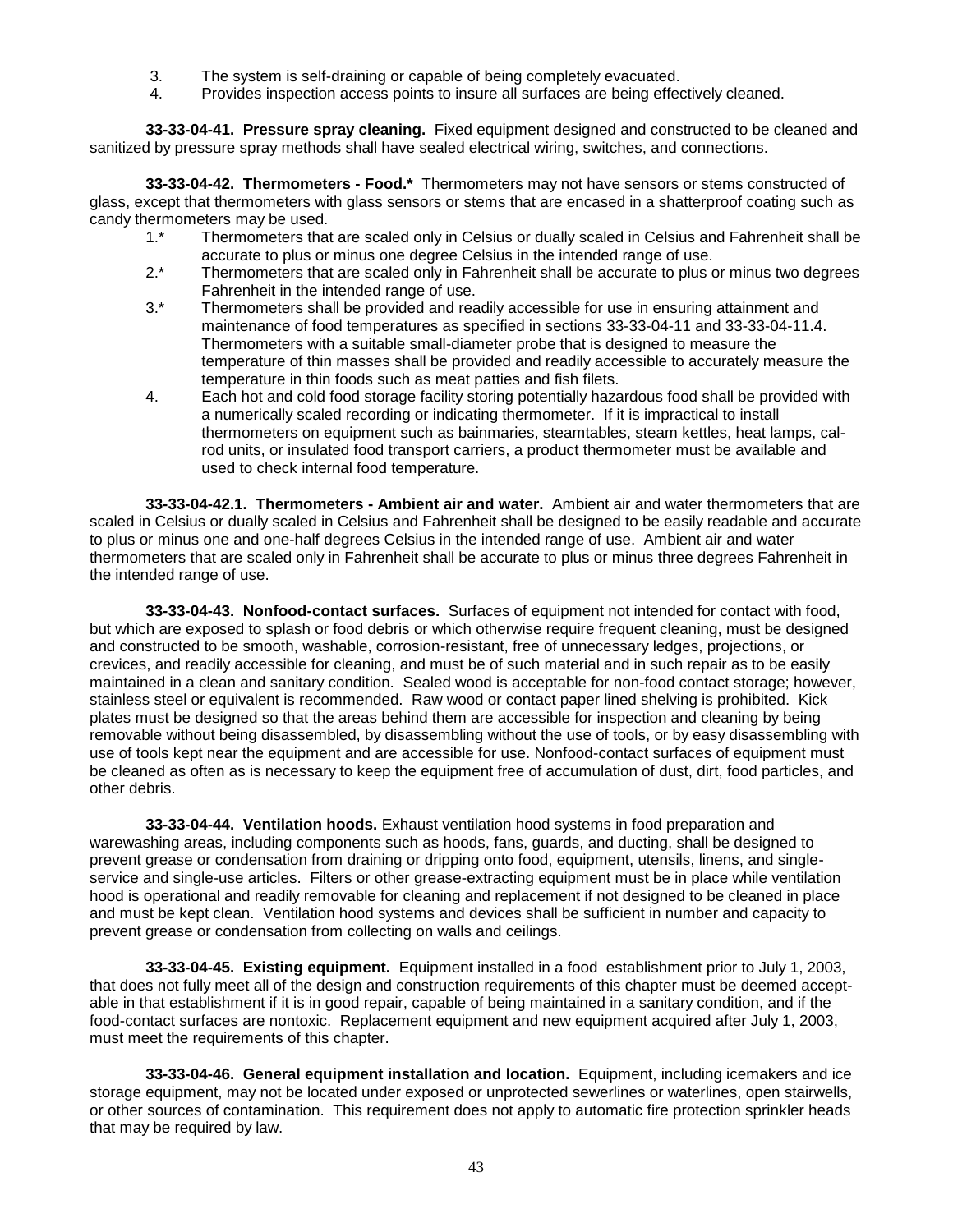## **33-33-04-47. Table-mounted equipment.**

- 1. Equipment that is placed on tables or counters, unless portable, must be sealed to the table or counter or elevated on legs to provide at least a four-inch [10.16-centimeter] clearance between the table or counter and equipment, and must be installed to facilitate the cleaning of the equipment and adjacent areas.
- 2. Equipment is portable within the meaning of subsection 1 if both of the following requirements are met:
	- a. Small and light enough to be moved easily by one person.
	- b. It has no utility connection, or has a utility connection that disconnects quickly, or has a flexible utility connection line of sufficient length to permit the equipment to be moved for easy cleaning.

### **33-33-04-48. Floor-mounted equipment.**

- 1. Floor-mounted equipment, unless easily movable, must be:
	- a. Sealed to the floor;
	- b. Installed on a raised platform of concrete or other smooth masonry in a way that meets all the requirements for sealing or floor clearance; or
	- c. Elevated on legs to provide at least a six-inch [15.24-centimeter] clearance between the floor and equipment. However, vertically mounted floor mixers may be elevated to provide at least a four-inch [10.16-centimeter] clearance between the floor and equipment if no part of the floor under the mixer is more than six inches [15.24 centimeters] from cleaning access.
- 2. Equipment is easily movable if:
	- a. It is mounted on wheels or casters; and
	- b. It has no utility connection or has a utility connection that connects quickly, or has a flexible utility line of sufficient length to permit the equipment to be moved for easy cleaning.
- 3. Unless sufficient space is provided for easy cleaning between, behind, and above each unit of fixed equipment, the space between it and adjoining equipment units and adjacent walls or ceilings shall be not more than one thirty-second of an inch [1 millimeter]; or if exposed to seepage, the equipment must be sealed to the adjoining equipment or adjacent walls or ceilings.

**33-33-04-49. Aisles and working spaces.** Aisles and working spaces between units of equipment and walls must be unobstructed and of sufficient width or space to permit employees to perform their duties readily without contamination of food or food-contact surfaces by clothing or personal contact. All easily movable storage equipment such as pallets, racks, and dollies must be positioned to provide accessibility to working areas.

## **33-33-04-50. Cleaning frequency of equipment and utensils cleaning and sanitizing.\***

- 1. Tableware must be washed, rinsed, and sanitized after each use.
- 2. To prevent cross-contamination, kitchenware and food-contact surfaces of equipment must be washed, rinsed, and sanitized after each use and following any interruption of operations during which time contamination may have occurred.
- 3. Where equipment and utensils are used for the preparation of potentially hazardous foods on a continuous or production line basis, utensils and the food-contact surfaces of equipment must be washed, rinsed, and sanitized before each use with a different type of raw animal food or each time there is a change from working with raw foods and ready-to-eat foods.
- 4. The food-contact surfaces of grills, griddles, and similar cooking devices and the cavities and door seals of microwave ovens must be cleaned at least once a day. However, this does not apply to hot oil cooking equipment and hot oil filtering systems. The food-contact surfaces of all cooking equipment must be kept free of encrusted grease deposits and other accumulated soil.
- 5. Food shall only contact surfaces of equipment and utensils that are cleaned and sanitized as specified in sections 33-33-04-52 through 33-33-04-54 or single-service and single-use articles.
- 6. Except as specified in subsection 7, if used with potentially hazardous food, equipment foodcontact surfaces and utensils shall be cleaned throughout the day at least every four hours.
- 7. Surfaces of utensils and equipment contacting potentially hazardous food may be cleaned less frequently than every four hours if:
	- a. In storage, containers of potentially hazardous food and their contents are maintained at temperatures specified in section 33-33-04-07 and the containers are cleaned when they are empty;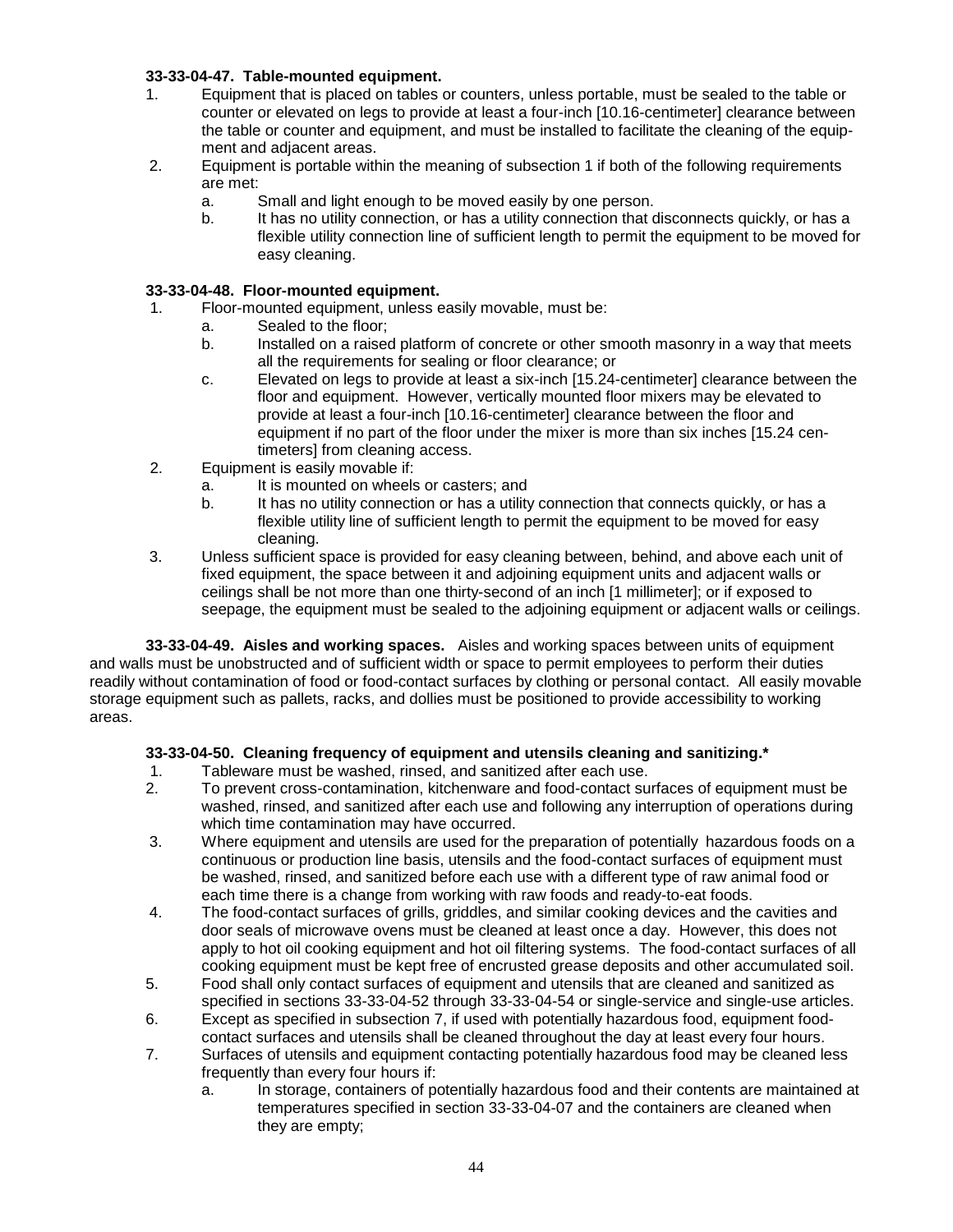- b. Utensils and equipment are used to prepare food in a refrigerated room or area that is maintained at one of the temperatures in the following chart and:
	- (1) The utensils and equipment are cleaned at the frequency in the following chart that corresponds to the temperature:

| Temperature                                                              | <b>Cleaning Frequency</b> |
|--------------------------------------------------------------------------|---------------------------|
| $5.0^{\circ}$ C (41 $^{\circ}$ F) or less                                | 24 hours                  |
| $>5.0^{\circ}$ C - 7.2 $^{\circ}$ C ( $>41^{\circ}$ F - 45 $^{\circ}$ F) | 20 hours                  |
| >7.2°C - 10.0°C (>45°F - 50°F)                                           | 16 hours                  |
| >10.0°C - 12.8°C (>50°F - 55°F)                                          | 10 hours                  |

- (2) The cleaning frequency based on the ambient temperature of the refrigerated room or areas is documented in the food establishment.
- c. Containers in serving situations such as salad bars, delis, and cafeteria lines hold readyto-eat potentially hazardous food that is maintained at the temperatures specified in section 33-33-04-18, are intermittently combined with additional supplies of the same food that is at the required temperature, and the containers are cleaned at least every twenty-four hours;
- d. Temperature measuring devices are maintained in contact with food, such as when left in a container of deli food or in a roast, held at temperatures specified in section 33-33- 04-07;
- e. Equipment is used for storage of packaged or unpackaged food such as a reach-in refrigerator and the equipment is cleaned at a frequency necessary to preclude accumulation of soil residues; and
- f. The cleaning schedule is approved based on consideration of:
	- (1) Characteristics of the equipment and its use,
	- (2) The type of food used,
	- (3) The amount of food residue accumulation, and
	- (4) The temperature at which the food is maintained during the operation and the potential for the rapid and progressive multiplication of pathogenic or toxigenic microorganisms that are capable of causing foodborne disease; or
	- (5) In-use utensils are intermittently stored in a container of water in which the water is maintained at one hundred thirty-five degrees Fahrenheit [57 degrees Celsius] or more and the utensils and container are cleaned at least every twenty-four hours or at a frequency necessary to preclude accumulation of soil residues.
- 8. Except when dry cleaning methods are used, surfaces of utensils and equipment contacting food that is not potentially hazardous shall be cleaned:
	- a. At any time when contamination may have occurred;
	- b. At least every twenty-four hours for iced tea dispensers and consumer self-service utensils such as tongs, scoops, or ladles;
	- c. Before restocking consumer self-service equipment and utensils such as condiment dispensers and display containers; and
	- d. In equipment such as ice bins and beverage dispensing nozzles and enclosed components of equipment such as ice makers, cooking oil storage tanks and distribution lines, beverage and syrup dispensing lines or tubes, coffee bean grinders, and water vending equipment:
		- (1) At a frequency specified by the manufacturer, or
		- (2) Absent manufacturer specifications, at a frequency necessary to preclude accumulation of soil or mold.

## **33-33-04-50.1. Returnables - Cleaning and refilling.\***

- 1.\* Except as specified in subsections 2 and 3, returned empty containers intended for cleaning and refilling with food must be cleaned and refilled in a regulated food processing plant.
- 2.\* A food-specific container for beverages may be refilled at a food establishment if:
	- a. Only a beverage that is not a potentially hazardous food;
	- b. The design of the container and of the rinsing equipment and the nature of the beverage, when considered together, allow effective cleaning at home or in the food establishment;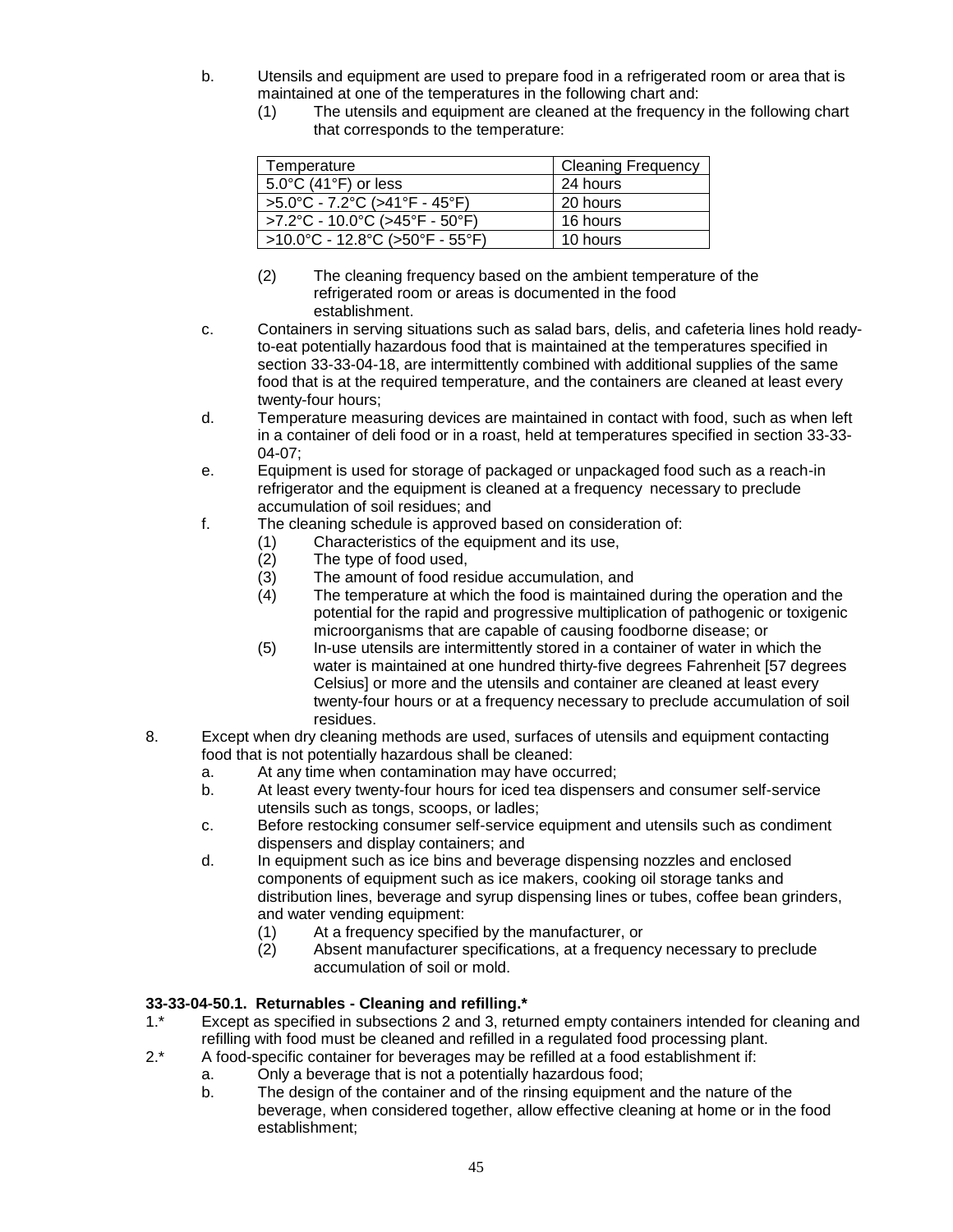- c. Facilities for rinsing before refilling returned containers with fresh, hot water that is under pressure and not recirculated are provided as part of the dispensing system;
- d. The consumer-owned container returned to the food establishment for refilling is refilled for sale or service only to the same consumer; and
- e. The container is refilled by:
	- (1) An employee of the food establishment; or<br>(2) The owner of the container if the beverage
		- The owner of the container if the beverage system includes a contaminationfree transfer process that cannot be bypassed by the container owner.
- 3.\* Consumer-owned containers that are not food-specific may be filled at a water vending machine or system.
- 4. A take-home food container returned to a food establishment may not be refilled at a food establishment with a potentially hazardous food.
- 5. Except as specified in subsection 6, a take-home food container refilled with food that is not potentially hazardous shall be cleaned as specified in subsection 2.
- 6. Personal take-out beverage containers, such as thermally insulated bottles, nonspill coffee cups, and promotional beverage glasses, may be refilled by employees or the consumer if refilling is a contamination-free process.

# **33-33-04-51. Wiping cloths and working containers - Use limitation.**

- 1. Cloths used for wiping food spills from tableware, and carry-out containers being served to the consumer, must be clean, dry, and used for no other purpose.
- 2. Cloths used for wiping food spills on kitchenware and food-contact surfaces of equipment must be clean and rinsed frequently in one of the sanitizing solutions permitted in section 33-33-04-52 and used for no other purpose. These cloths must be stored in the sanitizing solution between uses.
- 3. Cloths used for cleaning nonfood-contact surfaces of equipment, such as counters, dining tabletops, and shelves, must be clean and rinsed as specified in subsection 2 and used for no other purpose. These cloths must be stored in the sanitizing solution between uses.
- 4. Sanitizing solutions in which wet wiping cloths are held between uses shall be free of food debris and visible soil.
- 5. Working containers of sanitizing solutions for storage of in-use wiping cloths may be stored above the floor and used in a manner to prevent contamination of food, equipment, utensils, linens, and single-service and single-use articles.
- 6. Single-use disposable sanitizer wipes shall be used in accordance with environmental protection agency-approved manufacturer's label use instructions.

## **33-33-04-52. Manual warewashing - Sink compartment requirements.**

- 1. A sink with at least three compartments shall be provided for manually washing, rinsing, and sanitizing equipment and utensils. Drainboards, utensil racks, or tables large enough to accommodate all soiled and cleaned items that may accumulate during hours of operation shall be provided for necessary utensil holding before cleaning and after sanitizing.
- 2. Manual washing, rinsing, and sanitizing must be conducted in the following sequence:
	- a. Sinks must be cleaned prior to use.
	- b. Equipment and utensils must be thoroughly washed in the first compartment with a hot detergent solution that is kept clean and maintained at not less than one hundred ten degrees Fahrenheit [43 degrees Celsius].
	- c. Equipment and utensils must be rinsed free of detergent and abrasives with clean water in the second compartment.
	- d. Equipment and utensils must be sanitized in the third compartment according to one of the methods included in section 33-33-04-53.4.
	- e. Equipment and utensils must be air dried and used only after adequate draining.
- 3. Sink compartments shall be large enough to accommodate immersion of the largest equipment and utensils. If equipment or utensils are too large for the warewashing sink or a warewashing machine, alternative equipment as specified in subsection 5 shall be used.
- 4. Equipment and utensils must be preflushed or prescraped and, when necessary, presoaked to remove gross food particles, soil, and grease.
- 5. Alternative manual warewashing equipment may be used when there are special cleaning needs or constraints and its use is approved. Alternative manual warewashing equipment may include:
	- a. High-pressure detergent sprayers;
	- b. Low-pressure or line-pressure spray detergent foamers;
	- c. Other task-specific cleaning equipment; or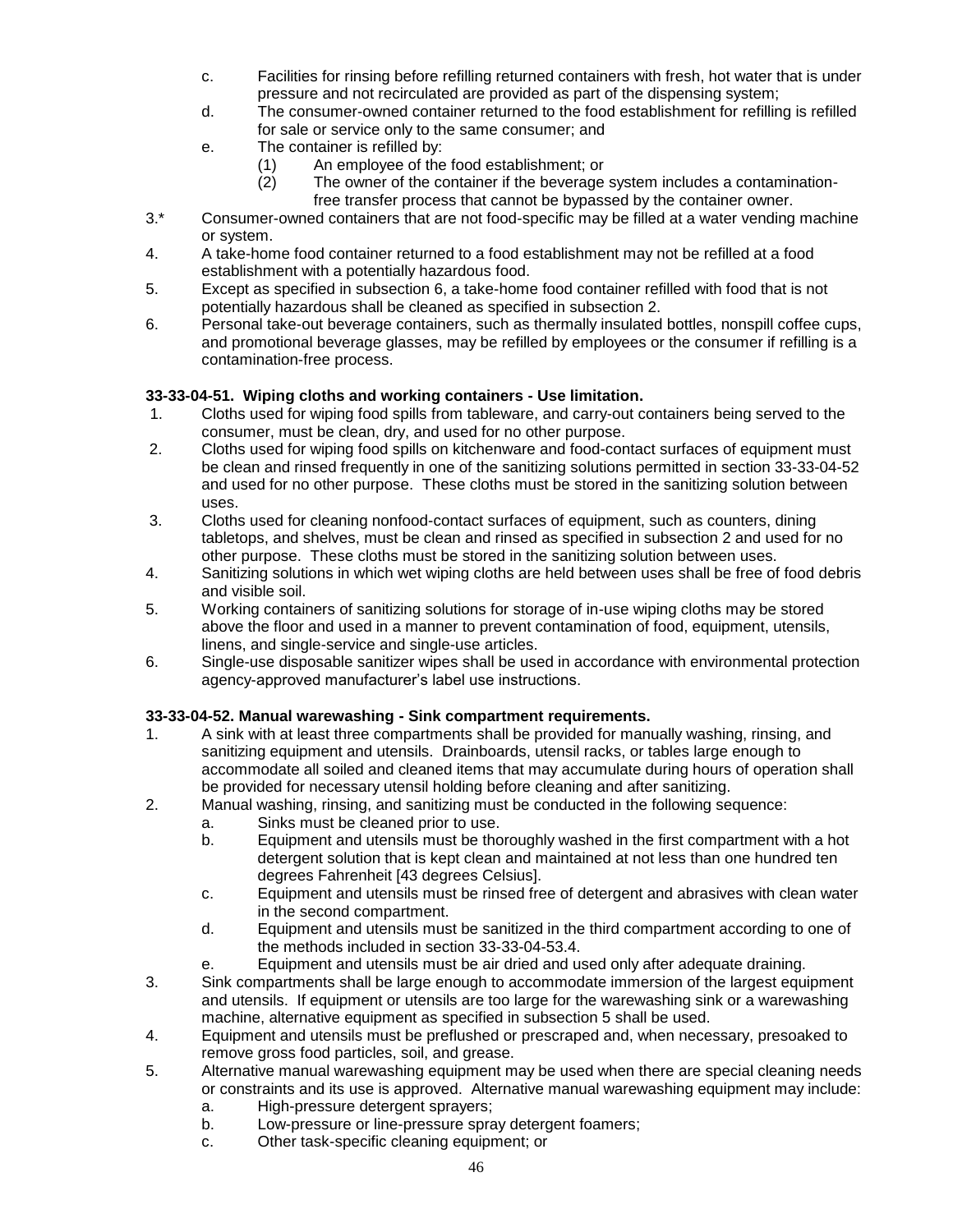d. Brushes or other implements.

**33-33-04-52.1. Warewashing equipment - Cleaning frequency.** A warewashing machine; the compartments of sinks, basins, or other receptacles used for washing and rinsing equipment, utensils, or raw foods, or laundering wiping cloths; and drainboards or other equipment used to substitute for drainboards shall be cleaned:

- 1. Before use;
- 2. Throughout the day at a frequency necessary to prevent recontamination of equipment and utensils and to ensure that the equipment performs its intended function; and
- 3. If used, at least every twenty-four hours.

## **33-33-04-52.2. Warewashing machines - Manufacturers' operating instructions.\***

- 1. A warewashing machine and its auxiliary components shall be operated in accordance with the machine's data plate and other manufacturer's instructions.
- 2. A warewashing machine's conveyor speed or automatic cycle times shall be maintained accurately timed in accordance with the manufacturer's specifications.

## **33-33-04-52.3. Warewashing sinks - Use limitations.**

- 1. A warewashing sink may not be used for handwashing as specified in section 33-33-04-29.
- 2. If a warewashing sink is used to wash wiping cloths, wash produce, or thaw food, the sink shall be cleaned as specified in section 33-33-04-52.1 before and after each time it is used to wash wiping cloths or wash produce or thaw food. Sinks used to wash or thaw food shall be sanitized before and after using the sink to wash produce or thaw food.

**33-33-04-52.4. Warewashing equipment - Cleaning agents**.\* When used for warewashing, the wash compartment of a sink, mechanical warewasher, or wash receptacle of alternative manual warewashing equipment shall contain a wash solution of soap, detergent, acid cleaner, alkaline cleaner, degreaser, abrasive cleaner, or other cleaning agent according to the cleaning agent manufacturer's label instructions.

**33-33-04-52.5. Warewashing equipment - Clean solutions.** The wash, rinse, and sanitize solutions shall be maintained clean.

**33-33-04-52.6. Manual warewashing equipment - Wash solution temperature.** The temperature of the wash solution in manual warewashing equipment shall be maintained at not less than one hundred ten degrees Fahrenheit [43 degrees Celsius] or the temperature specified on the cleaning agent manufacturer's label instructions.

## **33-33-04-53. Mechanical warewashing equipment - Wash solution temperature.**

- 1. The temperature of the wash solution in spray type warewashers that use hot water to sanitize may not be less than:
	- a. For a stationary rack, single-temperature machine, one hundred sixty-five degrees Fahrenheit [74 degrees Celsius];
	- b. For a stationary rack, dual temperature machine, one hundred fifty degrees Fahrenheit [66 degrees Celsius];
	- c. For a single-tank, conveyor, dual temperature machine, one hundred sixty degrees Fahrenheit [71 degrees Celsius]; or
	- d. For a multi-tank, conveyor, multi-temperature machine, one hundred fifty degrees Fahrenheit [66 degrees Celsius].
- 2. The temperature of the wash solution in spray-type warewashers that use chemicals to sanitize may not be less than one hundred twenty degrees Fahrenheit [49 degrees Celsius].

## **33-33-04-53.1. Manual warewashing equipment - Hot water sanitization temperatures.\*** If

immersion in hot water is used for sanitizing in a manual operation, the temperature of the water shall be maintained at one hundred seventy-one degrees Fahrenheit [77 degrees Celsius] or above.

## **33-33-04-53.2. Mechanical warewashing equipment - Hot water sanitization temperatures.\***

- 1.\* Except as specified in subsection 2, in a mechanical operation the temperature of the fresh hot water sanitizing rinse as it enters the manifold may not be more than one hundred ninety-four degrees Fahrenheit [90 degrees Celsius], or less than:
	- a. For a stationary rack, single-temperature machine, one hundred sixty-five degrees Fahrenheit [74 degrees Celsius]; or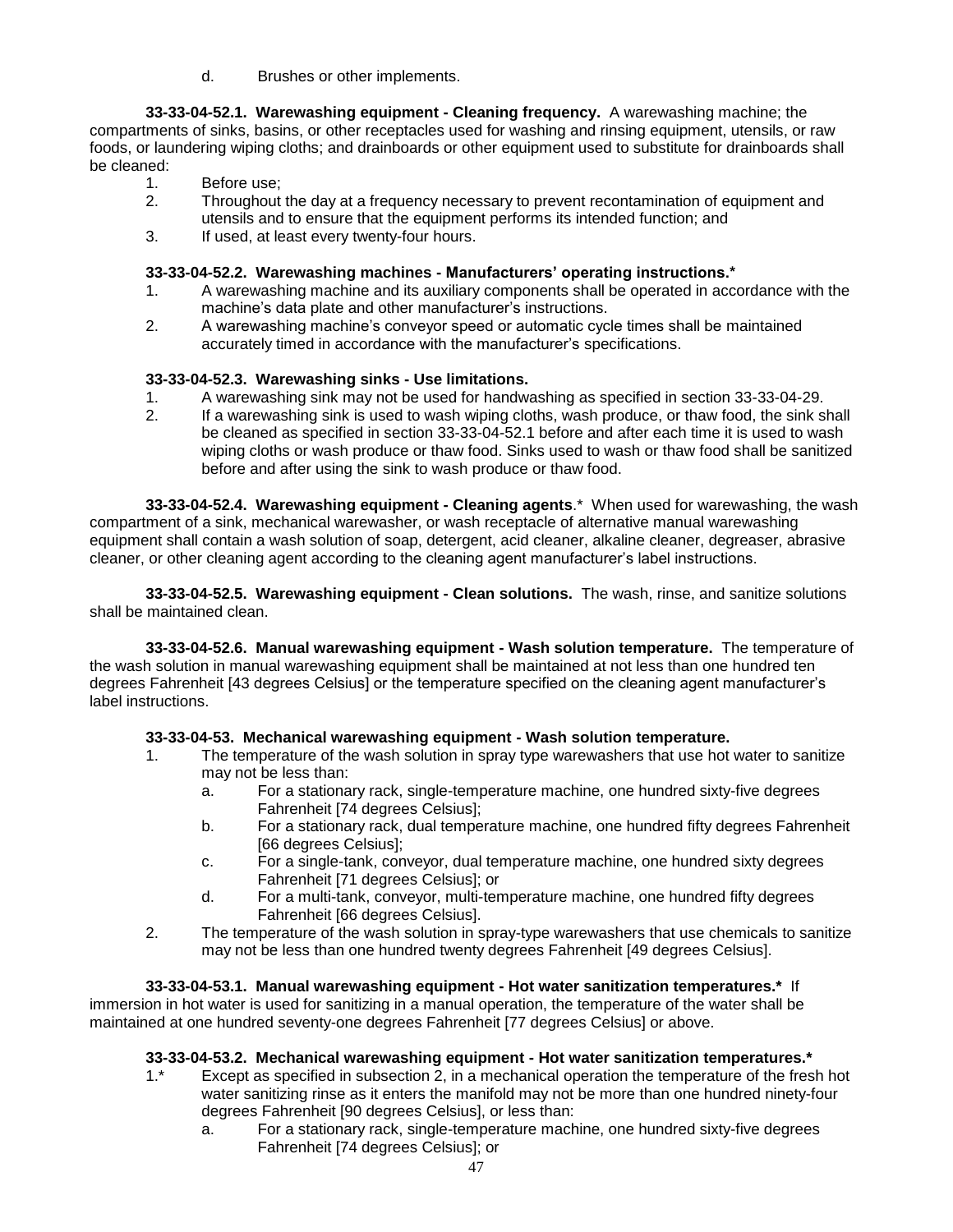b. For all other machines, one hundred eighty degrees Fahrenheit [82 degrees Celsius]. 2. The maximum temperature specified in subsection 1 does not apply to the high pressure and temperature systems with wand-type, handheld, spraying devices used for the in-place cleaning and sanitizing of equipment such as meat saws.

**33-33-04-53.3. Mechanical warewashing equipment - Sanitization pressure.** The flow pressure of the fresh hot water sanitizing rinse in a warewashing machine may not be less than one hundred kilopascals [15 pounds per square inch] or more than one hundred seventy kilopascals [25 pounds per square inch] as measured in the water line immediately downstream or upstream from the fresh hot water sanitizing rinse control valve.

**33-33-04-53.4. Manual and mechanical warewashing equipment - Chemical sanitization - Temperature, pH, concentration, and hardness.\*** A chemical sanitizer used in a sanitizing solution for a manual or mechanical operation at contact times specified in subsection 3 of section 33-33-04-53.6 shall be listed in 21 CFR 178.1010 (see appendix A-1) sanitizing solutions shall be used in accordance with the environmental protection agency registered label use instructions, and shall be used as follows:

1. A chlorine solution shall have a minimum temperature based on the concentration and pH of the solution as listed in the following chart:

| <b>Concentration Range</b> | <b>Minimum Temperature</b>                 |                                               |  |  |
|----------------------------|--------------------------------------------|-----------------------------------------------|--|--|
| mg/L                       | pH 10 or less $^{\circ}$ F [ $^{\circ}$ C] | pH 8 or less <sup>o</sup> F [ <sup>o</sup> C] |  |  |
| 25-49                      | 120 [49]                                   | 120 [49]                                      |  |  |
| 50-99                      | 100 [38]                                   | 75 [24]                                       |  |  |
| 100                        | 55 [13]                                    | 55 [13]                                       |  |  |

- 2. An iodine solution shall have a:
	- a. Minimum temperature of sixty-eight degrees Fahrenheit [20 degrees Celsius];
	- b. pH of 5.0 or less or a pH no higher than the level for which the manufacturer specifies the solution is effective; and
	- c. Concentration between twelve and one-half and twenty-five milligrams per liter;
- 3. A quaternary ammonium compound solution shall:
	- a. Have a minimum temperature of seventy-five degrees Fahrenheit [24 degrees Celsius];
	- b. Have a concentration as specified in 21 CFR 178.1010 (see appendix A-1) sanitizing solutions and as indicated by the manufacturer's use directions included in the labeling; and
	- c. Be used only in water with five hundred milligrams per liter hardness or less or in water having a hardness no greater than specified by the environmental protection agencyregistered label use instructions;
- 4. If another solution of a chemical specified in subsections 1 through 3 is used, the licenseholder shall demonstrate to the regulatory authority that the solution achieves sanitization and the use of the solution shall be approved; or
- 5. If a chemical sanitizer other than chlorine, iodine, or a quaternary ammonium compound is used, it shall be applied in accordance with the environmental protection agency-registered use instructions included in the labeling.

## **33-33-04-53.5. Warewashing equipment - Determining chemical sanitizer concentration.**

Concentration of the sanitizing solution shall be accurately determined by using a test kit or other device.

**33-33-04-53.6. Hot water and chemical.\*** After being cleaned, equipment food-contact surfaces and utensils shall be sanitized in:

- 1. Hot water manual operations by immersion for at least thirty seconds and as specified in section 33-33-04-53.1;
- 2. Hot water mechanical operations by being cycled through equipment that is set up as specified in sections 33-33-04-53.2 and 33-33-04-53.3 and achieving a utensil surface temperature of one hundred sixty degrees Fahrenheit [71 degrees Celsius] as measured by an irreversible registering temperature indicator; or
- 3. Chemical manual or mechanical operations, including the application of sanitizing chemicals by immersion, manual swabbing, brushing, or pressure spraying methods, using a solution as specified in section 33-33-04-53.4. Contact times shall be consistent with those EPA registered label use instructions by providing: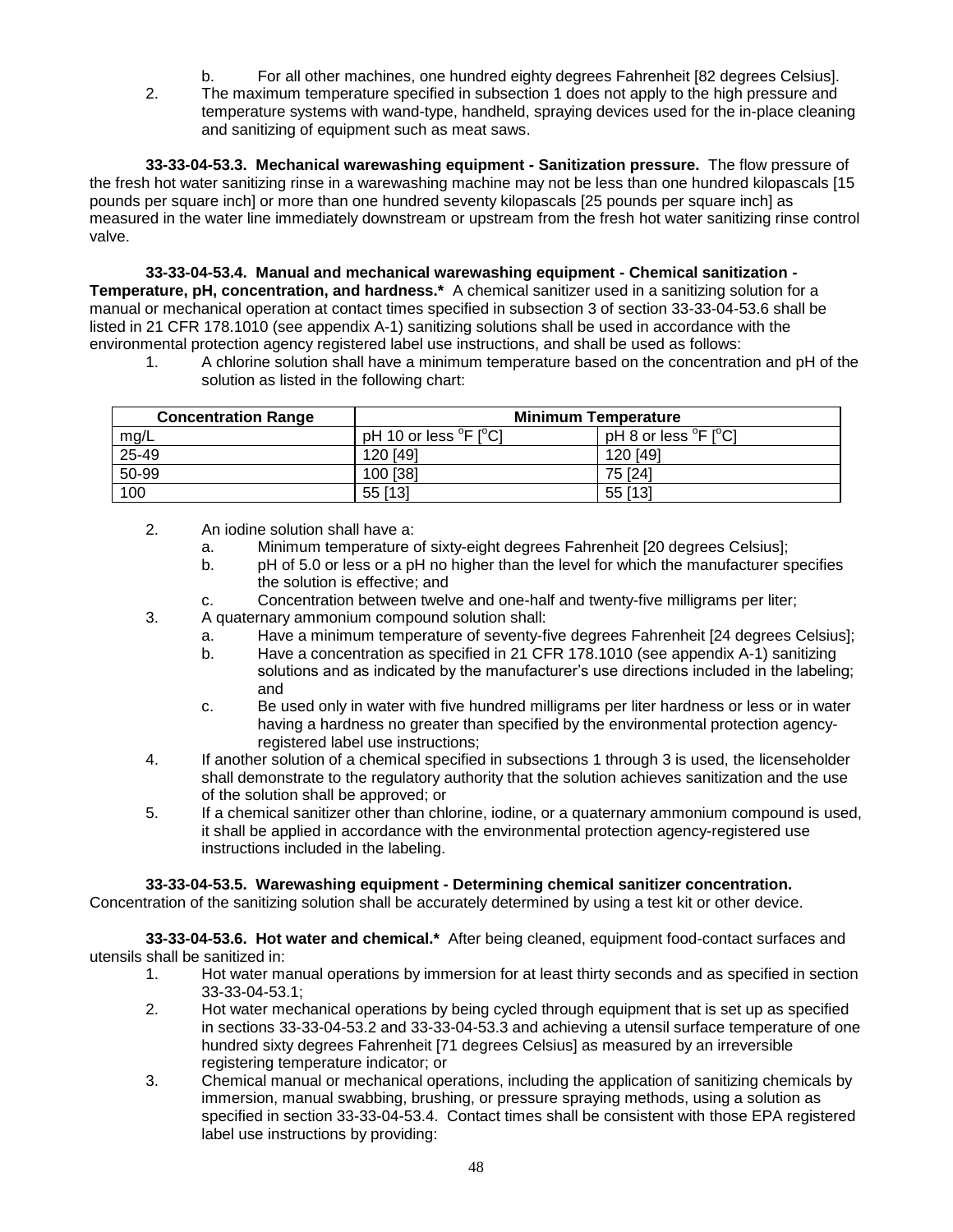- a. Except as specified under subdivision b, a contact time of at least ten seconds for a chlorine solution specified in subsection 1 of section 33-33-04-53.4;
- b. A contact time of at least seven seconds for a chlorine solution of fifty milligrams per liter that has a pH of ten or less and a temperature of at least one hundred degrees Fahrenheit [38 degrees Celsius] or a pH of eight or less and a temperature of at least seventy-five degrees Fahrenheit [24 degrees Celsius];
- c. A contact time of at least thirty seconds for other chemical sanitizing solutions; or
- d. A contact time used in relationship with a combination of temperature, concentration, and pH that, when evaluated for efficacy, yields sanitization as defined in section 33-33- 04-01.

**33-33-04-53.7. Rinsing equipment and utensils after cleaning and sanitizing.** After being cleaned and sanitized, equipment and utensils shall not be rinsed before air drying or use unless:

- 1. The rinse is applied directly from a potable water supply by a warewashing machine that is maintained and operated as specified under section 33-33-04-52.2.
- 2 The rinse is applied only after the equipment and utensils have been sanitized by the application of hot water or by the application of a chemical sanitizer solution whose environmental protection agency-registered label use instructions call for rinsing off the sanitizer after it is applied in a commercial warewashing machine.

**33-33-04-54. Drying.** After cleaning and sanitizing, equipment and utensils:

- 1. Shall be air dried or used after adequate draining as specified in 21 CFR 178.1010(a), sanitizing solutions, before contact with food; and
- 2. May not be cloth dried except that utensils that have been air dried may be polished with cloths that are maintained clean and dry.

**33-33-04-55. Handling of equipment and utensil storage.** Cleaned and sanitized equipment and utensils must be handled in a way that protects them from contamination. Equipment shall be reassembled so that food-contact surfaces are not contaminated. Spoons, knives, and forks may be touched only by their handles. Cups, glasses, bowls, plates, and similar items must be handled without contact with inside surfaces or surfaces that contact the user's mouth.

## **33-33-04-56. Storage.**

- 1. Cleaned and sanitized utensils and equipment must be stored at least six inches [15.24 centimeters] above the floor in a clean, dry location in a way that protects them from contamination by splash, dust, and other means. The food-contact surfaces of fixed equipment must also be protected from contamination. Equipment and utensils may not be placed under exposed sewerlines or waterlines, except for automatic fire protection sprinkler heads that may be required by law.
- 2. Utensils must be air dried before being stored or must be stored in a self-draining position.
- 3. Glasses and cups must be stored inverted. Other stored utensils must be covered or inverted, whenever practical. Facilities for the storage of knives, forks, and spoons must be designed and used to present the handle to the employee or consumer. Unless tableware is prewrapped, holders for knives, forks, and spoons at self-service locations must protect these articles from contamination and present the handle of the utensil to the consumer.
- 4. Space must be provided for the adequate protective storage for kitchenware, tableware and utensils.

## **33-33-04-56.1. Preset tableware.**

- 1. Except as specified in subsection 2*,* tableware that is preset shall be protected from contamination by being wrapped, covered, or inverted.
- 2. Preset tableware may be exposed if:
	- a. Unused settings are removed when a consumer is seated; or
	- b. Settings not removed when a consumer is seated are cleaned and sanitized before further use.

## **33-33-04-57. Single-service articles.**

1. Single-service articles shall be stored at least six inches [15.24 centimeters] above the floor in the original protective package, in closed cartons or containers which protect them from contamination until used and shall not be placed under exposed sewerlines or waterlines, except for automatic fire protection sprinkler heads that may be required by law.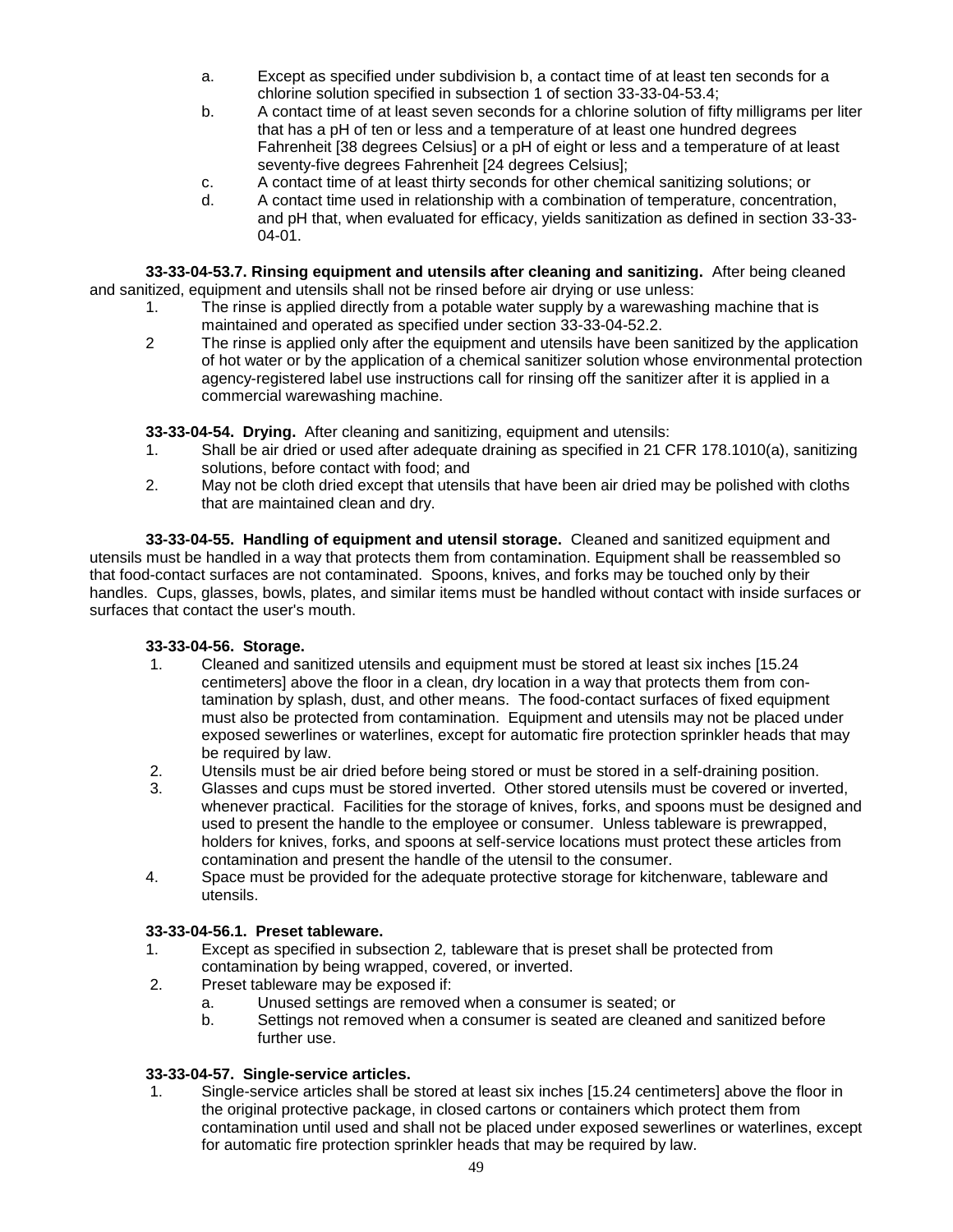- 2. Single-service articles shall be handled and dispensed in a manner that prevents contamination of surfaces which may come in contact with food or with the mouth of the user.
- 3. Single-service knives, forks, and spoons packaged in bulk shall be inserted into holders or be wrapped by an employee who has washed one's hands immediately prior to sorting or wrapping the utensils. Unless single-service knives, forks, and spoons are prewrapped or prepackaged, holders shall be provided to protect these items from contamination and present the handle of the utensil to the consumer.

**33-33-04-58. Prohibited storage areas.** The storage of food, equipment, utensils, or single-service articles in locker rooms, garbage rooms, under open stairwells, toilet rooms, or vestibules is prohibited.

**33-33-04-59. General water supplies.\*** Drinking water must be obtained from an approved source

- that:
- 1. Water from a public water system shall meet 40 CFR 141 national primary drinking water regulations and state water quality standards.
- 2. Water from a noncommunity water system shall meet state drinking water quality standards.
- 3. Nondrinking water shall be used only for nonculinary purposes such as air-conditioning, nonfood equipment cooling and fire protection.
- 4. Except when used as specified in subsections 2 and 3, water from a noncommunity water system shall be sampled and tested at least annually and as required by state water quality regulations.
- 5. The most recent sample report for the noncommunity water system shall be retained on file in the food establishment or the report shall be maintained as specified by state water quality regulations.
- 6. The water source and system shall be of sufficient capacity to meet the peak water demands of the food establishment.
- 7. Hot water generation and distribution systems shall be sufficient to meet the peak hot water demands throughout the food establishment.
- 8. The piping of any nonpotable water system shall be durably identified so that it is readily distinguishable from piping that carries potable water.

**33-33-04-59.1. System flushing and disinfection.\*** A drinking water system shall be flushed and disinfected before being placed in service after construction, repair, or modification and after an emergency situation, such as a flood, that may introduce contaminants to the system.

**33-33-04-60. Transportation.** All potable water not provided directly by pipe to the food establishment from the source shall be transported in a bulk water transport system and shall be delivered to a closed-water system. Both of these systems shall be constructed and operated according to law.

**33-33-04-61. Bottled water.\*** Bottled drinking water used or sold in a food establishment shall be obtained from approved sources in accordance with 21 CFR 129 - processing and bottling of bottled drinking water and shall be handled and stored in a way that protects it from contamination. Bottled and packaged water shall be dispensed from the original container.

**33-33-04-62. Water under pressure.** Water under pressure at the required temperatures shall be provided to all fixtures and equipment that use water. Water piping and waste piping to all fixtures and equipment that use water shall be maintained free of leaks and in good repair.

## **33-33-04-62.1. Water reservoir of fogging devices.\***

- 1. A reservoir that is used to supply water to a device such as a produce fogger must be:
	- a. Maintained in accordance with manufacturer's specifications; and
	- b. Cleaned in accordance with manufacturer's specifications or according to the procedures specified under subsection 2 whichever is more stringent.
- 2. Cleaning procedures must include at least the following steps and must be conducted at least once a week:
	- a. Draining and complete disassembly of the water and aerosol contact parts;
	- b. Brush-cleaning the reservoir, aerosol tubing, and discharge nozzles with a suitable detergent solution:
	- c. Flushing the complete system with water to remove the detergent solution and particulate accumulation; and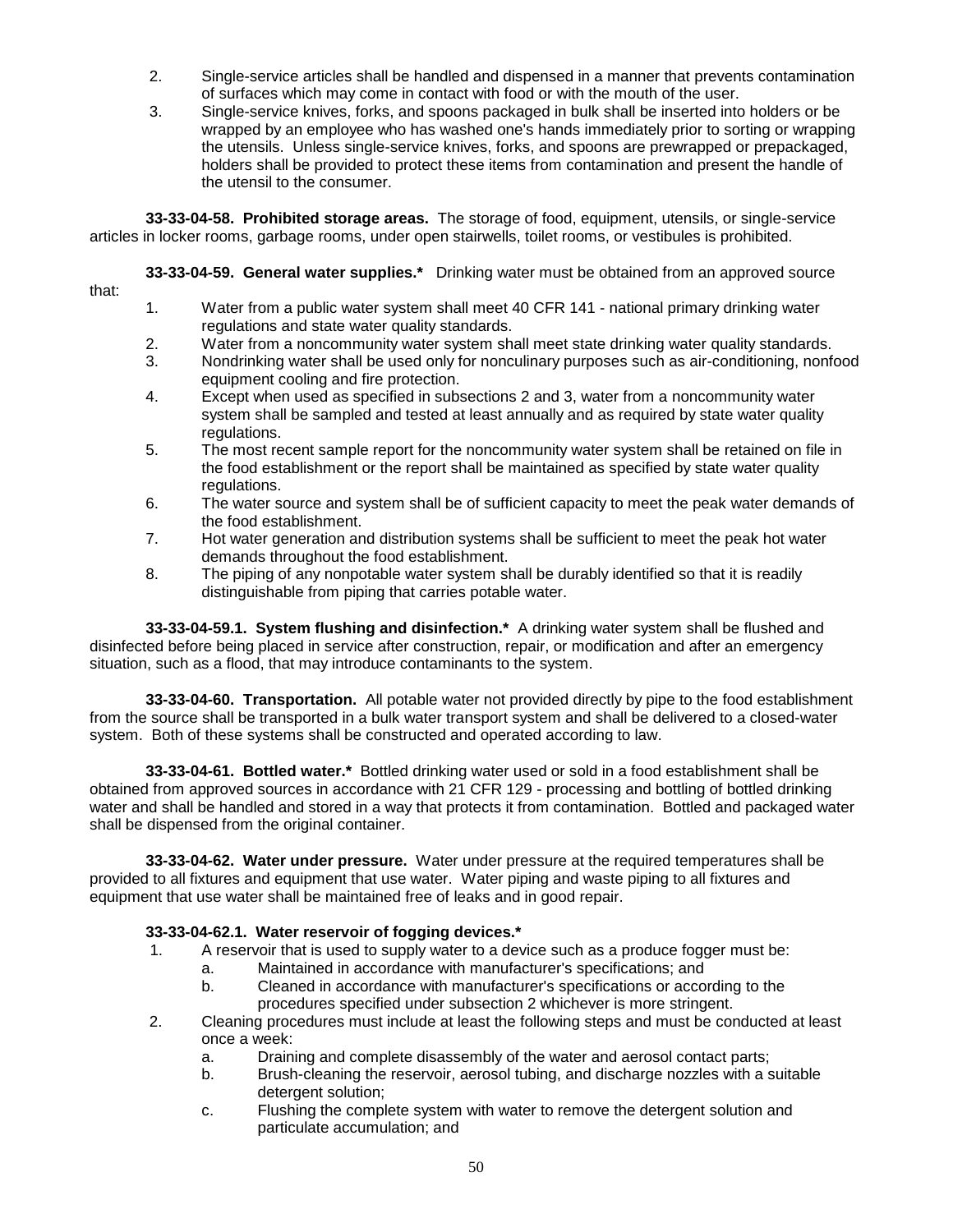d. Rinsing by immersing, spraying, or swabbing the reservoir, aerosol tubing, and discharge nozzles with at least 50 MG/L (mg/L) hypochlorite solution.

**33-33-04-63. Steam.** Steam used in contact with food or food-contact surfaces shall be free from any materials or additives other than those specified in 21 CFR 173.310.

**33-33-04-64. General sewage.\*** All sewage, including liquid waste, shall be disposed of by a public sewerage system or by a sewage disposal system constructed and operated according to law. Nonwater-carried sewage disposal facilities are prohibited, except as permitted by sections 33-33-04-125 and 33-33-04-132 (pertaining to temporary food establishments), or as permitted by this department in remote areas or because of special situations.

**33-33-04-65. General plumbing.\*** Plumbing shall be sized, installed, and maintained according to law. A plumbing system shall be repaired according to law and maintained in good repair. There shall be no cross-connection between the potable water supply and any nonpotable or questionable water supply or any source of pollution through which the potable water supply might become contaminated.

**33-33-04-66. Nonpotable water system.** Repealed effective August 1, 2003.

**33-33-04-67. Backflow.\*** The potable water system shall be installed to preclude the possibility of backflow. Devices shall be installed to protect against backflow and back siphonage at all fixtures and equipment where an airgap at least twice the diameter of the water supply inlet is not provided between the water supply inlet and the fixture's flood level rim. A hose shall not be attached to a faucet unless a backflow prevention device is installed. A backflow prevention device shall be located so that it may be serviced and maintained.

### **33-33-04-67.1. Backflow prevention device - Carbonator.**

- 1. If not provided with an air gap as specified under section 33-33-04-67, a dual check with an intermediate vent preceded by a screen of not less than one hundred mesh to one inch [25.4 millimeters] shall be installed upstream from a carbonating device and downstream from any copper in the water supply line.
- 2. A dual check valve attached to the carbonator need not be of the vented type if an air gap or vented backflow prevention device has been otherwise provided as specified under subsection 1.

**33-33-04-68. Grease traps.** If used, grease traps must be maintained, kept clean and shall be located to be easily accessible for cleaning.

**33-33-04-69. Garbage grinders.** If used, garbage grinders shall be installed and maintained according to law.

**33-33-04-70. Drains.\*** Except for properly trapped open sinks, there shall be no direct connection between the sewerage system and any drains originating from equipment in which food, portable equipment, or utensils are placed. When a dishwashing machine is located within five feet [1.52 meters] of a trapped floor drain, the dishwasher waste outlet may be connected directly on the inlet side of a properly vented floor drain trap. This section does not apply to floor drains that originate in refrigerated spaces that are constructed as an integral part of the building.

**33-33-04-71. Toilet facility installation.** Toilet facilities shall be installed according to law, shall be the number required by law, shall be conveniently located, and shall be accessible to employees at all times.

**33-33-04-72. Toilet design.** Toilets and urinals shall be designed to be easily cleaned.

**33-33-04-73. Toilet rooms.** Toilet rooms shall be completely enclosed and shall have tight-fitting, self-closing, solid doors, which shall be closed except during cleaning or maintenance unless otherwise provided by law except that this requirement does not apply to a toilet room that is located outside a food establishment and does not open directly into the food establishment such as a toilet room that is provided by the management of a shopping mall, airport terminal, truck stop or that which is otherwise approved by the department. Toilet rooms may not be used to store clean clothes and uniforms, or both.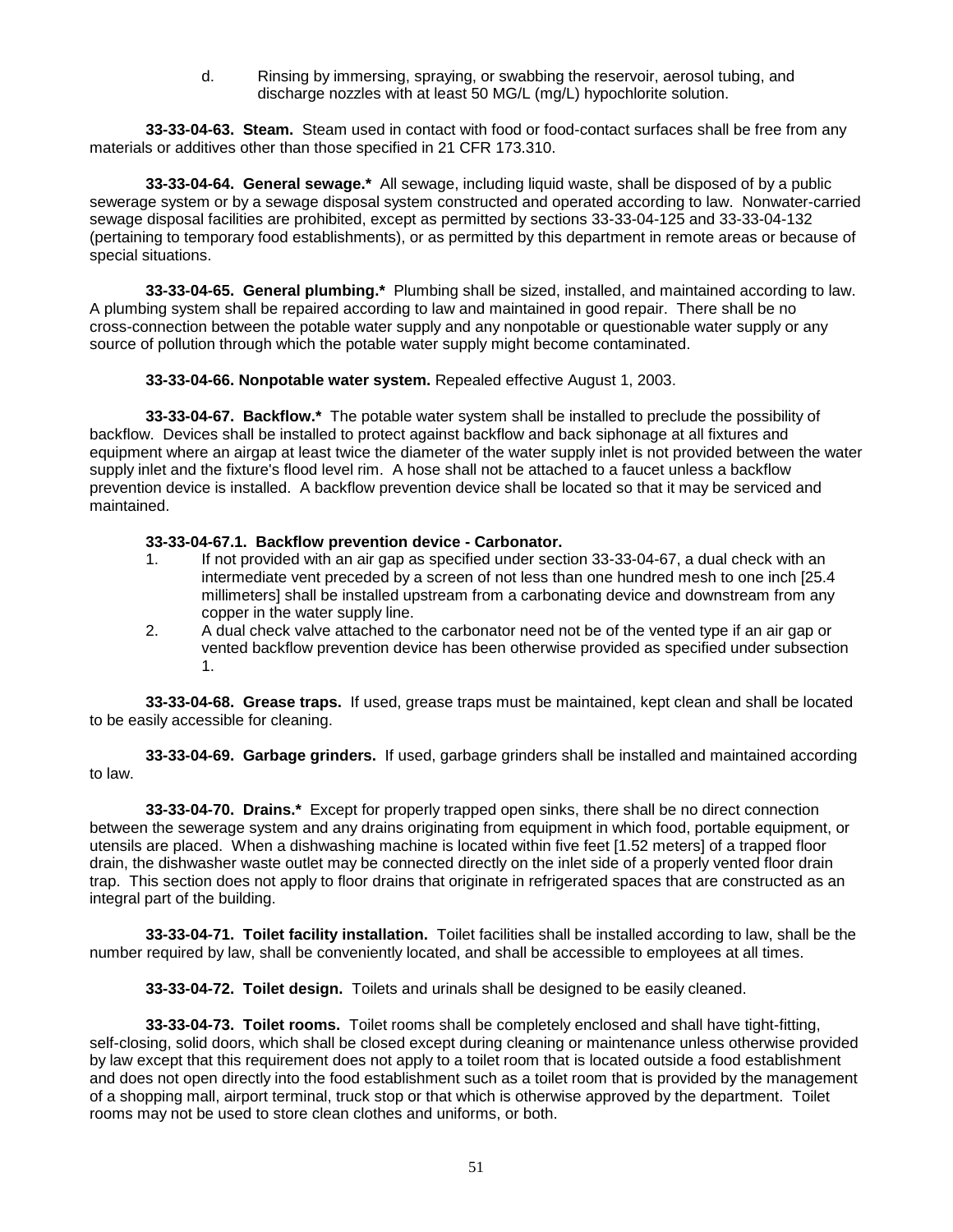**33-33-04-74. Toilet fixtures.** Toilet fixtures shall be kept clean and in good repair. A supply of toilet tissue shall be provided at each toilet at all times. Easily cleanable receptacles shall be provided for waste materials. Toilet rooms used by women shall have at least one covered waste receptacle for sanitary napkins.

### **33-33-04-75. Handsink facility installation.\***

- 1. Handsinks shall be at least the number required by law, shall be installed according to law, and shall be located to permit convenient use by all employees in food preparation and utensilwashing areas.
- 2. Handsinks shall be accessible to employees at all times.
- 3. Handsinks may not be used for purposes other than handwashing.
- 4. Handsinks shall also be located in or immediately adjacent to toilet rooms. Sinks used for food preparation or for washing equipment or utensils shall not be used for handwashing.
- 5. If approved and capable of removing the types of soils encountered in the food operations involved, automatic handwashing facilities may be substituted for handsinks in a food establishment that has at least one handsink.
- 6. A separate handwashing sink must be provided in each back bar area.

**33-33-04-76. Handsink faucets.** Each handsink shall be provided with hot and cold water tempered to at least one hundred degrees Fahrenheit [38 degrees Celsius] by means of a mixing valve or combination faucet. Any self-closing, slow-closing, or metering faucet shall be designed to provide a flow of water for at least fifteen seconds without the need to reactivate the faucet. Use of steam-mixing valves is prohibited.

**33-33-04-77. Handsink supplies.** A supply of hand-cleansing soap or detergent shall be available at each handsink. A supply of disposable towels, clean continuous towel system, a hand-drying device providing heated air, or a hand drying device that employs an air-knife system that delivers high velocity, pressurized air at ambient temperatures, shall be conveniently located near each handsink. The use of common towels is prohibited. If disposable towels are used, easily cleanable waste receptacles shall be conveniently located near the handsinks.

**33-33-04-78. Handsink maintenance.** Handsinks, soap dispensers, hand-drying devices, and all related fixtures shall be kept clean and in good repair.

#### **33-33-04-79. Garbage and refuse containers.**

- 1. Garbage and refuse shall be kept in durable, easily cleanable, nonabsorbent, insect and rodent-proof containers that do not leak and do not absorb liquids. Plastic bags and wet-strength paper bags may be used to line these containers or for storage inside the food establishment.
- 2. Containers used in food preparation and utensil washing areas shall be kept covered after they are filled.
- 3. Containers stored outside the establishment, and dumpsters, compactors, and compactor systems shall be easily cleanable, shall be provided with tight-fitting lids, doors, or covers, and shall be kept covered when not in actual use. In containers designed with drains, drain plugs shall be in place at all times, except during cleaning.
- 4. There shall be a sufficient number of containers to hold all the garbage and refuse that accumulates.
- 5. Soiled containers shall be cleaned at a frequency to prevent insect and rodent attraction. Each container shall be thoroughly cleaned on the inside and outside in a way that does not contaminate food, equipment, utensils, or food preparation areas. Suitable facilities, including hot water and detergent or steam, shall be provided and used for washing containers. Liquid waste from compacting or cleaning operations shall be disposed of as sewage.

#### **33-33-04-80. Storage.**

- 1. Garbage and refuse on the premises shall be stored in a manner which makes them inaccessible to insects and rodents. Outside storage of unprotected plastic bags or wet-strength paper bags or baled units containing garbage or refuse is prohibited. Cardboard or other packaging materials not containing garbage or food wastes need not be stored in covered containers.
- 2. Garbage or refuse storage rooms, if used, shall be constructed of easily cleanable, nonabsorbent, washable materials, shall be kept clean, shall be insect-proof and rodent-proof, and shall be large enough to store the garbage and refuse containers that accumulate.
- 3. Outside storage areas or enclosures shall be large enough to store the garbage and refuse containers that accumulate and shall be kept clean. Garbage and refuse containers, dumpsters,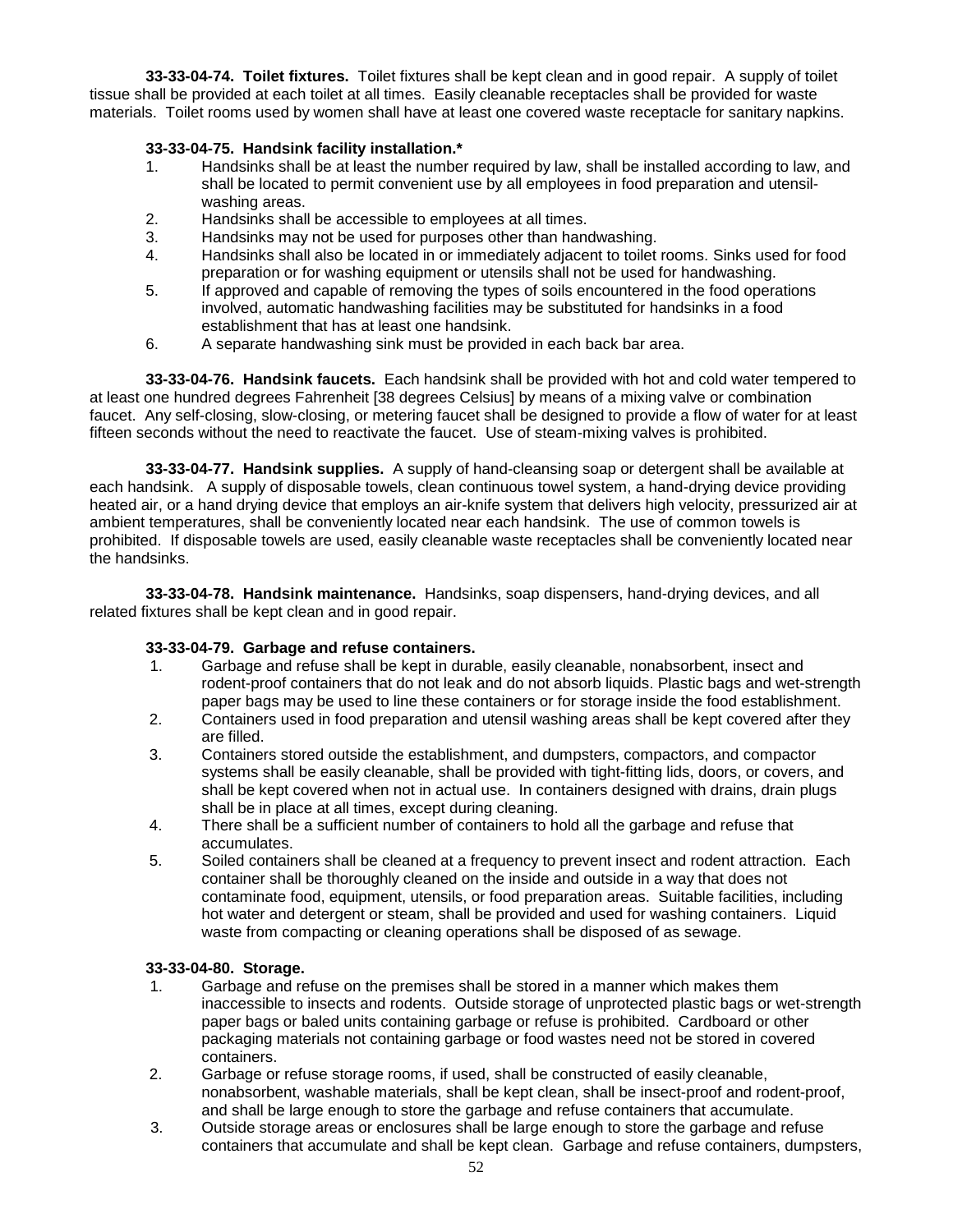and compactor systems located outside shall be stored on or above a smooth surface or nonabsorbent material, such as concrete or machine-laid asphalt, that is kept clean, maintained in good repair, and sloped to drain. Storage areas and enclosures for refuse, recyclables, or returnables shall be maintained free of unnecessary items as specified in subsection 3 of section 33-33-04-111.

## **33-33-04-81. Disposal.**

- 1. Garbage and refuse shall be disposed of often enough to prevent the development of odor and the attraction of insects and rodents.
- 2. Where garbage or refuse is burned on the premises, it shall be done by controlled incineration which prevents the escape of particulate matter in accordance with law. Areas around incineration facilities shall be clean and orderly.

**33-33-04-82. General insect and rodent control.\*** The premises shall be maintained free of insects, rodents and other pests. The premises shall be kept in such condition as to prevent the harborage or feeding of insects or rodents and by routinely inspecting incoming shipments of food and supplies and routinely inspecting the premises for evidence of pests. Devices that are used to electrocute flying insects must be designed to have "escape-resistant" trays. Devices that are used to electrocute flying insects and that may impel insects or insect fragments or to trap insects by adherence must be installed so that:

- 1. The devices are not located over a food preparation area.
- 2. Dead insects and insect fragments are prevented from being impelled onto or falling on exposed food, clean equipment, utensils, and linens, and unwrapped single-service and single-use articles.
- 3. Dead or trapped birds, insects, rodents, and other pests must be removed from control devices and the premises at a frequency that prevents their accumulation, decomposition, or the attraction of pests.
- 4.\* Rodent bait must be contained in covered, tamper-resistant bait stations.
- 5.\* A tracking powder pesticide may not be used in a food establishment.
- 6. If used, a nontoxic tracking powder such as talcum or flour, may not contaminate food, equipment, utensils, linens, and single-service articles.

## **33-33-04-83. Openings.**

- 1. Except as specified in subsections 2, 3, 4 and 5, outer openings of a food establishment shall be protected against the entry of insects and rodents by:
	- a. Filling or closing holes and other gaps along floors, walls, and ceilings;
	- b. Closed, tight-fitting windows; and
	- c. Solid, self-closing, tight-fitting doors. Screens shall be in place where required and shall be tight-fitting and free of breaks.
- 2. Subsection 1 does not apply if a food establishment opens into a larger structure, such as a mall, airport, or office building, or into an attached structure, such as a porch, and the outer openings from the larger or attached structure are protected against the entry of insects and rodents.
- 3. Exterior doors used as exits need not be self-closing if they are:
	- a. Solid and tight-fitting;
	- b. Designed for use only when an emergency exists, by the fire protection authority that has jurisdiction over the food establishment; and
	- c. Limited-use so they are not used for entrance or exit from the building or purposes other than the designated emergency exit use.
- 4. Except as specified in subsections 2 and 5, if the windows or doors of a food establishment, or of a larger structure within which a food establishment is located, are kept open for ventilation or other purposes or a temporary food establishment is not provided with windows and doors as specified in subsection 1, the openings shall be protected against the entry of insects and rodents by:
	- a. Sixteen mesh to one inch [16 mesh to 25.4 millimeters] screens;
	- b. Properly designed and installed air curtains to control flying insects; or
	- c. Other effective means.
- 5. Subsection 4 does not apply if flying insects and other pests are absent due to the location of the establishment, the weather, or other limiting condition.

**33-33-04-84. Construction and maintenance of floor construction.** Floors and floor coverings of all food preparation, food storage, and utensil-washing areas, walk-in refrigerating units, dressing rooms, locker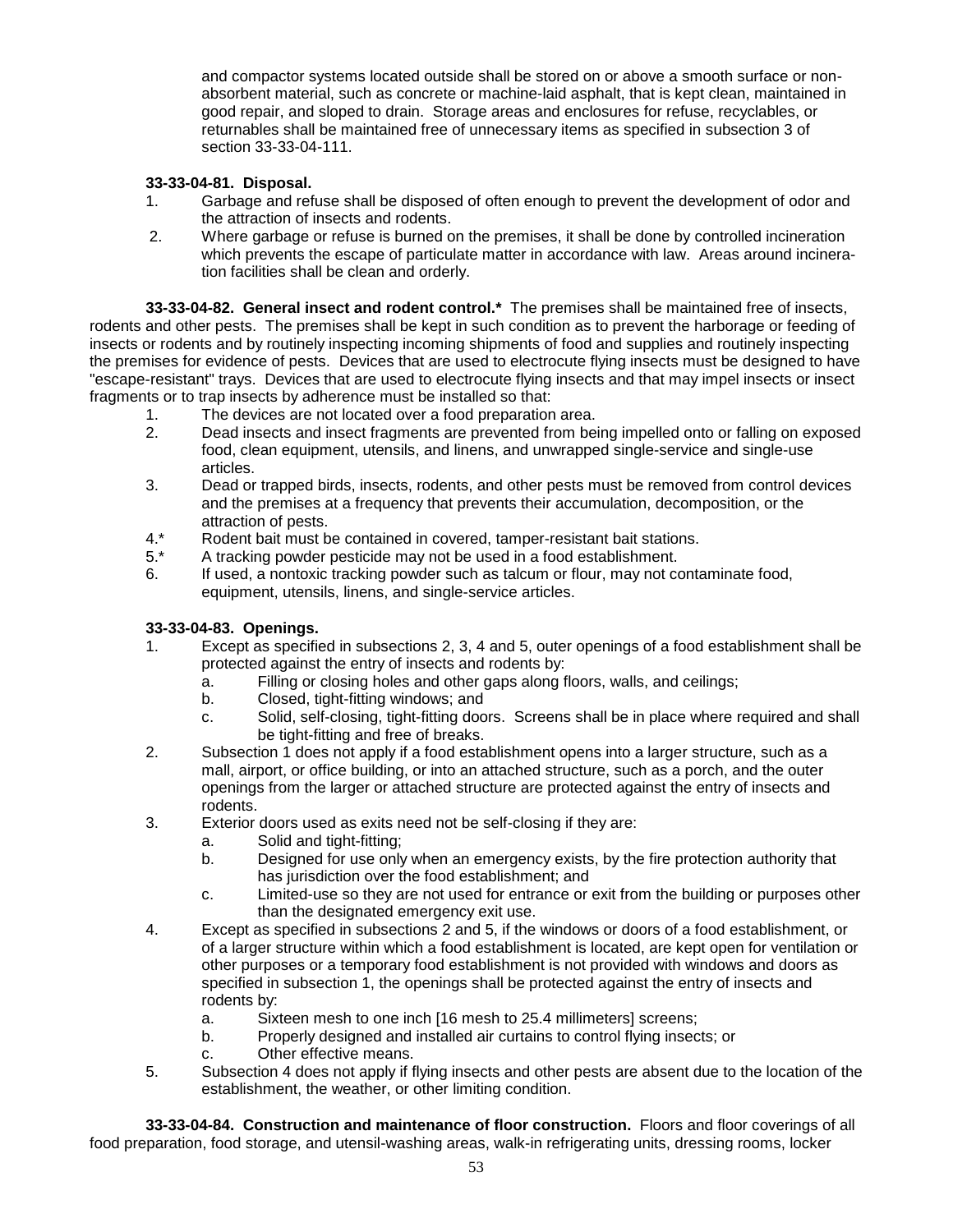rooms, toilet rooms, and vestibules shall be constructed of smooth durable material, such as sealed concrete, terrazzo, ceramic tile, durable grades of linoleum or plastic, or tight wood impregnated with plastic, and shall be maintained in good repair. Coved baseboards of similar material shall also be provided at wall and floor junctures. Nothing in this section shall prohibit the use of antislip floor covering in areas where necessary for safety reasons.

**33-33-04-85. Floor carpeting.** Carpeting, if used as a floor covering, shall be of closely woven construction, properly installed, easily cleanable, and maintained in good repair. Carpeting is prohibited in walkin refrigerators, food preparation, equipment-washing, and utensil-washing areas where it would be exposed to large amounts of grease and water, in food storage areas, refuse storage areas, and toilet room areas where urinals or toilet fixtures are located.

**33-33-04-86. Prohibited floor covering.** The use of sawdust, wood shavings, peanut hulls, or similar material as a floor covering is prohibited.

**33-33-04-87. Floor drains.** Properly installed, trapped floor drains shall be provided in floors that are water-flushed for cleaning, or that receive discharges of water or other fluid waste from equipment, or in areas where pressure spray methods for cleaning equipment are used. Such floors shall be constructed only of sealed concrete, terrazzo, ceramic tile, or similar materials, and shall be graded to drain.

**33-33-04-88. Mats and duckboards.** Mats and duckboards shall be of nonabsorbent, grease-resistant materials and of such size, design, and construction as to be removable and easily cleanable. Duckboards shall not be used as storage racks.

**33-33-04-89. Floor junctures.** In all new or extensively remodeled establishments utilizing concrete, terrazzo, ceramic tile, or similar flooring materials, and where water-flush cleaning methods are used, the junctures between walls and floors shall not present an open seam of more than one thirty-second of an inch [1 millimeter].

**33-33-04-90. Utility line installation.** Exposed utility service lines and pipes shall be installed in a way that does not obstruct or prevent cleaning of the floor. In all new or extensively remodeled establishments, installation of exposed horizontal utility lines and pipes on the floor is prohibited.

**33-33-04-91. Wall and ceiling maintenance.** Walls and ceilings, including doors, windows, skylights, and similar closures, shall be maintained in good repair. Perimeter walls and roofs of a food establishment shall effectively protect the establishment from the weather and the entry of insects, rodents, and other animals.

**33-33-04-92. Construction.** The walls, including nonsupporting partitions, wall coverings, and the ceilings of walk-in refrigerating units, food preparation areas, equipment and utensil-washing areas, toilet rooms, and vestibules shall be light colored, smooth, nonabsorbent, and easily cleanable. Concrete or pumice blocks used for interior wall construction in these locations shall be finished and sealed to provide an easily cleanable surface. The physical facilities shall be maintained in good repair.

**33-33-04-93. Exposed construction.** Studs, joists, and rafters shall not be exposed in walk-in refrigerating units, food preparation areas, equipment and utensil-washing areas, toilet rooms, and vestibules and in areas subject to moisture. If exposed in other rooms or areas, they shall be finished to provide an easily cleanable surface.

**33-33-04-94. Utility line installation.** Exposed utility service lines and pipes shall be installed in a way that does not obstruct or prevent cleaning of the walls and ceilings. Utility service lines and pipes shall not be unnecessarily exposed on walls or ceilings in walk-in refrigerating units, food preparation areas, equipment and utensil-washing areas, toilet rooms, and vestibules.

**33-33-04-95. Attachments.** Light fixtures, vent covers, wall-mounted fans, decorative materials, and similar equipment attached to walls and ceilings shall be easily cleanable and shall be maintained in good repair.

**33-33-04-96. Covering material installation.** Wall and ceiling covering materials shall be attached and sealed as to be easily cleaned.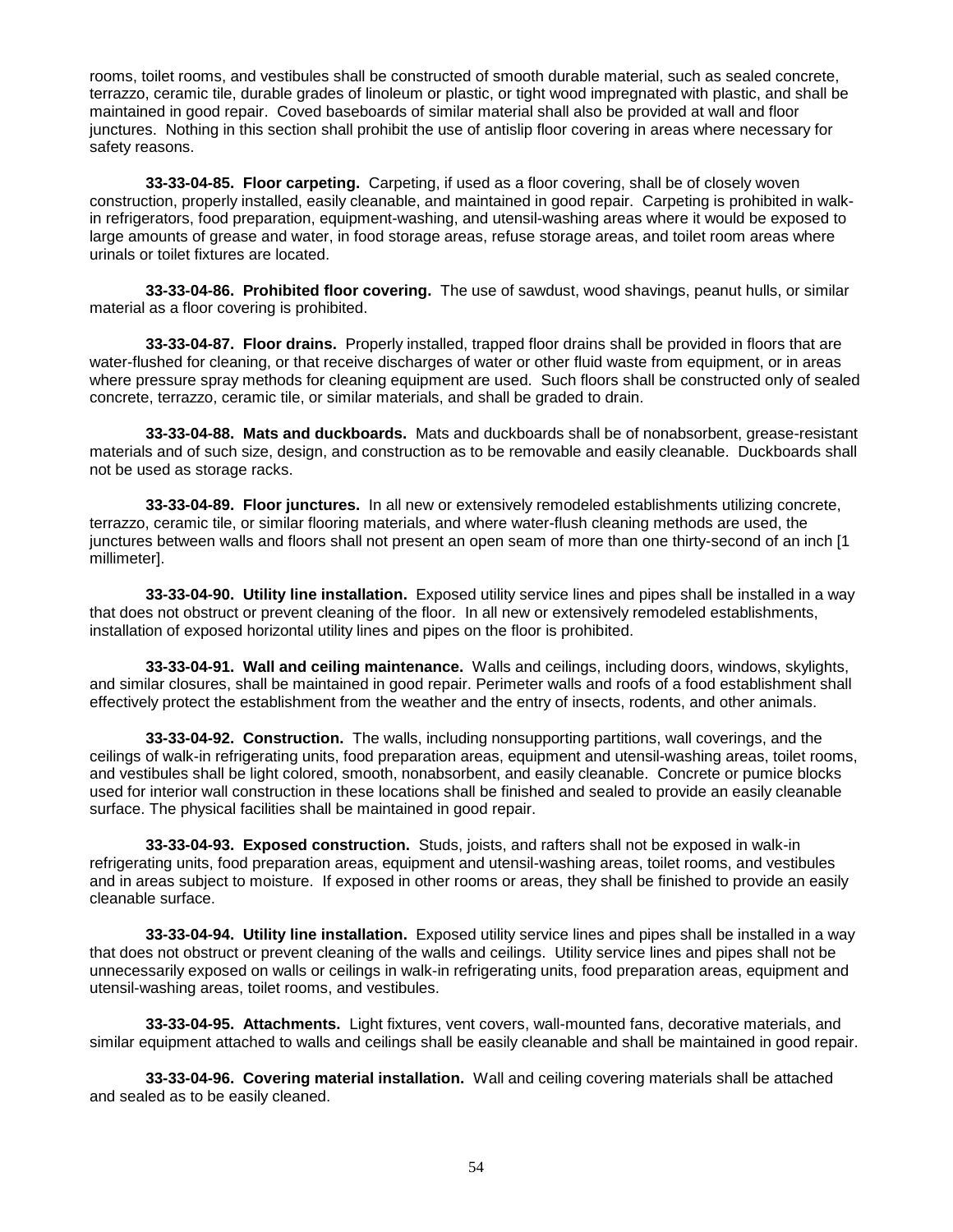**33-33-04-97. General cleaning physical facilities.** The physical facilities shall be cleaned as often as necessary to keep them clean. Cleaning of floors and walls, except emergency cleaning of floors, shall be done during periods when the least amount of food is exposed, such as after closing or between meals. Floors, mats, duckboards, walls, ceilings, and attached equipment and decorative materials shall be kept clean. Only dustless methods of cleaning floors and walls shall be used, such as vacuum cleaning, wet cleaning, or the use of dust-arresting sweeping compounds with brooms.

**33-33-04-98. Utility sinks.** In new or extensively remodeled establishments at least one utility sink or curbed cleaning facility with a floor drain shall be provided and used for the cleaning of mops or similar wet floor cleaning tools and for the disposal of mopwater or similar liquid wastes. The use of toilets, urinals, utensil or equipment-washing, or food preparation sinks for this purpose is prohibited in new or extensively remodeled establishments.

## **33-33-04-99. General lighting.**

- 1. Permanently fixed artificial light sources must be installed to provide at least fifty foot-candles of light on all food preparation surfaces where equipment such as knives, slicers, grinders, and saws are used.
- 2. Permanently fixed artificial light sources must be installed to provide, at a distance of thirty inches [76.2 centimeters] from the floor.
	- a. At least twenty foot-candles of light at a distance of thirty inches [75 centimeters] above the floor in utensil and equipment storage areas and in lavatory and toilet areas; and
	- b. At least ten foot-candles of light at a distance of thirty inches [75 centimeters] above the floor in walk-in refrigerating units, dry food storage areas, and in all other areas, including dining areas during cleaning operations.

## **33-33-04-100. Protective shielding.**

- 1. Except as specified in subsection 2, light bulbs shall be shielded, coated, or otherwise shatterresistant in areas where there is exposed food, clean equipment, utensils, and linens, or unwrapped single-service and single-use articles.
- 2. Shielded, coated, or otherwise shatter-resistant bulbs need not be used in areas used only for storing food in unopened packages if:
	- a. The integrity of the packages cannot be affected by broken glass falling into them; and
	- b. The packages are capable of being cleaned of debris from broken bulbs before the packages are opened.
- 3. Infrared or other heat lamps must be protected against breakage by a shield surrounding and extending beyond the bulb, leaving only the face of the bulb exposed.

**33-33-04-101. General ventilation.** All rooms shall have sufficient ventilation to keep them free of excessive heat, steam, condensation, vapors, obnoxious odors, smoke, and fumes. Ventilation systems shall be installed and operated according to law and, when vented to the outside, shall not create an unsightly, harmful, or unlawful discharge. Intake and exhaust air ducts shall be cleaned and filters changed so they are not a source of contamination by dust, dirt, and other materials.

## **33-33-04-102. Special ventilation.**

- 1. Intake and exhaust air ducts shall be maintained to prevent the entrance of dust, dirt, and other contaminating materials.
- 2. In new or extensively remodeled establishments, all rooms from which obnoxious odors, vapors, or fumes originate shall be mechanically vented to the outside.

**33-33-04-103. Dressing rooms or areas.** If employees routinely change clothes within the establishment, rooms or areas shall be designated and used for that purpose. These designated rooms or areas shall not be used for food preparation, storage or service, or for utensil washing or storage.

**33-33-04-104. Locker area.** Enough lockers or other suitable facilities shall be provided and used for the orderly storage of employee clothing, their personal care items, and other belongings. Lockers or other suitable facilities may be located only in the designated dressing rooms, in food storage rooms, or areas containing only completely packaged food or packaged single-service articles. The use of the kitchen for the storage of personal articles such as coats, clothing, purses, etc. is not permitted.

**33-33-04-105. Poisonous or toxic materials permitted.\*** There shall be present in food establishments only those poisonous or toxic materials necessary for maintaining the establishment, cleaning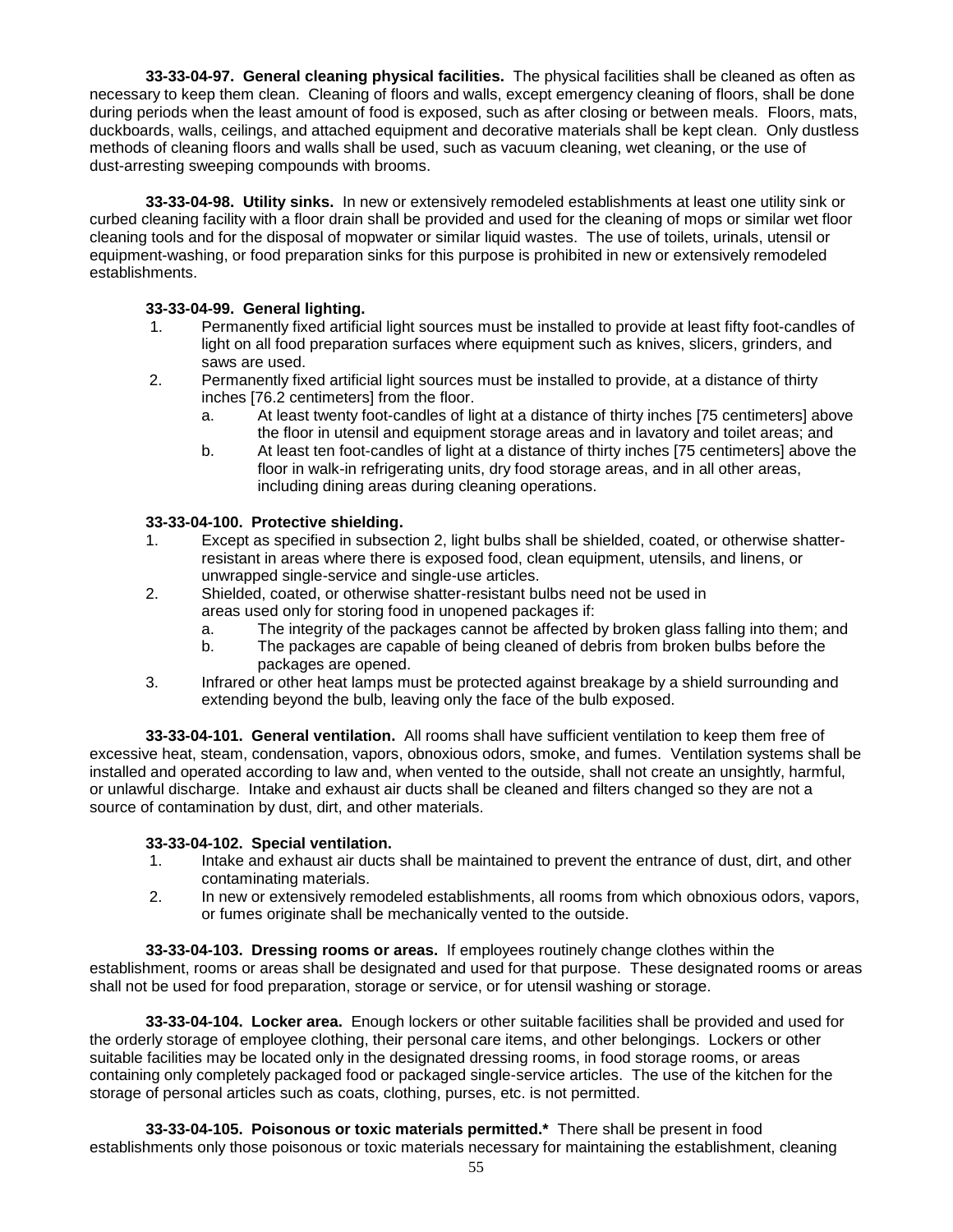and sanitizing equipment and utensils, and controlling insects and rodents. This section does not apply to packaged poisonous or toxic materials that are for retail sale.

**33-33-04-106. Labeling of materials.\*** Containers of poisonous or toxic materials shall bear a legible manufacturer's label. Working containers used for storing poisonous or toxic materials such as cleaners and sanitizers taken from bulk supplies must be clearly and individually identified with the common name of the material.

### **33-33-04-107. Storage of materials.\***

- 1. Poisonous or toxic materials consist of the following four categories:
	- a. Pesticides.
	- b. Detergents, sanitizers, and related cleaning or drying agents.
	- c. Substances necessary for the operation and maintenance of the establishment such as nonfood-grade lubricants and personal care items that may be deleterious to health.
	- d. Substances that are not necessary for the operation and maintenance of the establishment and are on the premises for retail sale, such as petroleum products and paints.
- 2. Each of the four categories set forth in subsection 1 must be stored and physically located separate from each other. All poisonous or toxic materials shall be stored in cabinets or in a similar physically separate place used for no other purpose. To preclude contamination, poisonous or toxic materials shall be separated by spacing or partitioning and shall not be stored above food, food equipment, utensils, or single-service articles, except that this requirement does not prohibit the convenient location of detergents or sanitizers at utensil or dishwashing stations.
- 3. Poisonous or toxic materials shall be stored and displayed for retail sale so they cannot contaminate food, food equipment, utensils, linens, and single-service and single-use articles by:
	- a. Separating the poisonous or toxic materials by spacing or partitioning; and
	- b. Locating the poisonous or toxic materials in an area that is not above food, food equipment, utensils, linens, and single-service or single-use articles.

### **33-33-04-108. Use of materials.\***

- 1. Bactericides, cleaning compounds, or other compounds intended for use on food-contact surfaces shall not be used in a way that leaves a toxic residue on such surfaces or that constitutes a hazard to employees or other persons.
- 2. Poisonous or toxic materials shall not be used in a way that contaminates food, equipment, or utensils, in a way that constitutes a hazard to employees or other persons, or in a way other than in full compliance with the manufacturer's labeling.
- 3. A container previously used to store poisonous or toxic materials may not be used to store, transport, or dispense food.
- 4. Drying agents used in conjunction with sanitization may contain only components that are listed in the 21 code of federal regulations.
- 5. Chemicals used to wash or peel raw, whole fruits and vegetables shall meet the requirements specified in 21 CFR 173.315 (see appendix A-1) - chemicals used in washing or to assist in the lye peeling of fruits and vegetables.
- 6. Ozone as an antimicrobial agent used in the treatment, storage, and processing of fruits and vegetables in a food establishment shall meet the requirements specified in 21 CFR 173.368 ozone (see appendix A-1).

**33-33-04-109. Personal medications.\*** Only those medicines necessary for the health of employees are allowed in a food establishment. This section does not apply to medicines that are stored or displayed for retail sale. Medicines for employees' use must be labeled as specified in section 33-33-04-106 and located to prevent the contamination of food, equipment, utensils, linens, and single-service articles. Medicines belonging to employees or to children in a day care center that require refrigeration and are stored in a food refrigerator shall be stored in a package or container and kept inside a covered, leakproof container that is identified as a container for the storage of medicines and located so they are inaccessible to children.

**33-33-04-110. First-aid supplies.\*** First-aid supplies shall be stored in a way that prevents them from contaminating food and food-contact surfaces.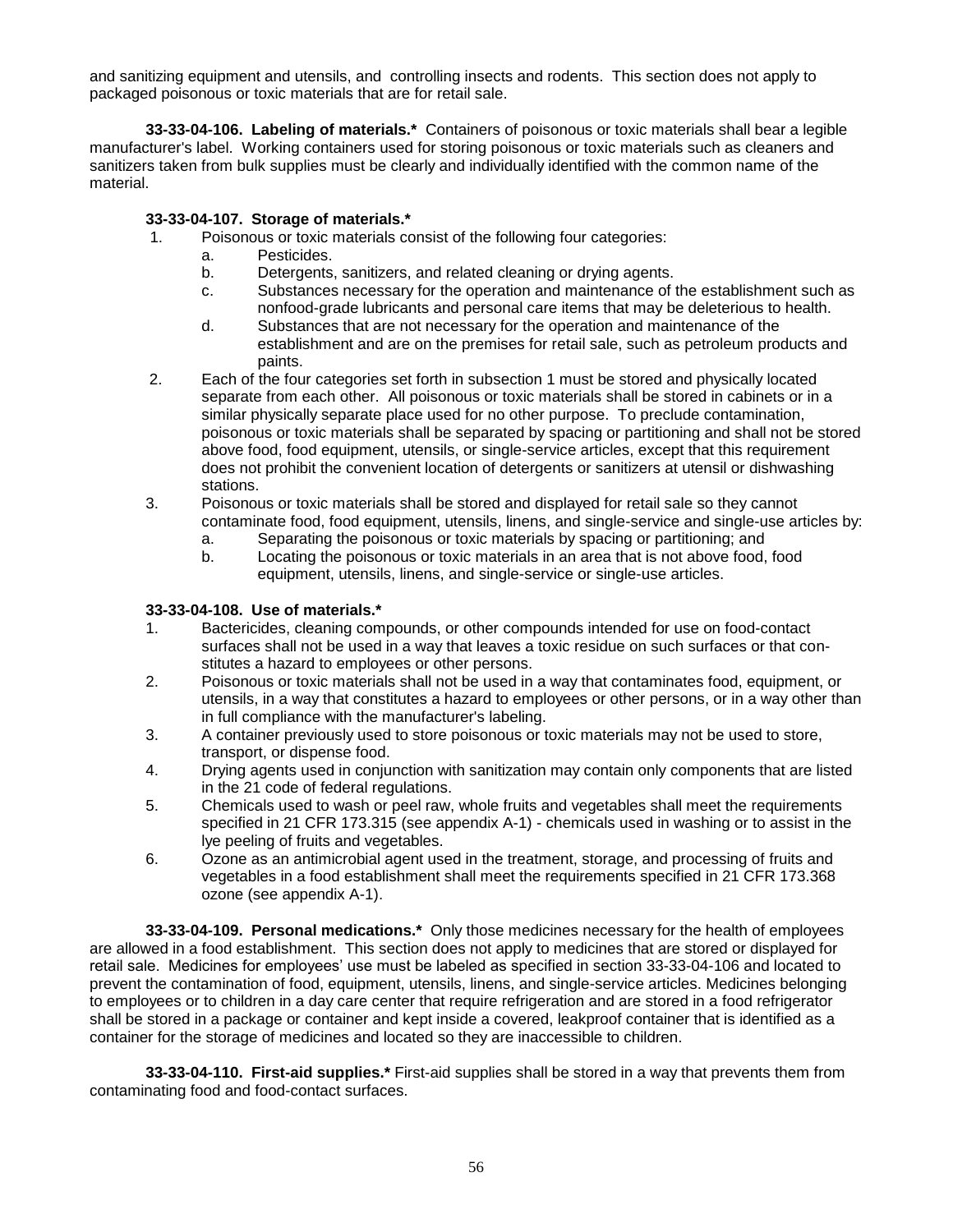## **33-33-04-111. General premises.**

- 1. Food establishments and all property used in connection with their operations shall be kept free of litter.
- 2. The walking and driving surfaces of all exterior areas of food establishments shall be surfaced with concrete or asphalt, or with gravel or similar material effectively treated to facilitate maintenance and minimize dust. These surfaces shall be graded to prevent pooling and shall be kept free of litter.
- 3. Only articles necessary for the operation and maintenance of the food establishment shall be stored on the premises. Items that are unnecessary to the operation or maintenance of the establishment such as equipment that is nonfunctional or no longer used shall not be stored on the premises.
- 4. The traffic of unnecessary persons through the food preparation and utensil-washing areas is prohibited.

**33-33-04-112. Living areas.** No operations of a food establishment shall be conducted in any room used as living or sleeping quarters. Food operations shall be separated from any living or sleeping quarters by complete partitioning and solid, self-closing doors.

# **33-33-04-113. Laundry facilities.**

- 1. Laundry facilities in a food establishment shall be used only for the washing and drying of linens, cloths, uniforms, and aprons necessary to the operation. If such items are laundered on the premises, an electric or gas dryer shall be provided and used.
- 2. Separate rooms shall be provided for laundry facilities except that such operations may be conducted in storage rooms containing only packaged foods or packaged single-service articles.
- 3. If on-premises laundering is limited to wiping cloths intended to be used moist, or air dried in a location and manner that prevents contamination of food, equipment, utensils, linens, and the wiping cloths, a mechanical washer and dryer need not be provided. The wiping cloths may be laundered in a warewashing or food preparation sink that is cleaned before use, throughout the day at a frequency to prevent recontamination, or if used, at least every twenty-four hours.

## **33-33-04-114. Linen and clothes storage.**

- 1. Clean clothes and linens shall be stored in a clean place and protected from contamination until used.
- 2. Soiled clothes and linens shall be stored in nonabsorbent containers or washable laundry bags until removed for laundering.

**33-33-04-115. Cleaning equipment storage.** Maintenance and cleaning tools such as brooms, mops, vacuum cleaners, and similar equipment shall be maintained and stored in a way that does not contaminate food, utensils, equipment, or linens and shall be stored in an orderly manner. After use, mops shall be placed in a position that allows them to air dry without soiling walls, equipment, or supplies.

## **33-33-04-116. Prohibiting animals.\***

- 1. Except as specified in subsections 2 and 3, live animals may not be allowed on the premises of a food establishment.
- 2. Live animals may be allowed in the following situations if the contamination of food; clean equipment, utensils, and linens; and unwrapped single-service and single-use articles cannot result:
	- a. Edible fish or decorative fish in aquariums, shellfish or crustacea on ice or under refrigeration, and shellfish and crustacea in display tank systems;
	- b. Patrol dogs accompanying police or security officers in offices and dining, sales, and storage areas, and sentry dogs running loose in outside fenced areas;
	- c. In areas that are not used for food preparation such as dining and sales areas, support animals such as guide dogs that are trained to assist an employee or other person who is handicapped, are controlled by the handicapped employee or person, and are not allowed to be on seats or tables; and
	- d. Pets in the common dining areas of group residences at times other than during meals if:
		- (1) Effective partitioning and self-closing doors separate the common dining areas from food storage or food preparation areas;
		- (2) Condiments, equipment, and utensils are stored in enclosed cabinets or removed from the common dining areas when pets are present; and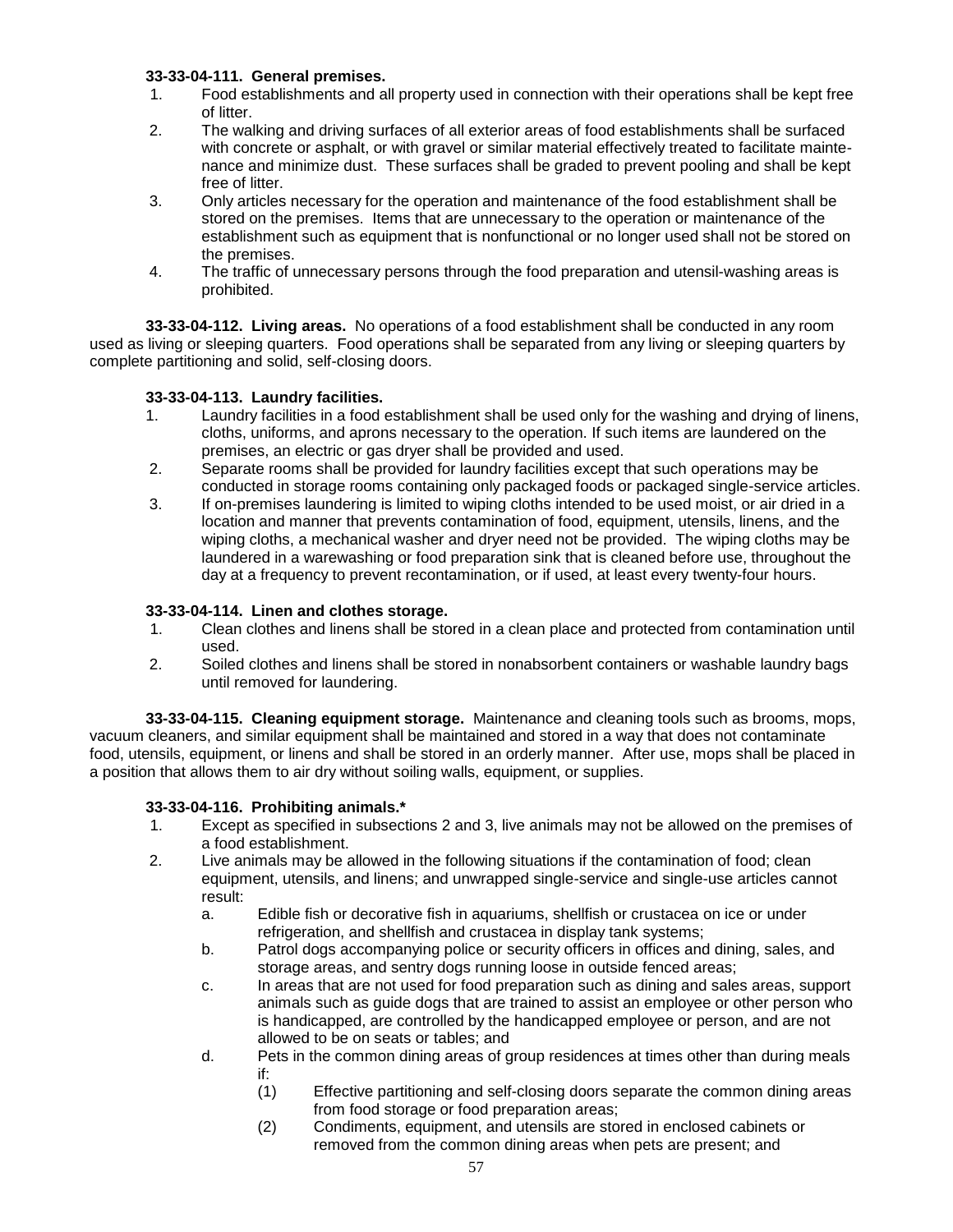- (3) Dining areas including tables, countertops, and similar surfaces are effectively cleaned before the next meal service.
- e. In areas that are not used for food preparation, storage, sales, display, or dining, in which there are caged animals or animals that are similarly confined, such as in a variety store that sells pets or a tourist park that displays animals.
- 3. Live or dead fish bait must be stored so that contamination of food; clean equipment, utensils, and linens; and unwrapped single-service and single-use articles cannot result.
- 4. Food employees may not care for or handle animals that may be present such as patrol dogs, service animals, or pets that are allowed as specified in subsection 2.

**33-33-04-117. General mobile food service.** Mobile food units or pushcarts shall comply with the requirements of this chapter, except as otherwise provided in this section and in section 33-33-04-118. The department may impose additional requirements to protect against health hazards related to the conduct of the food establishment as a mobile operation, may prohibit the sale of some or all potentially hazardous food, and when no health hazard will result, may waive or modify requirements of this chapter relating to physical facilities, except those requirements of sections 33-33-04-120, 33-33-04-121, 33-33-04-122, 33-33-04-123, and 33-33-04- 124, which may not be waived.

**33-33-04-118. General mobile food service - Restricted operations.** Mobile food units or pushcarts serving only food prepared, packaged in individual servings, transported and stored under conditions meeting the requirements of this chapter, or beverages that are not potentially hazardous and are dispensed from covered urns or other protected equipment, need not comply with requirements of this chapter pertaining to the necessity of water and sewage systems or those requirements pertaining to the cleaning and sanitization of equipment and utensils if the required equipment for cleaning and sanitization exists at the commissary. However, frankfurters may be prepared and served from these units or pushcarts.

**33-33-04-119. Single-service articles.** Mobile food units or pushcarts shall provide only single-service articles for use by the consumer.

**33-33-04-120. Water system.** A mobile food unit requiring a water system shall have a potable water system under pressure. The system shall be of sufficient capacity to furnish enough hot and cold water for food preparation, utensil cleaning and sanitizing, and handwashing, in accordance with the requirements of this chapter. The water inlet shall be located so that it will not be contaminated by waste discharge, road dust, oil, or grease, and it shall be kept capped unless being filled. The water inlet shall be provided with a transition connection of a size or type that will prevent its use for any other service. All water distribution pipes or tubing shall be constructed and installed in accordance with the requirements of this chapter. A hose used for conveying drinking water from a water tank must have a smooth interior surface, be of food grade material, and, if not permanently attached, be clearly and durably identified as to its use. A water tank, pump, and hoses used for conveying drinking water may be used for no other purpose.

**33-33-04-121. Waste retention.** If liquid waste results from operation of a mobile food unit, the waste shall be stored in a permanently installed retention tank that has a capacity of at least fifteen percent or larger than the water supply tank. Liquid waste shall not be discharged from the retention tank when the mobile food unit is in motion. All connections of the vehicle for servicing mobile food unit waste disposal facilities shall be of a different size or type than those used for supplying potable water to the mobile food unit. The waste connection shall be located lower than the water inlet connection to preclude contamination of the potable water system.

## **33-33-04-122. Base of commissary operations.**

- 1. Mobile food units or pushcarts shall operate out of a commissary or other fixed food establishment and shall report at least daily to all such locations for all supplies and cleaning and servicing operations.
- 2. The commissary or other fixed food establishments used as a base of operation for mobile food units or pushcarts shall be constructed and operated in compliance with the requirements of this section.

#### **33-33-04-123. Serving area and operations.**

1. A mobile food unit servicing area shall be provided and shall include at least overhead protection for any supplying, cleaning, or servicing operation. Within this servicing area there shall be a location provided for the flushing and drainage of liquid wastes which is separate from the locations provided for water servicing and for the loading and unloading of food and related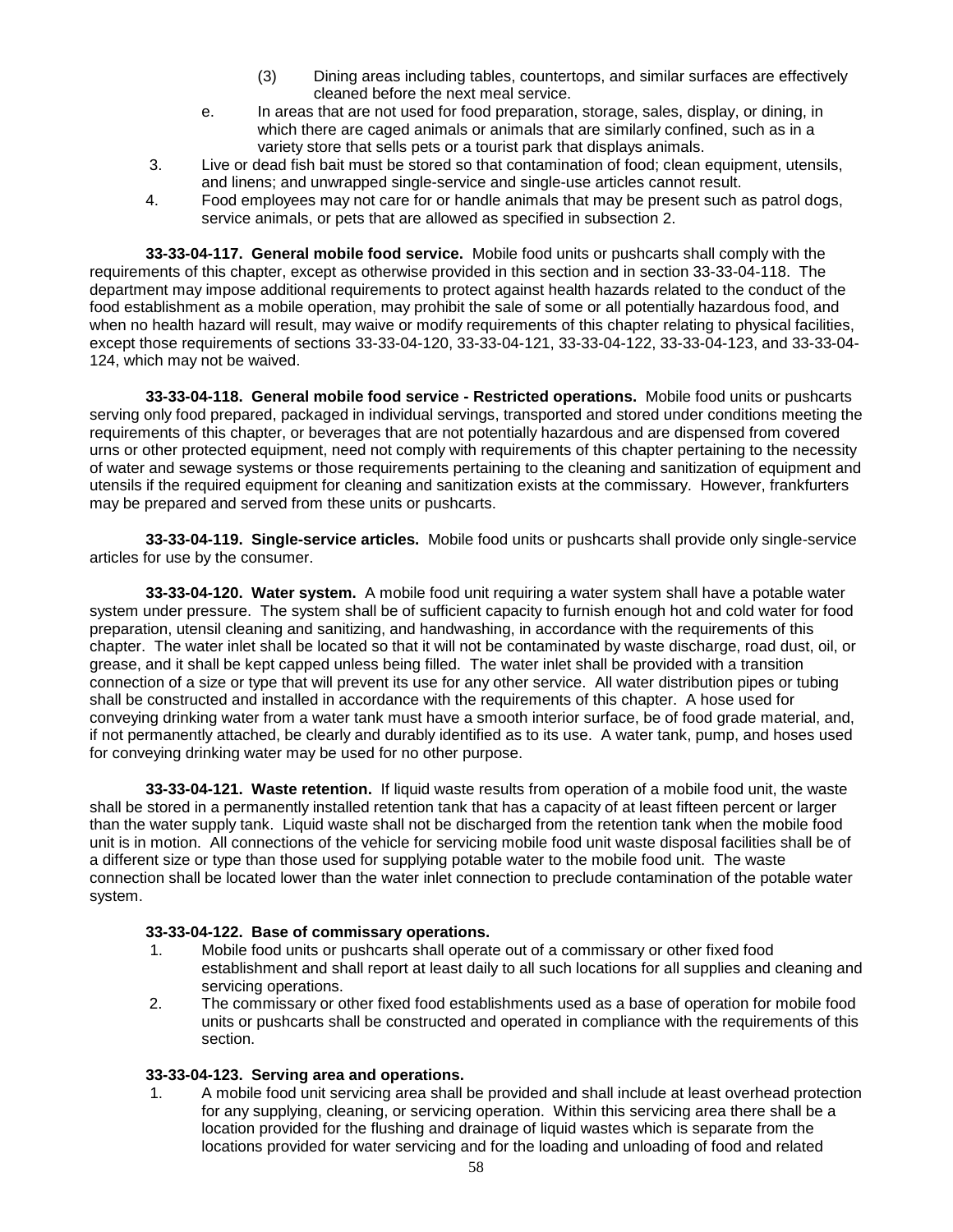supplies. This servicing area will not be required where only packaged food is placed on the mobile food unit or pushcart, or where mobile food units do not contain waste retention tanks.

- 2. The surface of the servicing area shall be constructed of a smooth nonabsorbent material, such as concrete or machine-laid asphalt, and shall be maintained in good repair, kept clean, and graded to drain.
- 3. The construction of the walls and ceilings of the servicing area is exempted from the provision of sections 33-33-04-91 through 33-33-04-96.

### **33-33-04-124. Servicing operations.**

- 1. Potable water servicing equipment shall be installed according to law and shall be stored and handled in a way that protects the water and equipment from contamination.
- 2. The mobile food unit liquid waste retention tank, where used, shall be thoroughly flushed and drained during the servicing operation. All liquid waste shall be discharged into a sanitary sewerage disposal system in accordance with section 33-33-04-64 and in such a way that a public health hazard or nuisance is not created.

**33-33-04-125. Temporary food establishment.** A temporary food establishment shall comply with the requirements of this chapter, except as otherwise provided in this section. The department may impose additional requirements to protect against health hazards, related to the conduct of the temporary food establishments, may prohibit the sale of some or all potentially hazardous foods, and when no health hazard will result, may waive or modify requirements of this chapter relating to temporary food establishments.

### **33-33-04-126. Temporary food establishment - Restricted operations.**

- 1. This section is applicable whenever a temporary food establishment is permitted, under the provisions of section 33-33-04-125 to operate without complying with all the requirements.
- 2. Only those potentially hazardous foods requiring limited preparation, such as hamburgers and frankfurters that only require seasoning and cooking, shall be prepared or served. The preparation or service of other potentially hazardous foods, including pastries filled with cream or synthetic cream, custards, and similar products, and salads or sandwiches containing meat, poultry, eggs, or fish, is prohibited. This prohibition does not apply to any potentially hazardous food that has been prepared and packaged under conditions meeting the requirements of this chapter, is packaged in individual servings, is stored at a temperature of forty-one degrees Fahrenheit [5 degrees Celsius] or below or at a temperature of one hundred forty degrees Fahrenheit [60 degrees Celsius] or above in facilities meeting the requirements of this chapter, and is served directly in the unopened container in which it was packaged.

**33-33-04-127. Ice.** Ice that is consumed or that contacts food shall be made under conditions meeting the requirements of this chapter. The ice shall be obtained only in chipped, crushed, or cubed form and packaged in single-use safe plastic or wet-strength paper bags filled and sealed at the point of manufacture. The ice shall be held in these bags until it is dispensed in a way that protects it from contamination.

## **33-33-04-128. Equipment.**

- 1. Equipment shall be located and installed in a way that prevents food contamination and that also facilitates cleaning the establishment.
- 2. Food-contact surfaces of equipment shall be protected from contamination by consumers and other contaminating agents. Effective shields for such equipment shall be provided, as necessary, to prevent contamination.

**33-33-04-129. Single-service articles.** All temporary food establishments without effective facilities for cleaning and sanitizing tableware shall provide only single-service articles for use by the consumer.

**33-33-04-130. Water.** Enough potable water shall be available in the establishment for food preparation, for cleaning and sanitizing utensils and equipment, and for handwashing. A heating facility capable of producing enough hot water for these purposes shall be provided on the premises.

**33-33-04-131. Wet storage.** Storage of packaged food in contact with water or undrained ice is prohibited. Wrapped sandwiches shall not be stored in direct contact with ice.

**33-33-04-132. Waste.** All sewage, including liquid waste, shall be disposed of according to law.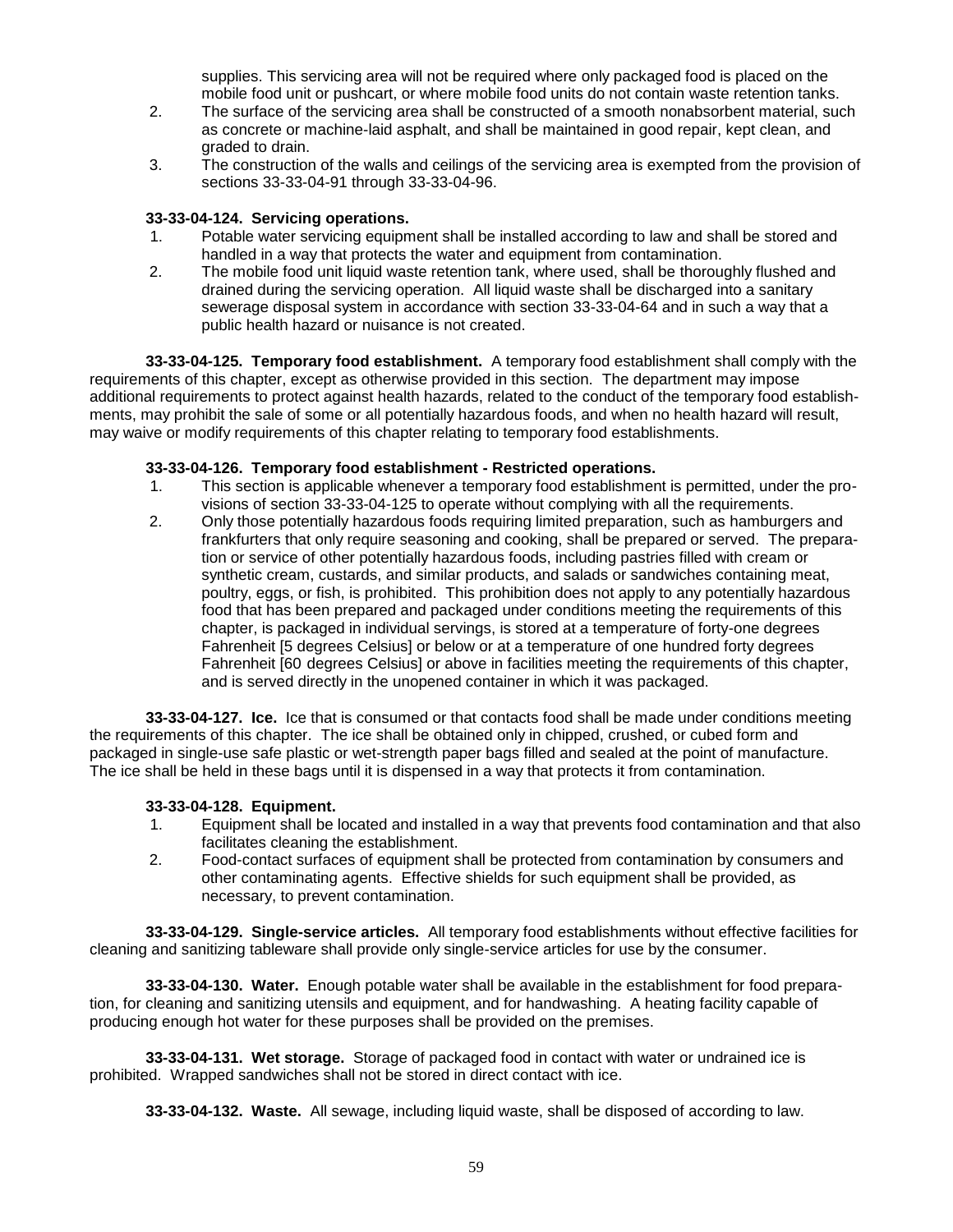**33-33-04-133. Handwashing.** A convenient handwashing facility shall be available for employee handwashing. At a minimum, this facility shall consist of warm running water, soap, and individual paper towels. If approved, when food exposure is limited and handwashing sinks are not conveniently available, such as in some mobile or temporary food establishments or at some vending machine locations, employees may use chemically treated towelettes for handwashing.

**33-33-04-134. Floors.** Floors shall be constructed of concrete, asphalt, tight wood, or other similar cleanable material kept in good repair. However, dirt or gravel, when graded to drain, may be used as subflooring when covered with clean, removable platforms or duckboards, or covered with wood chips, shavings, or other approved materials effectively treated to control dust.

### **33-33-04-135. Walls and ceilings of food preparation areas.**

- 1. Ceilings shall be made of wood, canvas, or other material that protects the interior of the establishment from the weather. Walls and ceilings of food preparation areas shall be constructed in a way that prevents the entrance of insects. Doors to food preparation areas shall be solid or screened and shall be self-closing. Screening material used for walls, doors, or windows shall be at least sixteen mesh to the inch [2.54 centimeters].
- 2. Counter-service openings shall be no larger than necessary for the particular operation conducted. These openings must be provided with tight-fitting solid or screened doors or windows or shall be provided with fans installed and operated to restrict the entrance of flying insects. Counter-service openings shall be kept closed, except when in actual use.

### **33-33-04-136. Inspection report form FD 2420**. Repealed effective July 1, 1997.

**33-33-04-137. Submission of plans.** Whenever a food establishment is constructed or extensively remodeled, and whenever an existing structure is converted to use as a food establishment, properly prepared plans and specifications for such construction, remodeling, or conversion must be submitted to the department for review and approval before construction, remodeling, or conversion is begun. The plans and specifications must indicate the intended menu, anticipated volume of food to be stored, prepared, and sold or served, proposed layout, arrangement, mechanical plans, and construction materials of work areas, and the types and models of proposed fixed equipment and facilities. The department shall approve the plans and specifications if they meet the requirements of this chapter. No food establishment may be constructed, extensively remodeled, or converted except in accordance with plans and specifications approved by the department.

**33-33-04-138. Preoperational inspection.** Whenever plans and specifications are required by section 33-33-04-137 to be submitted to the department, the department shall inspect the food establishment prior to the start of operations to determine compliance with the approved plans and specifications and with the requirements of this chapter.

**33-33-04-138.1. Routine inspections.** The department and its inspectors shall have free access and may enter any food establishment at any reasonable time to determine compliance with this chapter. For the purposes of enforcement of this chapter, the department may enter, inspect, photograph, and secure any sample, photographs, or other evidence from, any such establishment, for the purpose of enforcing this chapter. It is a violation of this chapter for any person or establishment to refuse or permit entry or inspection, the taking of samples or other evidence, the taking of photographs, or access to copy any record as authorized by this chapter, or to conceal any samples or evidence, or withhold evidence concerning them. The department shall prioritize, and conduct more frequent inspections based upon its assessment of a food establishment's history of compliance with this code and the establishment's potential as a vector of foodborne illness evaluating:

- 1. Past performance, for nonconformance with code or HACCP plan requirements that are critical; 2. Past performance, for numerous or repeat violations of code or HACCP plan requirements that are noncritical;
- 3. Past performance, for complaints investigated and found to be valid;
- 4. The hazards associated with the particular foods that are prepared, stored, or served;
- 5. The type of operation, including the methods and extent of food storage, preparation, and service;
- 6. The number of people served; and
- 7. Whether the population served is a highly susceptible population.

**33-33-04-139. Modifications and waivers.** The department may grant a variance by modifying or waiving the requirements of this code if in the opinion of the department a health hazard will not result from the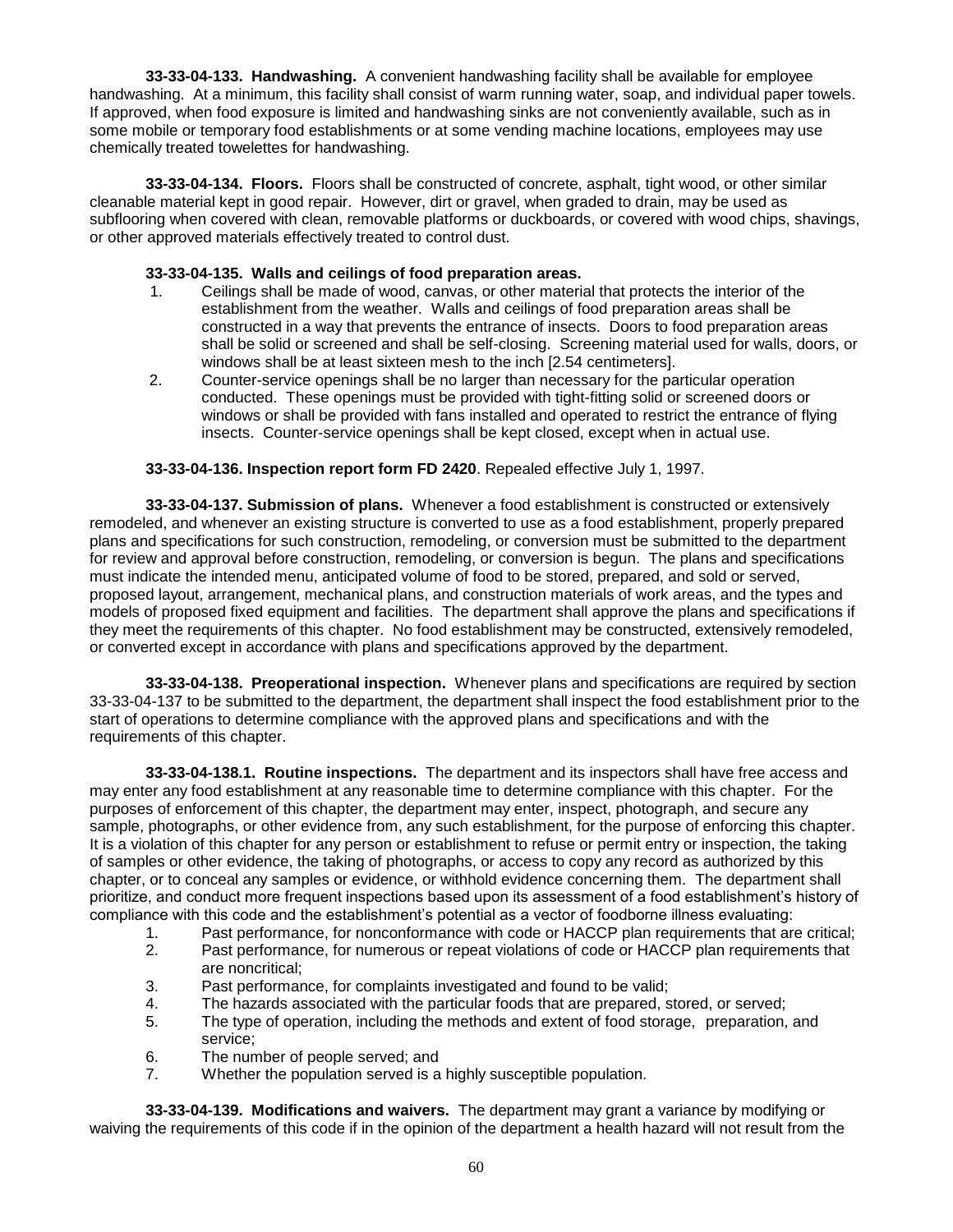variance. If a variance is granted, the department shall retain the information specified in section 33-33-04-140 in its records for the food establishment.

**33-33-04-140. Documentation of proposed variance and justification.** Before a variance from a requirement of this code is approved by the department, the information that must be provided by the person requesting the variance and retained by the department's file on the food establishment includes:

- 1. A statement of the proposed variance of the code requirement citing relevant code section numbers;
- 2. An analysis of the rationale for how the potential public health hazards addressed by the relevant code sections will be alternatively addressed by the proposal; and
- 3. A HACCP plan if required as specified in subsection 1 of section 33-33-04-142 which includes the information specified in section 33-33-04-143 so it is relevant to the variance requested.

**33-33-04-141. Conformance with approved procedures.\*** If the department grants a variance as specified in section 33-33-04-139, or a HACCP plan is otherwise required as specified in section 33-33-04-142, the license holder shall:

- 1. Comply with the HACCP plans and procedures that are submitted and approved as specified in section 33-33-04-143 as a basis for the modification or waiver.
- 2. Maintain and provide to the department, upon request, records specified in subsection 3 of section 33-33-04-143 which demonstrate that the following are routinely employed:
	- a. Procedures for monitoring critical control points.
	- b. Monitoring the critical control points.
	- c. Verification of the effectiveness of an operation or process.
	- d. Necessary corrective actions if there is failure at a critical control point.

# **33-33-04-142. When a HACCP plan is required.**

- 1. Before engaging in an activity that requires a HACCP plan, a license applicant or licenseholder shall submit to the department for approval a properly prepared HACCP plan as specified under section 33-33-04-143 and the relevant provisions of this code if:
	- a. Submission of a HACCP plan is required according to law;
	- b. A variance is required as specified under section 33-33-04-18.1 and subdivision d of subsection 4 of section 33-33-04-11; or
	- c. The department determines that a food preparation or processing method requires a variance based on a plan submittal specified under section 33-33-04-137, an inspectional finding, or a variance request.
	- 2. A license applicant or licenseholder must have a properly prepared HACCP plan as specified under section 33-33-04-18.1.

**33-33-04-143. Contents of a HACCP plan.** For a food establishment that is required under section 33- 33-04-142 to have a HACCP plan, the plan and specifications must indicate:

- 1. A categorization of the types of potentially hazardous foods that are specified in the menu such as soups and sauces, salads, and bulk, solid foods such as meat roasts, or of other foods that are specified by the department;
- 2. A flow diagram by specific food or category type identifying critical control points and providing information on the following:
	- a. Ingredients, materials, and equipment used in the preparation of that food; and
	- b. Formulations or recipes that delineate methods and procedural control measures that address the food safety concerns involved;
- 3. A statement of standard operating procedures for the plan under consideration including clearly identifying:
	- a. Each critical control point;
	- b. The critical limits for each critical control point;
	- c. The method and frequency for monitoring and controlling each critical control point by the food employee designated by the person in charge;
	- d. The method and frequency for the person in charge to routinely verify that the food employee is following standard operating procedures and monitoring critical control points;
	- e. Action to be taken by the person in charge if the critical limits for each critical control point are not met; and
	- f. Records to be maintained by the person in charge to demonstrate that the HACCP plan is properly operated and managed; and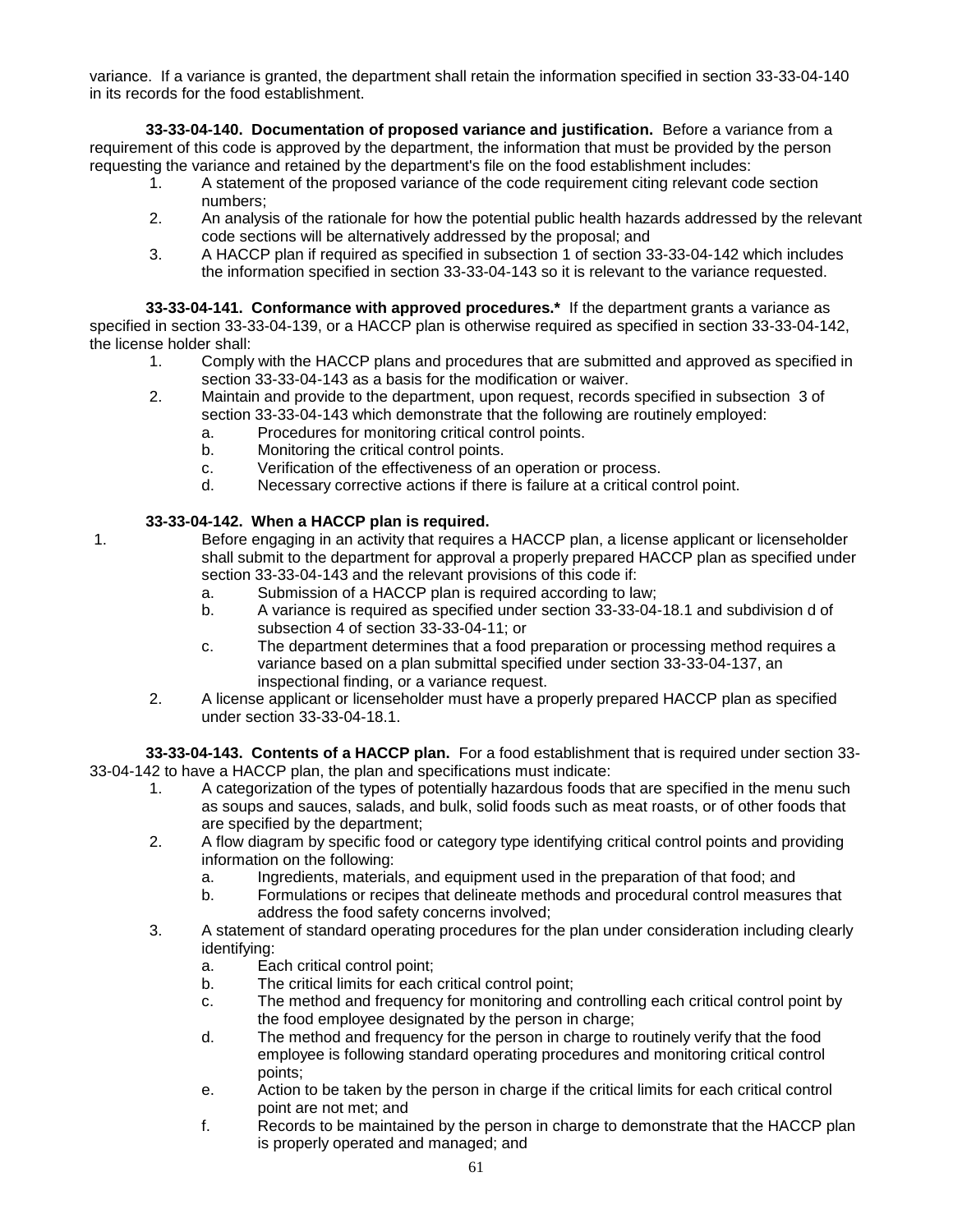4. Additional scientific data or other information, as required by the department, supporting the determination that food safety is not compromised by the proposal.

**33-33-04-144. Sanitation and safety.** Every food establishment must be operated with strict regard for the health and safety of its patrons. The following sanitary and safety regulations must be followed:

- 1. No dishwater or other substance which is or may become foul or offensive may be thrown upon the ground near the food establishment.
- 2. Neither the dining room nor the kitchen of any food establishment may be used as a sleeping or dressing room by any employee of the restaurant or by any other person.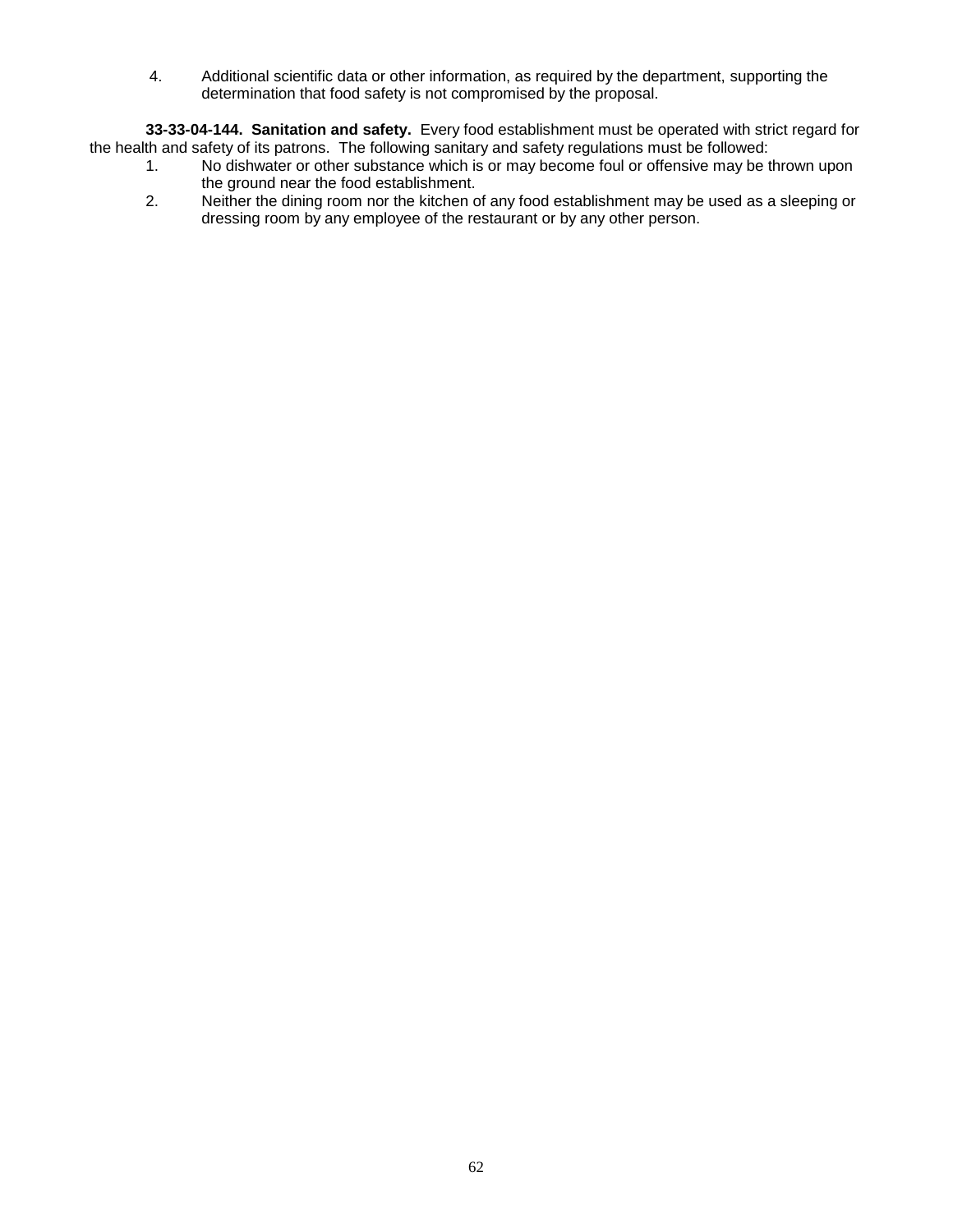### **Consumer Advisories**

Thoroughly cooking foods of animal origin such as beef, eggs, fish, lamb, pork, poultry or shellfish reduces the risk of foodborne illness. Individuals with certain health conditions may be at higher risk if these foods are consumed raw or undercooked. Consult your physician or public health official for further information.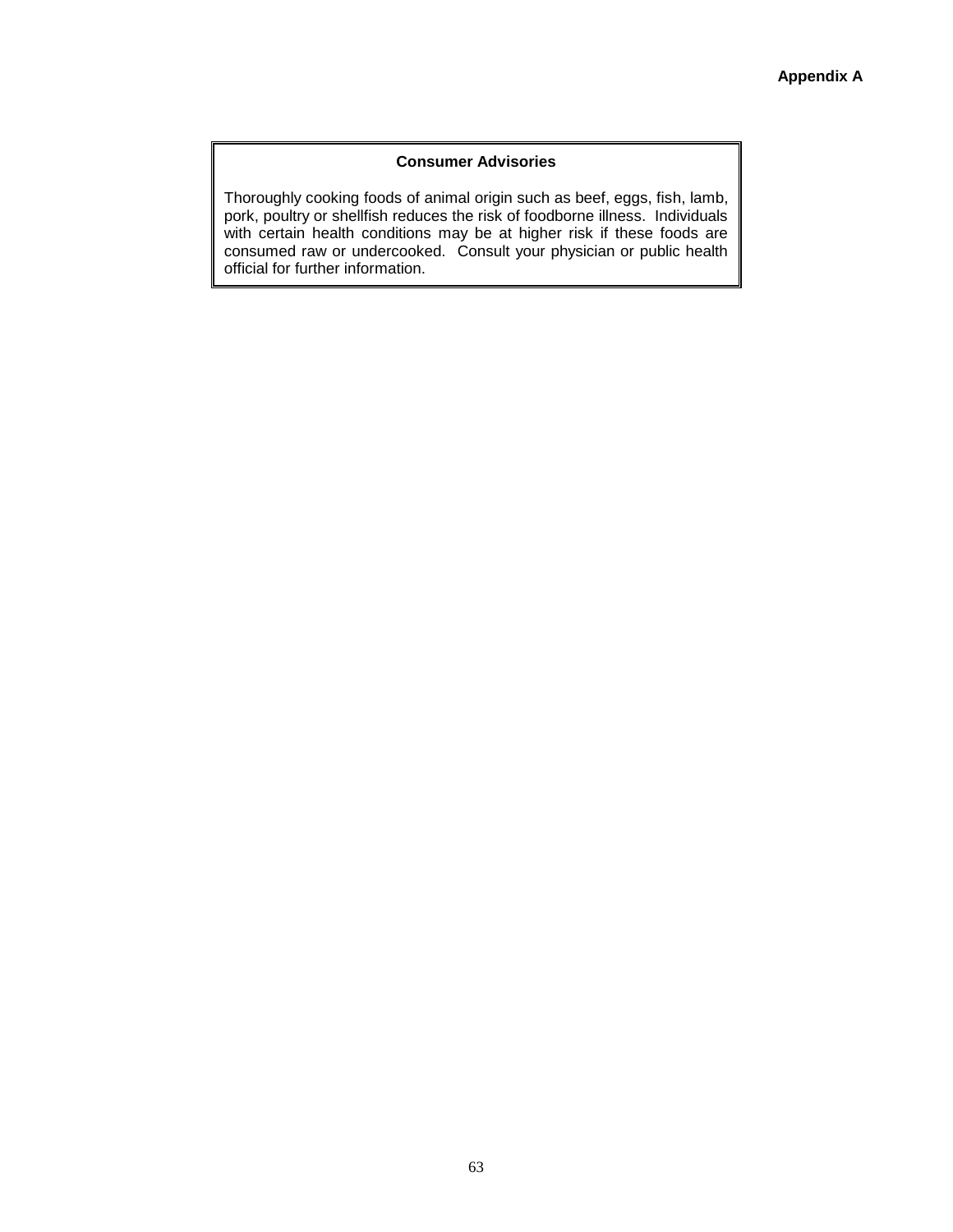Links to the Code of Federal Regulations:

21 CFR 173.315 – Chemicals used in washing or to assist in the peeling of fruits and vegetables <http://www.accessdata.fda.gov/scripts/cdrh/cfdocs/cfcfr/CFRSearch.cfm?fr=173.315>

21 CFR 173.368 – Ozone as an antimicrobial agent in the treatment of fruits and vegetables <http://www.accessdata.fda.gov/scripts/cdrh/cfdocs/cfcfr/CFRSearch.cfm?fr=173.368>

21 CFR 178.1010 – Approved sanitizer solutions <http://www.accessdata.fda.gov/scripts/cdrh/cfdocs/cfcfr/CFRSearch.cfm?fr=178.1010>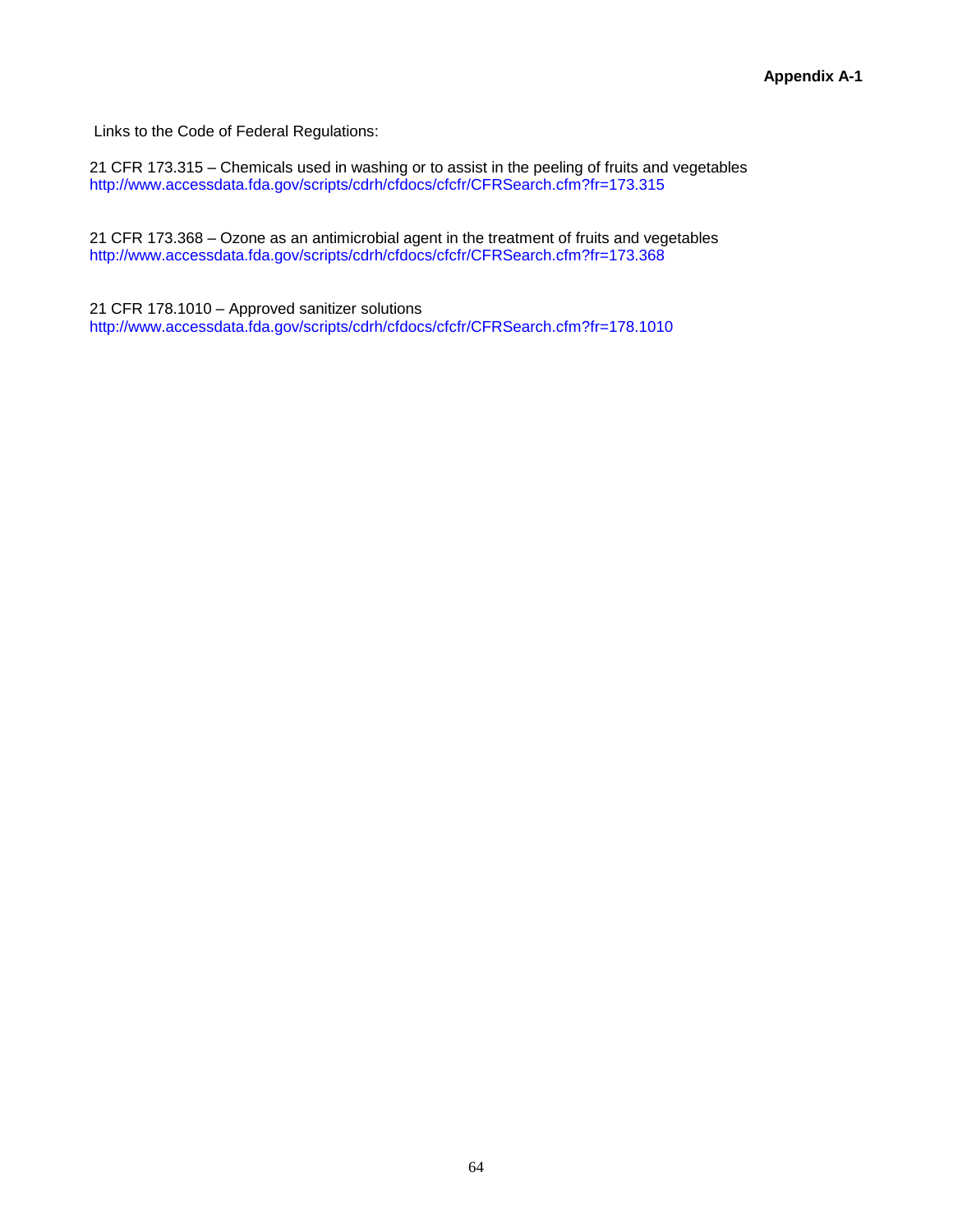Decision Tree 1. When to Exclude or Restrict a Food Employee who Reports a Symptom and When to Exclude a Food Employee Who Reports a Diagnosis with Symptoms Under the Food Code







**Key:**

Listed symptoms for Reporting: (V) Vomiting; (J) Jaundice; (D) Diarrhea; (ST and F) Sore Throat with Fever; (HSP) Highly Susceptible Population; (Gen. Pop.) General Population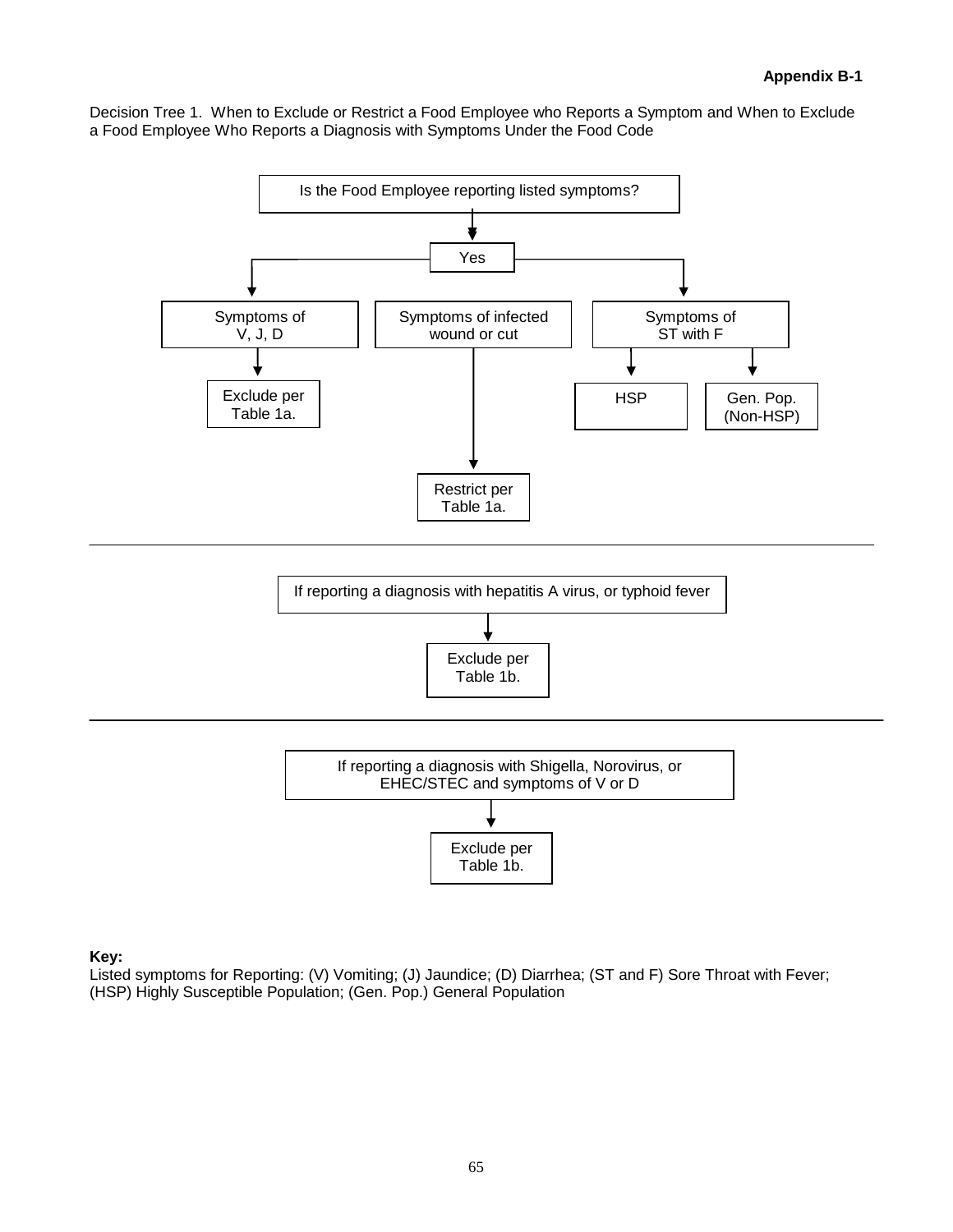Decision Tree 2. When to Exclude or Restrict a Food Employee Who is Asymptomatic and Reports a Listed Diagnosis and When to Restrict a Food Employee who Reports a Listed Exposure Under the Food Code.



# Key:

(HSP) Highly Susceptible Population; (Gen. Pop.) General Population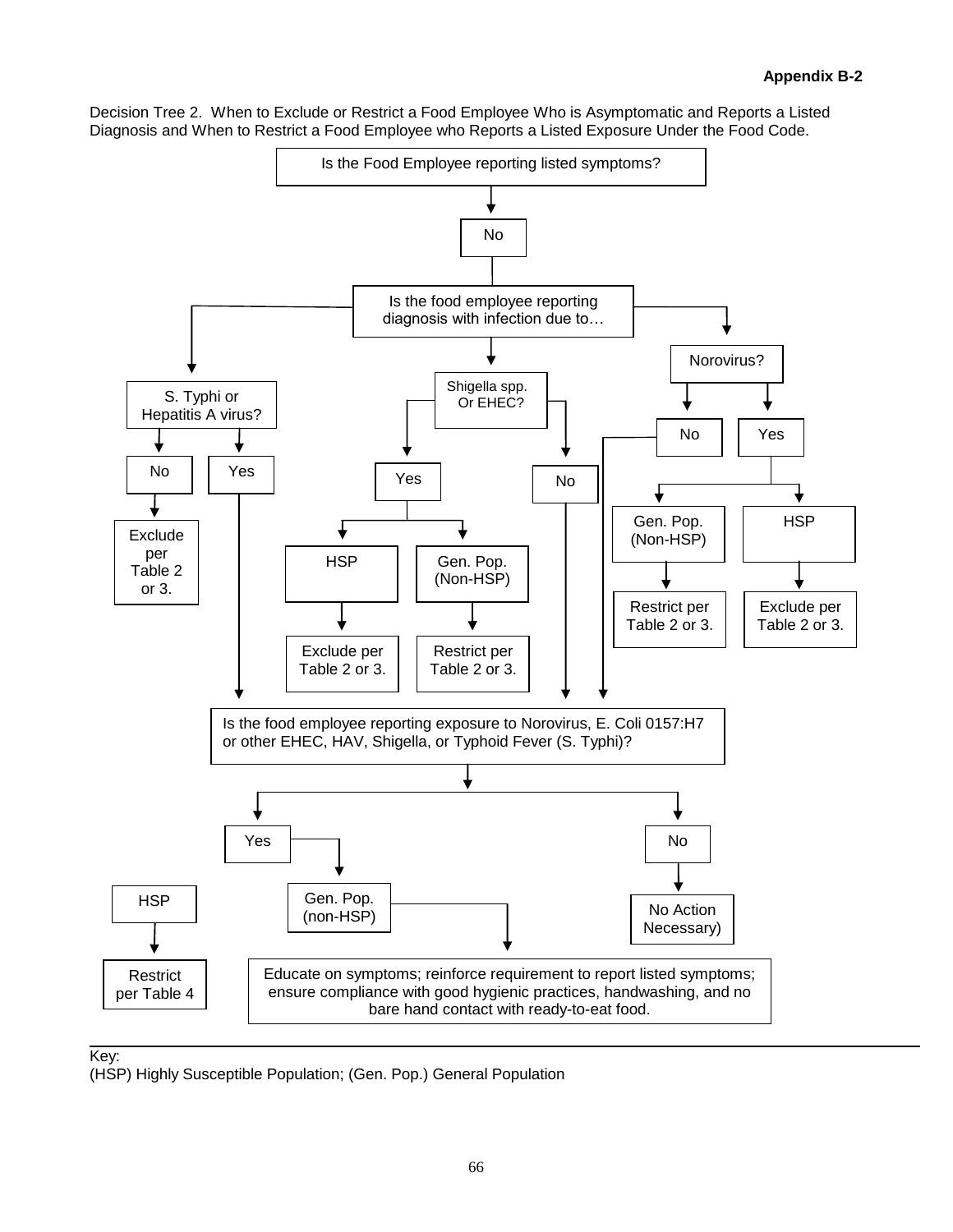| Food employees and conditional employees shall report symptoms<br>Immediately to the person in charge |                                                                                                                                                                                                                                                              |                                                                                                    |                                                                                                                                                                                                                                                                                                           |                                 |  |  |
|-------------------------------------------------------------------------------------------------------|--------------------------------------------------------------------------------------------------------------------------------------------------------------------------------------------------------------------------------------------------------------|----------------------------------------------------------------------------------------------------|-----------------------------------------------------------------------------------------------------------------------------------------------------------------------------------------------------------------------------------------------------------------------------------------------------------|---------------------------------|--|--|
|                                                                                                       | The person in charge shall prohibit a conditional employee that reports a listed symptom from becoming a food<br>employee until meeting the criteria listed in section 33-33-04-28.11 of the Food Code, for reinstatement of a<br>symptomatic food employee. |                                                                                                    |                                                                                                                                                                                                                                                                                                           |                                 |  |  |
|                                                                                                       | <b>EXCLUSION/OR RESTRICTION</b>                                                                                                                                                                                                                              |                                                                                                    | Removing symptomatic food employees                                                                                                                                                                                                                                                                       | <b>RA</b>                       |  |  |
|                                                                                                       | <b>Facilities</b>                                                                                                                                                                                                                                            | <b>Facilities not</b>                                                                              | from exclusion or restriction                                                                                                                                                                                                                                                                             | Approval                        |  |  |
| <b>Symptom</b>                                                                                        | Serving a HSP                                                                                                                                                                                                                                                | Serving a HSP                                                                                      |                                                                                                                                                                                                                                                                                                           | Needed to<br>Return to<br>Work? |  |  |
| Vomiting                                                                                              | <b>EXCLUDE</b><br>33-33-04-<br>28.10(1)(a)                                                                                                                                                                                                                   | <b>EXCLUDE</b><br>33-33-04-<br>28.10(1)(a)                                                         | When the excluded food employee has<br>been asymptomatic for at least 24 hours<br>or provides medical documentation 33-<br>$33-04-28.11(1)(a)$ .<br>Exceptions: If diagnosed with Norovirus,<br>Shigella spp., E. Coli 0157:H7 or other<br>EHEC, HAV, or typhoid fever (S. Typhi)<br>(see Tables 1b & 2). | No if not<br>diagnosed          |  |  |
| Diarrhea                                                                                              | <b>EXCLUDE</b><br>33-33-04-<br>28.10(1)(a)                                                                                                                                                                                                                   | <b>EXCLUDE</b><br>33-33-04-<br>28.10(1)(a)                                                         | When the excluded food employee has<br>been asymptomatic for at least 24 hours<br>or provides medical documentation 33-<br>33-04-28.11(1)<br>Exceptions: If diagnosed with Norovirus,<br>E. Coli 0157:H7 or other EHEC, HAV, or<br>S. Typhi (see Tables 1b & 2).                                          | No if not<br>diagnosed          |  |  |
| Jaundice                                                                                              | <b>EXCLUDE</b><br>33-33-04-<br>28.10(2)(a) if the<br>onset occurred<br>within the last 7<br>days                                                                                                                                                             | <b>EXCLUDE</b><br>33-33-04-<br>$28.10(2)(a)$ if<br>the onset<br>occurred within<br>the last 7 days | When approval is obtained from the RA<br>33-33-04-28.11(2), and:<br>Food employee has been<br>$\bullet$<br>jaundiced for more than 7<br>calendar days 33-33-04-<br>$28.11(2)(a)$ , or<br>Provides medical<br>documentation 33-33-04-<br>$28.11(2)(c)$ .                                                   | Yes                             |  |  |
| Sore Throat<br>with Fever                                                                             | <b>EXCLUDE</b><br>33-33-04-<br>28.10(7)(a)                                                                                                                                                                                                                   | <b>RESTRICT</b><br>33-33-04-<br>28.10(7)(b)                                                        | When food employee provides written<br>medical documentation 33-33-04-<br>$28.11(7)(a)-(c)$                                                                                                                                                                                                               | $\overline{N}$                  |  |  |
| Infected wound                                                                                        | <b>RESTRICT</b>                                                                                                                                                                                                                                              | <b>RESTRICT</b>                                                                                    | When the infected wound or boil is                                                                                                                                                                                                                                                                        | No                              |  |  |
| or<br>pustular boil                                                                                   | 33-33-04-<br>28.10(8)                                                                                                                                                                                                                                        | 33-33-04-<br>28.10(8)                                                                              | properly covered 33-33-04-28.11(8)(a)-<br>(c)                                                                                                                                                                                                                                                             |                                 |  |  |

Key for Tables 1, 2, 3, and 4: RA = Regulatory Authority EHEC = Enterohemorrhagic, or Shiga toxin-producing Escherichia coli HAV = Hepatitis A virus HSP = Highly Susceptible Population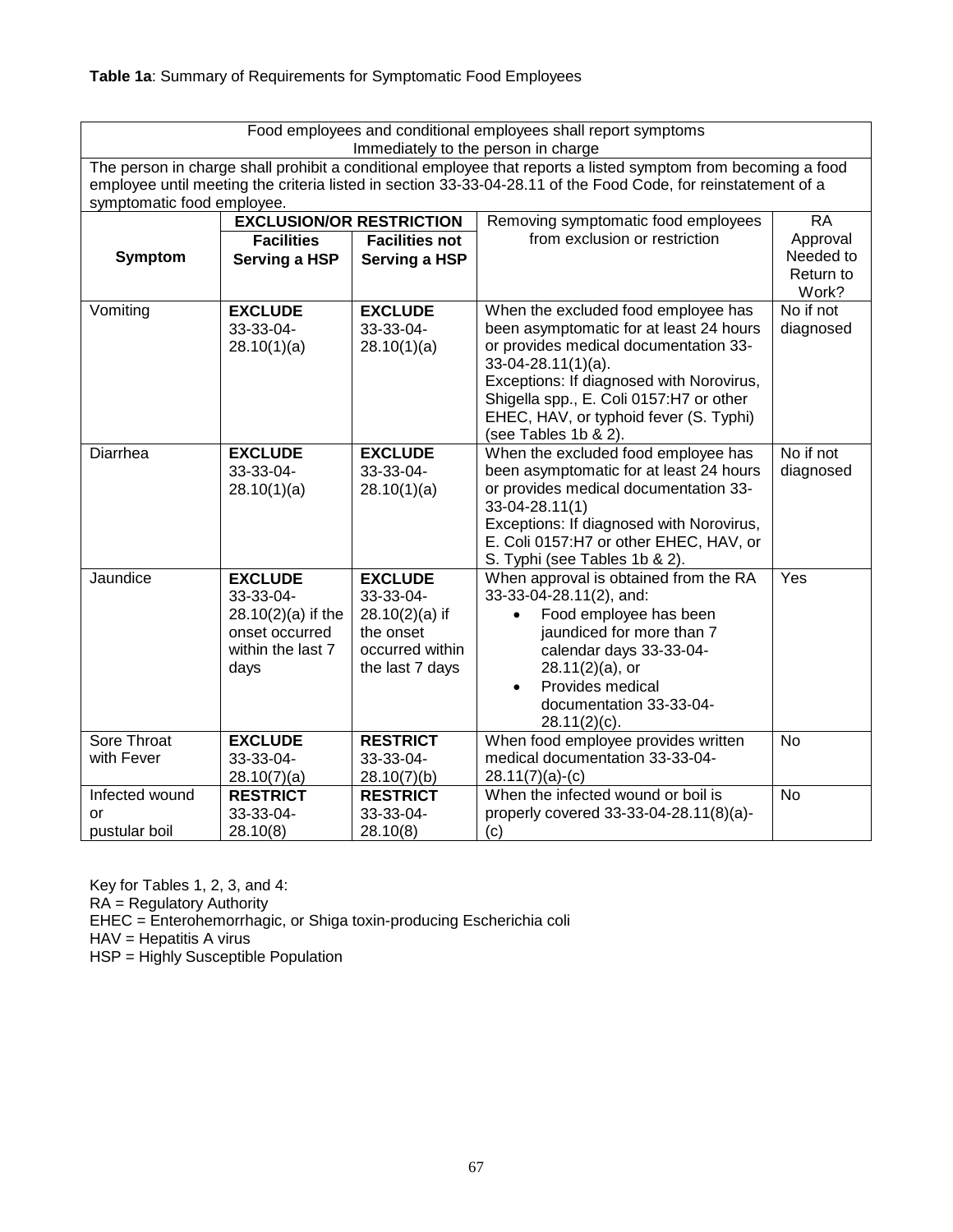**Table 1b**: Summary of Requirements for Diagnosed, Symptomatic Food Employees

| Food employees and conditional employees shall report a listed<br>diagnosis with symptoms immediately to the person in charge                                                                                                                                                           |                                                                                                                    |                                                                                                                                                                                                                                                                                                                                                                                                                                                                                                                                                                                                      |                                                                                                                                             |  |
|-----------------------------------------------------------------------------------------------------------------------------------------------------------------------------------------------------------------------------------------------------------------------------------------|--------------------------------------------------------------------------------------------------------------------|------------------------------------------------------------------------------------------------------------------------------------------------------------------------------------------------------------------------------------------------------------------------------------------------------------------------------------------------------------------------------------------------------------------------------------------------------------------------------------------------------------------------------------------------------------------------------------------------------|---------------------------------------------------------------------------------------------------------------------------------------------|--|
| The person in charge shall notify the RA when a food employee is jaundiced or reports a listed diagnosis                                                                                                                                                                                |                                                                                                                    |                                                                                                                                                                                                                                                                                                                                                                                                                                                                                                                                                                                                      |                                                                                                                                             |  |
| The person in charge shall prohibit a conditional employee that reports a listed diagnosis with symptoms from<br>becoming a food employee until meeting the criteria listed in section 33-33-04-28.11 of the Food Code, for<br>reinstatement of a diagnosed, symptomatic food employee. |                                                                                                                    |                                                                                                                                                                                                                                                                                                                                                                                                                                                                                                                                                                                                      |                                                                                                                                             |  |
| Diagnosis                                                                                                                                                                                                                                                                               | <b>EXCLUSION</b><br><b>Facilities Serving</b><br><b>HSP</b> or not<br><b>Serving HSP</b>                           | Removing diagnosed, symptomatic food employees<br>from exclusion                                                                                                                                                                                                                                                                                                                                                                                                                                                                                                                                     | RA Approval<br>Needed to<br>Return to<br>Work?                                                                                              |  |
| <b>Hepatitis A</b><br>virus                                                                                                                                                                                                                                                             | <b>EXCLUDE</b> if within<br>14 days of any<br>symptom, or within<br>7 days of jaundice<br>33-33-04-<br>28.10(2)(b) | When approval is obtained from the RA 33-33-04-<br>28.11(2), and:<br>The food employee has been jaundiced for<br>more than 7 calendar days 33-33-04-<br>$28.11(2)(a)$ , or<br>The anicteric food employee has had symptoms<br>$\bullet$<br>of more than 14 days 33-33-04-28.11(2)(b), or<br>The food employee provides medical<br>$\bullet$<br>documentation 33-33-04-28.11(2)(c) (also see<br>Table 2)                                                                                                                                                                                              | Yes                                                                                                                                         |  |
| <b>Typhoid Fever</b><br>(S. Typhi)                                                                                                                                                                                                                                                      | <b>EXCLUDE</b><br>33-33-04-28.10(3)                                                                                | When approval is obtained from the RA 33-33-04-<br>$28.11(3)(a)$ ; and:<br>Food employee provides medical<br>$\bullet$<br>documentation that states the food employee is<br>free of a S.Typhi infection 33-33-04-28.11(3)(b)<br>(also see Table 2)                                                                                                                                                                                                                                                                                                                                                   | Yes                                                                                                                                         |  |
| E. coli 0157:H7<br>or other<br>EHEC/STEC                                                                                                                                                                                                                                                | <b>EXCLUDE</b><br>Based on vomiting<br>or diarrhea<br>symptoms, under<br>33-33-04-<br>28.10(1)(b)                  | Serving Non-HSP facility: 33-33-04-28.11(1)(d)(2):<br>1.<br>May only work on a restricted basis 24 hours after<br>symptoms resolve and remains restricted until<br>meeting the requirements listed below:<br>Serving HSP facility: 33-33-04-28.11(1)(d)(2):<br>2.<br>Remains excluded until meeting the requirements<br>listed below:<br>Approval is obtained from RA 33-33-04-<br>$\bullet$<br>$28.11(6)$ , and<br>Medically cleared 33-33-04-28.11(6)(a), or<br>More than 7 calendar days have passed<br>since the food employee became<br>asymptomatic 33-33-04-28.11(6)(b) (also<br>see Table 2) | Yes to return<br>to HSP or to<br>return<br>unrestricted;<br>Not required<br>to work on a<br>restricted<br>basis in a<br>non-HSP<br>facility |  |
| Norovirus                                                                                                                                                                                                                                                                               | <b>EXCLUDE</b><br>Based on vomiting<br>or diarrhea<br>symptoms, under<br>33-33-04-<br>28.10(1)(b)                  | Serving non-HSP facility: 33-33-04-28.11(1)(b)(1):<br>1.<br>May only work on a restricted basis 24 hours after<br>symptoms resolve and remains restricted until<br>meeting the requirements listed below:<br>Serving HSP facility: 33-33-04-28.11(1)(b)(2):<br>2.<br>Remains excluded until meeting the requirements<br>listed below:<br>Approval is obtained from the RA 33-33-04-<br>$\bullet$<br>$28.11(4)$ , and<br>Medically cleared 33-33-04-28.11(4)(a), or<br>More than 48 hours have passed since the<br>food employee became asymptomatic 33-<br>33-04-28.11(4)(b) (also see Table 2)      | Yes to return<br>to HSP or to<br>return<br>unrestricted;<br>Not required<br>to work on a<br>restricted<br>basis in a<br>non-HSP<br>facility |  |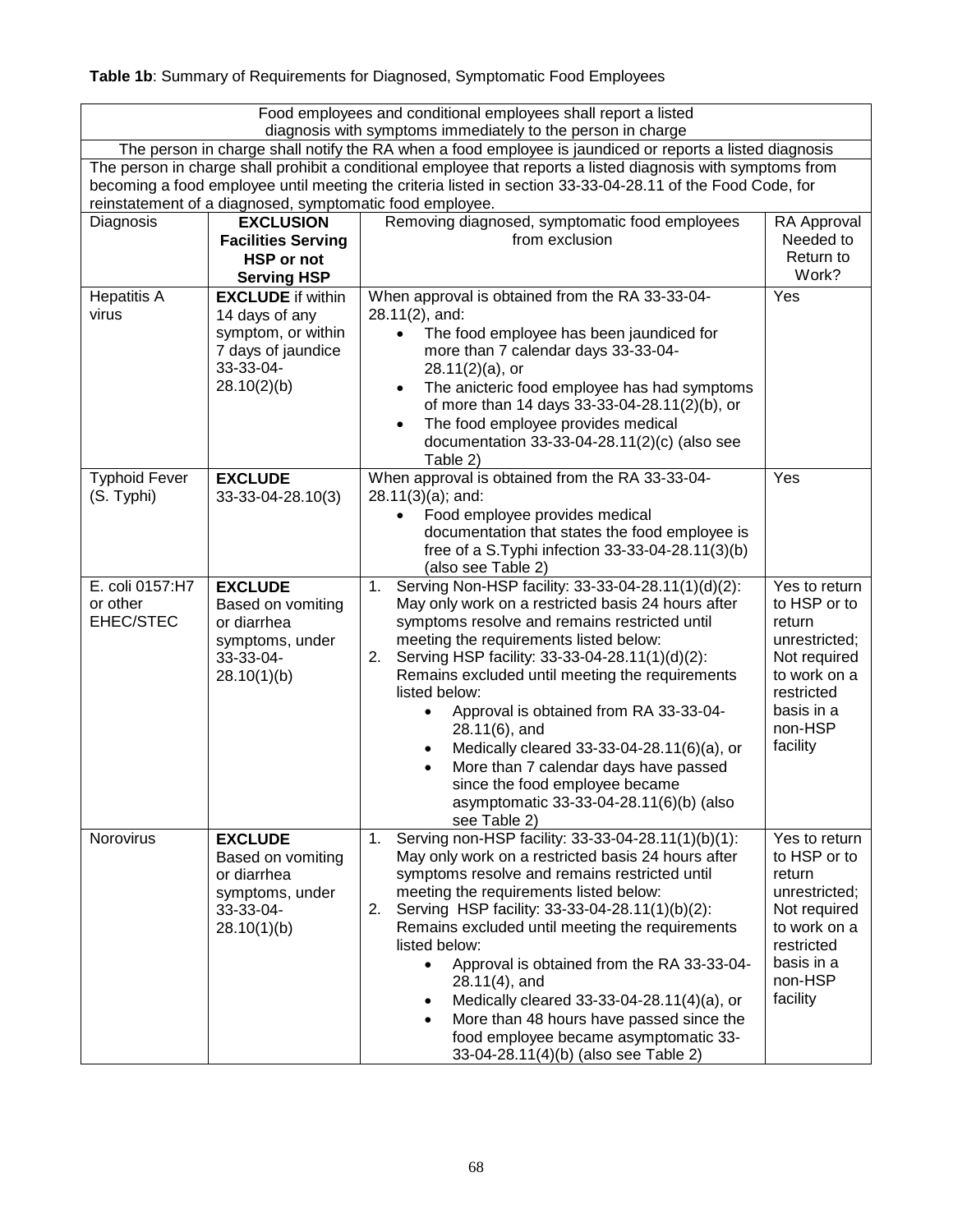| Shigella spp. | <b>EXCLUDE</b>    | Serving Non-HSP facility: 33-33-04-28.11(1(C)(1):       | Yes to return |
|---------------|-------------------|---------------------------------------------------------|---------------|
|               | Based on vomiting | May only work on a restricted basis 24 hours after      | to HSP or to  |
|               | or diarrhea       | symptoms resolve, and remains restricted until          | return        |
|               | symptoms, under   | meeting the requirements listed below:                  | unrestricted; |
|               | 33-33-04-         | 2. Serving HSP facility: 33-33-04-28.11(1(C)(2):        | Not required  |
|               | 28.10(1)(b)       | Remains excluded until meeting the requirements         | to work on a  |
|               |                   | listed:                                                 | restricted    |
|               |                   | Approval obtained from the RA 33-33-04-<br>$\bullet$    | basis in a    |
|               |                   | $28.11(5)$ ,                                            | non-HSP       |
|               |                   | Medically cleared 33-33-04-28.11(5)(a), or<br>$\bullet$ | facility      |
|               |                   | More than 7 calendar days have passed<br>$\bullet$      |               |
|               |                   | since the food employee became                          |               |
|               |                   | asymptomatic 33-33-04-28.11(5)(b) (also                 |               |
|               |                   | see Table 2)                                            |               |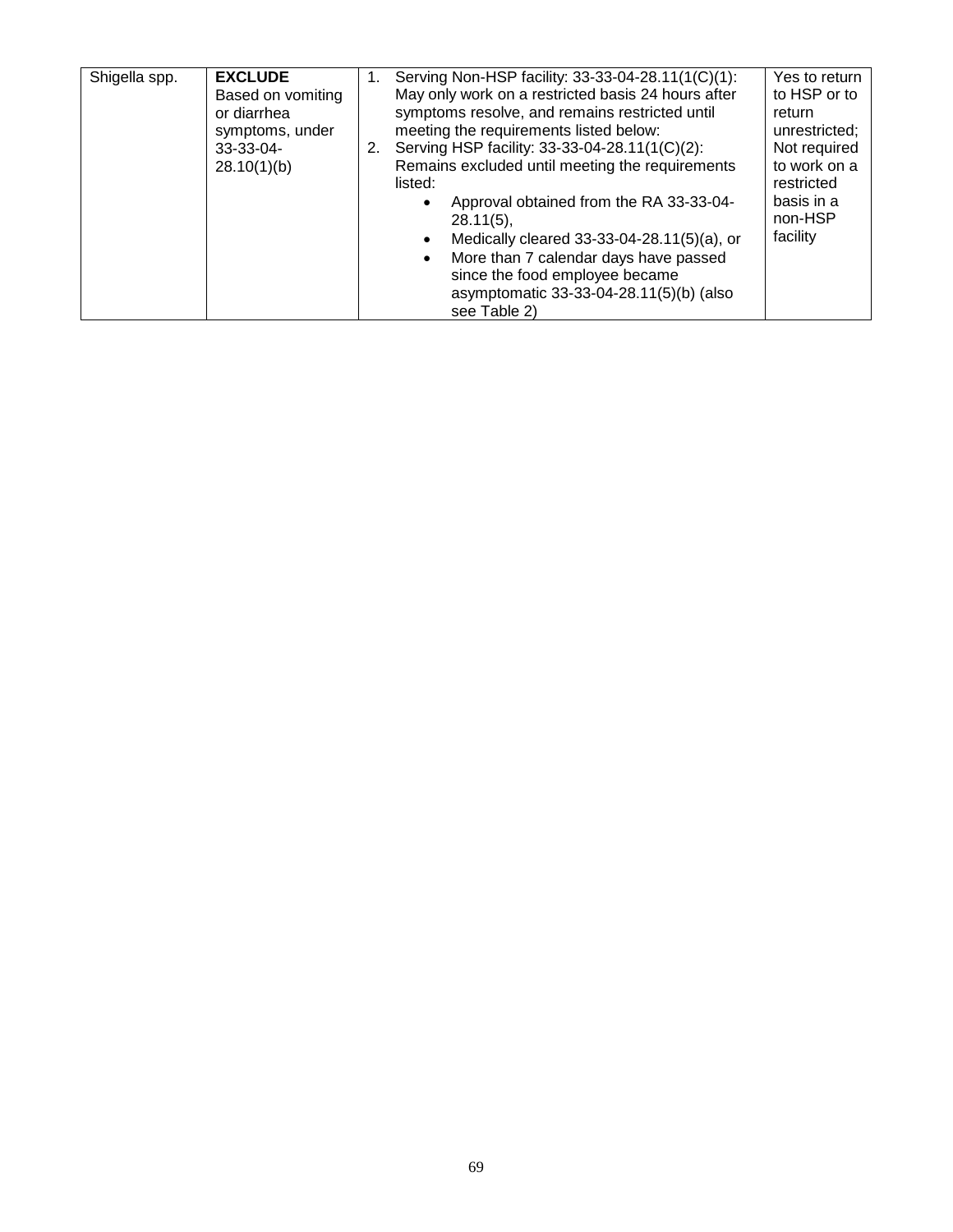## **Table 2**: Summary of Requirements for Diagnosed Food Employees with Resolved Symptoms

Food employees and conditional employees shall report a listed diagnosis immediately to the person in charge The person in charge shall notify the RA when a food employee reports a listed diagnosis

The person in charge shall prohibit a conditional employee that reports a listed diagnosis from becoming a food employee until meeting the criteria listed in section 33-33-04-28.11 of the Food Code, for reinstatement of a diagnosed food employee.

| .<br><b>Pathogen</b><br><b>Diagnosis</b>                                                                                       | $\cdot$ . $\sim$<br><b>Facilities</b><br><b>Serving</b> | <b>Facilities</b><br><b>Not</b>                       | <b>Removing Diagnosed Food Employees</b>                                                                                                                                                                                                                                                                                                                                                                                                                                                                                                                                                                                                       | <b>RA Approval</b><br><b>Required to</b>                                                                                                    |
|--------------------------------------------------------------------------------------------------------------------------------|---------------------------------------------------------|-------------------------------------------------------|------------------------------------------------------------------------------------------------------------------------------------------------------------------------------------------------------------------------------------------------------------------------------------------------------------------------------------------------------------------------------------------------------------------------------------------------------------------------------------------------------------------------------------------------------------------------------------------------------------------------------------------------|---------------------------------------------------------------------------------------------------------------------------------------------|
|                                                                                                                                | <b>HSP</b>                                              | <b>Serving HSP</b>                                    |                                                                                                                                                                                                                                                                                                                                                                                                                                                                                                                                                                                                                                                | <b>Return to</b><br><b>Work</b>                                                                                                             |
| <b>Typhoid</b><br>fever (S.<br>Typhi)<br>including<br>previous<br>illness with<br>S. Typhi<br>(see 33-33-<br>04-<br>28.9(1)(c) | <b>EXCLUDE</b><br>33-33-04-<br>28.10(3)                 | <b>EXCLUDE</b><br>33-33-04-<br>28.10(3)               | When approval is obtained from the RA 33-33-04-<br>$28.11(3)(a)$ , and:<br>Food employee provides medical<br>$\bullet$<br>documentation that states the food<br>employee is free of a S. Typhi infection<br>33-33-04-28.11(3)(b) (also see Table 1b)                                                                                                                                                                                                                                                                                                                                                                                           | Yes                                                                                                                                         |
| Shigella spp.                                                                                                                  | <b>EXCLUDE</b><br>33-33-04-<br>28.10(5)(a)              | <b>RESTRICT</b><br>33-33-04-<br>28.10(5)(b)           | Serving Non-HSP facility: 33-33-04-<br>1.<br>$28.11(1)(c)(1)$ : May only work on a restricted<br>basis 24 hours after symptoms resolve and<br>remains restricted until meeting the<br>requirements listed below:<br>Serving HSP facility: 33-33-04-28.11(1)(c)(2):<br>2.<br>Remains excluded until meeting the<br>requirements listed below:<br>Approval is obtained from the RA 33-<br>$\bullet$<br>33-04-28.11(5), and:<br>Medically cleared 33-33-04-<br>$\bullet$<br>$28.11(5)(a)$ , or<br>More than 7 calendar days have<br>$\bullet$<br>passed since the food employee<br>became asymptomatic 33-33-04-<br>28.11(5)(c)(1) (see Table 1b) | Yes to return<br>to HSP or to<br>return<br>unrestricted;<br>Not required<br>to work on a<br>restricted<br>basis on a<br>non-HSP<br>facility |
| Norovirus                                                                                                                      | <b>EXCLUDE</b><br>33-33-04-<br>28.10(4)(a)              | <b>RESTRICT</b><br>33-33-04-<br>28.10(4)(b)           | Serving Non-HSP facility: 33-33-04-<br>1.<br>$28.11(1)(b)(1)$ : May only work on a restricted<br>basis 24 hours after symptoms resolve and<br>remains restricted until meeting the<br>requirements listed below:<br>serving HSP facility: 33-33-04-28.11(1)(b)(2):<br>2.<br>Remains excluded until meeting the<br>requirements listed below:<br>Approval is obtained from the RA 33-<br>33-04-28.11(4), and:<br>Medically cleared 33-33-04-<br>$\bullet$<br>$28.11(4)(a)$ ; or<br>More than 48 hours have passed<br>$\bullet$<br>since the food employee became<br>asymptomatic 33-33-04-28.11(4)(b)<br>(also see Table 1b)                    | Yes to return<br>to HSP or to<br>return<br>unrestricted;<br>Not required<br>to work on a<br>restricted<br>basis on a<br>non-HSP<br>facility |
| Pathogen<br><b>Diagnosis</b>                                                                                                   | <b>Facilities</b><br><b>Serving</b><br><b>HSP</b>       | <b>Facilities</b><br><b>Not</b><br><b>Serving HSP</b> | <b>Removing Diagnosed Food Employees</b>                                                                                                                                                                                                                                                                                                                                                                                                                                                                                                                                                                                                       | <b>RA Approval</b><br><b>Required to</b><br><b>Return to</b><br><b>Work</b>                                                                 |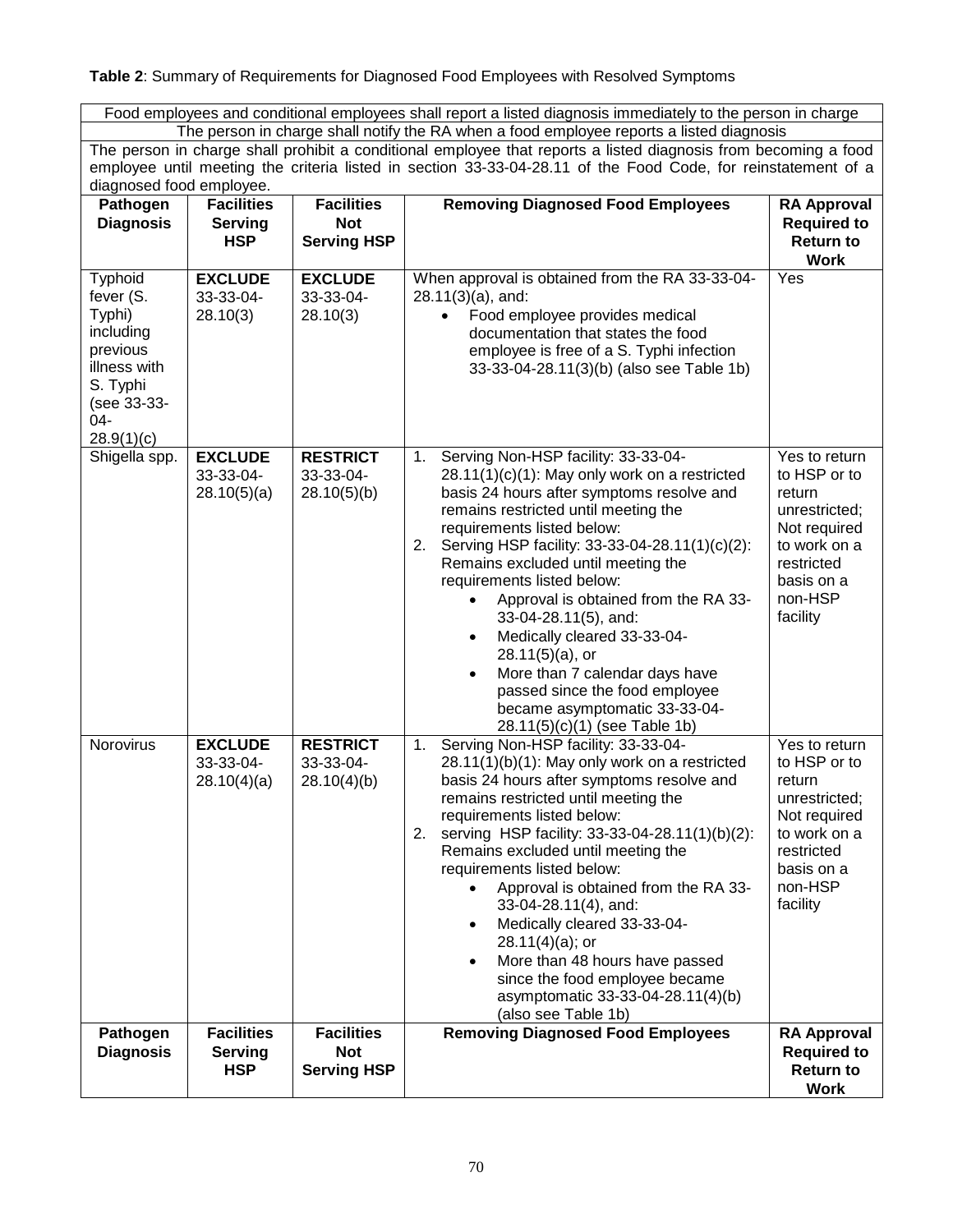|           |                                                                                                                                                            | Yes to return                                                                                                                                                                                                                                                                                                                                                                                                                                                                                                                                                                                                                                                                                                                                                                                                                                                                                                             |
|-----------|------------------------------------------------------------------------------------------------------------------------------------------------------------|---------------------------------------------------------------------------------------------------------------------------------------------------------------------------------------------------------------------------------------------------------------------------------------------------------------------------------------------------------------------------------------------------------------------------------------------------------------------------------------------------------------------------------------------------------------------------------------------------------------------------------------------------------------------------------------------------------------------------------------------------------------------------------------------------------------------------------------------------------------------------------------------------------------------------|
|           |                                                                                                                                                            | to HSP or to                                                                                                                                                                                                                                                                                                                                                                                                                                                                                                                                                                                                                                                                                                                                                                                                                                                                                                              |
|           |                                                                                                                                                            | return                                                                                                                                                                                                                                                                                                                                                                                                                                                                                                                                                                                                                                                                                                                                                                                                                                                                                                                    |
|           |                                                                                                                                                            | unrestricted;                                                                                                                                                                                                                                                                                                                                                                                                                                                                                                                                                                                                                                                                                                                                                                                                                                                                                                             |
|           |                                                                                                                                                            |                                                                                                                                                                                                                                                                                                                                                                                                                                                                                                                                                                                                                                                                                                                                                                                                                                                                                                                           |
|           |                                                                                                                                                            | Not required                                                                                                                                                                                                                                                                                                                                                                                                                                                                                                                                                                                                                                                                                                                                                                                                                                                                                                              |
|           |                                                                                                                                                            | to work on a                                                                                                                                                                                                                                                                                                                                                                                                                                                                                                                                                                                                                                                                                                                                                                                                                                                                                                              |
|           |                                                                                                                                                            | restricted                                                                                                                                                                                                                                                                                                                                                                                                                                                                                                                                                                                                                                                                                                                                                                                                                                                                                                                |
|           | requirements listed below:                                                                                                                                 | basis on a                                                                                                                                                                                                                                                                                                                                                                                                                                                                                                                                                                                                                                                                                                                                                                                                                                                                                                                |
|           |                                                                                                                                                            | non-HSP                                                                                                                                                                                                                                                                                                                                                                                                                                                                                                                                                                                                                                                                                                                                                                                                                                                                                                                   |
|           |                                                                                                                                                            | facility                                                                                                                                                                                                                                                                                                                                                                                                                                                                                                                                                                                                                                                                                                                                                                                                                                                                                                                  |
|           |                                                                                                                                                            |                                                                                                                                                                                                                                                                                                                                                                                                                                                                                                                                                                                                                                                                                                                                                                                                                                                                                                                           |
|           |                                                                                                                                                            |                                                                                                                                                                                                                                                                                                                                                                                                                                                                                                                                                                                                                                                                                                                                                                                                                                                                                                                           |
|           |                                                                                                                                                            |                                                                                                                                                                                                                                                                                                                                                                                                                                                                                                                                                                                                                                                                                                                                                                                                                                                                                                                           |
|           | $\bullet$                                                                                                                                                  |                                                                                                                                                                                                                                                                                                                                                                                                                                                                                                                                                                                                                                                                                                                                                                                                                                                                                                                           |
|           |                                                                                                                                                            |                                                                                                                                                                                                                                                                                                                                                                                                                                                                                                                                                                                                                                                                                                                                                                                                                                                                                                                           |
|           | became asymptomatic 33-33-04-                                                                                                                              |                                                                                                                                                                                                                                                                                                                                                                                                                                                                                                                                                                                                                                                                                                                                                                                                                                                                                                                           |
|           |                                                                                                                                                            |                                                                                                                                                                                                                                                                                                                                                                                                                                                                                                                                                                                                                                                                                                                                                                                                                                                                                                                           |
|           |                                                                                                                                                            | Yes                                                                                                                                                                                                                                                                                                                                                                                                                                                                                                                                                                                                                                                                                                                                                                                                                                                                                                                       |
| within 14 |                                                                                                                                                            |                                                                                                                                                                                                                                                                                                                                                                                                                                                                                                                                                                                                                                                                                                                                                                                                                                                                                                                           |
|           |                                                                                                                                                            |                                                                                                                                                                                                                                                                                                                                                                                                                                                                                                                                                                                                                                                                                                                                                                                                                                                                                                                           |
|           |                                                                                                                                                            |                                                                                                                                                                                                                                                                                                                                                                                                                                                                                                                                                                                                                                                                                                                                                                                                                                                                                                                           |
|           |                                                                                                                                                            |                                                                                                                                                                                                                                                                                                                                                                                                                                                                                                                                                                                                                                                                                                                                                                                                                                                                                                                           |
|           |                                                                                                                                                            |                                                                                                                                                                                                                                                                                                                                                                                                                                                                                                                                                                                                                                                                                                                                                                                                                                                                                                                           |
|           |                                                                                                                                                            |                                                                                                                                                                                                                                                                                                                                                                                                                                                                                                                                                                                                                                                                                                                                                                                                                                                                                                                           |
|           |                                                                                                                                                            |                                                                                                                                                                                                                                                                                                                                                                                                                                                                                                                                                                                                                                                                                                                                                                                                                                                                                                                           |
|           |                                                                                                                                                            |                                                                                                                                                                                                                                                                                                                                                                                                                                                                                                                                                                                                                                                                                                                                                                                                                                                                                                                           |
|           | $\bullet$                                                                                                                                                  |                                                                                                                                                                                                                                                                                                                                                                                                                                                                                                                                                                                                                                                                                                                                                                                                                                                                                                                           |
|           |                                                                                                                                                            |                                                                                                                                                                                                                                                                                                                                                                                                                                                                                                                                                                                                                                                                                                                                                                                                                                                                                                                           |
|           |                                                                                                                                                            |                                                                                                                                                                                                                                                                                                                                                                                                                                                                                                                                                                                                                                                                                                                                                                                                                                                                                                                           |
|           | <b>RESTRICT</b><br>33-33-04-<br>28.10(6)(b)<br><b>EXCLUDE if</b><br>days of any<br>symptom, or<br>within 7 days<br>of jaundice<br>33-33-04-<br>28.10(2)(b) | Serving Non-HSP facility: 33-33-04-<br>1.<br>28.11(1)(d)(1): May only work on a restricted<br>basis 24 hours after symptoms resolve and<br>remains restricted until meeting the<br>requirements listed below:<br>Serving HSP facility: 33-33-04-28.11(1)(d)(2):<br>2.<br>Remains excluded until meeting the<br>Approval is obtained from the RA 33-<br>33-04-28.11(6); and:<br>Medically cleared 33-33-04-<br>$\bullet$<br>$28.11(6)(a)$ , or<br>More than 7 calendar days have<br>passed since the food employee<br>28.11(6)(b)<br>When approval is obtained from the RA 33-33-04-<br>$28.11(2)$ , and<br>The food employee has been jaundiced<br>for more than 7 calendar days 33-33-04-<br>$28.11(2)(a)$ , or<br>The anicteric food employee has had<br>$\bullet$<br>symptoms for more than 14 days 33-33-<br>$04 - 28.11(2)(b)$ , or<br>The food employee provides medical<br>documentation 33-33-04-28.11(2)(c) (see |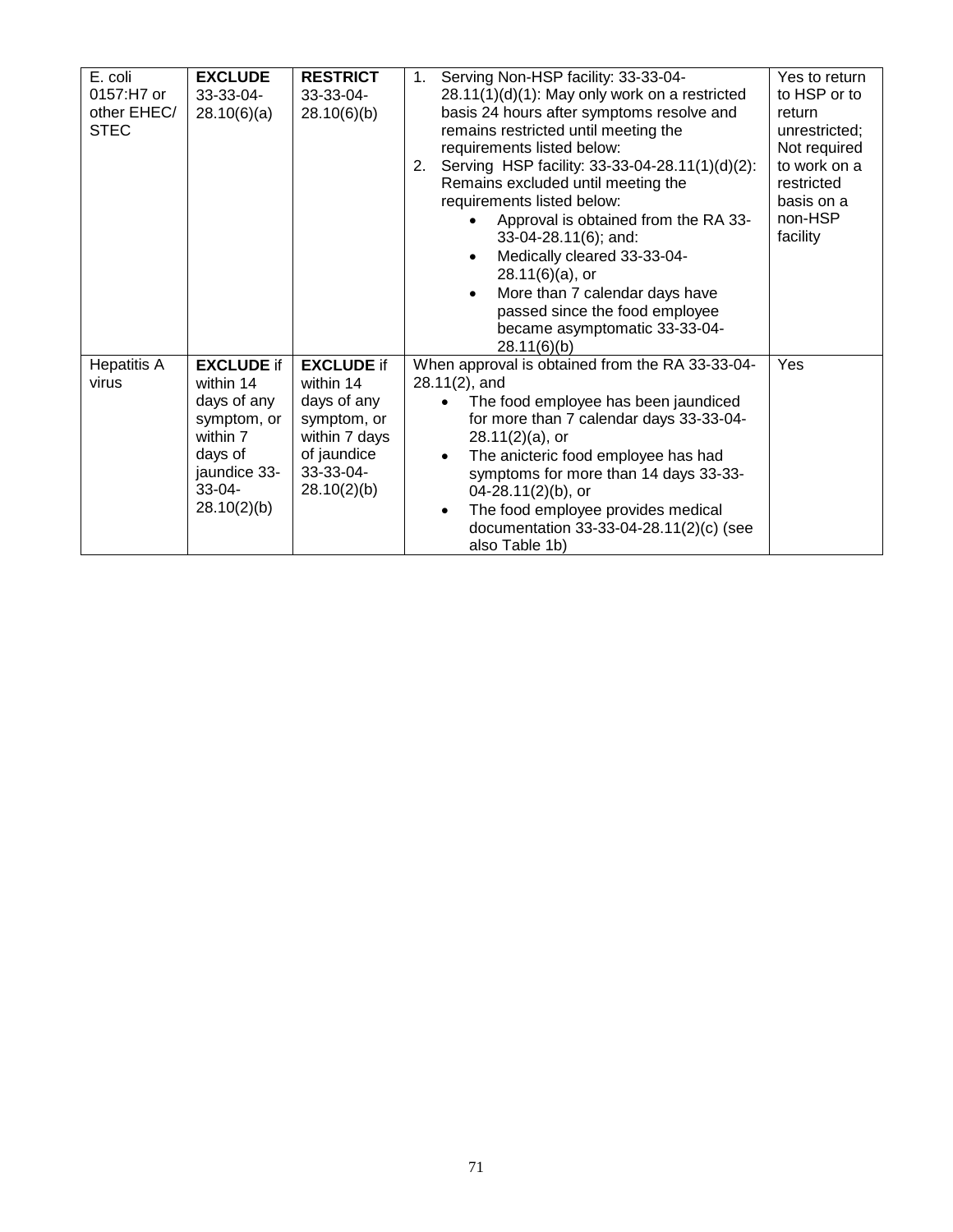**Table 3:** Summary of Requirements for Diagnosed Food Employees Who Never Develop Gastrointestinal Symptoms

Food employees and conditional employees shall report a listed diagnosis immediately to the person in charge The person in charge shall notify the RA when a food employee reports a listed diagnosis The person in charge shall prohibit a conditional employee that reports a listed diagnosis from becoming a food employee until meeting the criteria listed in section 33-33-04-28.11 of the Food Code, for reinstatement of a diagnosed food employee

| Pathogen<br><b>Diagnosis</b>                                                                                        | <b>Facilities</b><br><b>Serving HSP</b>    | <b>Facilities Not</b><br><b>Serving HSP</b> | <b>Removing Diagnosed Food Employees</b><br><b>Who Never Develop Gastrointestinal</b><br><b>Symptoms from Exclusion or Restriction</b>                                                                                                                                                  | <b>RA</b><br>Approval<br><b>Required</b><br>to Return<br>to Work                                                                               |
|---------------------------------------------------------------------------------------------------------------------|--------------------------------------------|---------------------------------------------|-----------------------------------------------------------------------------------------------------------------------------------------------------------------------------------------------------------------------------------------------------------------------------------------|------------------------------------------------------------------------------------------------------------------------------------------------|
| Typhoid<br>Fever (S.<br>Typhi)<br>including<br>previous<br>illness with<br>S. Typhi (see<br>33-33-04-<br>28.9(1)(c) | <b>EXCLUDE</b><br>33-33-04-<br>28.10(3)    | <b>EXCLUDE</b><br>33-33-04-<br>28.10(3)     | When approval is obtained from the RA 33-<br>33-04-28.11(3)(a), and:<br>Food employee provides medical<br>documentation, specifying that the food<br>employee is free of a S. Typhi infection 33-<br>33-04-28.11(3)(b)                                                                  | Yes                                                                                                                                            |
| Shigella spp.                                                                                                       | <b>EXCLUDE</b><br>33-33-04-<br>28.10(5)(a) | <b>RESTRICT</b><br>33-33-04-<br>28.10(5)(b) | Remains excluded or restricted until<br>approval is obtained from the RA, and<br>Medically cleared 33-33-04-<br>$28.11(5)(a)$ , or<br>More than 7 calendar days have<br>$\bullet$<br>passed since the food employee<br>was last diagnosed 33-33-04-<br>28.11(5)(c)                      | Yes to<br>return to<br>HSP or to<br>return<br>unrestricted;<br>Not required<br>to work on a<br>restricted<br>basis in a<br>non-HSP<br>facility |
| Norovirus                                                                                                           | <b>EXCLUDE</b><br>33-33-04-<br>28.10(4)(a) | <b>RESTRICT</b><br>33-33-04-<br>28.10(4)(b) | Remains excluded or restricted until<br>approval is obtained from the RA 33-33-04-<br>$28.11(4)$ , and<br>Medically cleared 33-33-04-<br>$\bullet$<br>$28.11(4)(a)$ or<br>More than 48 hours have passed<br>$\bullet$<br>since the food employee was<br>diagnosed 33-33-04-28.11(4)(c). | Yes to<br>return to<br>HSP or to<br>return<br>unrestricted;<br>Not required<br>to work on a<br>restricted<br>basis in a<br>non-HSP<br>facility |
| E. coli<br>0157:H7 or<br>other EHEC/<br><b>STEC</b>                                                                 | <b>EXCLUDE</b><br>33-33-04-<br>28.10(6)(a) | <b>RESTRICT</b><br>33-33-04-<br>28.10(6)(b) | Remains excluded or restricted until<br>approval is obtained from the RA 33-33-04-<br>$28.11(6)$ , and:<br>Medically cleared 33-33-04-<br>$28.11(6)(a)$ , or<br>More than 7 calendar days have<br>passed since the food employee<br>was diagnosed 33-33-04-28.11(6)(c)                  | Yes to<br>return to<br>HSP or to<br>return<br>unrestricted;<br>Not required<br>to work on a<br>restricted<br>basis in a<br>non-HSP<br>facility |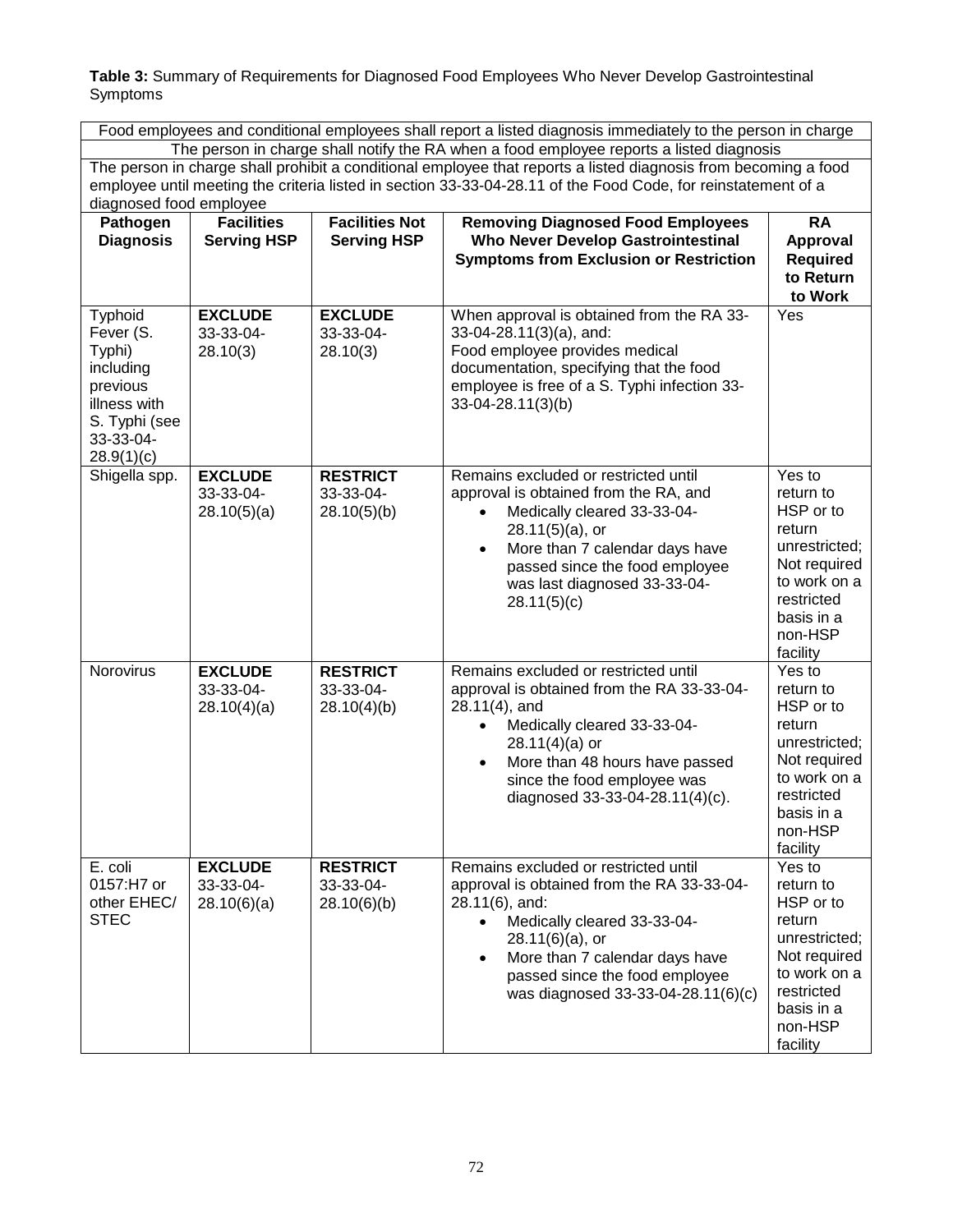| Hepatitis A | <b>EXCLUDE</b>             | <b>EXCLUDE</b>             | When approval is obtained from the RA 33-                                                                                                                                        | Yes |
|-------------|----------------------------|----------------------------|----------------------------------------------------------------------------------------------------------------------------------------------------------------------------------|-----|
| virus       | $33-33-04-$<br>28.10(2)(c) | $33-33-04-$<br>28.10(2)(c) | 33-04-28.11(2), and<br>The anicteric food employee has<br>$\bullet$<br>had symptoms for more than 14<br>days 33-33-04-28.11(2)(b), or<br>The food employee provides<br>$\bullet$ |     |
|             |                            |                            | medical documentation 33-33-04-<br>28.11(2)(c)                                                                                                                                   |     |

Key for Tables 1, 2, 3, and 4: RA = Regulatory Authority EHEC = Enterohemorrhagic, or Shiga toxin-producing Escherichia coli HAV = Hepatitis A virus HSP = Highly Susceptible Population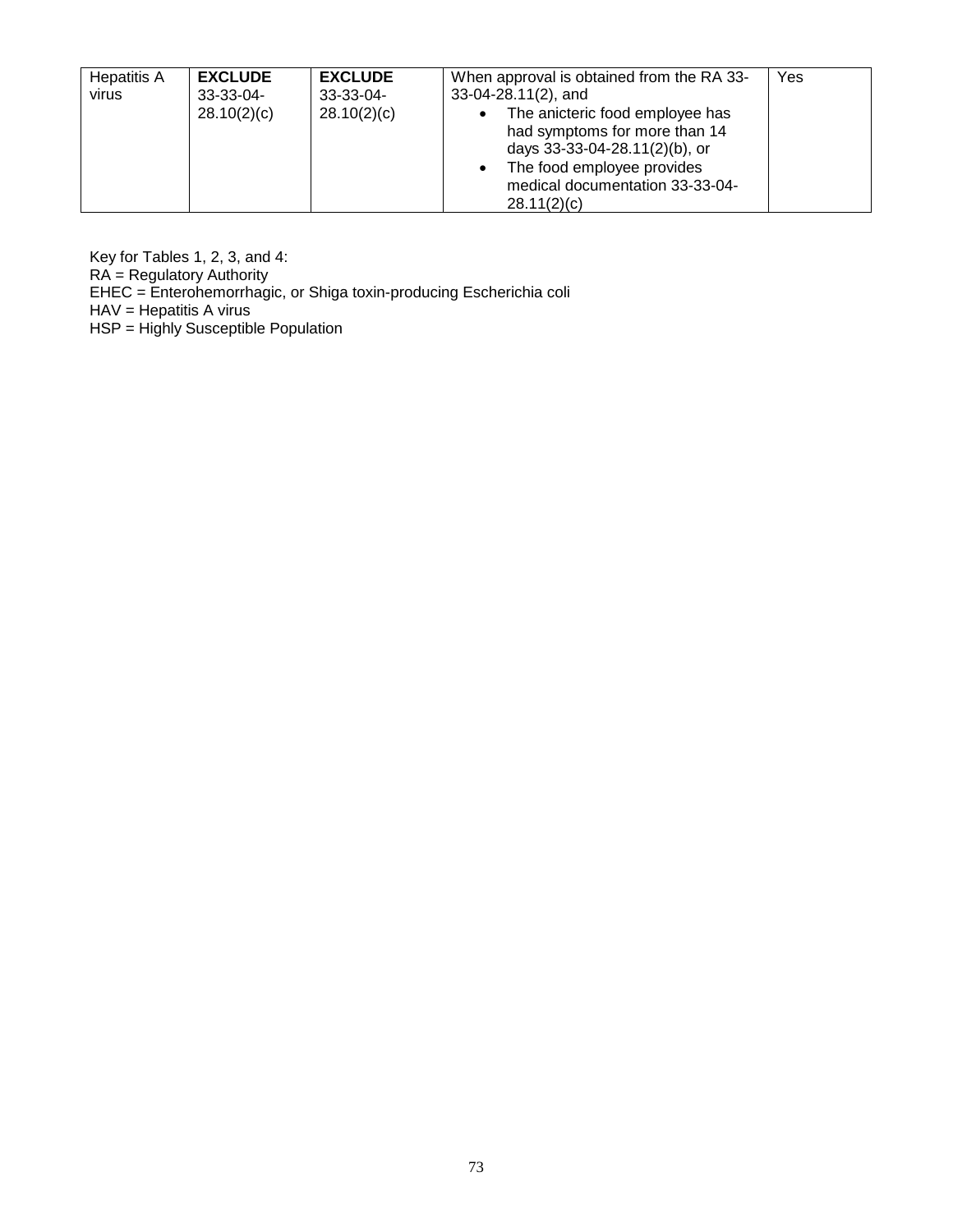**Table 4**: History of Exposure, and Absent Symptoms of Diagnosis

| Food employees and conditional employees shall report a listed exposure to the person in charge                    |                   |                                    |                                |                 |  |  |  |  |  |  |
|--------------------------------------------------------------------------------------------------------------------|-------------------|------------------------------------|--------------------------------|-----------------|--|--|--|--|--|--|
| The person in charge shall prohibit a conditional employee who reports a listed exposure from becoming a food      |                   |                                    |                                |                 |  |  |  |  |  |  |
| employee in a facility serving a HSP until meeting the criteria listed in section 33-33-04-28.11 of the Food Code, |                   |                                    |                                |                 |  |  |  |  |  |  |
| for reinstatement of an exposed food employee                                                                      |                   |                                    |                                |                 |  |  |  |  |  |  |
| The person in charge shall reinforce and ensure compliance with good hygienic practices, symptom reporting         |                   |                                    |                                |                 |  |  |  |  |  |  |
| requirements, proper handwashing and no BHC with RTE foods for all employees that report a listed exposure         |                   |                                    |                                |                 |  |  |  |  |  |  |
| <b>Pathogens</b>                                                                                                   | <b>Facilities</b> | <b>Facilities Not Serving HSP</b>  | <b>When Can the Restricted</b> | <b>RA</b>       |  |  |  |  |  |  |
| <b>Diagnosis</b>                                                                                                   | <b>Serving</b>    |                                    | <b>Food Employee Return to</b> | <b>Approval</b> |  |  |  |  |  |  |
|                                                                                                                    | <b>HSP</b>        |                                    | Work?                          | <b>Needed</b>   |  |  |  |  |  |  |
| Typhoid                                                                                                            | <b>RESTRICT</b>   | Educate food employee on symptoms  | 33-33-04-28.10(9)(c) When      | <b>No</b>       |  |  |  |  |  |  |
| Fever (S.                                                                                                          | 33-33-04-         | to watch for and ensure compliance | 14 calendar days have          |                 |  |  |  |  |  |  |
| Typhi)                                                                                                             | 28.10(9)          | with GHP, handwashing and no BHC   | passed since the last          |                 |  |  |  |  |  |  |
|                                                                                                                    |                   | with RTE foods                     | exposure, or more than 14      |                 |  |  |  |  |  |  |
|                                                                                                                    |                   |                                    | days has passed since the      |                 |  |  |  |  |  |  |
|                                                                                                                    |                   |                                    | food employee's household      |                 |  |  |  |  |  |  |
|                                                                                                                    |                   |                                    | contact became                 |                 |  |  |  |  |  |  |
|                                                                                                                    |                   |                                    | asymptomatic                   |                 |  |  |  |  |  |  |
| Shigella                                                                                                           | <b>RESTRICT</b>   | Educate food employee on symptoms  | 33-33-04-28.10(9)(b) When      | No              |  |  |  |  |  |  |
| spp.                                                                                                               | 33-33-04-         | to watch for and ensure compliance | more than 3 calendar days      |                 |  |  |  |  |  |  |
|                                                                                                                    | 28.10(9)          | with GHP, handwashing and no BHC   | have passed since the last     |                 |  |  |  |  |  |  |
|                                                                                                                    |                   | with RTE foods                     | exposure, or more than 3       |                 |  |  |  |  |  |  |
|                                                                                                                    |                   |                                    | days has passed since the      |                 |  |  |  |  |  |  |
|                                                                                                                    |                   |                                    | food employee's household      |                 |  |  |  |  |  |  |
|                                                                                                                    |                   |                                    | contact became                 |                 |  |  |  |  |  |  |
|                                                                                                                    |                   |                                    | asymptomatic                   |                 |  |  |  |  |  |  |
| Norovirus                                                                                                          | <b>RESTRICT</b>   | Educate food employee on symptoms  | 33-33-04-28.10(9)(a) When      | <b>No</b>       |  |  |  |  |  |  |
|                                                                                                                    | 33-33-04-         | to watch for and ensure compliance | more than 48 hours have        |                 |  |  |  |  |  |  |
|                                                                                                                    | 28.10(9)          | with GHP, handwashing and no BHC   | passed since the last          |                 |  |  |  |  |  |  |
|                                                                                                                    |                   | with RTE foods                     | exposure, or more than 48      |                 |  |  |  |  |  |  |
|                                                                                                                    |                   |                                    | hours has passed since the     |                 |  |  |  |  |  |  |
|                                                                                                                    |                   |                                    | food employee's household      |                 |  |  |  |  |  |  |
|                                                                                                                    |                   |                                    | contact became                 |                 |  |  |  |  |  |  |
|                                                                                                                    |                   |                                    | asymptomatic                   |                 |  |  |  |  |  |  |
| E. coli                                                                                                            | <b>RESTRICT</b>   | Educate food employee on symptoms  | 33-33-04-28.10(9)(b) When      | <b>No</b>       |  |  |  |  |  |  |
| 0157:H7 or                                                                                                         | 33-33-04-         | to watch for and ensure compliance | more than 3 calendar days      |                 |  |  |  |  |  |  |
| other                                                                                                              | 28.10(9)          | with GHP, handwashing and no BHC   | have passed since the last     |                 |  |  |  |  |  |  |
| EHEC/                                                                                                              |                   | with RTE foods                     | exposure, or more than 3       |                 |  |  |  |  |  |  |
| <b>STEC</b>                                                                                                        |                   |                                    | days has passed since the      |                 |  |  |  |  |  |  |
|                                                                                                                    |                   |                                    | food employee's household      |                 |  |  |  |  |  |  |
|                                                                                                                    |                   |                                    | contact became                 |                 |  |  |  |  |  |  |
|                                                                                                                    |                   |                                    | asymptomatic                   |                 |  |  |  |  |  |  |